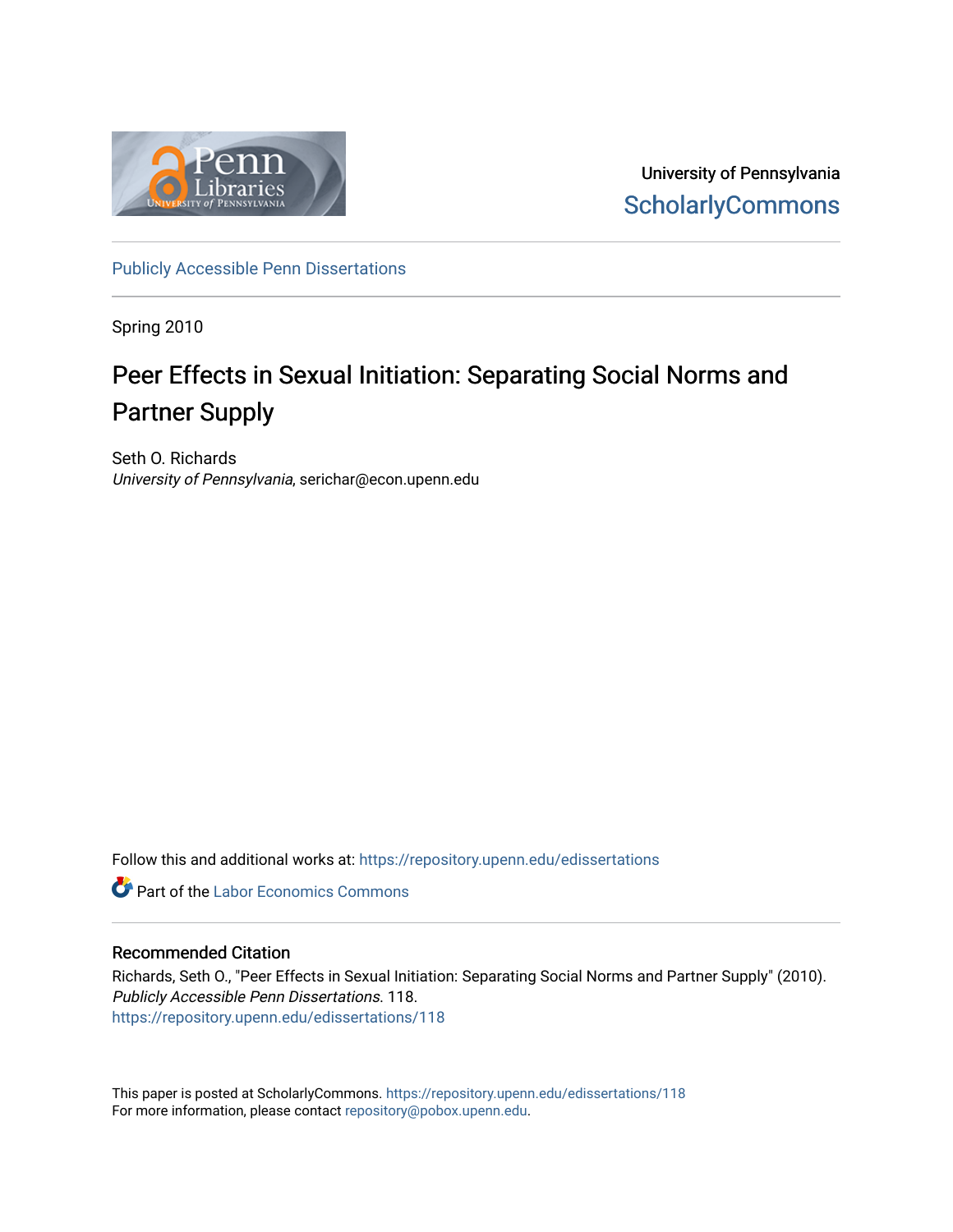### Peer Effects in Sexual Initiation: Separating Social Norms and Partner Supply

### **Abstract**

Sexual activity among adolescents is associated with risks such as pregnancy and STDs, and there is substantial policy interest in how peers influence the timing of sexual initiation. This paper measures separate effects for two social mechanisms--peer-group norms and partner availability--using a national sample of high school students. I develop and estimate an equilibrium search and matching model for first sexual encounters that specifies distinct roles for the two mechanisms. Norms are defined based on the share of nonvirgins among same-gender peers, which influences whether an individual searches for a sexual partner. Supply is modeled with an arrival rate for partners, which depends on the search behavior among the opposite gender. The model produces a discrete-time duration to first sex which I estimate with quarterly data on individual virginity status constructed from the Add Health study. The endogeneity of peer behavior with respect to individual behavior is addressed with a combination of strategies. First, I use standard instrumental variables methods to estimate linear regressions for virginity status at the end of each grade. Instruments for group nonvirginity rates are person-specific characteristics such as sibling structure and age of menarche, and the regressions include school-by-grade fixed effects. This analysis demonstrates that school-based social interactions have a large effect on sexual initiation. Second, I estimate the search and matching model via simulated maximum likelihood, in order to decompose this composite effect into separate effects of peer norms and partner availability. Here I control for the endogeneity of peer behavior by (a) defining the norm effect as a function of lagged peer outcomes, (b) including a random effect that is correlated within schools, and (c) using exogenous peer characteristics as supply shifters. I find that peer-group norms have a large effect on the timing of sexual initiation: removing the peer influence on search decisions, 42% fewer boys and 22% fewer girls become sexually active in ninth or tenth grade. Changes in the availability of partners at school (i.e., changes in oppositegender search behavior) also have a large impact on initiation rates for boys, although not for girls.

Degree Type

Dissertation

Degree Name Doctor of Philosophy (PhD)

Graduate Group **Economics** 

First Advisor Kenneth I. Wolpin

Second Advisor David M. Cutler

Third Advisor Elena Krasnokutskaya & Aureo de Paula

### Keywords

peer effects, social networks, adolescents, sexual behavior, search and matching

### Subject Categories

Labor Economics

This dissertation is available at ScholarlyCommons:<https://repository.upenn.edu/edissertations/118>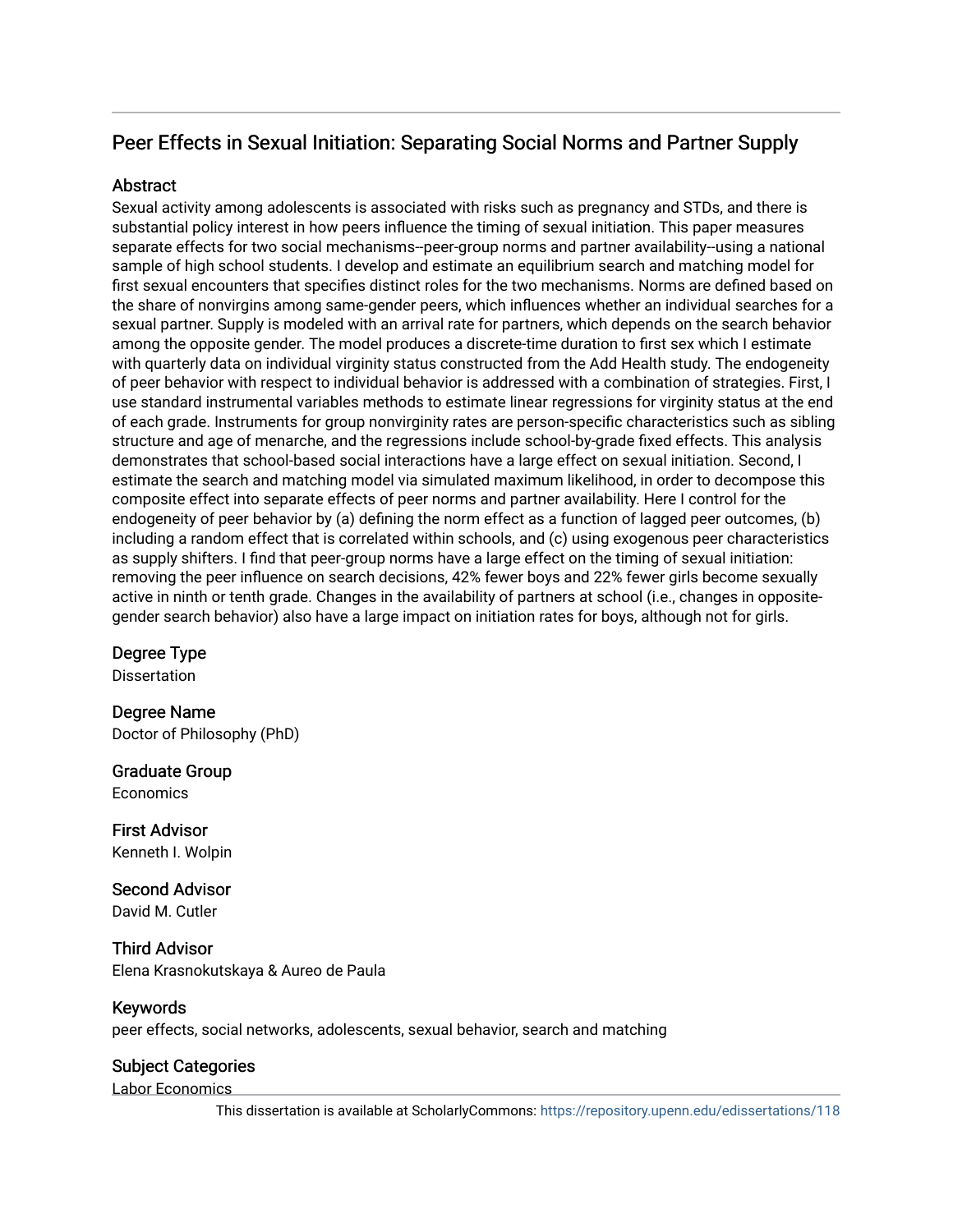### PEER EFFECTS IN SEXUAL INITIATION: SEPARATING SOCIAL NORMS AND PARTNER SUPPLY

#### Seth O. Richards

#### A DISSERTATION

in

### Economics

Presented to the Faculties of the University of Pennsylvania

in

Partial Fulfillment of the Requirements for the

Degree of Doctor of Philosophy

2010

Supervisor of Dissertation

Kenneth I. Wolpin

Walter H. and Leonore C. Annenberg Professor in the Social Sciences

Graduate Group Chairperson

Dirk Krueger, Professor of Economics

Dissertation Committee

David M. Cutler, Otto Eckstein Professor of Applied Economics, Harvard University Elena Krasnokutskaya, Assistant Professor of Economics, University of Pennsylvania Aureo de Paula, Assistant Professor of Economics, University of Pennsylvania ´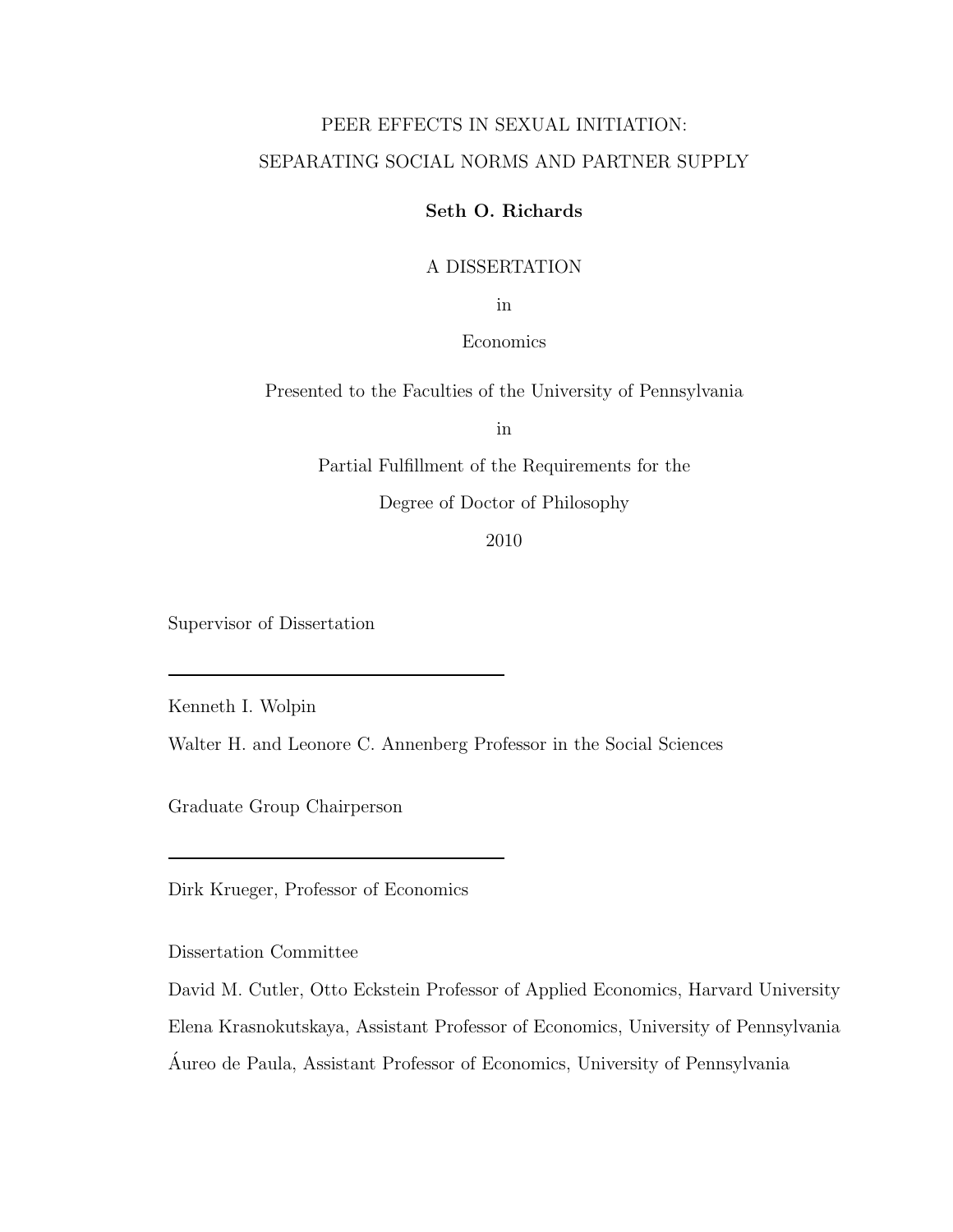Peer Effects in Sexual Initiation:

Separating Social Norms and Partner Supply

COPYRIGHT

2010

Seth O. Richards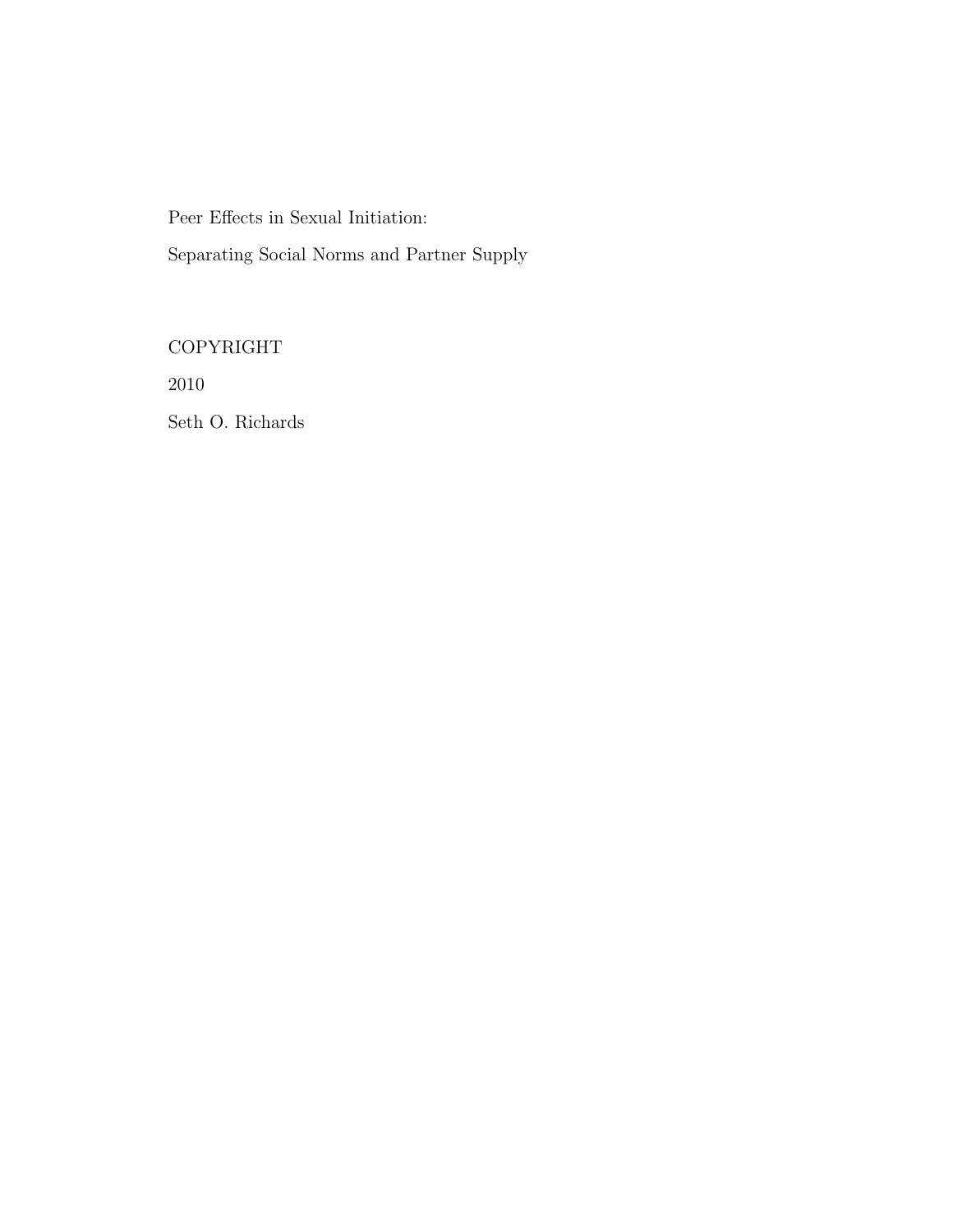#### ACKNOWLEDGMENTS

I thank my thesis advisors for their dedication, support, and hours of their time: Kenneth I. Wolpin, David M. Cutler, Elena Krasnokutskaya, and Aureo de Paula. I ´ am also grateful to Guy David, Sara Markowitz, Ellen R. Meara, and Nirav Mehta for helpful comments, and to the National Bureau of Economic Research for data access and computer facilities.

Claire, my wife, has sustained me throughout this process. Her intellectual and emotional support kept me moving forward over the many months, as she generously accommodated a partner full of stresses and anxieties. I am grateful for the morning coffee and all the dinners, the listening and critiquing, and especially her sacrifice of time and energy that made this work possible.

This research uses data from Add Health, a program project designed by J. Richard Udry, Peter S. Bearman, and Kathleen Mullan Harris, and funded by a grant P01-HD31921 from the Eunice Kennedy Shriver National Institute of Child Health and Human Development, with cooperative funding from 17 other agencies. Special acknowledgment is due Ronald R. Rindfuss and Barbara Entwisle for assistance in the original design. Persons interested in obtaining data files from Add Health should contact Add Health, Carolina Population Center, 123 W. Franklin Street, Chapel Hill, NC 27516-2524 (addhealth@unc.edu). No direct support was received from grant P01-HD31921 for this analysis.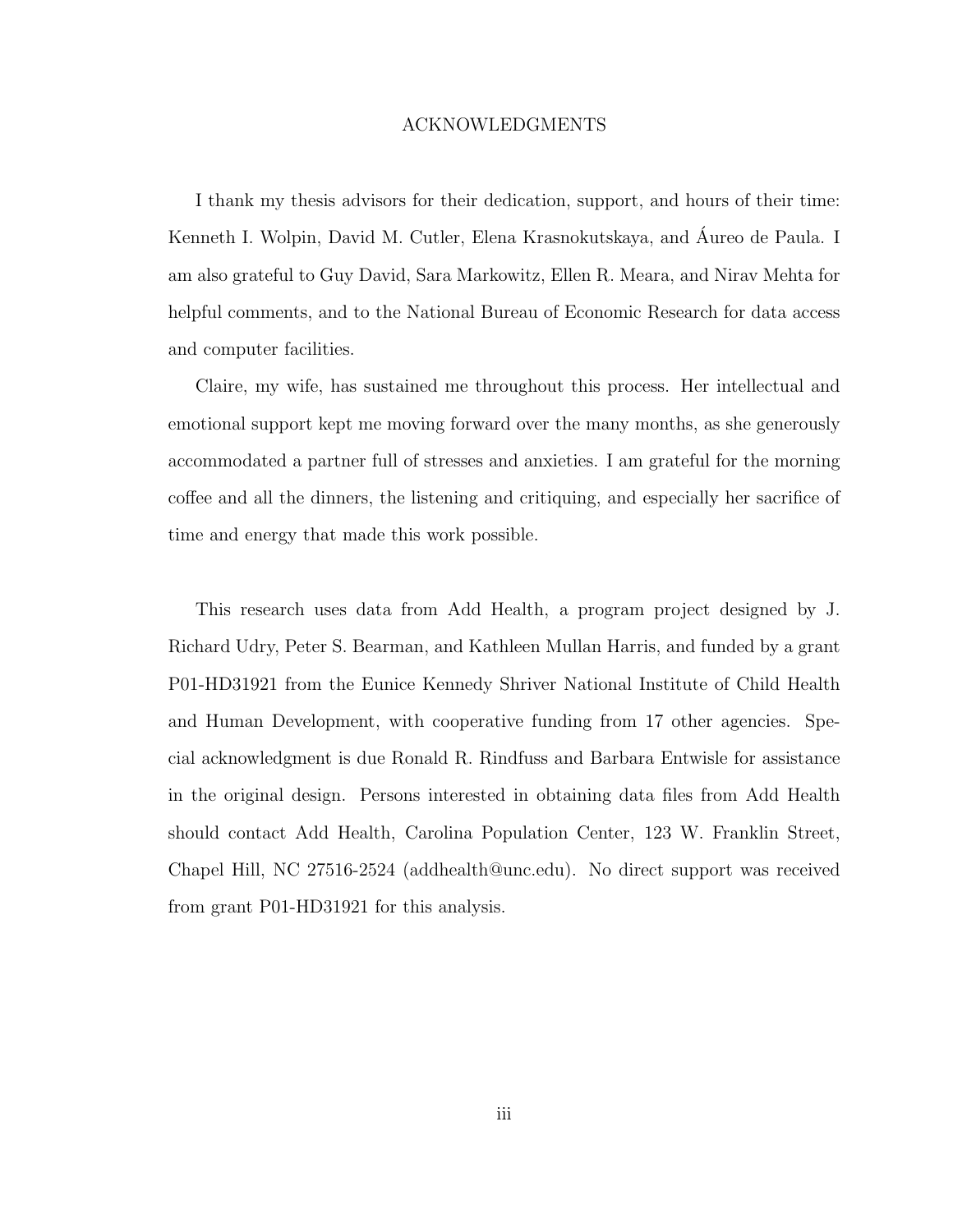#### ABSTRACT

### PEER EFFECTS IN SEXUAL INITIATION: SEPARATING SOCIAL NORMS AND PARTNER SUPPLY

Seth O. Richards

#### Kenneth I. Wolpin

Sexual activity among adolescents is associated with risks such as pregnancy and STDs, and there is substantial policy interest in how peers influence the timing of sexual initiation. This paper measures separate effects for two social mechanisms peer-group norms and partner availability—using a national sample of high school students. I develop and estimate an equilibrium search and matching model for first sexual encounters that specifies distinct roles for the two mechanisms. Norms are defined based on the share of nonvirgins among same-gender peers, which influences whether an individual searches for a sexual partner. Supply is modeled with an arrival rate for partners, which depends on the search behavior among the opposite gender. The model produces a discrete-time duration to first sex which I estimate with quarterly data on individual virginity status constructed from the Add Health study. The endogeneity of peer behavior with respect to individual behavior is addressed with a combination of strategies. First, I use standard instrumental variables methods to estimate linear regressions for virginity status at the end of each grade. Instruments for group nonvirginity rates are person-specific characteristics such as sibling structure and age of menarche, and the regressions include school-by-grade fixed effects. This analysis demonstrates that school-based social interactions have a large effect on sexual initiation. Second, I estimate the search and matching model via simulated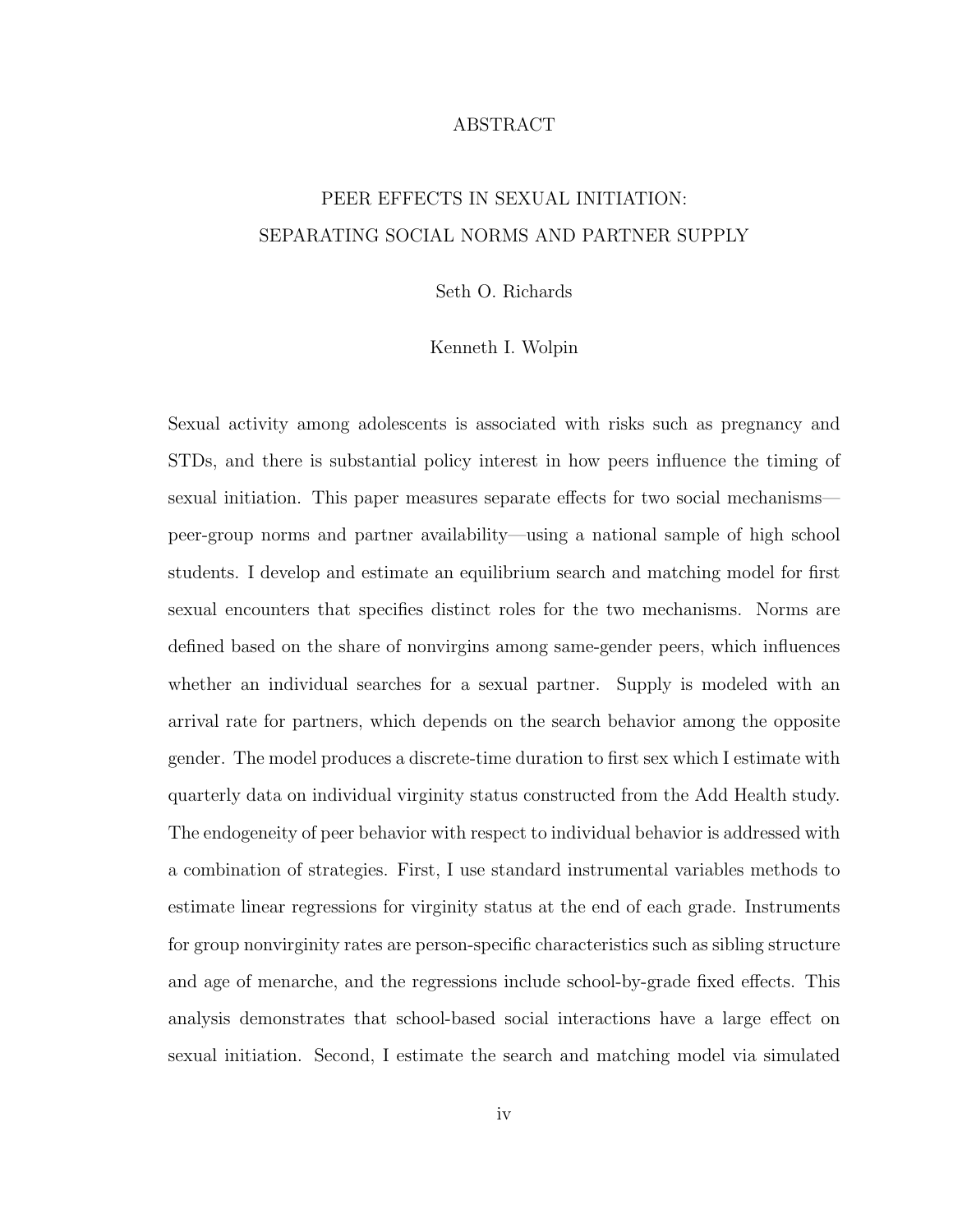maximum likelihood, in order to decompose this composite effect into separate effects of peer norms and partner availability. Here I control for the endogeneity of peer behavior by (a) defining the norm effect as a function of lagged peer outcomes, (b) including a random effect that is correlated within schools, and (c) using exogenous peer characteristics as supply shifters. I find that peer-group norms have a large effect on the timing of sexual initiation: removing the peer influence on search decisions, 42% fewer boys and 22% fewer girls become sexually active in ninth or tenth grade. Changes in the availability of partners at school (i.e., changes in opposite-gender search behavior) also have a large impact on initiation rates for boys, although not for girls.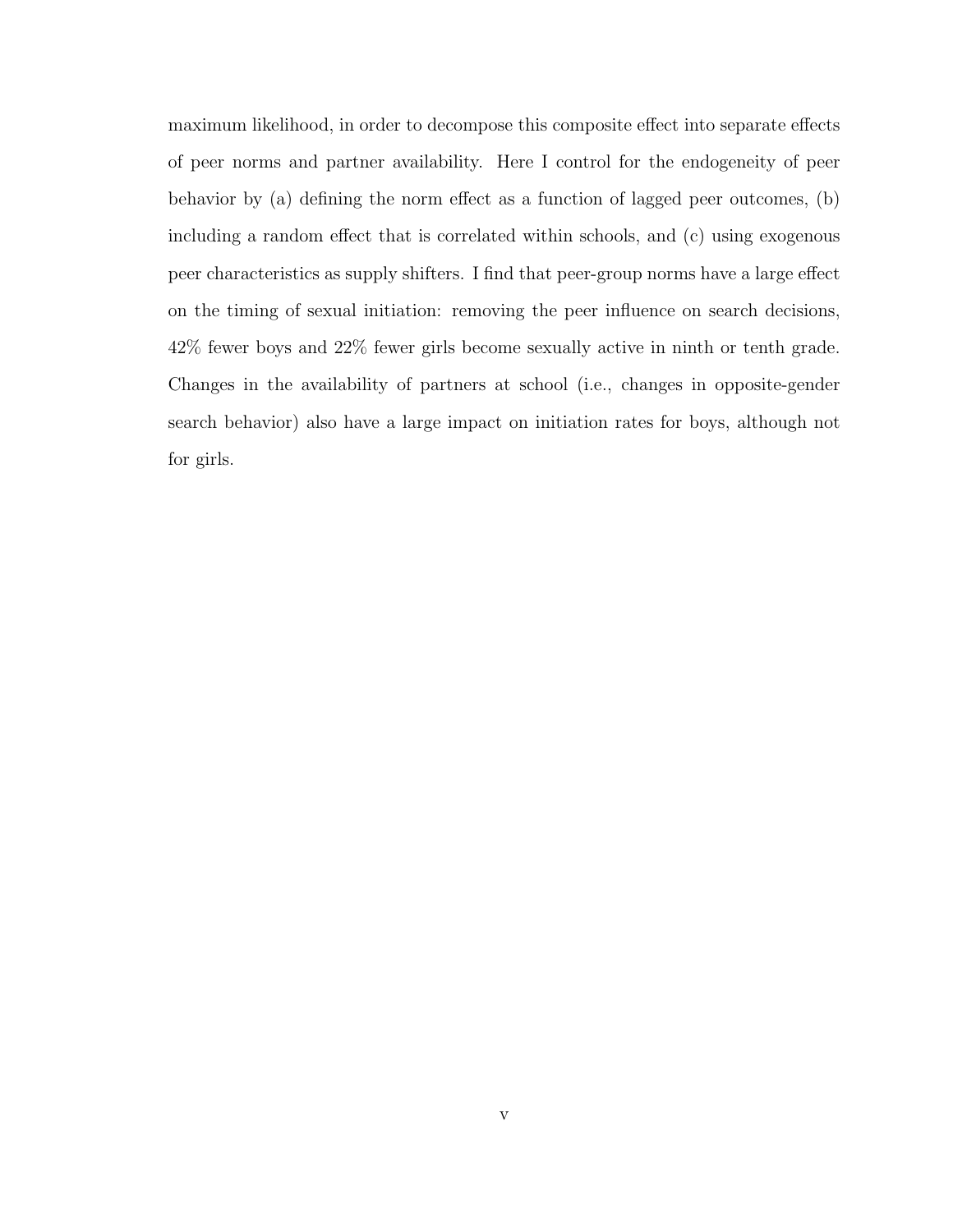# **Contents**

| $\mathbf{1}$ | Introduction                                                    | $\mathbf{1}$ |
|--------------|-----------------------------------------------------------------|--------------|
| $\bf{2}$     | Background on Adolescent Sexual Behavior in the U.S.            | 8            |
| 3            | A Search and Matching Model for First Sex                       | 14           |
|              | 3.1                                                             | 16           |
|              | 3.2                                                             | 21           |
| 4            | Data and Descriptive Statistics                                 | 25           |
| $\bf{5}$     | <b>Instrumental Variables Analysis</b>                          | 30           |
|              | 5.1                                                             | 31           |
|              | Estimates of the Composite Effect of Social Interactions<br>5.2 | 34           |
| 6            | <b>Structural Estimation</b>                                    | 37           |
|              | 6.1                                                             | 37           |
|              | 6.2                                                             | 40           |
|              | 6.3                                                             | 41           |
| 7            | Results from the Search and Matching Model                      | 44           |
| 8            | <b>Policy Simulations and Other Counterfactuals</b>             | 48           |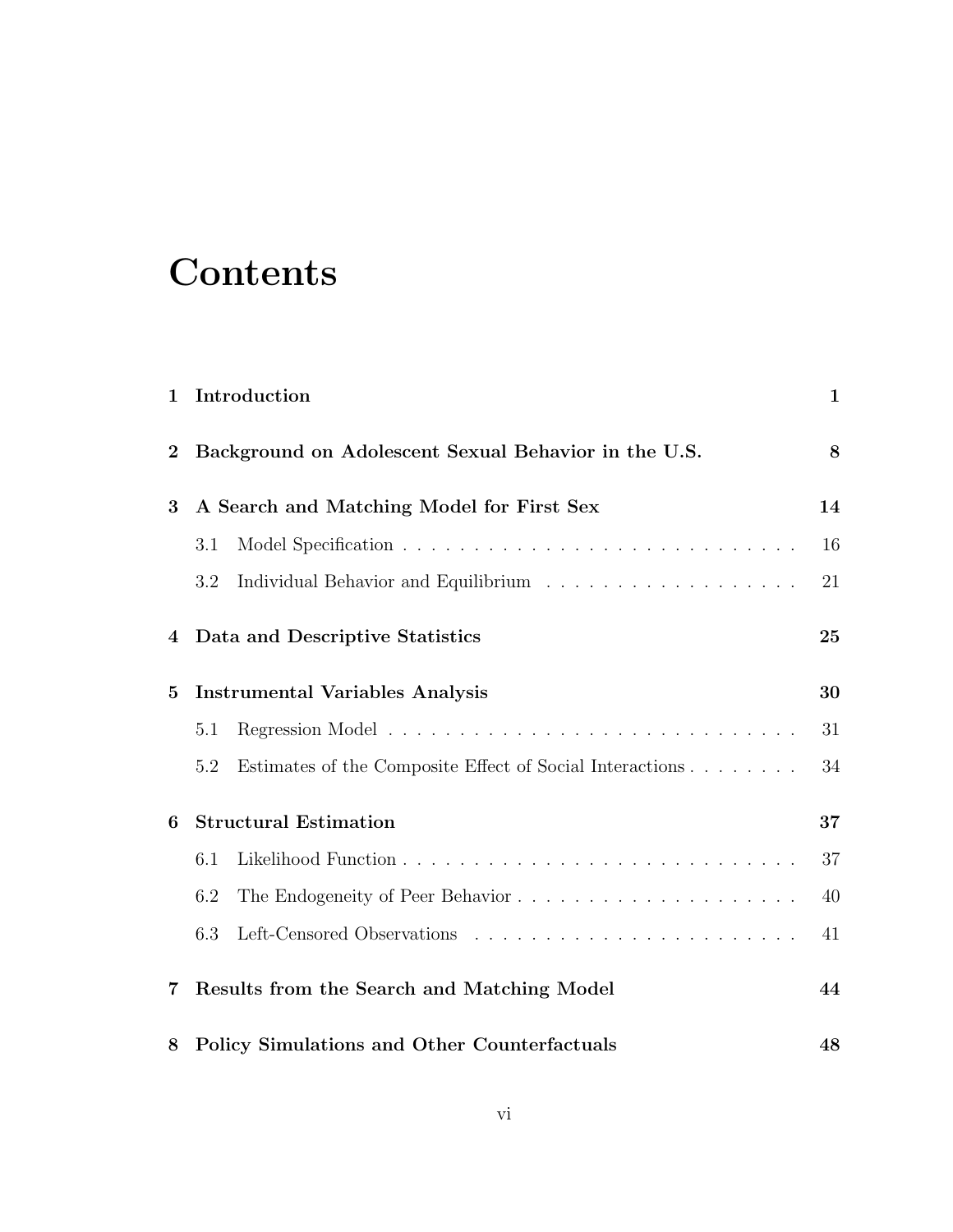### 9 Conclusion 52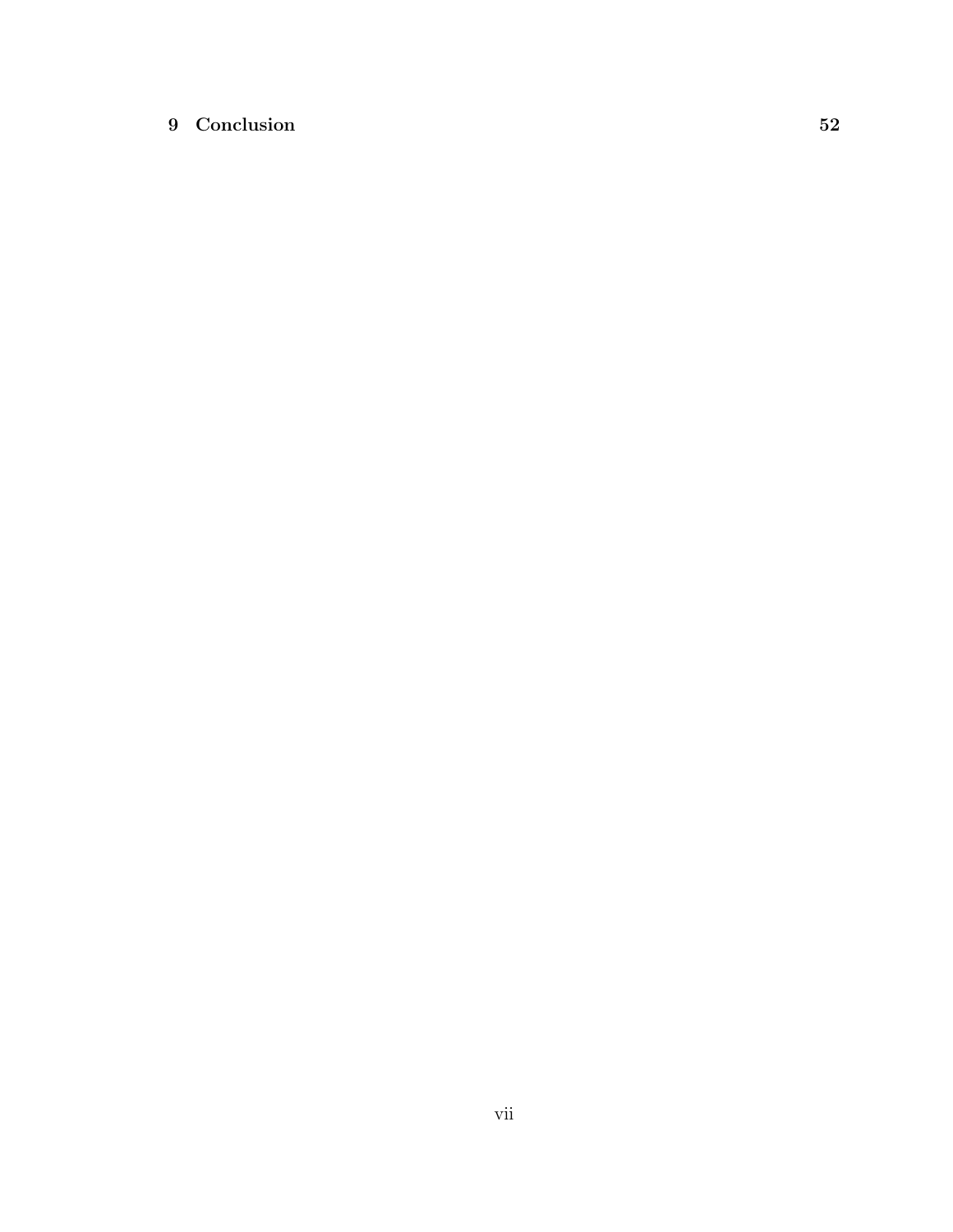# List of Figures

| $\mathbf{1}$   | Observed Nonvirginity Rates by Quarter within Grade in High School          | 63 |
|----------------|-----------------------------------------------------------------------------|----|
| 2              |                                                                             | 64 |
| 3              | Eliminate Effect of Peer Norms on Search Decisions 65                       |    |
| 4              | Eliminate Effect of Opposite Gender Search Behavior on Arrival Rates        | 66 |
| $5^{\circ}$    | Educational Program Cutting Effect of Peer Norms in Half 67                 |    |
| 6              |                                                                             |    |
| $\overline{7}$ | Put Virgins and Nonvirgins in Different Schools at Initial Point in Time 69 |    |
| 8              | "Low" Type Individuals Never Search (virginity pledge) 70                   |    |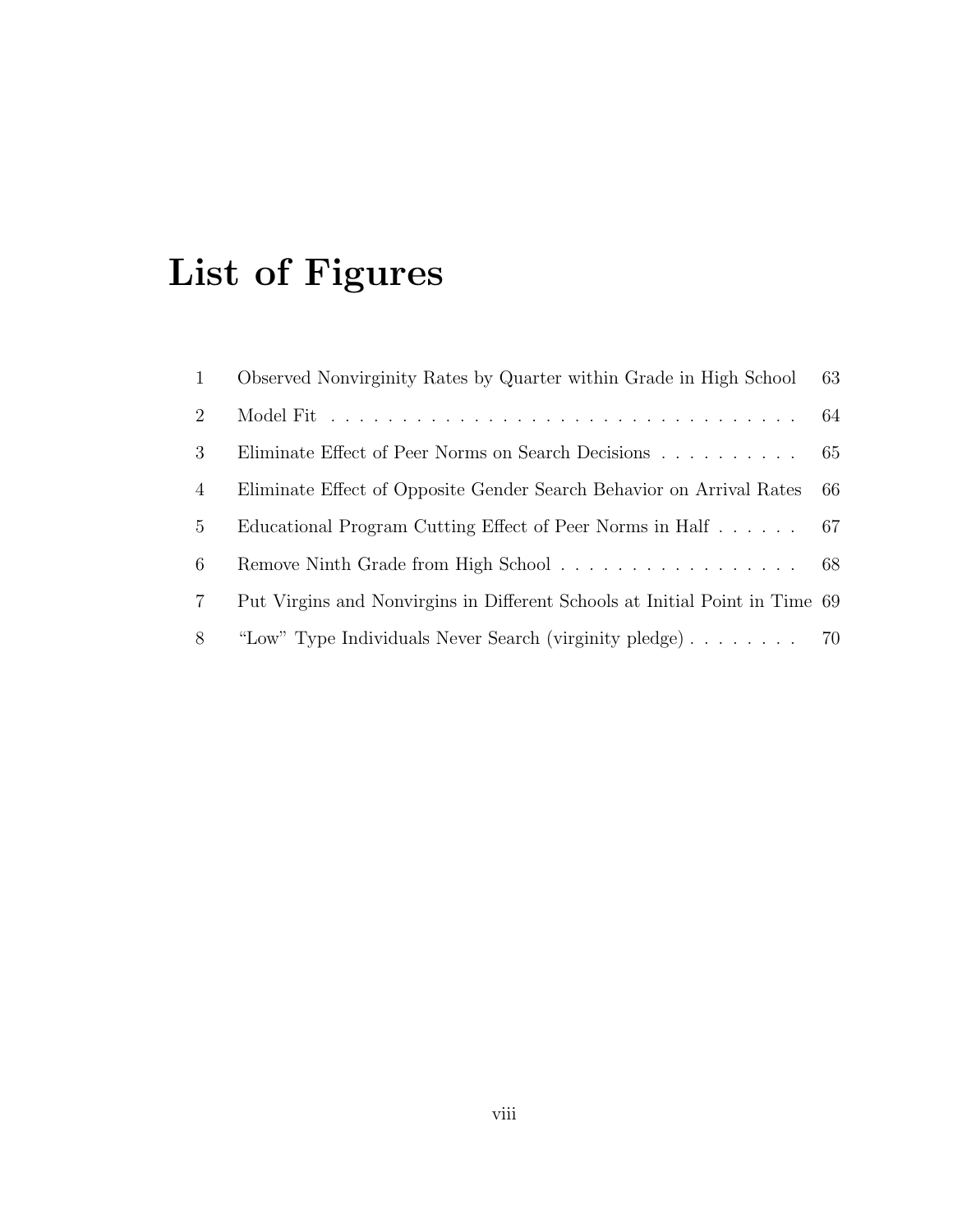# List of Tables

| $\mathbf{1}$     | Descriptive Statistics: Sample Shares with Given Characteristics        | 71 |
|------------------|-------------------------------------------------------------------------|----|
| $\overline{2}$   | Correlation between Individual Virginity Status and Nonvirginity Rates  |    |
|                  | of Each Gender-Grade Group in High School                               | 72 |
| 3                | 2SLS Estimates of Effect of Social Interactions, Boys                   | 73 |
| $\overline{4}$   | 2SLS Estimates of Effect of Social Interactions, Girls                  | 74 |
| $\overline{5}$   | Alternative Fixed Effects 2SLS Specifications, Boys                     | 75 |
| $\boldsymbol{6}$ | Alternative Fixed Effects 2SLS Specifications, Girls                    | 76 |
| 7                |                                                                         | 77 |
| 8                | Probability of Search among Virgins, by Type, and Marginal Effects      |    |
|                  |                                                                         | 79 |
| 9                | Average Arrival Rates, and Marginal Effects of Search Behavior among    |    |
|                  |                                                                         | 80 |
| 10               |                                                                         | 81 |
| $A-1$            | 2SLS Estimates for Being Sexually Experienced by Grade, using Same-     |    |
|                  |                                                                         | 82 |
|                  | A-2 2SLS Estimates for Being Sexually Experienced by Grade, using Same- |    |
|                  |                                                                         | 84 |
|                  | A-3 2SLS Estimates for Being Sexually Experienced by Grade, using Peer  |    |
|                  |                                                                         | 86 |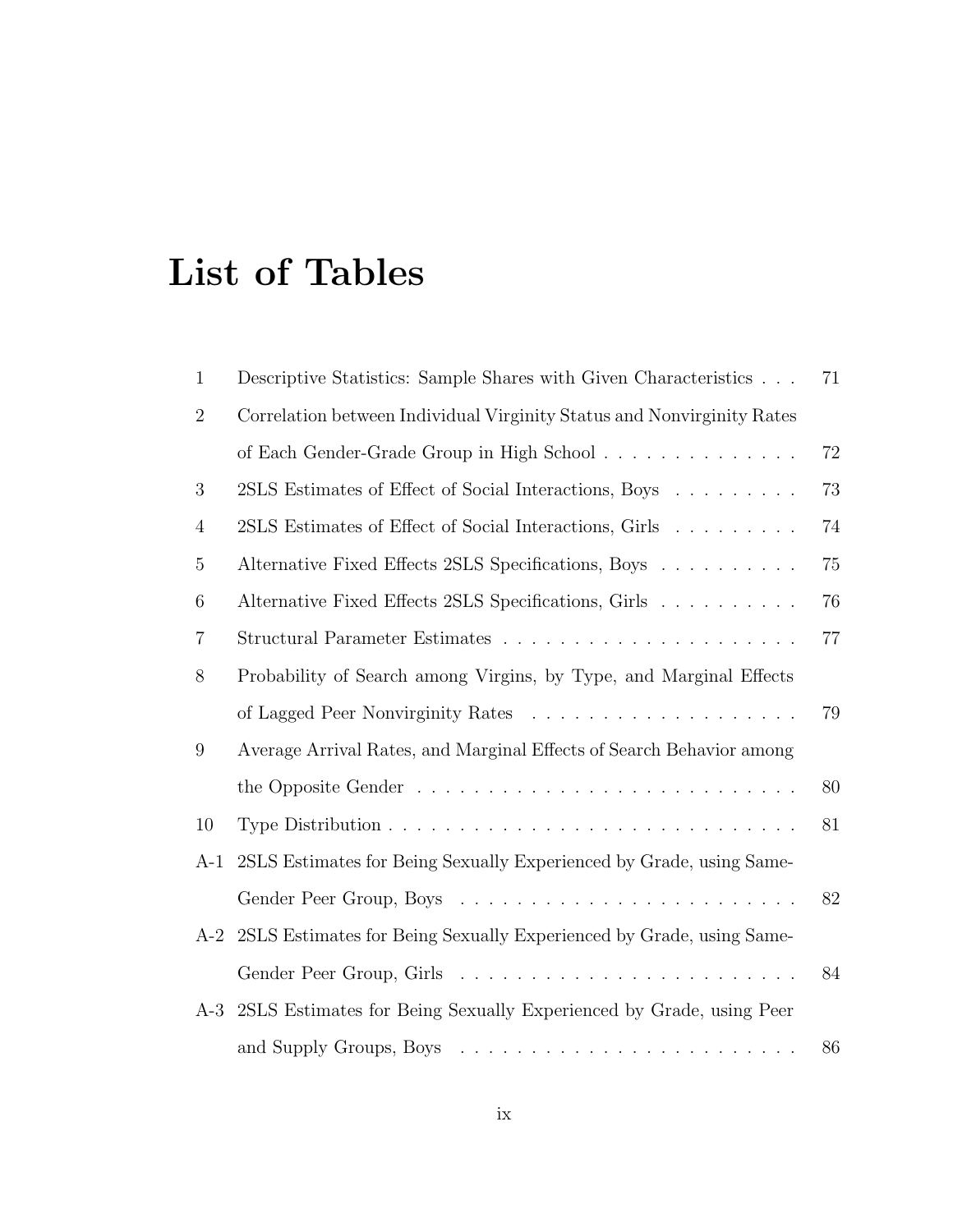| A-4 2SLS Estimates for Being Sexually Experienced by Grade, using Peer |  |
|------------------------------------------------------------------------|--|
|                                                                        |  |
| A-5 Fixed Effects 2SLS with Separate Instruments by Gender 90          |  |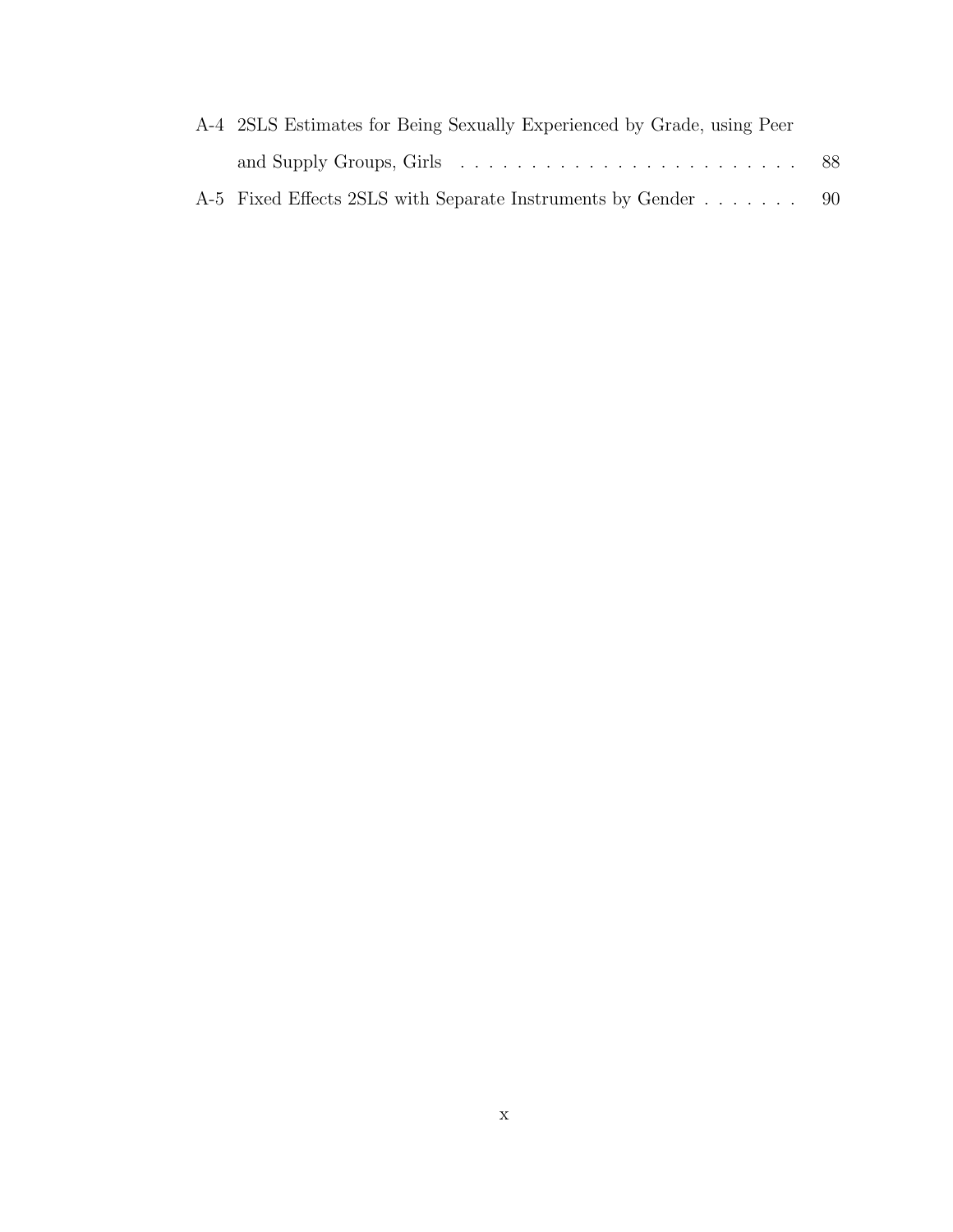# Chapter 1

# Introduction

About one-half of the students in grades nine through twelve in the United States are sexually experienced.<sup>1</sup> Sexual activity begins at young ages, with  $14.6$  percent of boys and 13.0 percent of girls initiating before age 15, and even higher rates in certain subgroups.<sup>2</sup> The prevalence of sexual activity among adolescents raises substantial concerns, largely because of associated risks such as unplanned pregnancy and sexually transmitted disease.

The initiation of sex is a significant event in itself due to the persistence of sexual activity once started (Arcidiacono, Khwaja, and Ouyang, 2009). A variety of interventions that attempt to delay first sex have been proposed and implemented. Drawing on evidence in psychology and sociology that adolescents are strongly influenced by peer norms, many interventions include an educational program against group norms that promote sex.<sup>3</sup> Another policy targeting a social mechanism is to restrict the supply of partners, who are often met at school. Single-sex schools rep-

<sup>&</sup>lt;sup>1</sup>Sex is defined as sexual intercourse. This figure comes from the the Youth Risk Behavior Survey. <sup>2</sup>For example, among non-Hispanic blacks 29% of boys and 23% of girls report sexual intercourse before age 15 (published data from the 2002 National Survey of Family Growth).

<sup>3</sup>Manlove, Romano-Papillo, and Ikramullah (2004) describe several interventions that explicitly target social norms or so-called "peer pressure."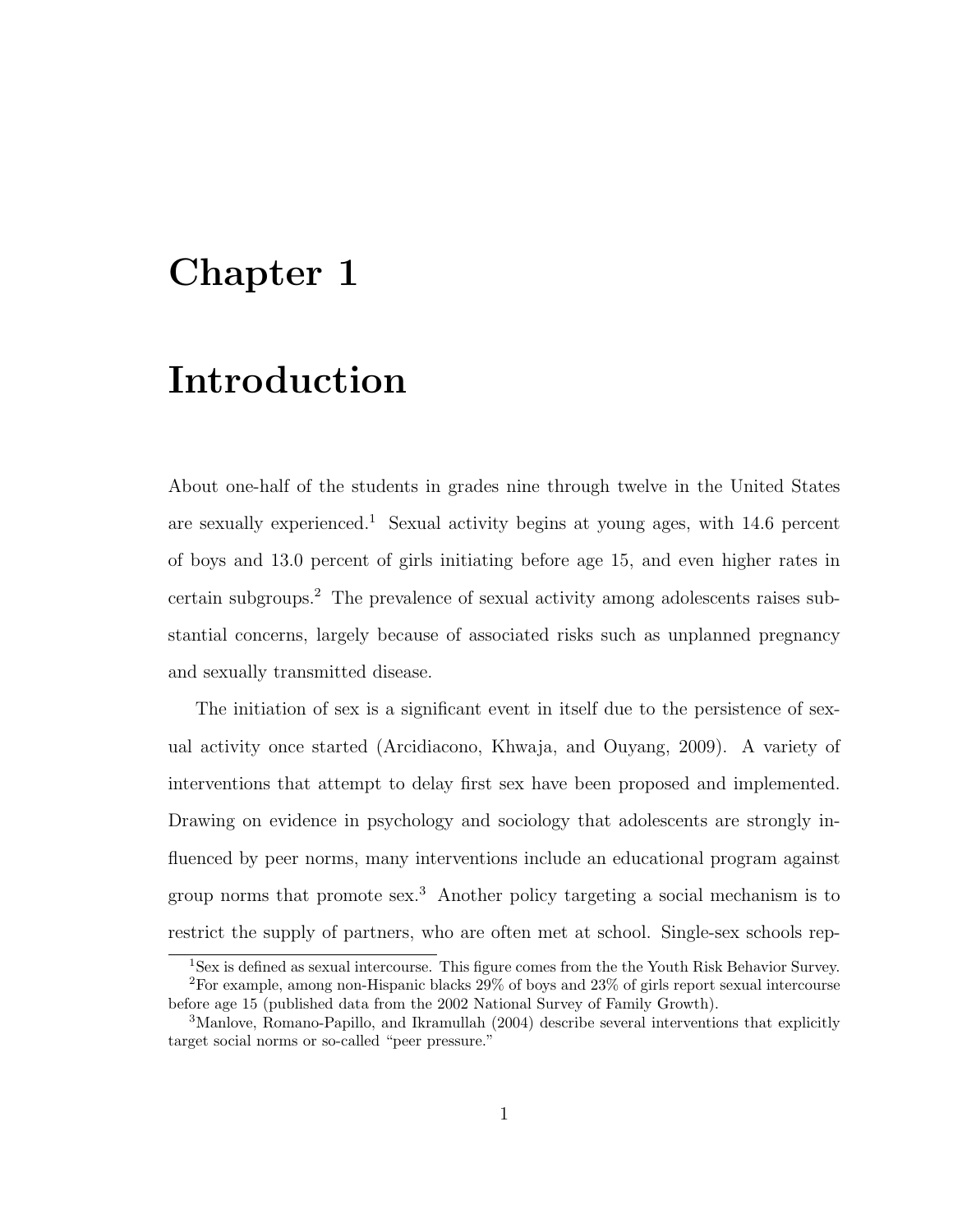resent one way to do this, but a less drastic option is to isolate ninth grade from the older grades in high school.<sup>4</sup>

Existing econometric work has found large peer effects in adolescent risk behaviors including sexual initiation (Fletcher, 2007), as well as criminal activity, high school completion, substance abuse, and obesity (Case and Katz, 1991; Gaviria and Raphael, 2001; Lundborg, 2006; Clark and Lohéac, 2007; Trogdon, Nonnemaker, and Pais, 2008). These results suggest that some kind of intervention targeting social interactions would be effective. However the methods used in these studies cannot distinguish among the different mechanisms that are relevant to interventions such as the two above, because what they measure is a *composite* effect of social interactions. This effect is defined as the change in the probability of an outcome for an individual caused by a change in the distribution of that outcome (usually the mean) among some reference group. Such an effect can result from many underlying mechanisms, whereas the effectiveness of an intervention depends on the particular mechanism it targets. This is especially important in the case of sexual initiation because there are (at least) two plausible social mechanisms: social norms among peers and the supply of partners at school. The assessment of these mechanisms is complicated because the level of sexual activity among peers could have both a direct effect on an individual's desire to have sex and an indirect effect via the availability of partners in equilibrium.

In this paper, I apply a model for sexual initiation that provides distinct roles for peer norms and partner availability, in order to measure separate effects for these two mechanisms. This responds to suggestions by Manski (2000), writing on social interactions, and Gruber (2001), writing on youth risk behaviors, to integrate formal economic models with empirical work in order to clarify mechanisms. The starting point for my model is to consider a market for sexual partners defined within the

<sup>4</sup> In fact, some school districts keep the ninth grade in middle school.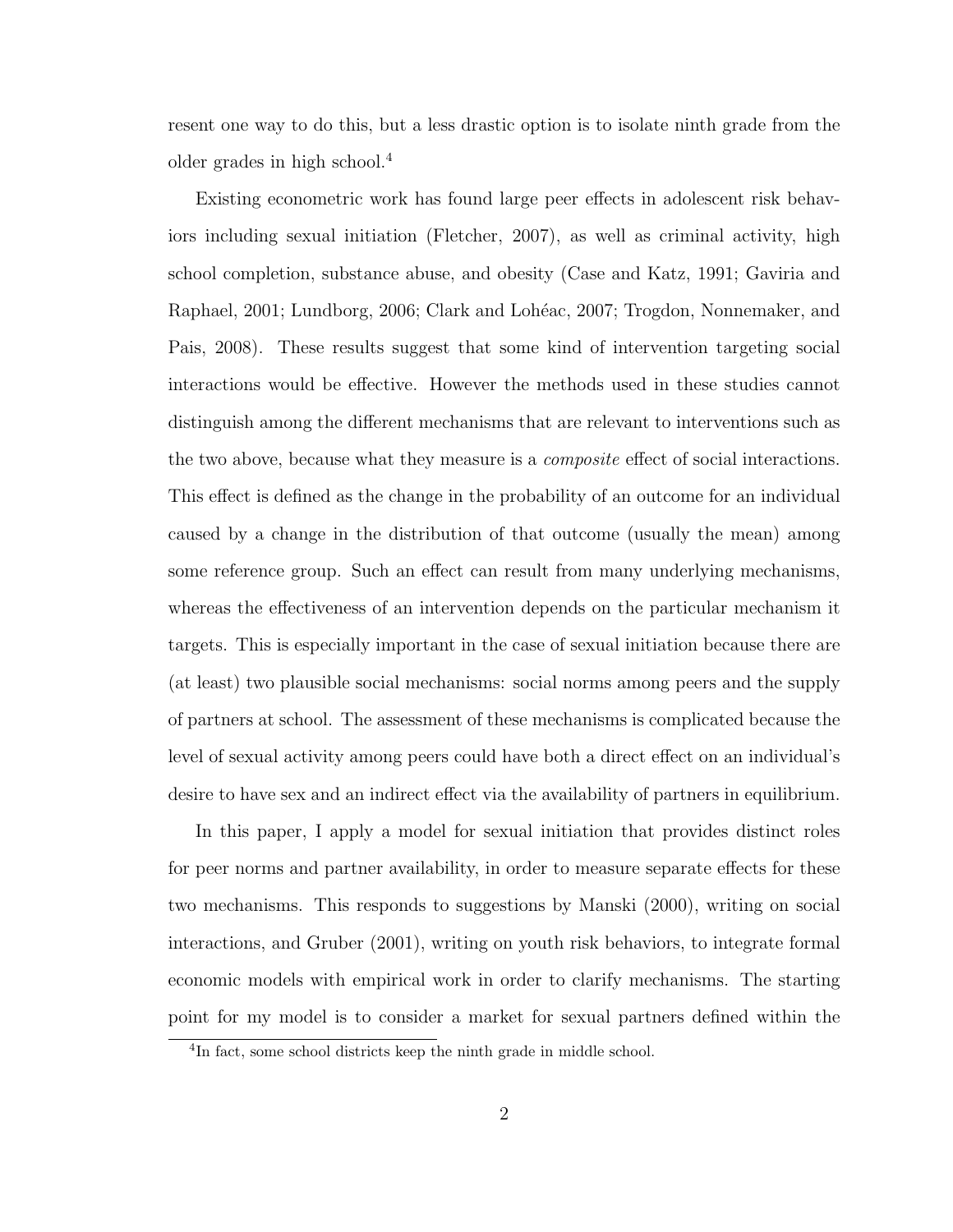student body at a high school. The demand from each individual depends on the expected costs and benefits of sex, which is influenced by the share of same-gender peers who are nonvirgins. I use a search and matching framework, so this "demand" is modeled as the decision to search for a sexual partner. The probability of finding a partner then depends on the search decisions of others. Thus, the effect of partner availability appears through the changes in the probability of finding a partner due to changes in the search behavior among the opposite gender. Peer norms, on the other hand, affect preferences—i.e., the expected utility of sex that determines the search decision—where "peers" are defined as persons of the same gender, and "norms" is a reasonable interpretation for the influence of peer-group nonvirginity rates on individual tastes.

The empirical analysis has two complementary components. First I estimate the composite effect of social interactions at school using an instrumental variables (IV) method that is standard in this literature. I am able to improve on the existing work on sexual initiation because the data allow me to estimate an effect on virginity status at each grade, and to include school-by-grade fixed effects. Then, having established the presence of a composite effect in my data using standard methods, I structurally estimate the search and matching model to measure separate effects for peer norms and partner availability. This estimation uses simulated maximum likelihood.

The data come from the National Longitudinal Study of Adolescent Health (Add Health), which provides a nationally representative sample of U.S. high school students in the mid-1990s. I follow 14,300 students over two years using retrospective sexual histories taken in two rounds of interviews. The observation of virginity status over time allows the search and matching model to be estimated as a dynamic process, and it makes possible an innovative econometric strategy to identify the endogenous effects of social interactions.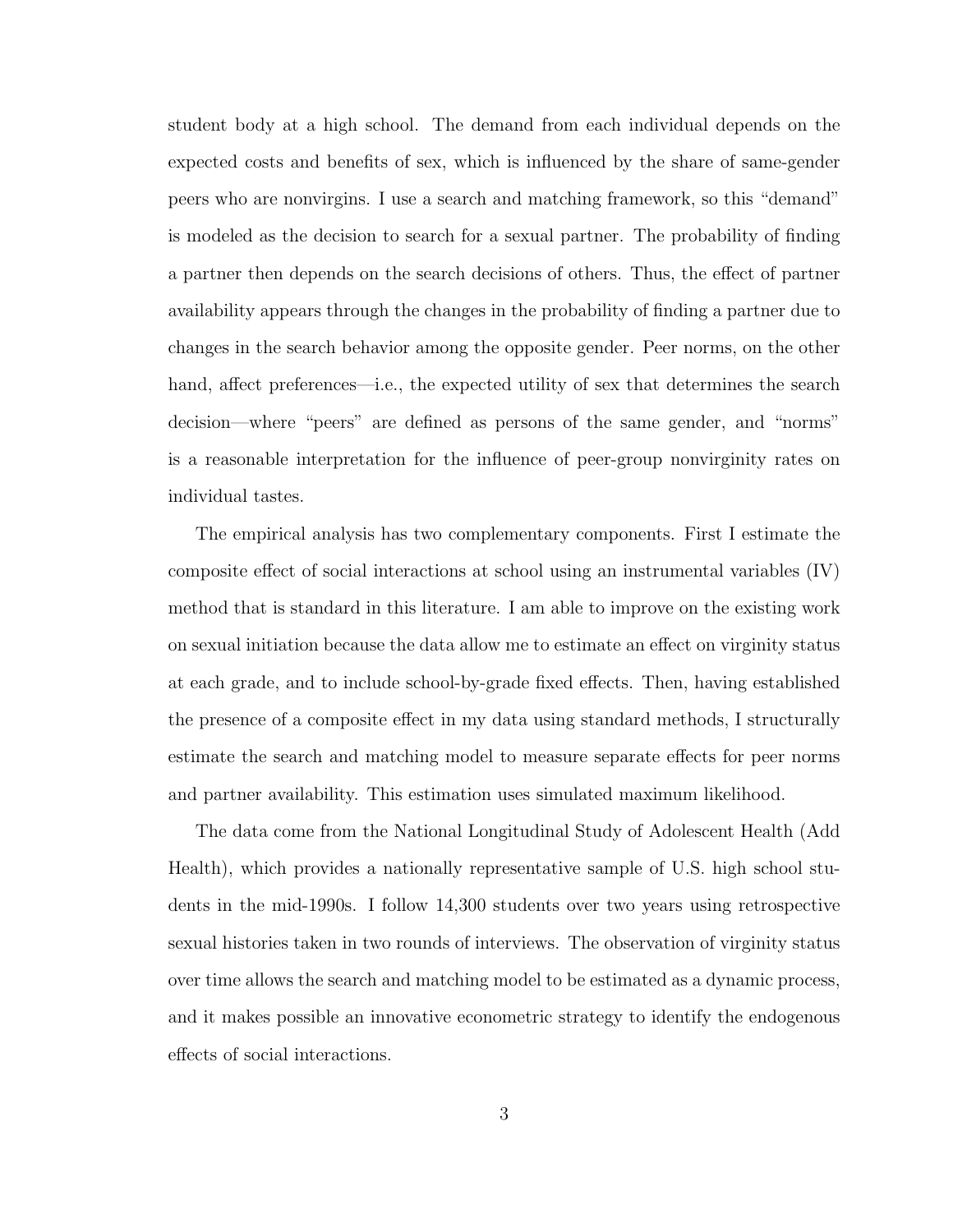The results indicate that peer norms have a large effect on the timing of sexual initiation for both boys and girls. In a counterfactual simulation that removes the peer influence on search decisions, the share of individuals who initiate sex during ninth or tenth grade falls by  $0.08$  (42% of the total) for boys and  $0.06$  (22%) for girls. Changes in the availability of partners at school also impact the initiation rate for boys, but are not statistically significant for girls. The effect on boys is large: for example, a one-standard-deviation increase in the share of girls searching for a sexual partner raises the probability of finding a partner each period by 18% for boys in the tenth grade. Overall, these results are consistent with the IV estimation, which finds large composite effects of social interactions.

Policy simulations show that an educational intervention reducing the influence of peer norms would have a larger impact than isolating the ninth grade from older grades to restrict the supply of partners. A program cutting the measured effects of peer norms in half would decrease sexual initiation during the ninth and tenth grades by 27 percent for boys and by 12 percent for girls. On the other hand, removing the ninth grade from high school would decrease initiation in that year by about 13 percent for both boys and girls, but the effect dissipates over time.

In addition to measuring separate effects for peer norms and partner availability in adolescent sexual initiation, this work relates to the broader empirical literature on social interactions where the endogeneity of peer behavior is a central problem for estimation. In an overview of this literature, Moffit (2001) describes three conceptually distinct sources of endogeneity bias: the simultaneity of observed actions, which Manski (1993) calls the "reflection" problem; the correlation of omitted variables among peers; and selection into peer groups.

The most common strategy to address these problems is to use instrumental vari-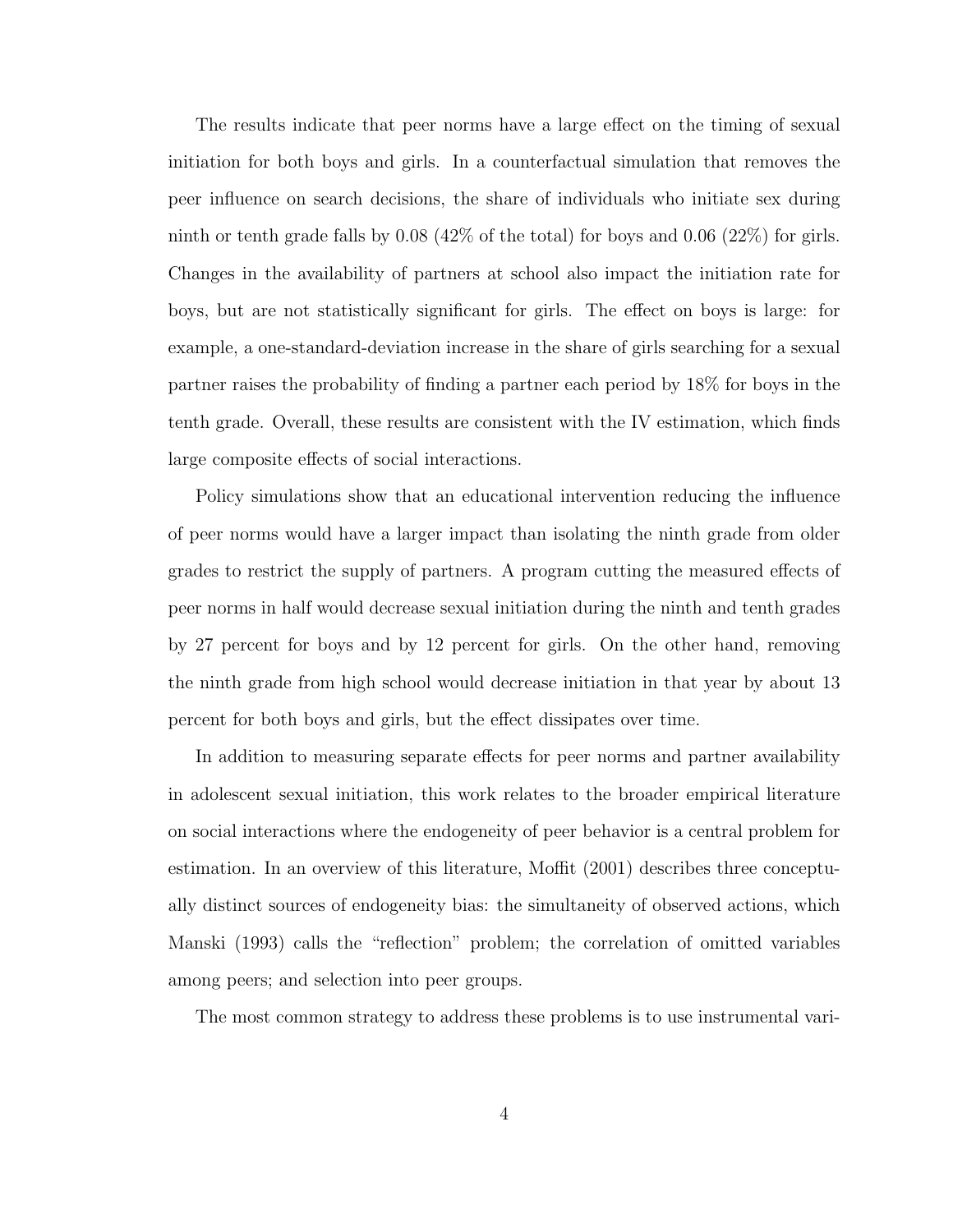ables  $(IV)$  to provide exogenous variation in peer behavior.<sup>5</sup> Typically, instruments are person-specific characteristics hypothesized not to have a direct effect on the outcomes of others. However, the exclusion restrictions assumed for identification are violated if the distribution of these characteristics among peers has a direct effect on the individual, sometimes called a "contextual" effect (Manski, 1993; Brock and Durlauf, 2001). This can occur if, for example, peers are defined spatially, and mean peer characteristics (especially socioeconomic attributes) relate to local factors that are unobserved. The use of school-by-grade fixed effects in my IV estimation is thus important to remove any such contextual effects that are time-invariant. This strategy, which identifies an effect of social interactions using differences between cohorts that pass through the same grade, is relatively novel in economic work on adolescent risk behaviors.

Apart from IV methods, several recent papers use longitudinal data to address the multiple sources of endogeneity.<sup>6</sup> De Paula (2009) presents a nonparametric test for social interactions based on the simultaneous occurrence of outcomes among peers. Alternatively, if social interactions take time to have an effect, the use of lagged peer outcomes can remove the simultaneity problem (Manski, 1993). However unlike standard models, serial correlation in the individual errors would lead to biased estimates in such models. This is because lagged peer outcomes are themselves affected by the individual's behavior in an earlier period.<sup>7</sup> To account for this and the other sources of endogeneity, some recent papers take advantage of data where individuals appear

<sup>&</sup>lt;sup>5</sup>For example, among the econometric papers on adolescent risk behaviors referenced earlier, all use IV except for Clark and Lohéac  $(2007)$ .

<sup>6</sup>The literature includes other methods that do not rely on longitudinal data. Evans, Oates, and Schwab (1992) and Krauth (2006) assume a multivariate normal distribution for the errors and use this to correct for selection or to allow for correlated unobservables (with additional assumptions). Glaeser, Sacerdote, and Scheinkman (1996) assume a specific network structure for individual interactions, which allows them to recover a peer effect from excess variance in aggregate outcomes. Sacerdote (2001) and Katz, Kling, and Liebman (2001) use random assignment to peer groups.

 $7$ Clark and Lohéac (2007) argue that serial correlation is not important in their setting.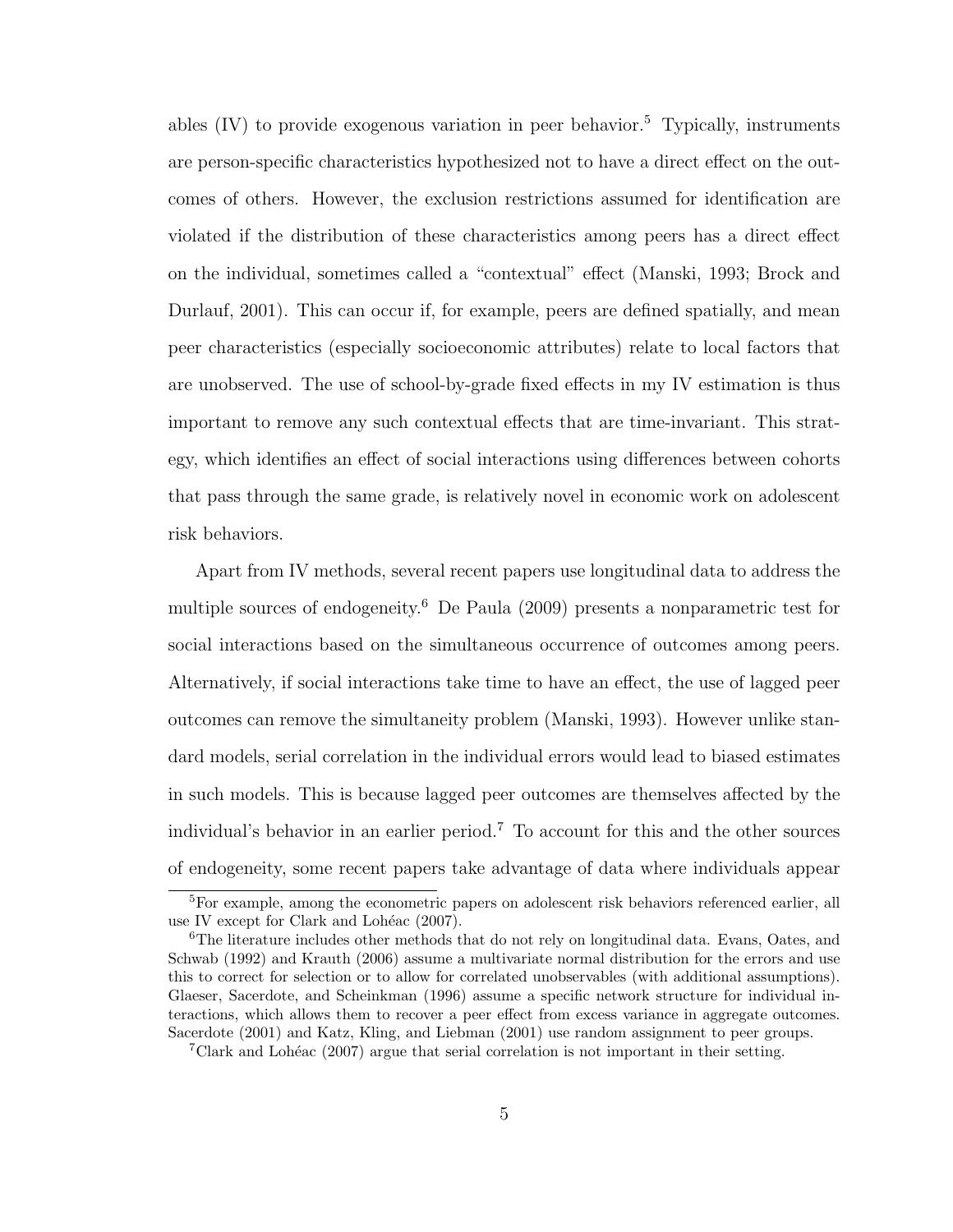in multiple peer groups by including individual fixed effects (Hanushek et al., 2003; Mas and Moretti, 2009; Arcidiacono, Foster, and Kinsler, 2009; Jackson and Bruegmann, 2009). This strategy removes any permanent component of the unobservable, which addresses endogeneity bias due to both serial correlation in the individual errors and any common omitted variables among peers—assuming these factors are time-invariant.

In my structural estimation, I use similar strategies based on longitudinal data. First, I specify the peer influence on preferences to be a function of lagged peer outcomes. This removes the problem of simultaneity, and it is consistent with the development of social norms over time rather than jointly occurring opportunities to have sex. Then to account for serial correlation in the individual errors, the model includes a random effect as a permanent component of preferences. The distribution of this random effect depends on individual characteristics, and on the shares of nonvirgins in each grade at the time when the individual enters high school (to capture initial conditions). This produces a correlation in the unobservable among peers, which addresses correlated omitted variables that are time-invariant. The combination of these two strategies—the use of lagged peer outcomes and a random effect that is correlated among peers—is novel in the literature on social interactions, and it enables me to exploit time-series variation in data where individuals do not appear in multiple peer groups.

There are two further strategies that do not rely on longitudinal data. Personspecific characteristics among the opposite gender play a role similar to IV. They affect preferences, so they function as exogenous predictors of search behavior (i.e., supply shifters). And finally, I use the grade in school to define peers, rather than an endogenous social group like sport teams or nominated friends, in order to avoid the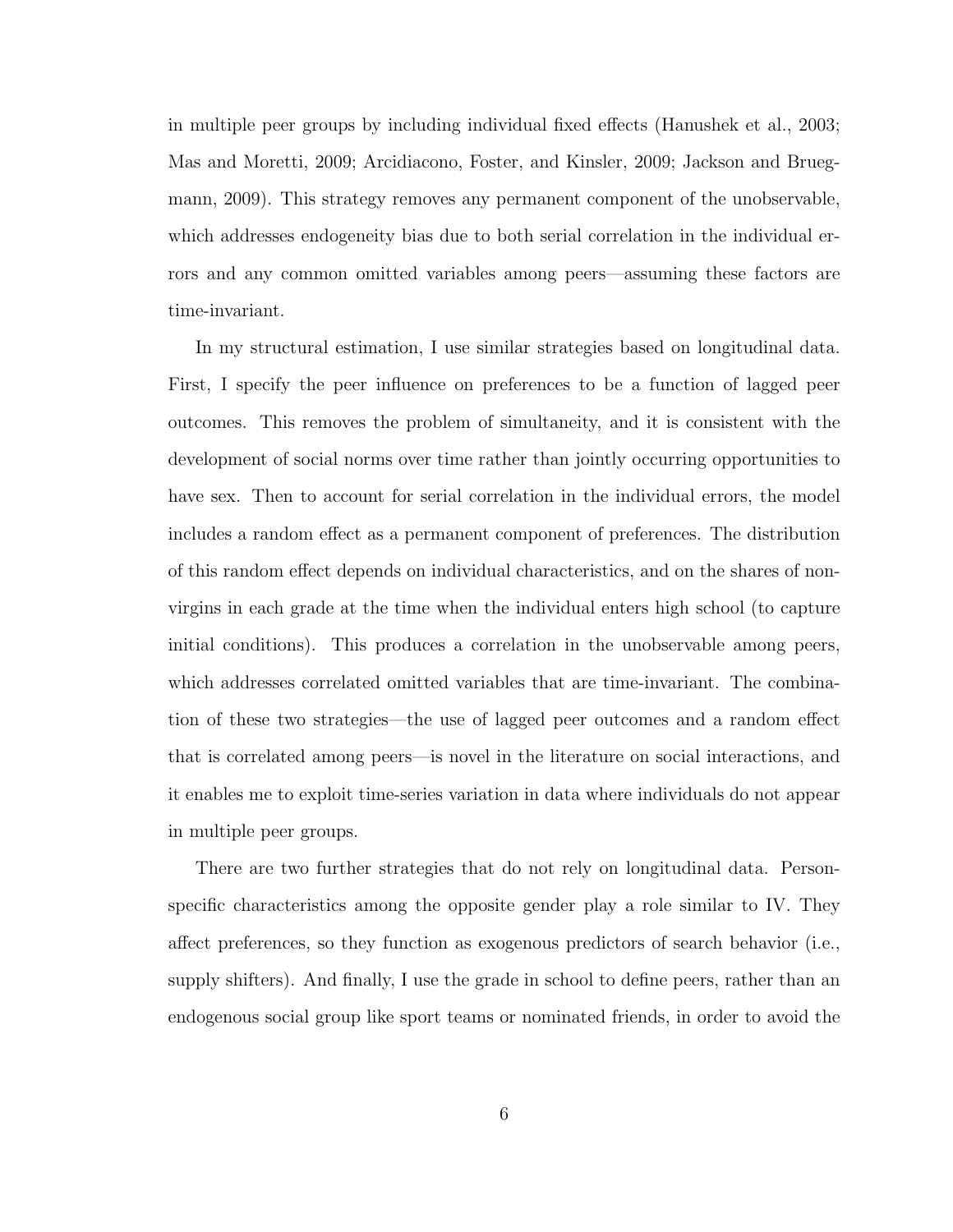problem of peer group selection.<sup>8</sup>

Apart from the methods used to address endogeneity bias, another innovation in this work relates to how I solve for equilibrium behavior. To determine optimal search decisions, agents need beliefs about the shares of nonvirgins by gender and grade in future periods because these shares affect future payoffs and arrival rates. In order to construct equilibrium beliefs, I apply an insight from recent work on the estimation of discrete dynamic games which uses observed outcome probabilities directly for rational beliefs (Bajari, Benkard, and Levin, 2007; Pakes, Ostrovsky, and Berry,  $2007$ .<sup>9</sup> I adapt this technique to be feasible in my context, where the large (but finite) number of agents produces a complicated distribution of outcomes, by approximating the evolution of nonvirginity rates as an autoregressive process. Obtaining beliefs directly from the data in this way greatly simplifies and speeds the estimation procedure because there is no need to solve for a new equilibrium with each set of candidate parameters.

The rest of this work is organized as follows. The next chapter gives further background on teenage sexual activity and summarizes existing evidence on peer and other influences in this behavior. Chapter 3 presents the model. Chapter 4 describes the data, and chapter 5 contains the IV analysis that demonstrates a composite effect of social interactions. Chapter 6 describes the structural estimation procedure and explains how the endogeneity of peer behavior is addressed in that approach. Chapter 7 gives the results from the search and matching model that measures separate effects for peer norms and partner availability, and chapter 8 presents policy simulations and other counterfactual experiments.

<sup>&</sup>lt;sup>8</sup>The selection of school districts is another concern in this literature, but in my model this would be captured by the permanent component of preferences that is correlated within schools.

<sup>&</sup>lt;sup>9</sup>These papers build on the method originally developed for individual dynamic models by Hotz and Miller (1993).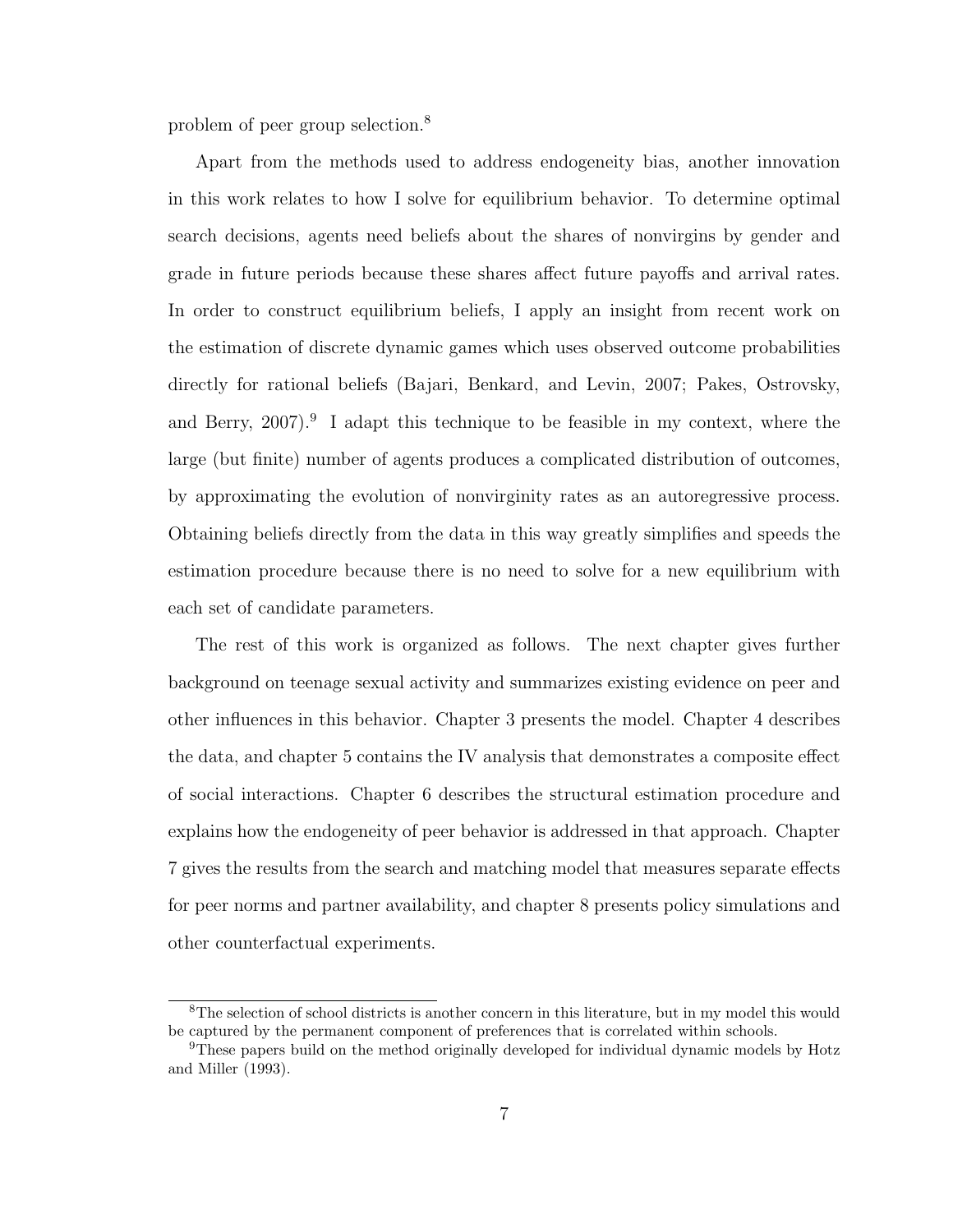## Chapter 2

# Background on Adolescent Sexual Behavior in the U.S.

The national Youth Risk Behavior Survey (YRBS), a survey of students in grades 9-12 in the United States administered every two years since 1991, shows that the share of high school students who are sexually experienced has ranged from 46 percent to 54 percent over the past two decades. The share decreased until 2001, and since then has had a small but statistically insignificant increase.<sup>1</sup> For girls the decrease occurred mainly in younger grades, with the nonvirginity rate among ninth graders falling from 32 percent in 1993 (the first year reported by grade) to 27 percent in 2007 while staying at 66 percent among twelfth graders. For boys the decline in sexual experience occurred in all grades (CDC, 1995 and 2008a). The National Survey of Family Growth (NSFG) shows simliar patterns by age rather than grade. From 1995 to 2002, nonvirginity rates among (never married) 15 to 17 year-olds decreased from 38 to 30 percent for girls and from 43 to 31 percent for boys. The rate among 18 and

<sup>1</sup>CDC fact sheet on "Trends in the Prevalence of Sexual Behaviors, National YRBS: 1991-2007," http://www.cdc.gov/HealthyYouth/yrbs/pdf/yrbs07\_us\_sexual\_behaviors\_trend.pdf, accessed 4/28/09.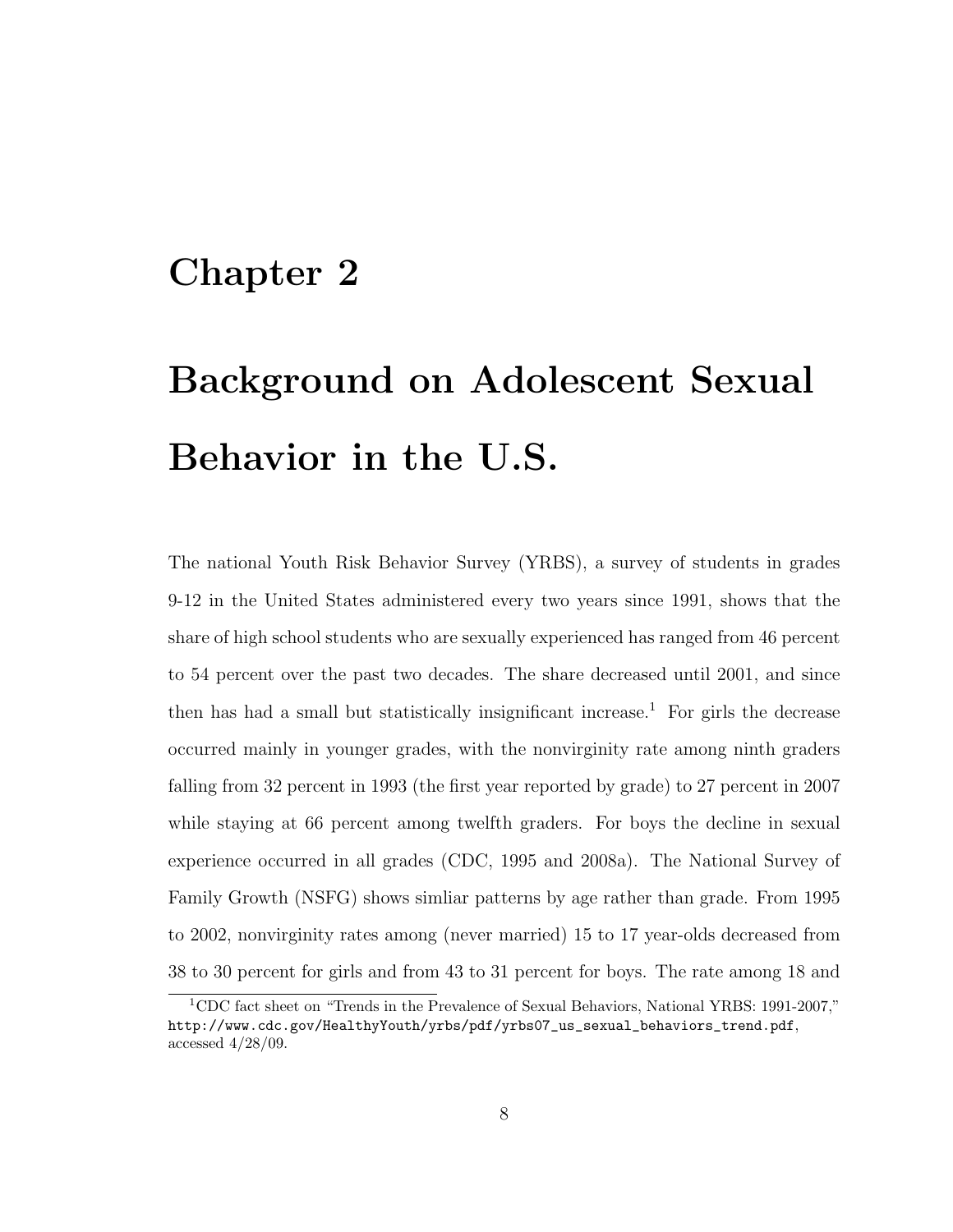19 year-olds remained statistically unchanged at 68 percent for girls, while it dropped from 75 to 64 percent for boys (Abma et al., 2004).

Published data from the NSFG also provide information on the frequency of sex and number of partners for teenagers (age  $15-19$ ).<sup>2</sup> Sexual activity is highly persistent: only 9 percent of sexually experienced teenage boys and girls report having had sex only once, compared with 69 (76) percent of nonvirgin boys (girls) who report having sex in the past three months and 87 (91) percent in the past year. This persistence indicates the importance of initiation. Moreover, the decrease in sexual *experience* from 1995 to 2002 almost completely accounts for the decrease in sexual activity over that period.<sup>3</sup> The rates of activity and experience fell by the same relative amounts, meaning that the probability of being active conditional on being experienced was unchanged.<sup>4</sup> The modal number of sexual partners per year, among sexually active teenagers, is one: 47 (61) percent of nonvirgin boys (girls) have one partner over a 12-month period, while only 8 percent of either gender have four or more partners. On the other hand, most individuals who become sexually active as teenagers have more than one partner during their teenage years. Among sexually experienced 18 and 19 year-olds, 71 percent of boys and 65 percent of girls report more than one partner in their lifetimes.

Among the risks associated with adolescent sexual behavior, the greatest attention has gone to unplanned pregnancy. In his 1995 State of the Union address, President Bill Clinton labeled the "epidemic" of teenage pregnancy and out-of-wedlock childbearing "our most serious social problem."<sup>5</sup> The rate of childbearing among women

<sup>2</sup>The figures that follow are calculated from data published in Abma et al. (2004).

<sup>3</sup>Sexual activity is typically defined as intercourse within the past three months.

<sup>4</sup>For boys, the rates of sexual experience and sexual activity both fell by 17%; for girls, the rate of sexual experience fell by  $8\%$  and the rate of sexual activity fell by  $9\%$ .

<sup>5</sup>Transcript from "The American Presidency Project" website, http://www.presidency.ucsb. edu/ws/index.php?pid=51634, accessed  $11/10/09$ .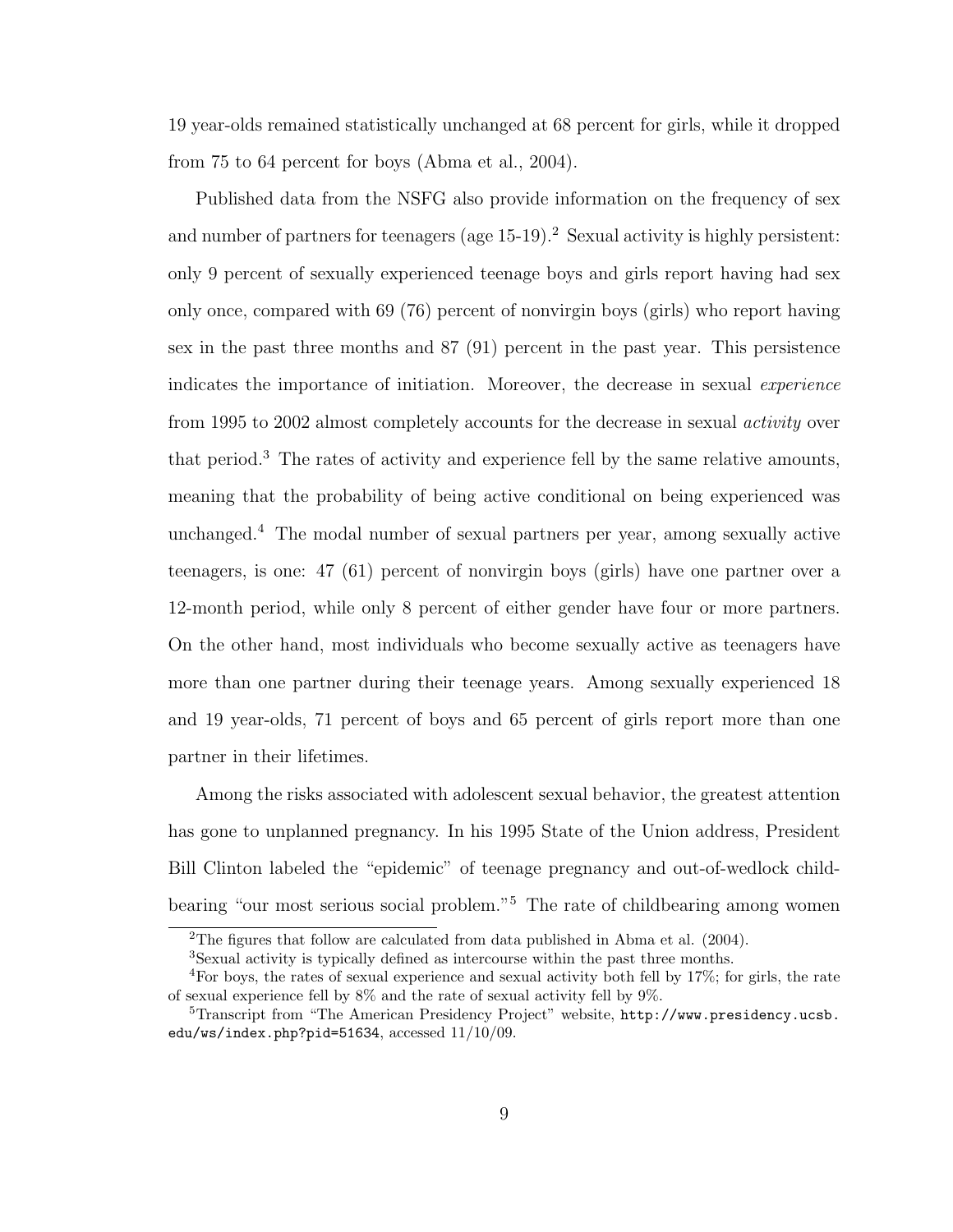aged 15-19 in the U.S. is substantially higher than in other developed nations, despite declines from a peak in the early 1990s. Increased contraceptive use accounted for most of this decline, but corresponding with the large drop in nonvirginity rates at younger ages, reductions in sexual activity accounted for 23 percent of the decrease in childbearing among girls aged 15 to 17 from 1995 to 2002 (Santelli et al., 2007).

Teenage childbearing is associated with negative outcomes for both the mothers and their children. For example, teenage mothers have lower educational attainment, and their sons are more likely to be incarcerated at some point in their lives (Hoffman, 2006). There are also large public expenditures on the children of teenage mothers, such as an estimated \$1.9 billion for medical care and \$2.3 billion in foster care per year (Hoffman, 2006).

Another risk associated with sexual activity is sexually transmitted disease (STD). The prevalence of STDs is higher among teenagers and 20-24 year-olds than any other age groups. For the two most common and well-reported STDs, chlamydia and gonorrhea, there were nearly 480,000 cases among teenagers in 2007 (CDC, 2008b). Considering these and six other major STDs, Chesson et al. (2004) estimate that the lifetime medical cost of treating the amount STDs acquired over one year by 15 to 24 year-olds totals \$6.5 billion.

Finally, there is work indicating possible direct effects of early sexual initiation on psychological well-being and academic performance. Sabia (2007) and Sabia and Rees (2008) estimate that boys who initiate sex before age 16 then have decreased GPAs and girls who initiate before age 17 are then more likely to have symptoms of depression, controlling for individual fixed effects.

A small literature in economics examines adolescent sexual behavior, and most of this work considers individual-based, as opposed to social, factors. In a review, Levine  $(2001)$  describes a process with three sequential choices: whether to have sex,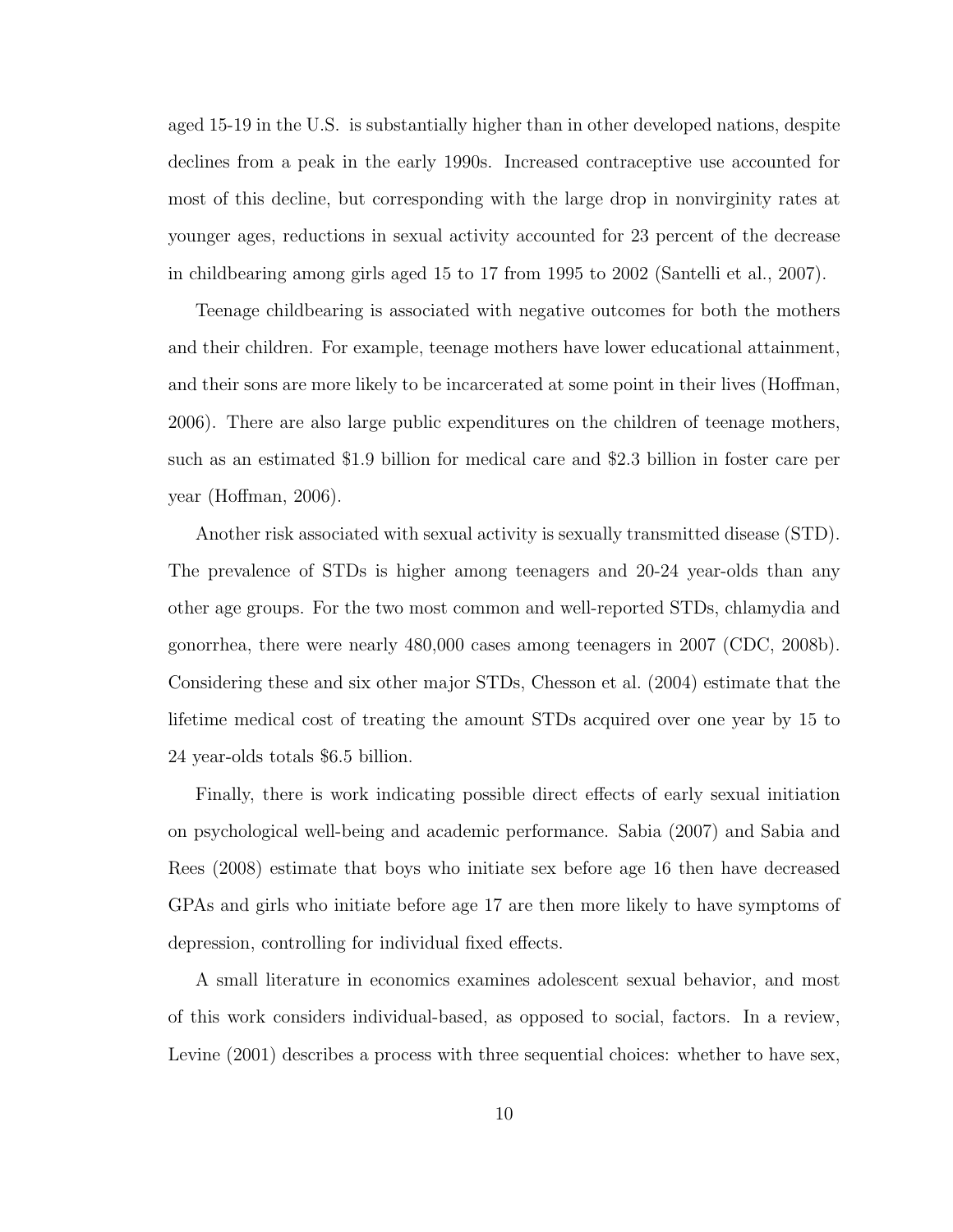whether to use birth control, and then if pregnant, whether to have an abortion. He explains that most of the work in economics at that point focused on fertility and collapsed the three choices into a single, determinstic decision to give birth. $6$  Levine (2001) then examines the effect of indirect costs associated with pregnancy and unprotected sex, such as welfare benefits for children and the prevalence of AIDS. He finds that statewide variations in these costs over time have an impact on sexual activity and contraceptive use. Other recent papers have studied the relationship between substance use and sexual behavior (Rees, Argys, and Averett, 2001; Sen, 2002; Markowitz, Kaestner, and Grossman, 2005). The evidence is mixed: for example, Markowitz, Kaestner, and Grossman (2005) find no effect of alcohol or marijuana use on sexual activity using individual fixed effects or IV, but they do find an effect on condom use as well as a reduced form relationship between state alcohol policies and STD rates.

In addition to this work, Oettinger (1999), Walker (2003), and Arcidiacono, Khwaja, and Ouyang (2009) present models of the decisions to have sex and use contraception, which highlight specific aspects of these behaviors. Oettinger (1999) shows how sex education could either increase or decrease sexual initiation by changing the expected utility of sex and unplanned pregnancy, or changing the (real or perceived) risk of pregnancy conditional on sex. He then estimates that sex education increases the hazard rate of initiation for girls, controlling for common unobservables among siblings. Walker (2003) focuses on perceived pregnancy risk, which in his model influences contraceptive effort. He presents survey data on subjective expectations which show that most teenagers have accurate beliefs about their own risk of pregnancy, except for sexually experienced girls in poor families, who underestimate their risk.

<sup>6</sup>Levine (2001) notes two papers that considered the impact of AIDS on condom use, although they did not analyze teenagers.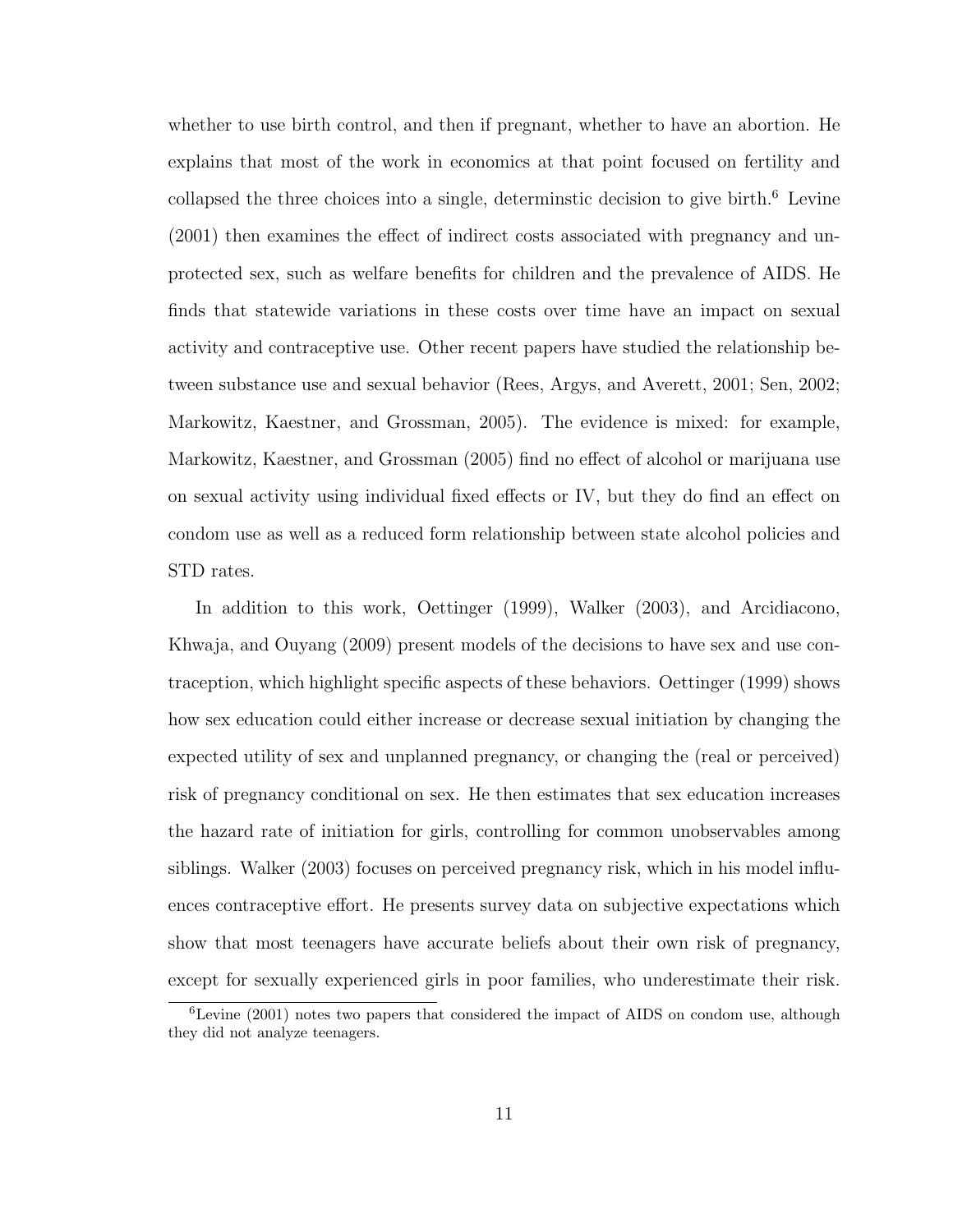Arcidiacono et al. (2009) estimate a dynamic model with joint decisions on having sex and using contraception, which includes utility terms to capture habit persistence in sexual activity. They find large fixed and transition costs that lead to persistent behavior.

As for social influences, Fletcher (2007) is the only econometric work estimating an effect of social interactions on sexual activity per se. Case and Katz (1991) and Evans, Oates, and Schwab (1992) estimate social effects on teenage childbearing, with the former using average teen fertility in a neighborhood and the latter using the share of economically disadvantaged students at school as explanatory variables.

Outside economics, large literatures in psychology and sociology analyze the role of peer norms in adolescent behavior, and there is specific evidence on sexual initiation. Kinsman et al. (1998), Santelli et al. (2004), and Sieving et al. (2006) measure peer norms through self-reported individual perceptions about the level of sexual activity among peers, peer attitudes toward sex, and the social gains for becoming sexually active. All three studies find that norms defined this way have a significant association with the probability of initiating sex. Moreover, this work specifically asks for perceptions about how many peers are *already* sexually experienced, which supports the use of lagged peer outcomes in my model. In addition, earlier studies surveyed by the National Research Council (NRC) Panel on Adolescent Pregnancy and Childbearing (1987) indicate that the relevant norms operate within gender.

Related to this area of research, many interventions to delay first sex target peer norms. Two examples are "Safer Choices," first implemented in 1993 with 2,000 ninth and tenth grade students in ten high schools in California and Texas, and "Draw the Line/Respect the Line," (DL/RL) first implemented in 1997 with 1,500 middle school students in California (Manlove, Romano-Papillo, and Ikramullah, 2004). These programs consist of about 20 classroom sessions spaced out over two or three school years,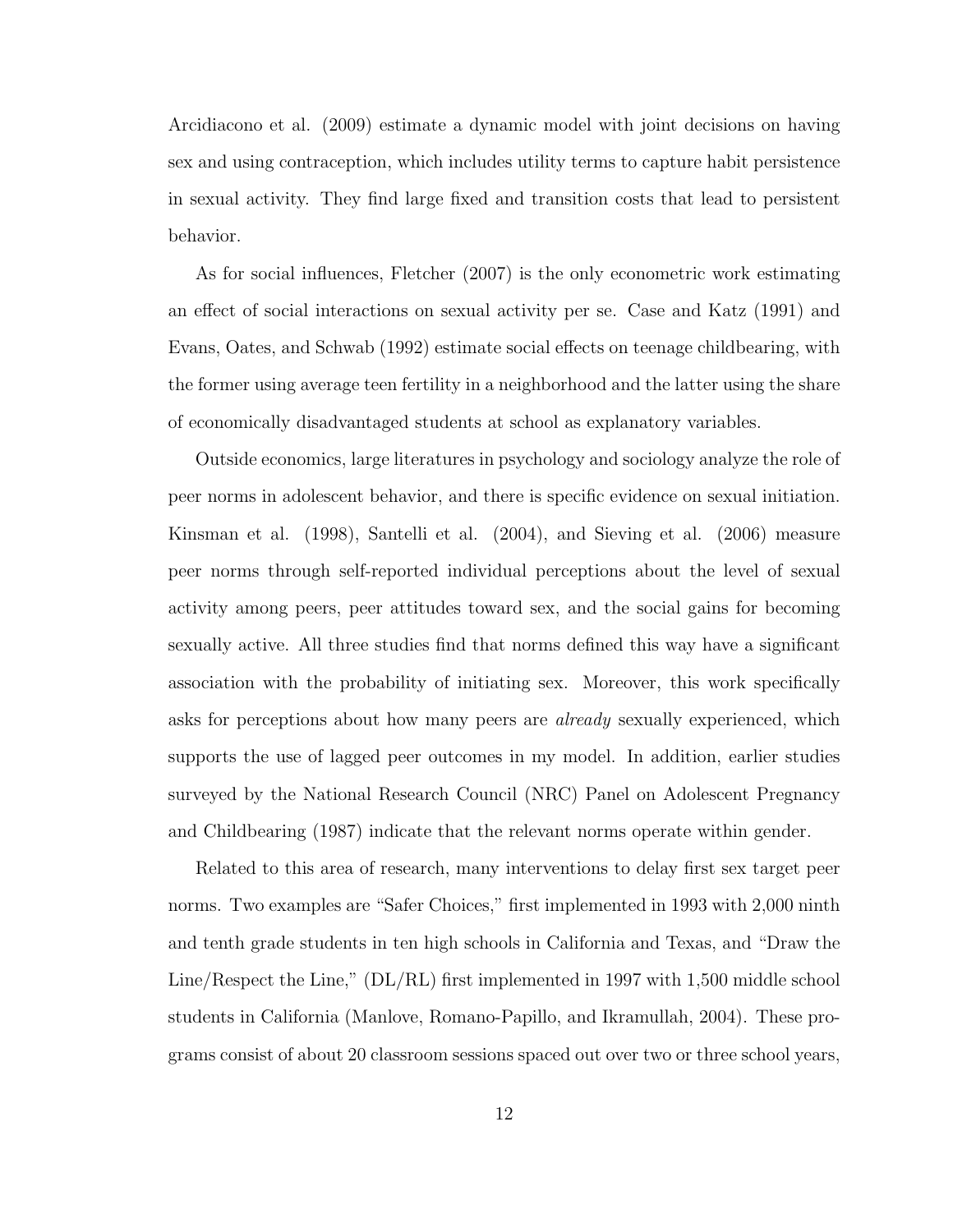which include learning about social norms and practicing communication skills. To give a flavor of exactly how these programs work, Session 2 in Safer Choices is described as

The Safest Choice: Deciding Not to Have Sex. Students learn about "social norms." They discuss perceptions of how many of their peers have had sex and how these perceptions compare to actual statistics. Using role-playing, students also learn refusal skills. (p. 31)

Similarly, Session 5 in DL/RL "discusses the role that friends play in respecting the line. Role play scenarios are used to practice showing respect for another person's limits" (p. 21).<sup>7</sup>

In addition to peers defined as friends, researchers have examined the influence of siblings and romantic partners on sexual initiation. Rodgers et al. (1992), Widmer (1997), and Argys, Rees, Averett, and Witoonchart (2006) give evidence that individuals with older siblings tend to initiate sex earlier. Kaestle, Morisky, and Wiley (2002) find that girls with romantic partners who are much older have a higher probability of initiating sex.

Finally, a number of individual and parental characteristics have been shown to predict early sexual initiation. The NRC Panel on Adolescent Pregnancy and Childbearing (1987, chapter 4) provides a useful overview. Black race and low socioeconomic status meaured by parental education or family income are strong predictors, although some recent research indicates the race effect is mostly among boys (Levine, 2001; Michael and Bickert, 2001). Early onset of puberty is another strong (and plausibly exogenous) predictor, which is well measured in girls as the age of menarche (NRC Panel, 1987; Miller et al., 1997).

<sup>7</sup>These programs were evaluated by comparing outcomes across schools that were randomly assigned into treatment or control groups. The results found that DL/RL reduced sexual initiation among boys by one third but Safer Choices did not have an effect on the population as a whole, although there was a decrease in initiation among Latinos (Manlove et al., 2004).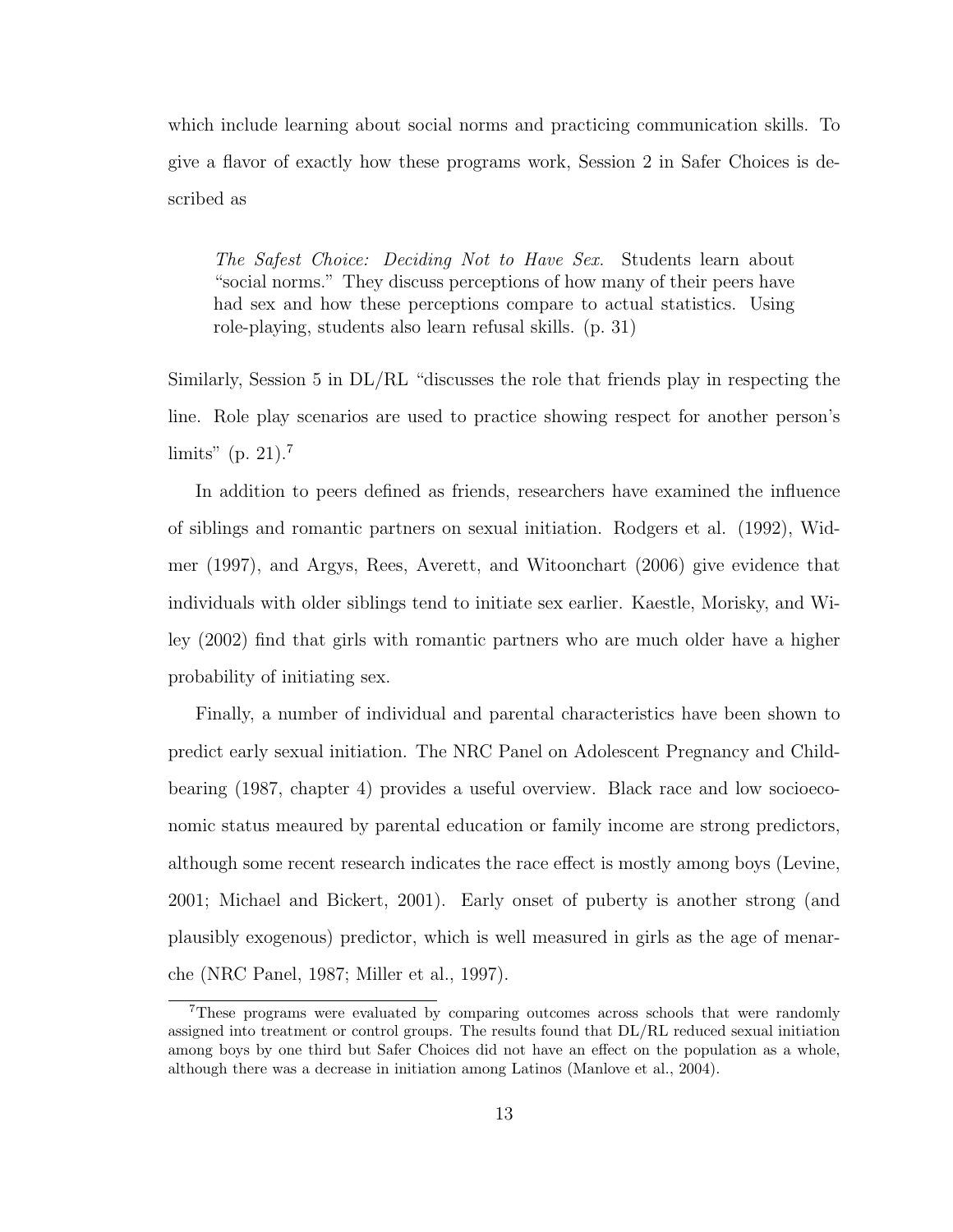## Chapter 3

# A Search and Matching Model for First Sex

The model describes a discrete-time dynamic process leading to sexual initiation. Each period, virgins decide whether or not to search for their first sexual partners. For those who search, there is a probability of finding a partner per period which depends on the search behavior among virgins and nonvirgins of the opposite gender. Equilibrium is defined within a local market for partners, which is the student body at a high school. There is also an external market, which appears through an exogenous probability of finding a partner from outside the school.

The model abstracts from certain aspects of adolescent sexual behavior that would add complications without greatly enhancing the analysis of social influences in sexual initiation per se. First, there is no constraint on the number of partners per period. Although a single partner per period is the most common, multiple partners (observed as overlapping relationships) also appear in the data. To incorporate this in the model, I would need to specify multiple types of relationships (exclusive and nonexclusive) and include a dissolution rate for exclusive relationships. Then the arrival rate of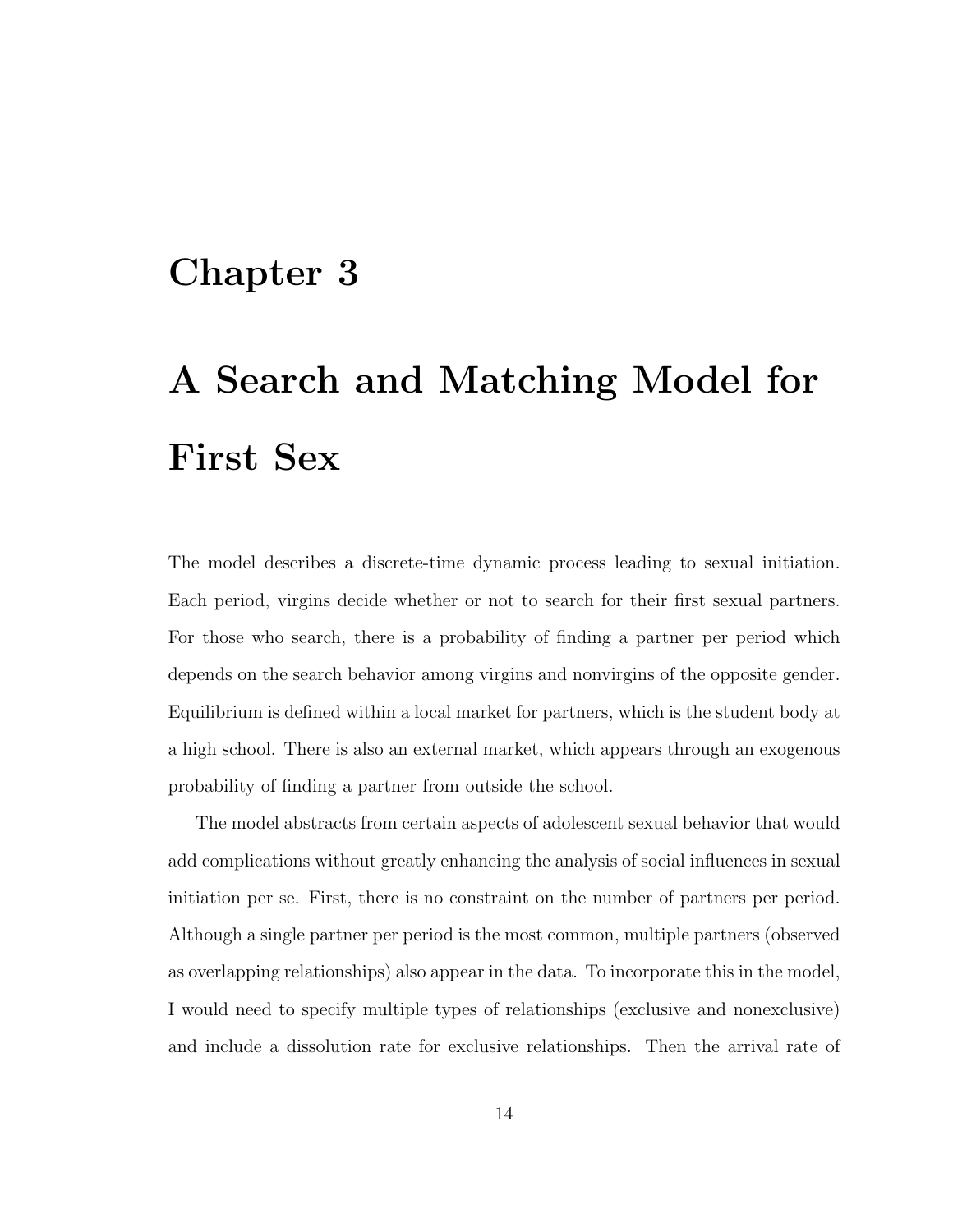partners would depend in part on the share of exclusive relationships, and agents would need to keep track of this aspect of the market, which would greatly expand the state space.

Second, payoffs relate directly to virginity status. All the costs and benefits of sexual activity, such as the risk of pregnancy or the frequency of sex, are embedded in the expected utility of nonvirginity. In connection to this, subsequent decisions related to sexual activity are suppressed (e.g., contraceptive use and abortion).<sup>1</sup> Further decisions and additional structure in the payoffs are not necessary for my analysis because, for a virgin, it is the overall expected utility of novirginity that determines whether he or she wants to become sexually active.

Third, nonvirgins are assumed to stay in the market and continually search for new partners. This allows individuals to have more than one partner during high school, which is true for a large portion of the population. And again, it avoids the decisions to have multiple partners or end a relationship.

Finally, the match probabilities among individuals do not depend on own or partner characteristics. Including them would introduce sorting behavior, which is not the purpose of this research. Thus the arrival rate in the model averages over any individual heterogeneity and any differences related to the characteristics of oppositegender searchers. To the extent that arrival rates are in fact heterogeneous, the model misassigns the effect of such characteristics to the search decision. However, the typical characteristics one would think to use to add heterogeneity to the arrival rate or match probabilities are permanent attributes. In contrast, the primary objects of interest—the effects of peer norms and partner availability—are identified from changes in nonvirginity rates over time, not permanent attributes.

<sup>&</sup>lt;sup>1</sup>Also, there is no decision to accept a match offer. This is not needed because all matches produce the same payoff for an individual.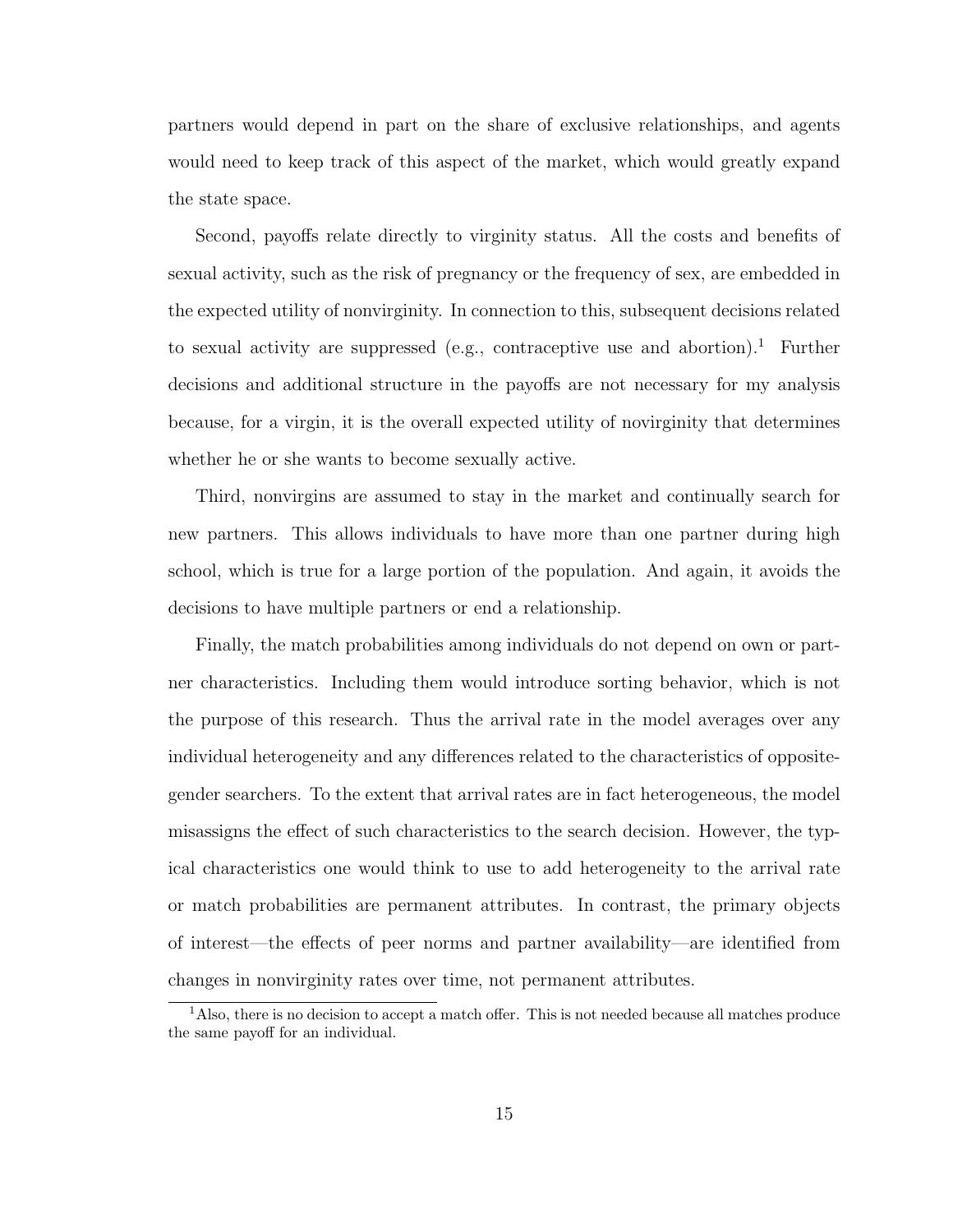### 3.1 Model Specification

The model applies to individuals,  $i$ , located in a local market for partners,  $m$ , who have a gender,  $\tau \in \{b, g\}$ .<sup>2</sup> Virginity status at the start of a period is denoted  $y_{i,t-1}$ , with 0 meaning virginity. Each period virgins make a search decision  $d_{it} \in \{0, 1\}$ , and for those who search there is a probability of finding a partner and thereby initiating sex. Nonvirgins always search.

Age, a, is defined socially as quarter within grade in high school. The model covers the fall of ninth grade (a = 1) through the spring of twelfth grade (a =  $15 \equiv A$ ). Time, t, is also measured in quarters, and is needed separately from age to track multiple cohorts at once. However in the exposition, the model is presented from the perspective of a reference cohort for which time and age are equal  $(a_{it} = t)$ . Also, all functions are gender-specific, but gender subscripts are suppressed unless needed for clarity.

The probability of finding a partner each period is expressed by the arrival rate,  $\lambda_{it}$ , which is a function of the *share* of searchers among the opposite gender at the school. The arrival rate does not depend on the search behavior of the same gender because there is no a constraint on the number of partners, so there is no competition between same-gender individuals. The share of searchers among the opposite gender at i's school is denoted  $N_{it}$ , and this includes the behavior of both virgins and nonvirgins. Because there is also an external market for partners, even with zero searchers at school the arrival rate is positive.

The arrival rate is given by a gender and age specific function, which is specified as a logit:

$$
\lambda_{it} = \lambda_{a_{it}}(N_{it}) \equiv \frac{\exp(\lambda_{0a_{it}} + \lambda_1 N_{it})}{1 + \exp(\lambda_{0a_{it}} + \lambda_1 N_{it})}
$$
(3.1)

<sup>&</sup>lt;sup>2</sup>The model pertains to heterosexual sex, so a partner must be of the opposite gender.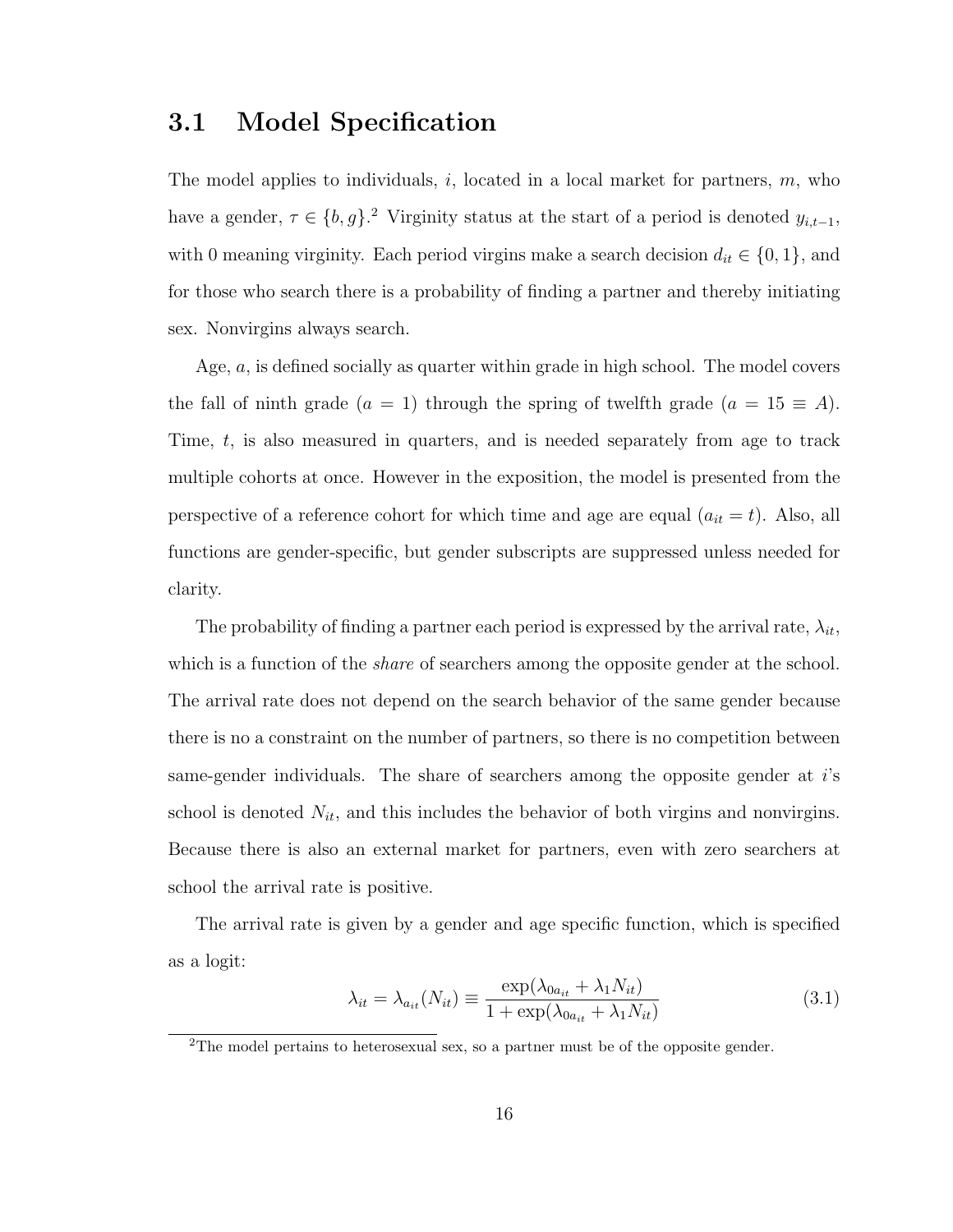(with subscripts  $\tau_i$  suppressed). The main reason to allow the parameters  $\lambda_{0a}$  to vary with age is to capture changes in the amount of contact with the external market as students progress to older grades. The key parameter of interest in  $(3.1)$  is  $\lambda_1$ , which gives the effect of partner availability at school.

Individuals derive utility from their virginity status. The per-period payoff for being sexually experienced is a linear combination of age, the share of peers who are already nonvirgins, denoted  $Y_{i,t-1}$ , a permanent individual component,  $\omega_i$ , and iid preference shocks,  $\epsilon_{it}$ . Peers are individuals of the same gender in the same grade as i. The per-period utility for a nonvirigin is then is expressed as

$$
u(a_{it}, Y_{i,t-1}, \omega_i, \epsilon_{it}) \equiv \overbrace{\alpha a_{it} + \gamma Y_{i,t-1}}^{u_{it}} + \omega_i + \epsilon_{it}.
$$
\n(3.2)

The per-period utility for a virgin is normalized to zero.

The term  $\gamma Y_{i,t-1}$  represents the effect of peer norms. Stated more precisely, the model relates lagged peer outcomes to the expected utility of sex. I interpret this as an effect of social norms, based on the evidence from sociological work on sexual initiation. The age term  $(\alpha a_{it})$  is intended to capture the individual maturation process, which is both biological and psychological. The permanent individual component  $(\omega_i)$  expresses aspects of the potential costs and benefits of sexual activity that vary across individuals. For example, this captures differences in the desire for sex, as well as differences in the costs of pregnancy and STDs, or the perceptions of these risks.

Individuals are not myopic in the model and consider future payoffs with a discount rate  $\beta$ . This is supported by strong evidence of anticipation and intentionality in sexual initiation, found by Kinsman et al. (1998). Consequently, because the model ends with high school graduation but the payoff to virginity status continues, nontrivial terminal values are needed. For nonvirgins, I eliminate the peer influence on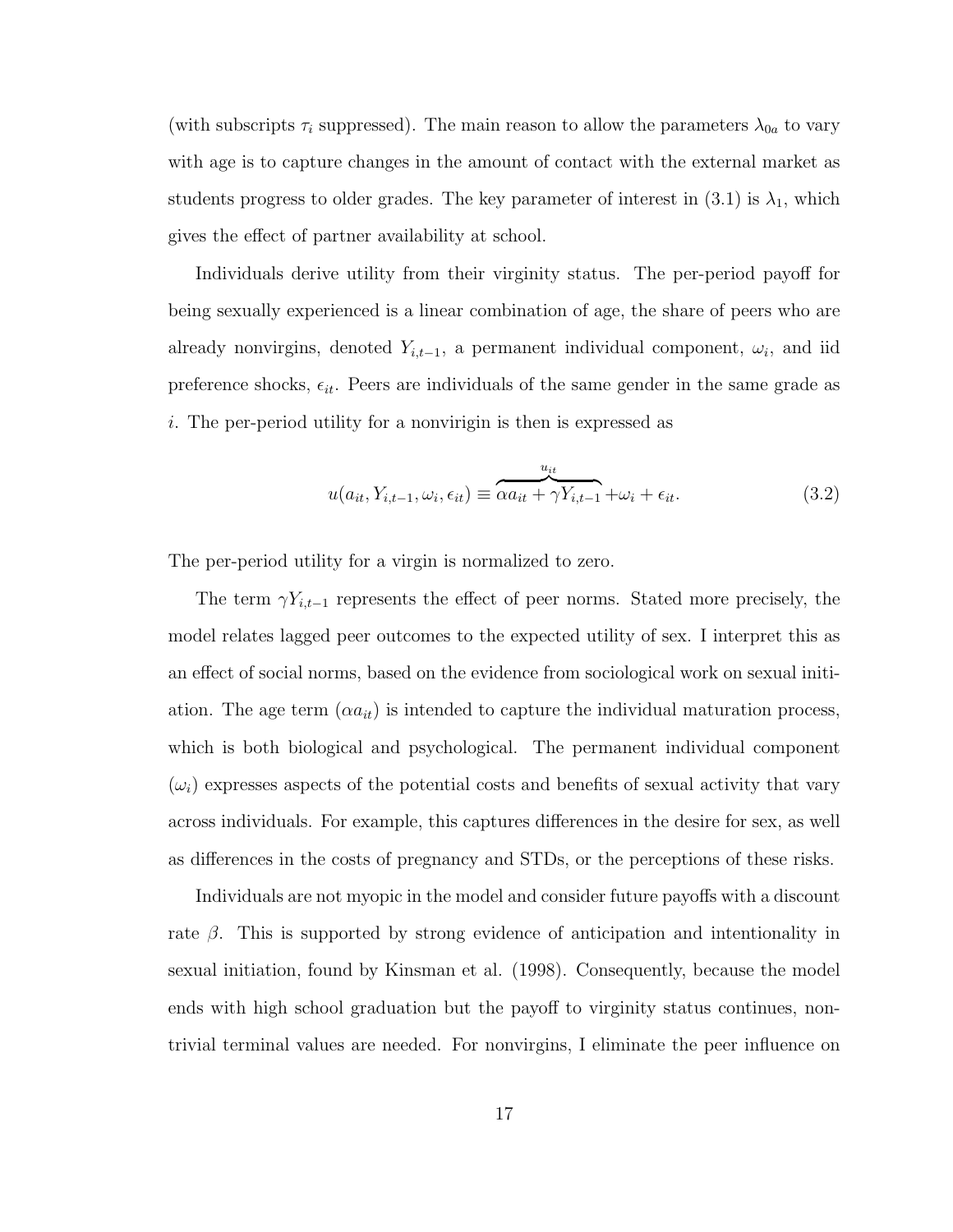preferences after high school (there is no further data, anyway) and hold the age and permanent individual components constant for an infinite horizon. This yields a simple terminal value of  $(\alpha A + \omega_i)/(1 - \beta)$ . For virgins, the terminal value is a free parameter  $\nu(\omega_i)$ . This is nonzero to allow virgins to anticipate a payoff from sexual activity later in life.<sup>3</sup>

I express lifetime utility using the Bellman representation, with value functions denoted  $V_a(y_{i,t-1}, Y_{t-1}, \omega_i, \epsilon_{it})$ . The vector  $Y_{t-1}$  (8×1) contains the shares of nonvirgins by gender in each of the four grades in high school; this is the aggregate state of the local market. The arguments of the value functions, along with the individual's gender and age, constitute the information set.  $V_a(1, Y_{t-1}, \omega_i, \epsilon_{it})$  gives the expected lifetime utility for a nonvirgin, which has an analytical expression:

$$
u(a_{it}, Y_{i,t-1}, \omega_i, \epsilon_{it}) + \sum_{s=a_{it}+1}^{A} \beta^{s-a_{it}} \mathbf{E}_t u(s, Y_{i,s-1}, \omega_i, \epsilon_{is}) + \beta^{A-a_{it}} \frac{\alpha A + \omega_i}{1 - \beta}, \qquad (3.3)
$$

where  $E_t$  denotes the individual's expectation given his or her information set (and recall that  $a_{it} = t$  for the reference cohort).

For a virgin, the value function is a more complicated object that incorporates the search decision and the arrival rate. It is expressed as

$$
V_{a_{it}}(0, Y_{t-1}, \omega_i, \epsilon_{it}) = \max_{d_{it}}
$$
  
\n
$$
d_{it} \mathcal{E}_t \Big[ \lambda_{it} \cdot \Big( u_{it} + \omega_i + \epsilon_{it} + \beta V_{a_{it}+1}(1, Y_t, \omega_i, \epsilon_{i,t+1}) \Big) + (1 - \lambda_{it}) \cdot \beta V_{a_{it}+1}(0, Y_t, \omega_i, \epsilon_{i,t+1}) \Big]
$$
  
\n
$$
+ (1 - d_{it}) \beta \mathcal{E}_t V_{a_{it}+1}(0, Y_t, \omega_i, \epsilon_{i,t+1}), \tag{3.4}
$$

where  $u_{it}$  is defined in (3.2). The second line above expresses that an individual who

<sup>&</sup>lt;sup>3</sup>Because only differences in payoffs are identified by choice behavior, the estimated  $\nu(\omega)$  may capture omitted aspects of the terminal values for nonvirgins such as the expected value of any preference interactions in the future.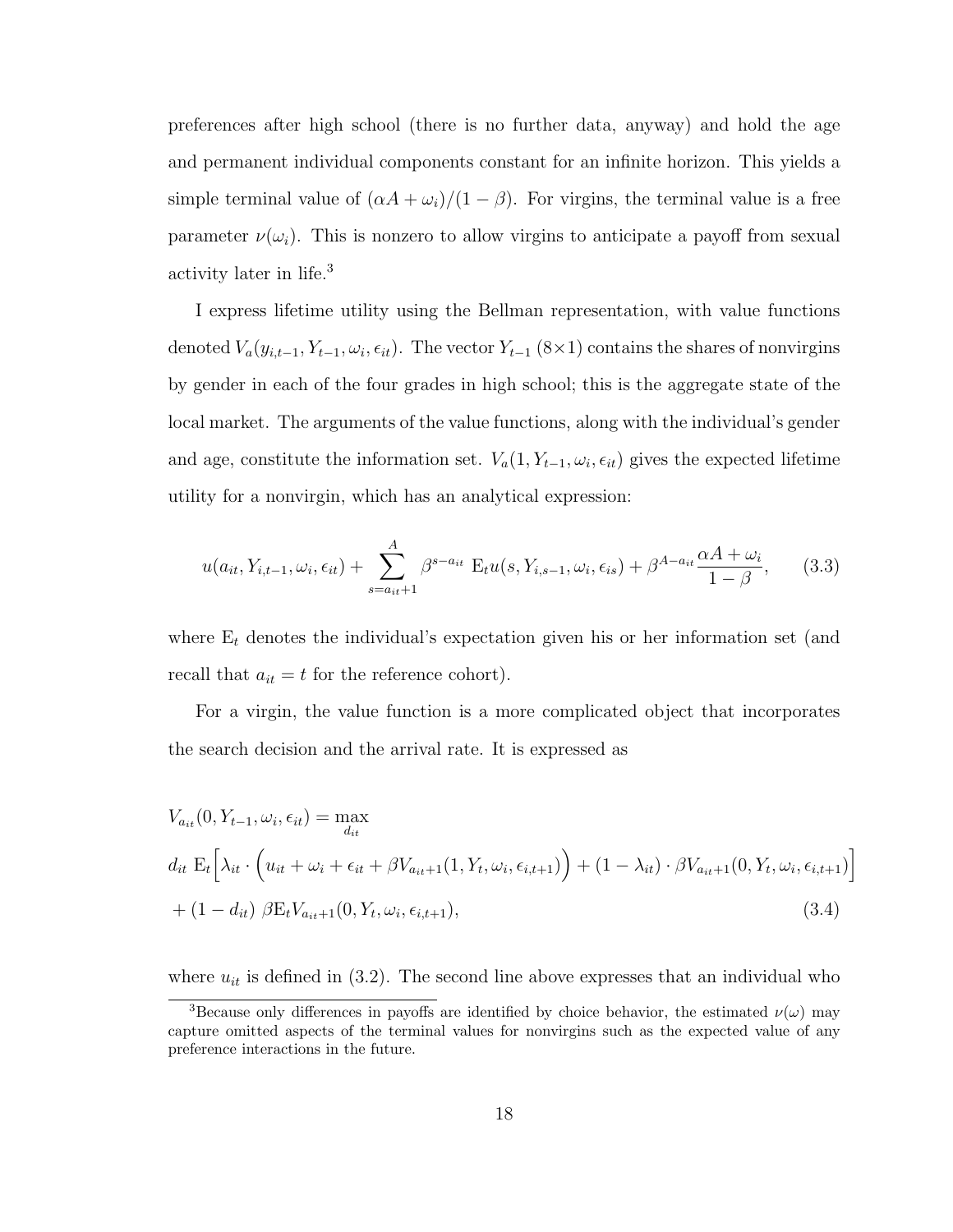searches  $(d_{it} = 1)$  will become a nonvirgin with probability  $\lambda_{it}$  and will remain a virgin with probability  $(1-\lambda_{it})$ . The third line is the value of not searching, in which case the individual advances to the next period still a virgin.

To form the expectations in (3.3) and (3.4), individuals need beliefs over the sequence of shares of nonvirgins among peers  $(Y_{it}, Y_{i,t+1}, \dots)$  and the arrival rate  $(\lambda_{it})$ . In fact, beliefs over the evolution of the vector  $Y_t$  (the nonvirginity rates by gender and grade) are sufficient for both. This is because expected arrival rates can be derived based on the decision rules for the opposite gender. The search decisions among the opposite gender depend on their state variables  $(a_{jt}, y_{j,t-1}, Y_{t-1}, \omega_j, \epsilon_{jt})$ . Given  $Y_{t-1}$ , it is possible to integrate the decision rules over the distributions of  $\omega_j$ and  $\epsilon_{jt}$ , and the various possible assigments of individual virginity statuses  $y_{j,t-1}$  that would correspond to the group nonvirginity rates in  $Y_{t-1}$ . This yields a distribution for  $N_{it}$ , the share of searchers, which in turn gives the distribution of  $\lambda_{it}$ . How I implement this is explained in section 3.2.

I use an approximation to fully rational beliefs about the evolution of  $Y_t$ , similar to Krusell and Smith (1998) and Lee and Wolpin (2006). In the approximation the distribution of  $Y_t$  given past values is Markovian, and its expected value is autoregressive with the following specification:

$$
E[Y_{kt}|Y_{k,t-1}] = \psi_{0k} + \psi_1 Y_{k,t-1} + \psi_2 Y_{k,t-1}^2 + \sum_{j \in s(k)} \psi_{3j} Y_{j,t-1}.
$$
 (3.5)

Here k indicates one element of the vector (i.e., one gender-grade group), and  $s(k)$ collects the subscripts for the opposite-gender groups, which I refer to as "supply groups." The vector autoregression that stacks these elements is denoted  $\psi(Y_{t-1})$ . As in Krusell and Smith (1998) and Lee and Wolpin (2006), this first-order autoregression fits the true evolution of the aggregate state extremely well. There are two details in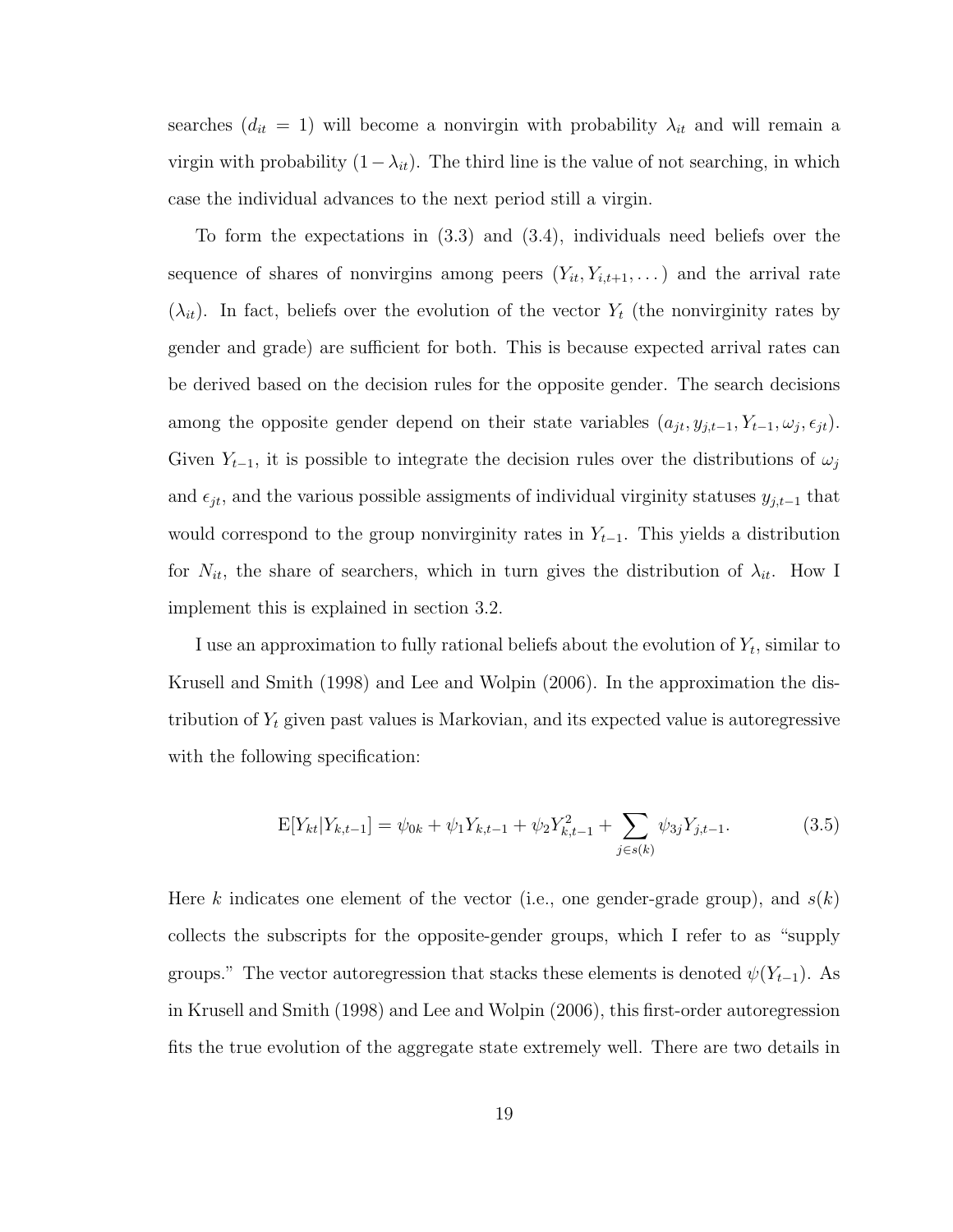the implementation of these beliefs. First, because school populations are finite, the approximation incorporates the impact of an individual's choice and outcome on his or her own group's share of nonvirgins.<sup>4</sup> Second, because the aggregate state does not contain information on younger cohorts below high school, the nonvirginity rates for each new cohort of ninth graders are predicted based on the previous cohort.<sup>5</sup>

Finally, the expected costs and benefits of sexual activity embodied in the permanent individual term  $\omega_i$  may relate to the probability of initiation prior to ninth grade. Because these initiation rates vary across schools, the model must account for initial conditions. To do this, I specify a distribution of  $\omega_i$  for *virgins at the beginning* of ninth grade that is conditional on the vector  $Y_0$ , which includes the nonvirginity rates among rising ninth graders just before they enter high school.<sup>6</sup> There are two reasons to think that the distribution of  $\omega_i$  among virgins might not be independent of the initial nonvirginity rates in  $Y_0$ . First, if  $\omega$  is correlated among peers, then a high  $Y_{i0}$  (the share of nonvirgins among peers) indicates a higher  $\omega_i$  for the individual. Second, if  $\omega$  is uncorrelated but there are common opportunities to initiate sex prior to ninth grade, the distribution of  $\omega_i$  among the remaining virgins is affected by selection.

In addition to  $Y_0$ , the conditional distribution of  $\omega_i$  also depends on a vector of exogenous, permanent individual characteristics,  $x_i$ . This is for the empirical implementation, to incorporate observable attributes that relate to the expected costs and benefits of sex. I specify  $\omega$  to have finite support, so that  $\omega_i \in {\{\omega^k\}}_{k=1}^{\kappa}$ , which assumes

<sup>&</sup>lt;sup>4</sup>There is a straightforward modification to (3.5) to account for a known value of  $y_{it}$  in  $Y_{it}$ , with a group of given size  $n_i$ . The approximation ignores any impact on other groups.

<sup>&</sup>lt;sup>5</sup>I use the nonvirginity rate of one cohort in the summer after ninth grade  $(t = 4)$  to predict the rate for the new cohort in the same period. I do this by inverting the following regression for the annual growth of nonvirginity rates during ninth grade:  $EY_{k4} = \Pi_0 + \Pi_1 Y_{k0}$ . The formula for the prediction is then  $Y_{k'4} = Y_{k4}/\Pi_1 - \Pi_0/\Pi_1$ , where subscripts k' and k denote the new and old cohorts.

 ${}^{6}$ The vector  $Y_0$  contains all grades in the summer before the reference cohort enters ninth grade, because these nonviriginity rates are needed for the beliefs about  $\{Y_t\}_{t=1}^T$ .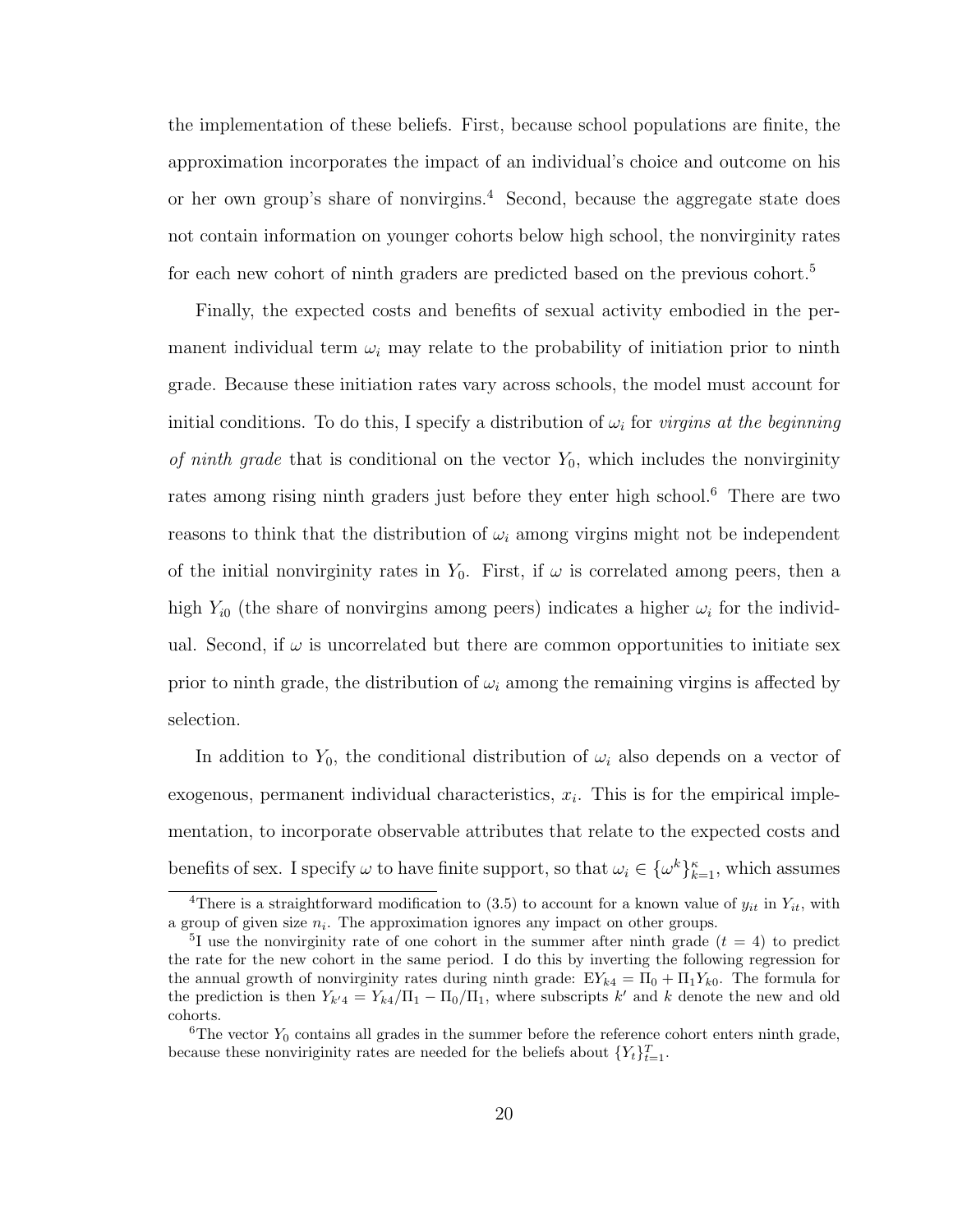there are  $\kappa$  "types" when it comes to sexual initiation. The conditional distribution of  $\omega_i$ , which is for virgins at the beginning of ninth grade, is specified as a multinomial logit:

$$
\Pr(\omega_i = \omega^k \mid Y_0, x_i) = \pi_{k|Y_0, x_i} \equiv \frac{\exp(\pi_0^k + Y_0' \pi_1^k + x_i' \pi_2^k)}{1 + \sum_{l=2}^{\kappa} \exp(\pi_0^l + Y_0' \pi_1^l + x_i' \pi_2^l)},\tag{3.6}
$$

where the parameters for the first type are normalized to zero.

### 3.2 Individual Behavior and Equilibrium

Given beliefs about the evolution of  $Y_t$ , the individual decision problem solves much like a single-agent dynamic problem. This simplification occurs because the current period  $\lambda_{it}$  drops out from the decision rule, so there is no simultaneous game to be solved each period. To show this result, I rearrange (3.4) to

$$
\max_{d_{it}} d_{it} \cdot \mathbf{E}_t \lambda_{it} \cdot \left( u_{it} + \omega_i + \epsilon_{it} + \beta \mathbf{E}_t V_{t+1}(1, Y_t, \omega_i, \epsilon_{i,t+1}) - \beta \mathbf{E}_t V_{t+1}(0, Y_t, \omega_i, \epsilon_{i,t+1}) \right) + \beta \mathbf{E}_t V_{t+1}(0, Y_t, \omega_i, \epsilon_{i,t+1}).
$$

Because  $E_t \lambda_{it}$  is strictly positive, the decision rule is therefore

$$
d_{it} = 1 \text{ iff } u_{it} + \omega_i + \epsilon_{it} + \beta E_t V_{t+1}(1, Y_t, \omega_i, \epsilon_{i,t+1}) > \beta E_t V_{t+1}(0, Y_t, \omega_i, \epsilon_{i,t+1}). \tag{3.7}
$$

Thus a virgin will search if and only if the value of becoming sexually active exceeds the value of remaining a virgin.<sup>7</sup>

The age-specific value functions for virgins do not have an analytical expression, but they can be numerically constructed by backward recursion starting from the

<sup>&</sup>lt;sup>7</sup>It is interesting to note that the criterion would be the same in a decision about accepting an offer to have sex. However the reason to model the decision as search rather than offer acceptance is that search behavior produces an endogenous supply of partners.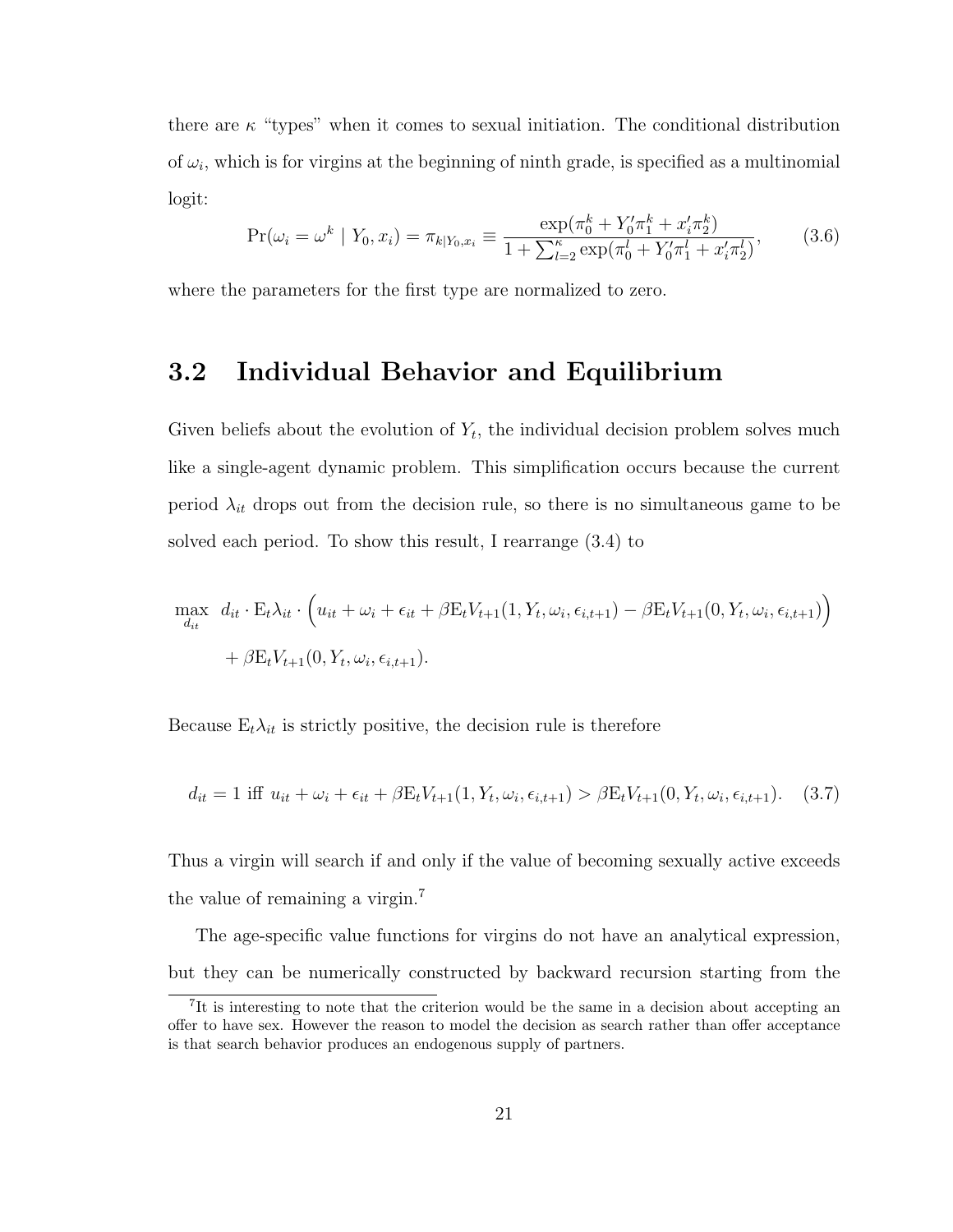final period which has known terminal values. I use interpolation to approximate these functions (Keane and Wolpin, 1994) because the state space includes an 8 dimensional continuous vector  $(Y_{t-1})$ . This involves evaluating the functions on a set of points in the state space and then regressing these values on transformations of the state variables to create very close approximations to the true functions. To choose solution points that span the state space, I draw  $Y_{t-1}$  from a joint uniform distribution and  $\omega_i$  from the set of values  $\{\omega^k\}$ , and sample  $x_i$  and the membership of the peer and supply groups from their joint empirical distribution.

To evaluate the value functions in (3.4) at the solution points, I need to extend the standard procedure in order to account for the search decisions of opposite-gender virgins, which are embedded in the arrival rate  $(\lambda_{it})$ . An exact calculation for the expected arrival rate would use the decision rule in (3.7), and integrate over the unobserved values of  $\omega_j$  and  $\epsilon_{jt}$  among those virgins. However, the random values of  $Y_{t-1}$  in the solution points do not correspond to the observed virginity statuses of the members of the supply groups, and there is no simple procedure to choose virgins and nonvirgins to match  $Y_{t-1}$ . This is because the probability of being a nonvirgin in the model depends on the individual characteristics that affect the distribution of  $\omega$ and on the entire history of Y.

Instead, I use auxiliary regressions that relate the probability of search among both virgins and nonvirgins in a group to the lagged nonvirginity rate for that group. These regressions are made separately for each gender and quarterly age. To construct the regression coefficients, I start with an initial value which allows the model to be solved and thus generate search probabilties for the entire sample, and then iterate with regressions of these search probabilities on the observed lagged nonvirginity rates. This approach should well approximate the information structure specified in the model, because the state space does not include any information about the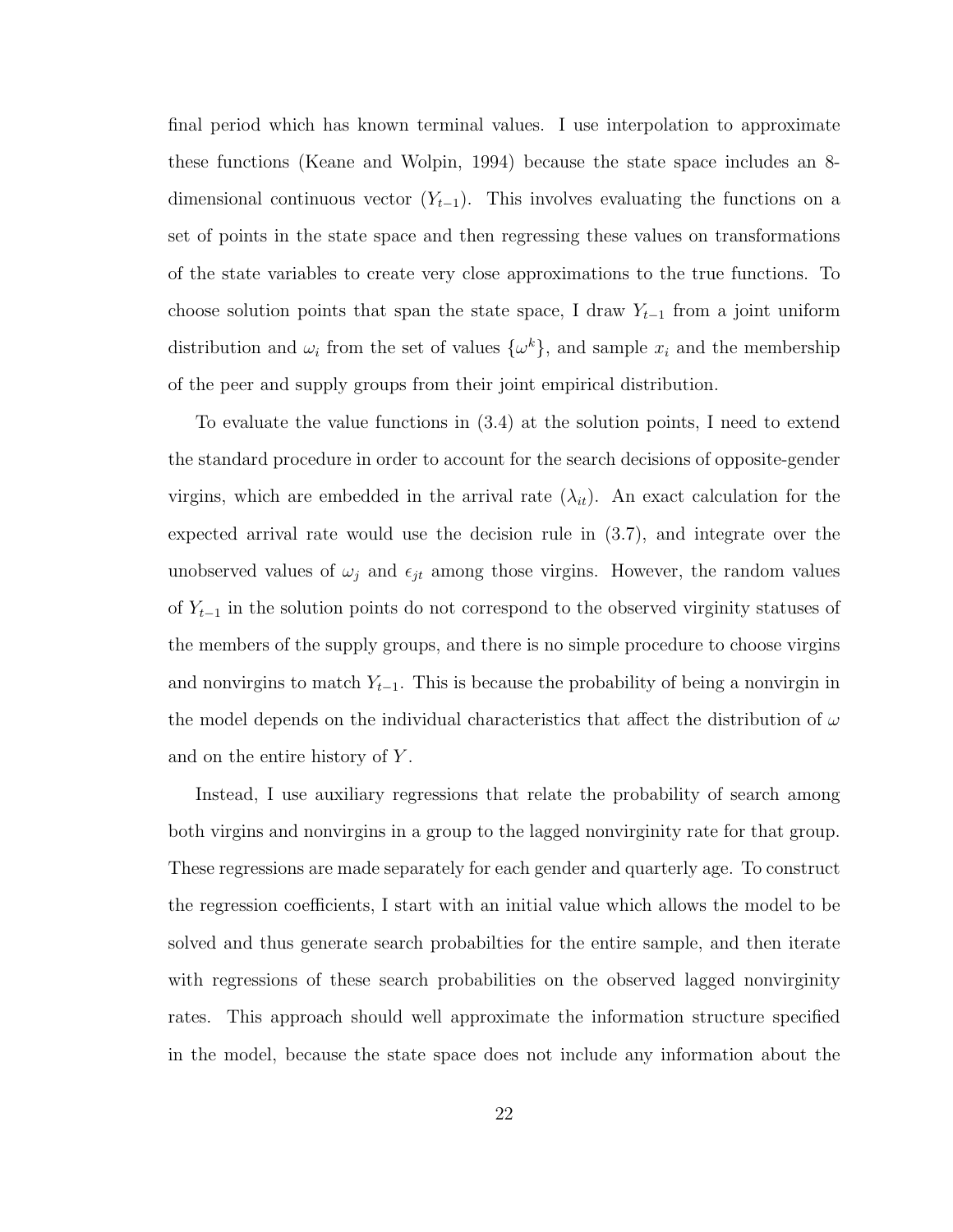opposite gender apart from their lagged nonvirginity rates in  $Y_{t-1}$ .

To calculate the expected arrival rate  $(E_t \lambda_{it})$  to go into  $(3.4)$  with this approach, I first use the appropriate age-specific regression to assign a probability of search (not conditional on virginity status) to each person in the supply groups, based on the value of  $Y_{k,t-1}$  for their group (k). Then I use a series of uniform draws to simulate their behavior several times, which gives a number of realizations for  $N_{it}$ . Finally I average over the resulting values of  $\lambda(N_{it})$  to calculate an expected value for  $\lambda_{it}$ . The remainder of the solution algorithm for the individual problem is standard.

To solve for the equilibrium, I need equilibrium beliefs about the evolution of  $Y_t$ . To construct these beliefs I estimate the autoregression  $\psi$  in (3.5) directly from the observed aggregate data, in a preliminary stage before the estimation of the structural parameters. As in Bajari, Benkard, and Levin (2007) and Pakes, Ostrovsky, and Berry (2007), this method assumes only one equilibrium is observed, and it assumes a steady state from one cohort to the next. Because I use an approximation to rational beliefs, unlike these papers, I need to check that the estimated beliefs are consistent with the model. I do this post-estimation by re-estimating  $\psi$  on data simulated from the model and comparing the two sets of estimates. Also, because the autoregression fits the observed evolution of  $Y_t$  extremely well, with  $R^2 > 0.99$ , I use a degenerate distribution at the expected values for the beliefs in the approximation. This avoids the need to integrate over a distribution in each future period when solving for individual behavior.

An alternative to the two-stage estimation procedure would be to solve for the approximation  $\psi$  as a fixed point along with the structural parameters, as in Lee and Wolpin (2006). In that paper part of the aggregate state is unobserved to the econometrician (there is an aggregate productivity shock), so it is not possible to estimate an approximation to rational beliefs directly from the data. Given that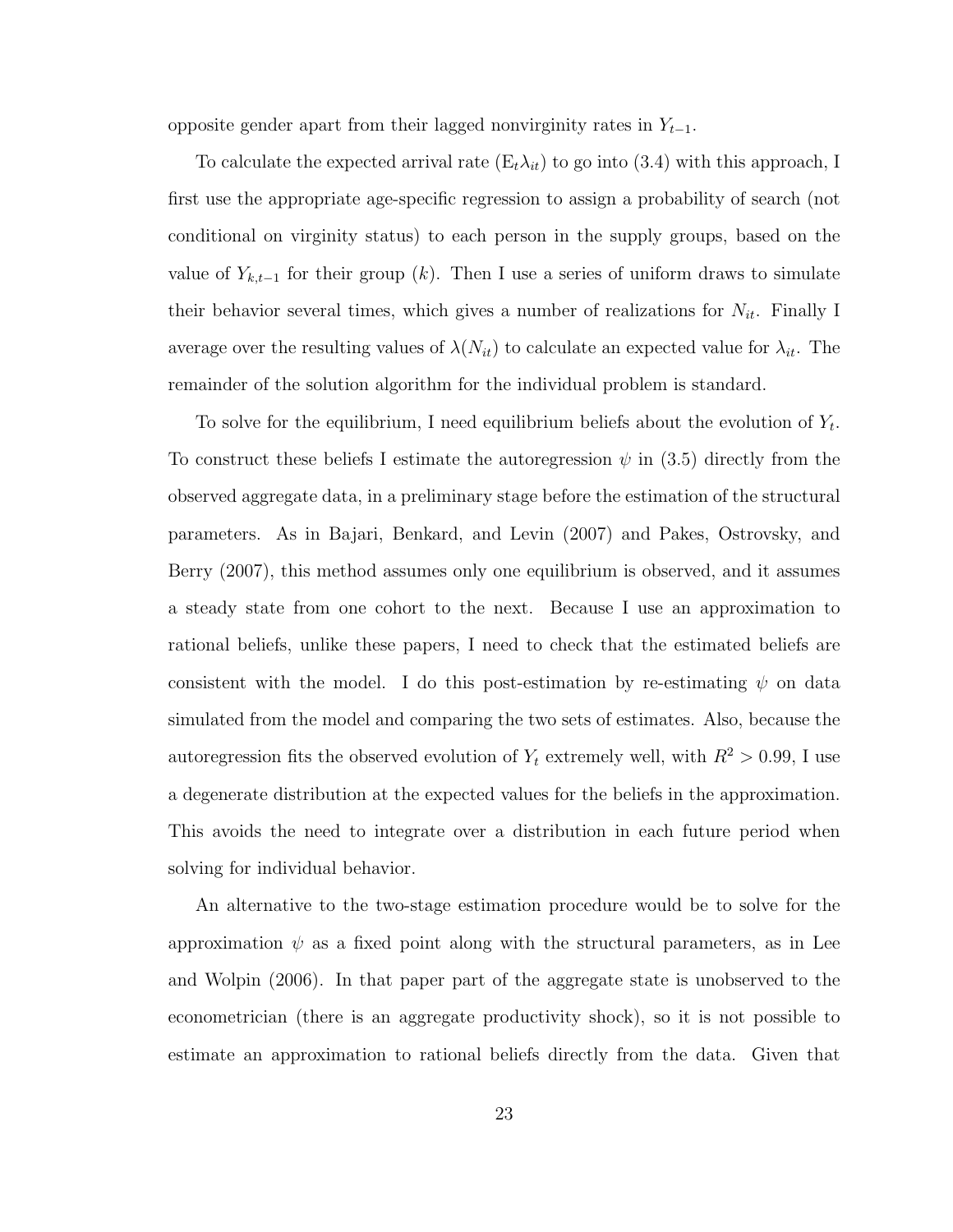the aggregate state for my model is observed, the advantage of recovering beliefs directly from the data is that it avoids the iteration needed to solve a fixed point for each candidate set of structural paremeters. This greatly reduces the computational burden of estimation.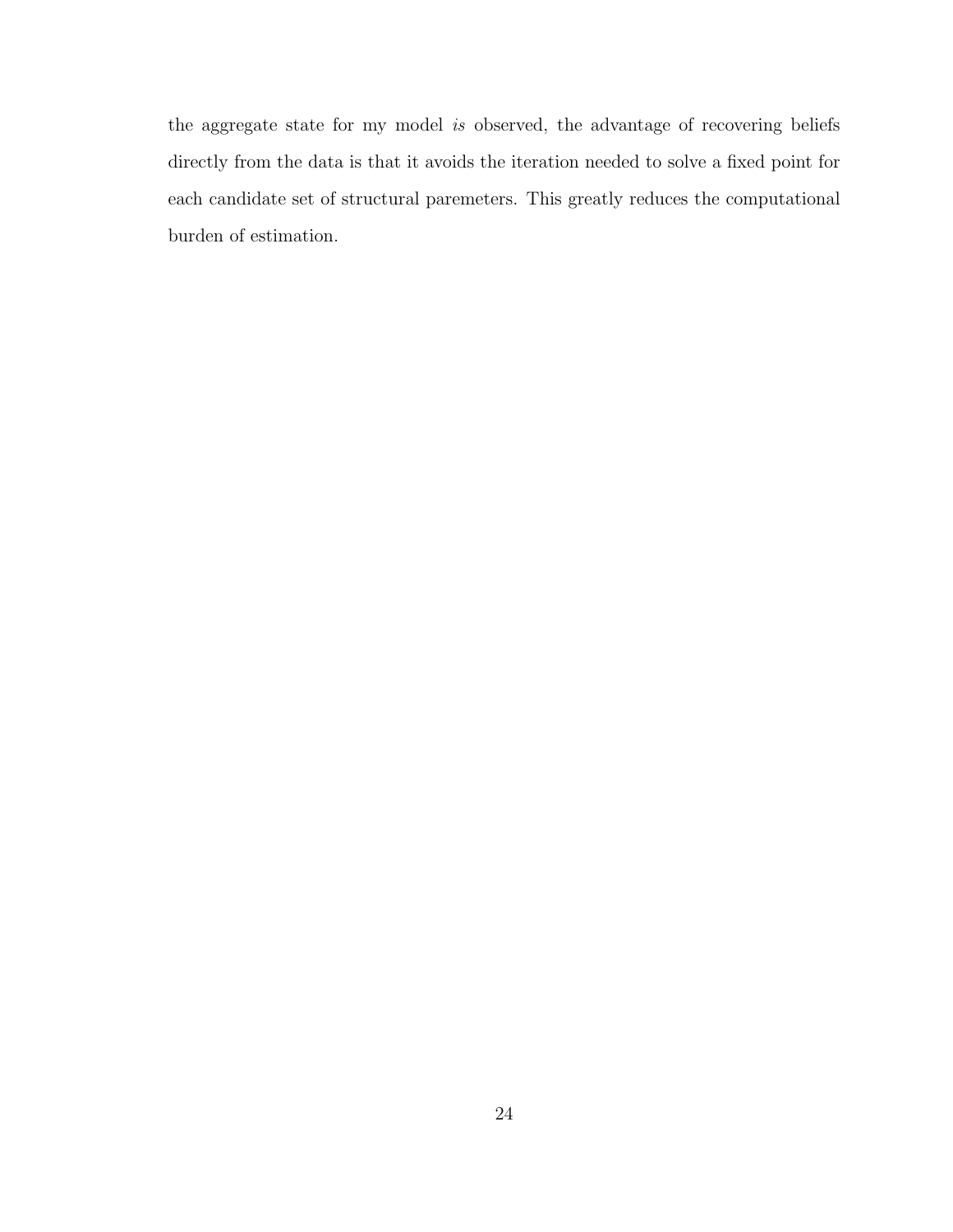### Chapter 4

## Data and Descriptive Statistics

The data come from Waves I and II of the National Longitudinal Study of Adolescent Health (Add Health). The study contains a nationally representative sample of students in grades 7-12 during the 1994-95 school year, when the first wave was conducted. The second round of interviews (Wave II) followed up with respondents one year later in April through August of 1996. Add Health features a highly clustered sample drawn from 80 high schools plus additional middle schools that feed students into the sample high schools (one middle school per high school, unless the sample high school already includes grades seven and eight).

Add Health collects detailed retrospective histories on sexual activity and romantic relationships. To enhance the sense of privacy, these questions were administered in a self-directed portion of the survey on a laptop computer at respondents' homes. Included in these questions, respondents are asked if they have ever had sexual intercourse which is defined explicitly.<sup>1</sup> Those who say yes are then asked to report the month of first sex. Both rounds of interviews ask these questions of all respondents,

<sup>1</sup>The question reads: "Have you ever had sexual intercourse? When we say sexual intercourse, we mean when a male inserts his penis into a female's vagina." (Wave I Adolescent In-Home Questionnaire Code Book, section 24, page 1.)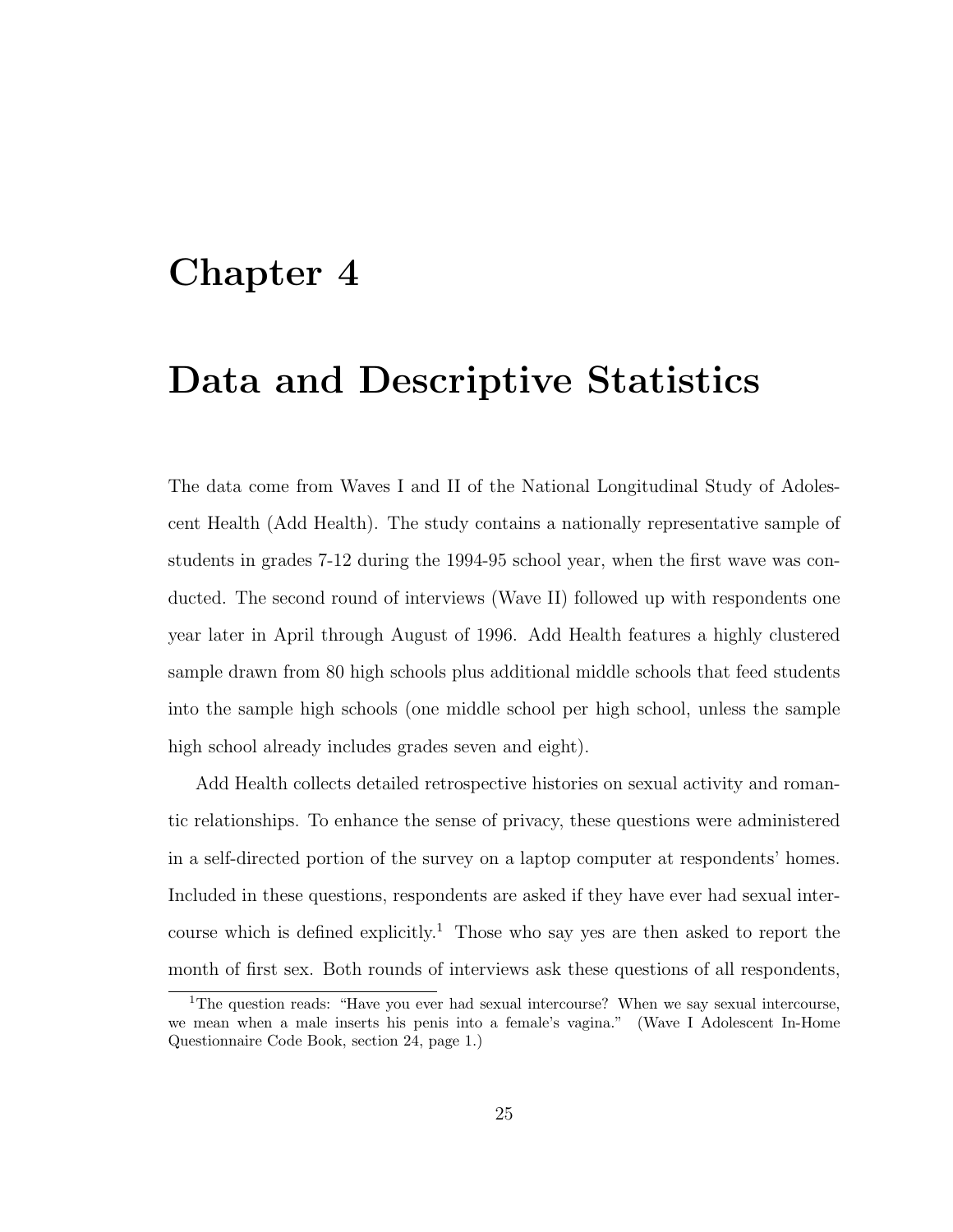and to minimize the loss of observations due to missing data I use the earliest month reported in either round. From these observations I construct a quarterly series on virginity status for each individual, starting in the summer of 1994 and ending in the spring of 1996.

The estimation sample uses individuals observed in grades 9-12 in either the 1994- 95 or 1995-96 school years. Add Health contains 17,657 such individuals, who are in grades 8 through 12 during the first round of interviews in 1994-95. I use the grade in that academic year to refer to separate "cohorts." I exclude 2,635 individuals who drop out of the second round of interviews (except for the twelfth grade cohort, which was not reinterviewed). I also exclude 69 individuals from an all-boys school, 98 in schools with small samples that do not have both genders in some grades, and 318 who report homosexual sex. After dropping observations without information on key identifying variables (school, grade cohort, and gender), the final extimation sample contains 14,294 individuals in 78 schools.

Figure 1 presents the nonvirginity rates for this sample by quarter in high school (i.e., "age"). Each cohort, which is observed for one or two years, is shown as a separate line positioned over the appropriate ages. The black line then averages among all individuals observed at a given age, to produce a complete path through high school for a synthetic cohort. I exclude the twelfth grade cohort from the synthetic cohort because they are interviewed only once, so they have a higher rate of missing data on the month of first sex. This makes their retrospective nonvirginity rates fall below the trend constructed from the younger cohorts. These graphs show that a large portion of individuals initiate sex during high school. The share of nonvirgins among boys increases from just over 26 percent at the beginning of ninth grade to just under 64 percent at the end of twelfth grade, and among girls it increases from 20 percent to 62 percent. Thus about 40 percent of the population initiates sex during the four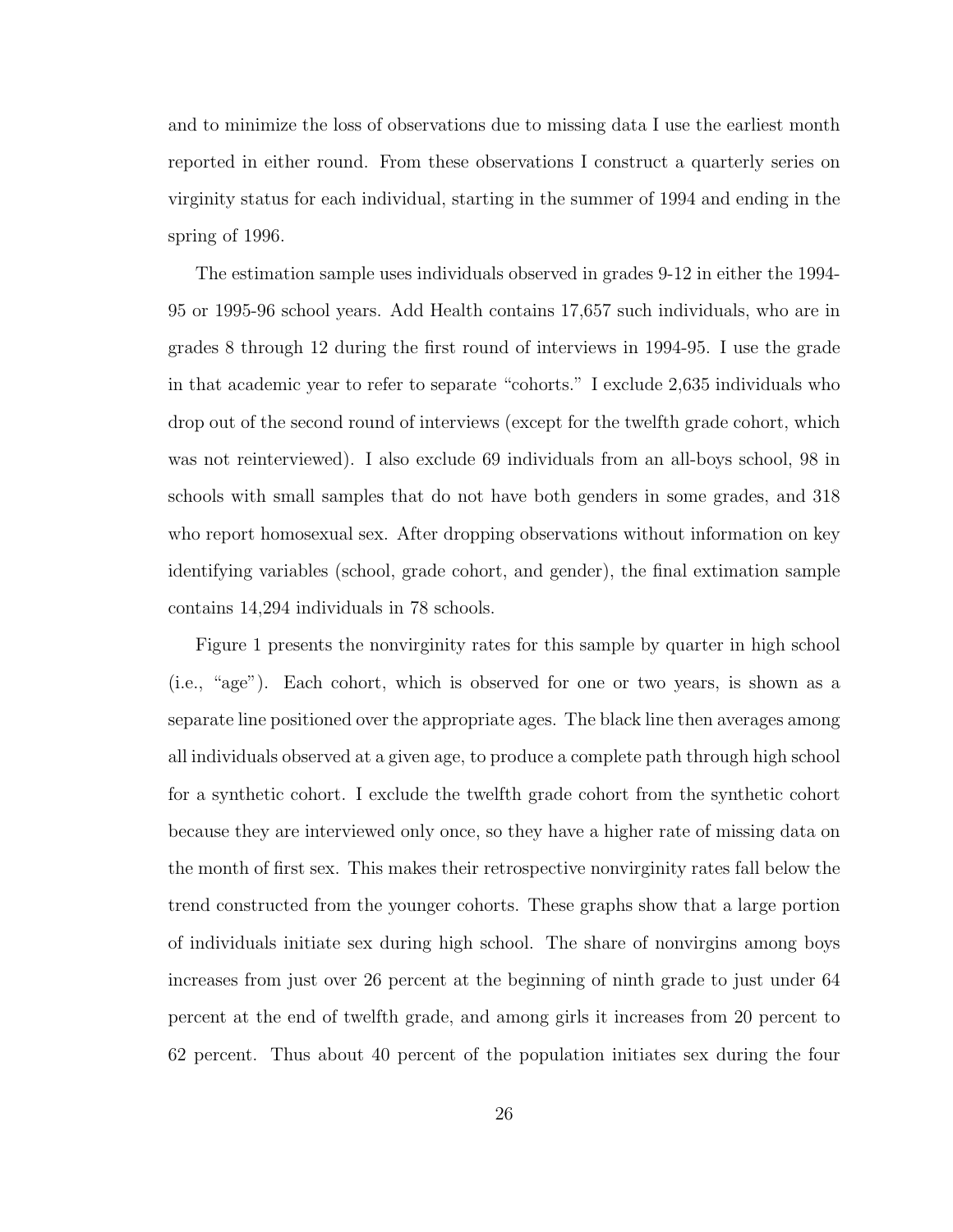years of high school.

Data on individual or family characteristics come from Wave I. In the structural estimation of the search and matching model, I use indicators for black race, parental education, and sibling status as the characteristics  $(x<sub>i</sub>)$  that affect the distribution of the individual preference term  $(\omega_i)$ . The education variable indicates whether one parent has 16 years of education (i.e., is a four-year college graduate). The sibling variables are two dummies that indicate whether the individual is a younger sibling or is an only child. I use these variables because they are predetermined characteristics that have been shown to predict early sexual initiation in other work, and they have clear relationships with the expected costs or benefits of sexual activity. For example, race and parental education relate to expected labor market outcomes, which affect the relative cost of a pregnancy. Younger siblings may learn from older siblings about the benefits of sex or how to reduce the costs (e.g., through birth control). In the IV estimation of the composite effect of social interactions, I use additional exogenous characteristics to improve the power of the instruments, and because the computational burden of additional coefficients is negligible. These variables are indicators for: Hispanic ethnicity; mother currently married; a foreign-born parent; relatively high household income, defined as above \$50,000; and early menarche for girls, defined as before the median age of 12.

The shares of individuals with each of these characteristics are shown in table 1. The table presents both the unweighted and weighted shares, and these figures are similar except for black race, Hispanic ethnicity, and a foreign-born parent, which reflect oversamples in the sample design. Table 1 also shows the shares of individuals in urban school districts and in districts where the ninth grade is in a separate location from the rest of the high school. The weighted and unweighted values for the latter are quite different because a large number of individuals are sampled in one high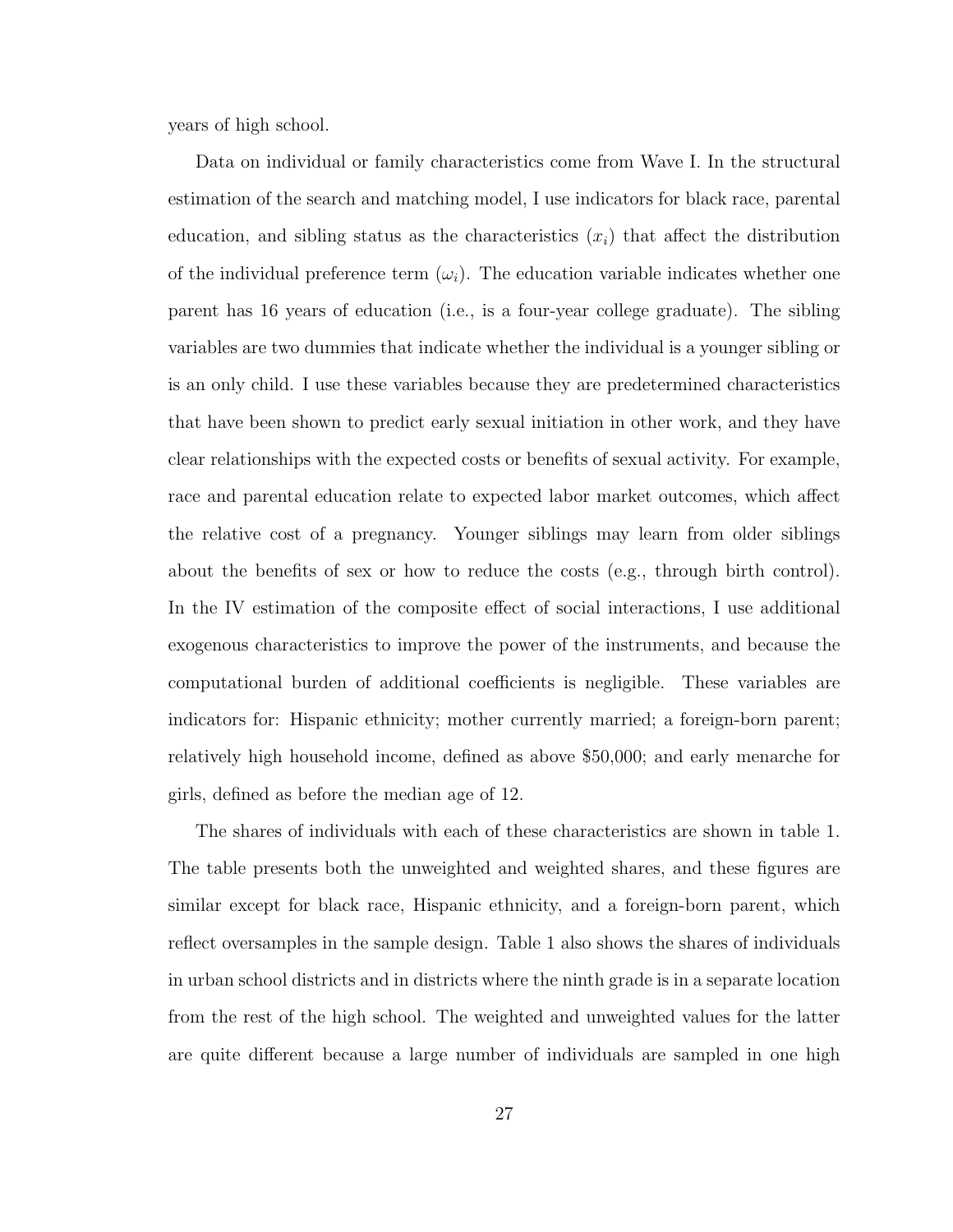school that only has grades 10 through  $12<sup>2</sup>$  Either way, however, the vast majority of ninth graders go to school with older students.

Table 2 shows the raw correlation between individual virginity status and the nonvirginity rates for each gender and grade at the same school, assessed in the last observation period (the spring quarter of the second year). Under random sampling, these correlations are equivalent to correlations in virginity status between two individuals, one from each specified group.<sup>3</sup> The bolded numbers along the diagonal give the correlations within peer groups, which are somewhat higher than the correlations with other grades of the same gender (except for girls in the tenth and twelfth grades, who have slightly higher correlations with some other grade). This provides support for the definition of peer groups by grade. Overall, table 2 shows there are large correlations in virginity status within schools, about 0.2 in magnitude. This would produce substantial variation in nonvirginity rates across schools, which is a notable consequence of social interactions, although it can also result from unobserved factors.

For the endogenous supply of partners, only certain grades of the opposite gender are used in the empirical implementation. These grades are shown in bold in table 2: for boys, they are girls in the same grade, the grade below, and the grade above; and for girls, they are boys in the same grade and the next two older grades.<sup>4</sup> These were chosen because, in the sexual histories, more partners are reported from these grades than any others. The purpose of these restrictions is to incorporate the low probability of matches between certain grades, and to create variation within schools in the shares of nonvirgins and searchers on the supply side of the market. Partners from outside

 ${}^{2}$ In-home interviews, which are the source of my data, were conducted with nearly all students at 16 of the high schools in its sample. One of these is a large, urban high school with only grades 10-12, which is the cause of the discrepancy between weighted and unweighted figures.

<sup>&</sup>lt;sup>3</sup>The individual is excluded from the nonvirginity rate for his or her own peer group.

<sup>&</sup>lt;sup>4</sup>The supply groups do not need to be symmetric in the model or in reality because the lack of constraint on the number of partners makes it possible for a small number of individuals from one grade to match with a large number from another grade.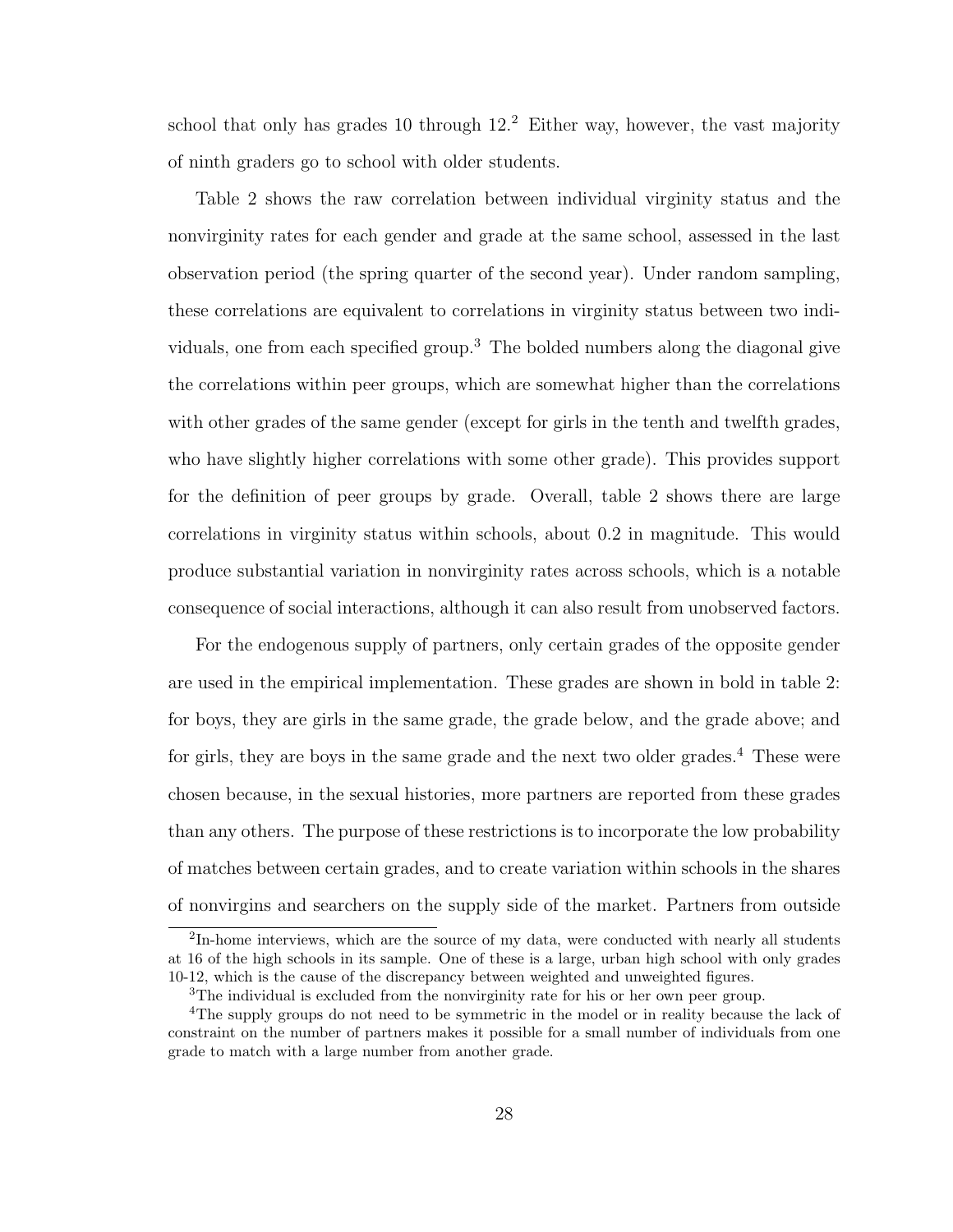these groups, such as an eleventh grade girl for a ninth grade boy or vice versa, are considered to be exogenous, which treats them as part of the external market. Thus in the estimation, the grade-specific constant term in the arrival function  $(\lambda_{0a})$ captures the probability of finding a partner either from outside school or in one of these other grades. With a few exceptions, the correlations between individuals and their supply groups as used for estimation are larger than the correlations with the excluded grades of the opposite gender (table 2).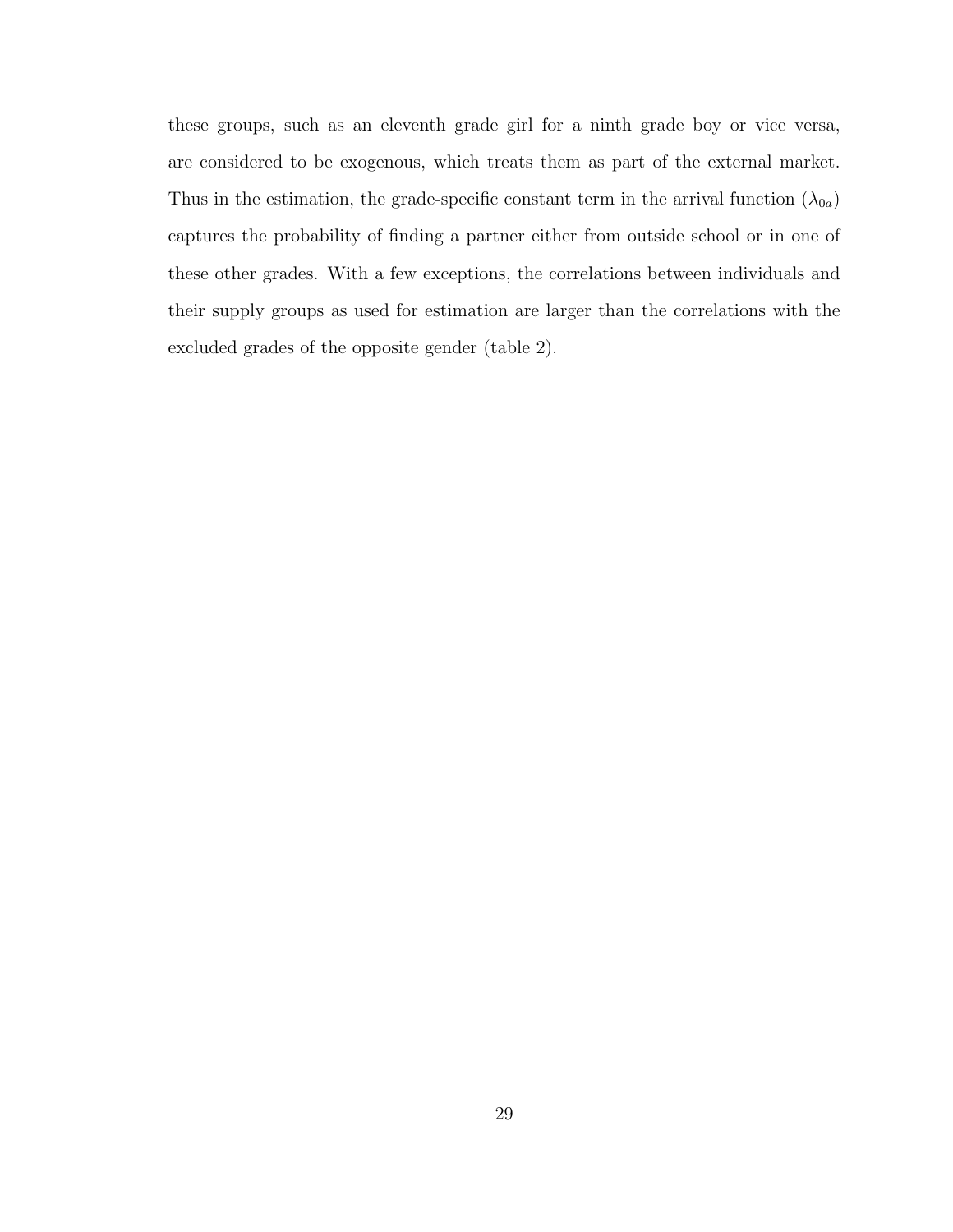## Chapter 5

### Instrumental Variables Analysis

For the first empirical analysis, I apply an IV method that is standard in the literature on peer effects. There are two purposes for this exercise. First, I am able to improve on estimates from previous work due to the richness of my data. I can estimate an effect of social interactions on virginity status at each grade, because virginity is assessed over time and because the clustered sample provides a sufficient number of individuals in each grade per school. In addition, because the data contain multiple cohorts that pass through each grade, I am able to include school-by-grade fixed effects. This controls for any correlated unobservables or contextual effects that are invariant over the observation period. Other recent work on school-based social interactions in adolescent risk behaviors also uses school fixed effects for this purpose (Lundborg, 2006; Clark and Lohéac, 2007; Trogdon, Nonnemaker, and Pais 2008; Fletcher, 2009). However, except for Lundborg (2006), these papers use the same fixed effect for all grades.<sup>1</sup> This removes a common effect on levels but does not address differences across schools in how risky behaviors increase with age. Yet because sexual initiation is a one-time transition, it is natural to think of a duration process and focus on

<sup>1</sup>Lundborg (2006) defines peer groups at the classroom level and uses variations across classrooms within grades, at a single point in time.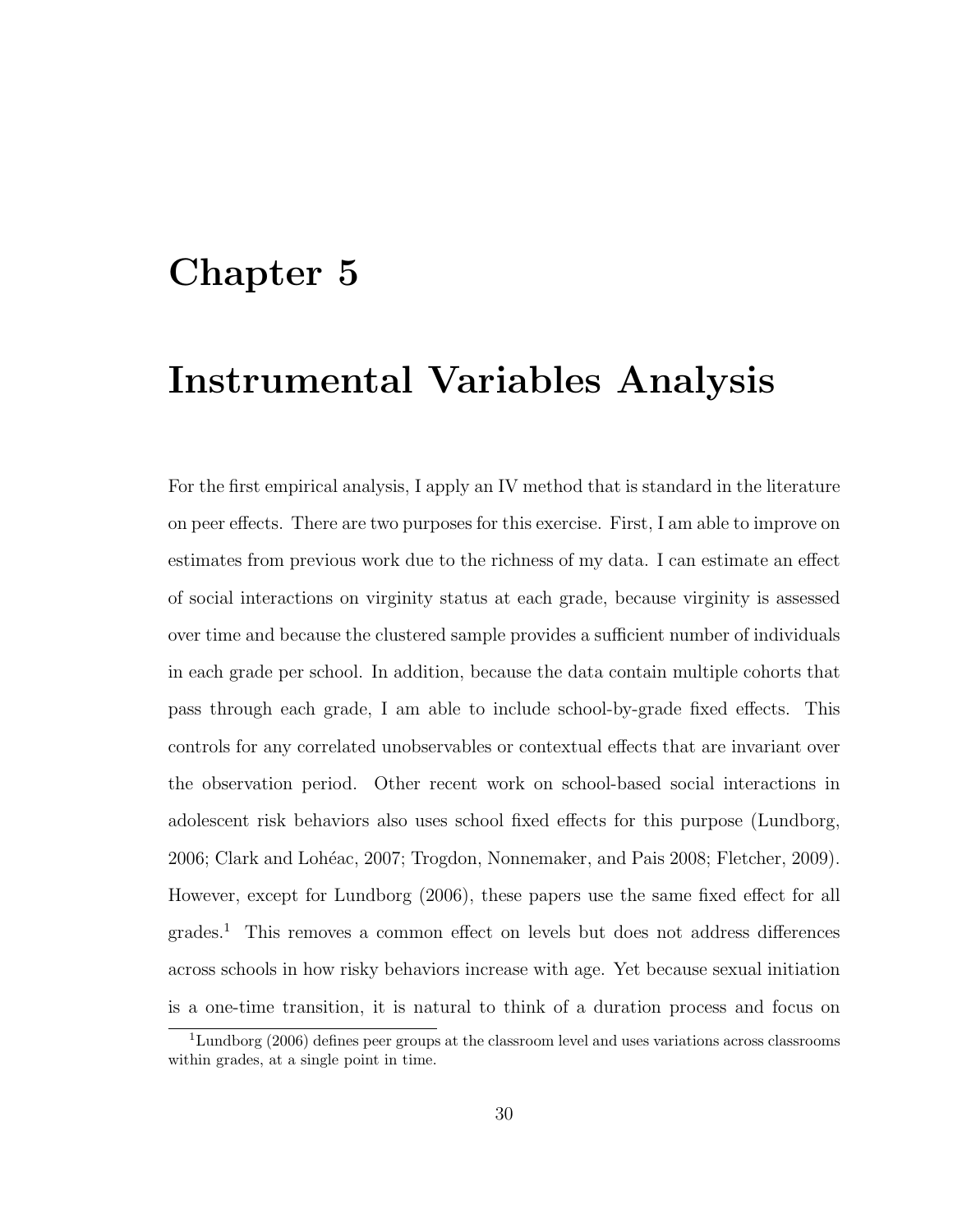how nonvirginity rates rise with age. If unobserved school-wide factors affect the hazard rate, there will larger differences across schools at younger grades and smaller differences at older grades. These are not captured with a single school fixed effect.

The second purpose for the IV analysis is to demonstrate the presence of social interactions in my data using a standard method that has different identifying assumptions than the structural estimation procedure. As in Fletcher (2007), which uses a different dataset but from the same time period, the IV estimation here finds a large composite effect of social interactions on sexual initiation.

#### 5.1 Regression Model

The empirical models in this analysis are linear regressions for virginity status at the spring quarter of each grade in high school. They are based on the following general form:

$$
y_{iat} = \pi_{0at} + \pi'_{1a}x_i + \pi_{2a}\bar{y}_{(-i)t} + \pi'_{3a}\bar{x}_{(-i)} + w_{ma} + e_{iat},
$$
\n(5.1)

which is estimated separately by gender and grade (as usual, gender subscripts are suppressed). The term  $\pi_{0at}$  is a time-specific intercept to capture differences in the average outcomes of each cohort. The variables  $\bar{y}_{(-i)t}$  and  $\bar{x}_{(-i)}$  contain average outcomes and characteristics of the reference group (discussed below). The school-bygrade fixed effect is  $w_{ma}$ .

It is important to note that these regressions cannot be interpreted as approximations for the search and matching model. Seen in terms of the model, virginity status at a point in time is the cumulative result of a transition process over many periods. Because the per-period transition probabilities multiply out to produce the probability of being a nonvirgin at a point in time, there is no simple correspondence between the components of the transition process specified in the model and this cumulative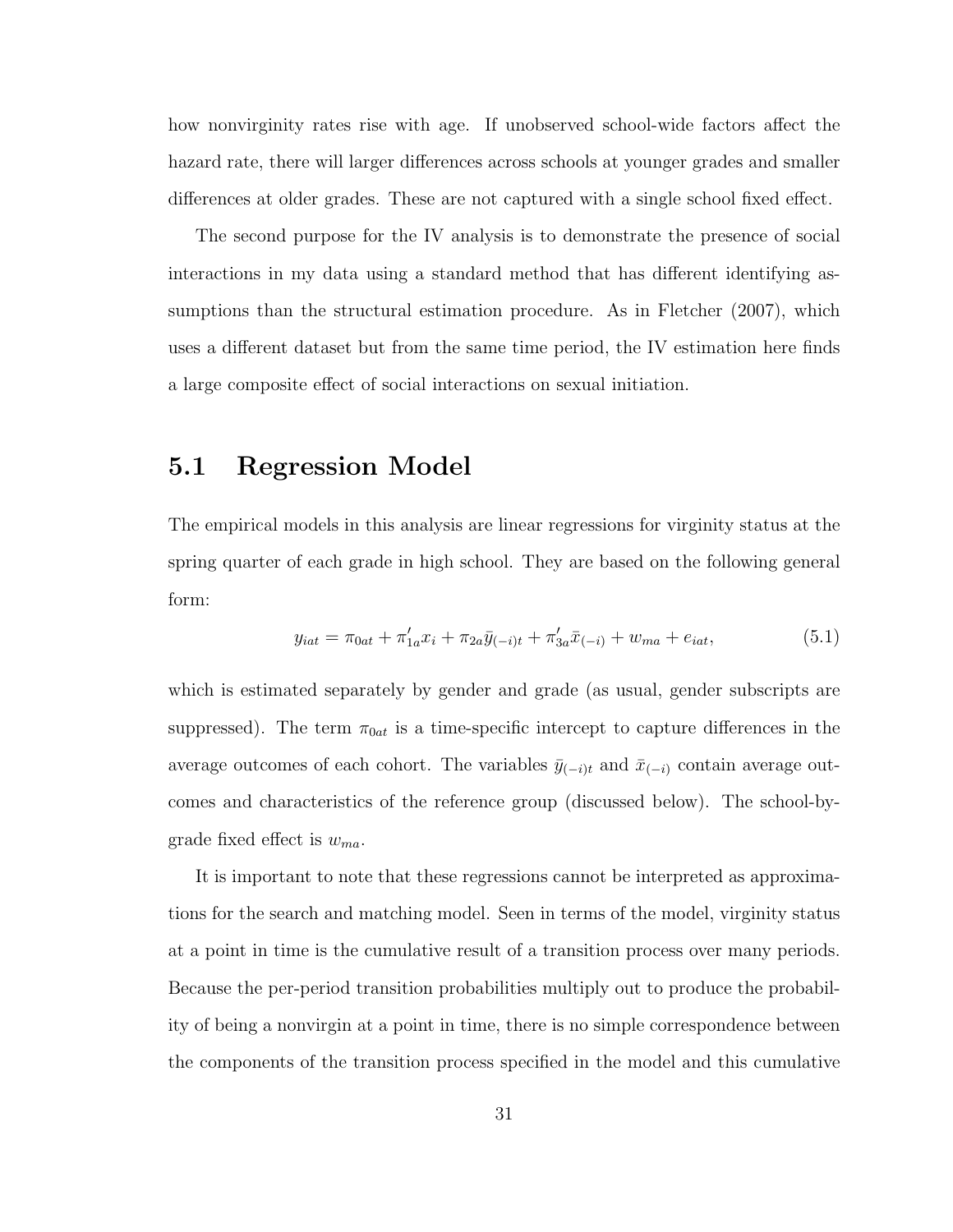outcome.<sup>2</sup> In addition, the search and matching model applies to individuals who are virgins at the beginning of high school, while the IV analysis does not condition on initial status (this is standard). Given these differences, the baseline specification uses *contemporaneous* peer outcomes in the regressions rather than lagged outcomes, because this is the standard formulation in the literature. Regressions using lagged outcomes produce similar results.

Another difference with the model is the use of a single reference group (this also follows the literature); the regressions do not distinguish between a within-gender effect and a cross-gender effect. Having separate effects in a static regression model would be misleading because both coefficients would reflect combinations of the peer influence on demand and the effect of partner availability. To see this, consider an exogenous increase in the share of (same gender) peers who are sexually experienced. This would directly increase an individual's demand for sex. However it would also indirectly increase the supply of partners in equilibrium because the increase in peer nonvirginity would raise the arrival rate experienced by the opposite gender, thereby increasing nonvirginity among the opposite gender which in turn raises the arrival rate for the individual. This indirect effect becomes clear when followed over time: in period 1, the nonvirginity rate among peers exogenously increases; the search behavior of these nonvirgins then raises the arrival rate of partners for the opposite gender, so in period 2 their nonvirginity rate increases as well; hence in period 3 both the individual's search probability (demand) and arrival rate (supply) are higher. In a static framework, these effects cannot be disentangled. This is different than a shock to supply that is common among peers, which can be addressed with proper instruments. The difference is that both the direct effect on demand and the indirect

<sup>&</sup>lt;sup>2</sup>To see this, suppose that the per-period transition probability for individual i is  $P_{it}$ . Then the probability that i is nonvirgin at time t, conditional on being a virgin at time 0, is  $1 - \prod_{s=1}^{t} (1 - P_{is})$ .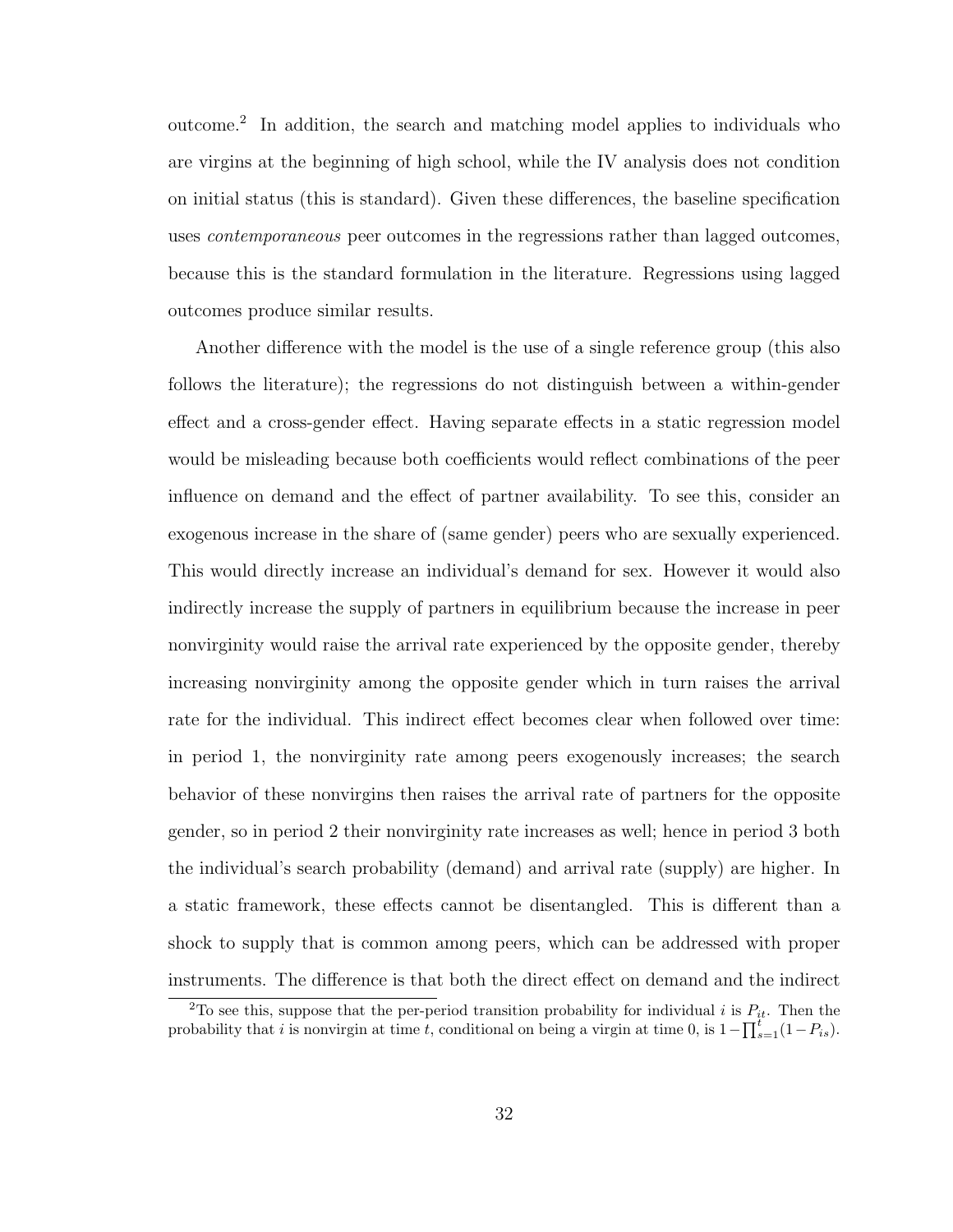effect on supply are consequences of the exogenous increase in peer nonvirginity, due to the equilibrium nature of the model.

To explore different sources of variation in the data, I estimate regressions with two alternative constructions of the reference group: one is the peer group as defined in the model, i.e., by gender and grade; the other pools the peer group with the oppositegender supply groups. The regression coefficient for either construction combines the demand and supply effects contained in the model, but the exact combination would be different for the two constructions.

To identify (5.1), I must assume that  $\pi_{3a}^k = 0$  for some elements of  $\bar{x}_{(-i)}$ ; in other words, there are valid exclusion restrictions that allow certain individual characteristics to be used as instruments. I first estimate regressions that assume all of  $\pi_{3a} = 0$ , so that the means of all characteristics among the reference group serve as instruments. I then estimate regressions where  $\pi_{3a}^k$  is nonzero for socioeconomic characteristics which are likely to have contextual effects. Here only the sibling indicators and the early menarche variable are excluded. Finally, I estimate regressions that include the school-by-grade fixed effects  $(w_{ma})$ . For these I use all the potential instruments ( $\pi_{3a} = 0$ ), in order to have as much "within" variation as possible for the first stage. Here the effect of social interactions is identified from differences between the mean characteristics of the two cohorts that are observed at each grade level, which predict different group nonvirginity rates. The validity of the instruments in this case rests on the assumption that any contextual effects they may have do not vary over a two-year period.

I test the exclusion restrictions in these various specifications with an overidentification test. This requires that at least one element of  $\bar{x}_{(-i)}$  can be excluded from  $(5.1)$ , which is itself an untestable assumption.<sup>3</sup> In the fixed-effects IV regressions,

<sup>&</sup>lt;sup>3</sup>This test also assumes that any potential violations of the specification do not cancel each other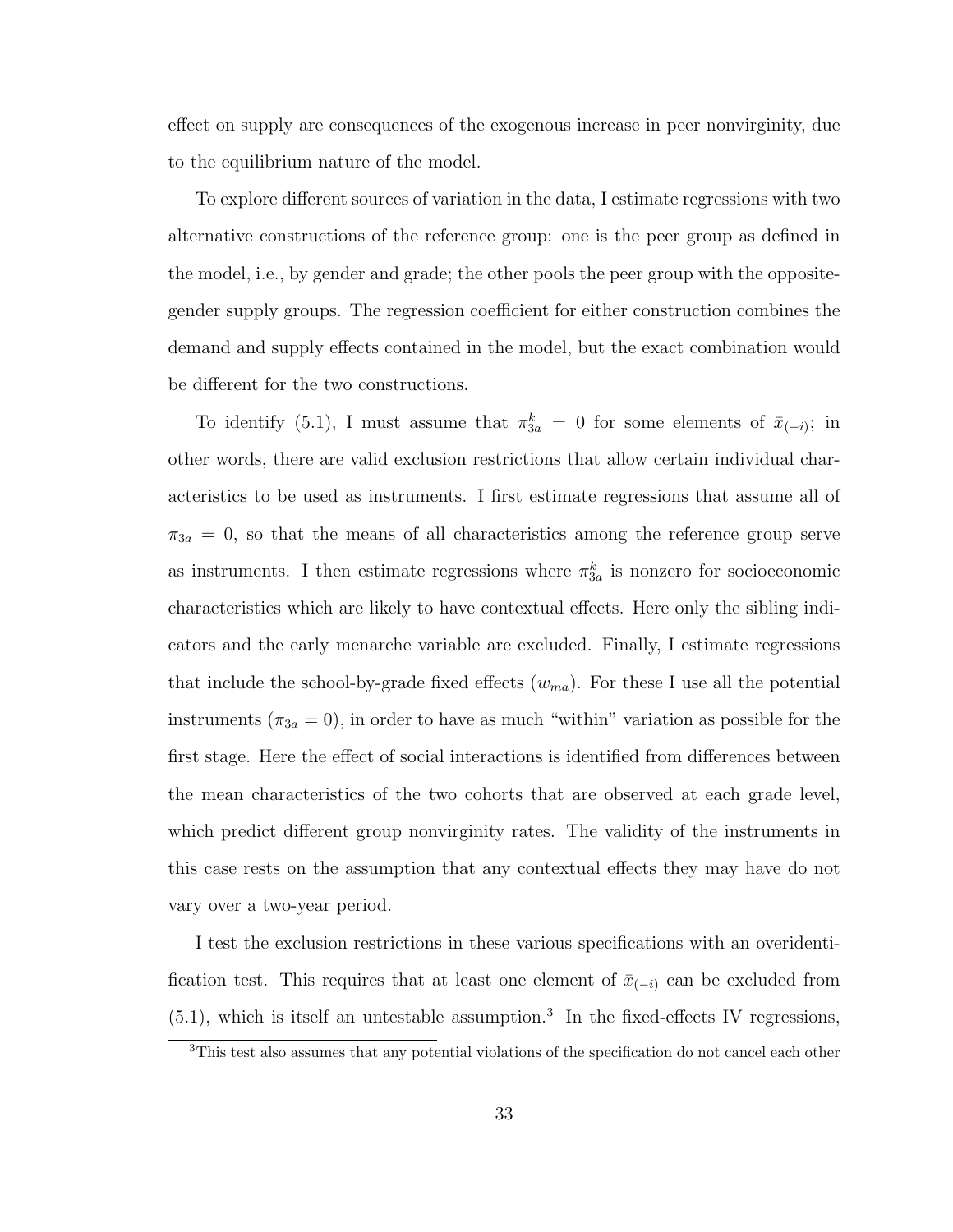this assumption pertains to the difference in mean characteristics from one year to the next. All of the characteristics are predetermined, so it seems reasonable that this should hold for at least one of them.

## 5.2 Estimates of the Composite Effect of Social Interactions

Tables 3 and 4 present estimates of the composite effect of social interactions (also referred to as the "social effect") from several different specifications, using the alternative exclusion restrictions and reference groups described above. Full results for each of these specifications are contained in appendix tables A1-A4. The coefficients reported in tables 3 and 4 give the effect of the share of nonvirgins in the reference group on the probability that an individual is sexually experienced by the spring quarter of the indicated grades. For example, in panel A, column 11, of tables 3 and 4, the point estimates imply that a 10 percentage-point increase in the share of nonvirgins among same-gender peers increases the probability of being sexually experienced by 7.4 percentage points for boys and 9.6 points for girls in the eleventh grade.

These results provide strong evidence of a school-based social effect on sexual initiation for both boys and girls. Although overidentification tests indicate the exclusion restrictions may be violated without fixed effects, the fixed effects estimates also find large effects of social interactions for both genders in most grades. Also it is interesting to note that differences in the estimates across specifications using the same reference group—i.e., when contextual effects or school-by-grade fixed effects are included—typically are not statistically significant.

out in the test statistic, which is possible due to the loss of degrees of freedom that results from estimating the coefficients. See Hayashi (2000, p. 218).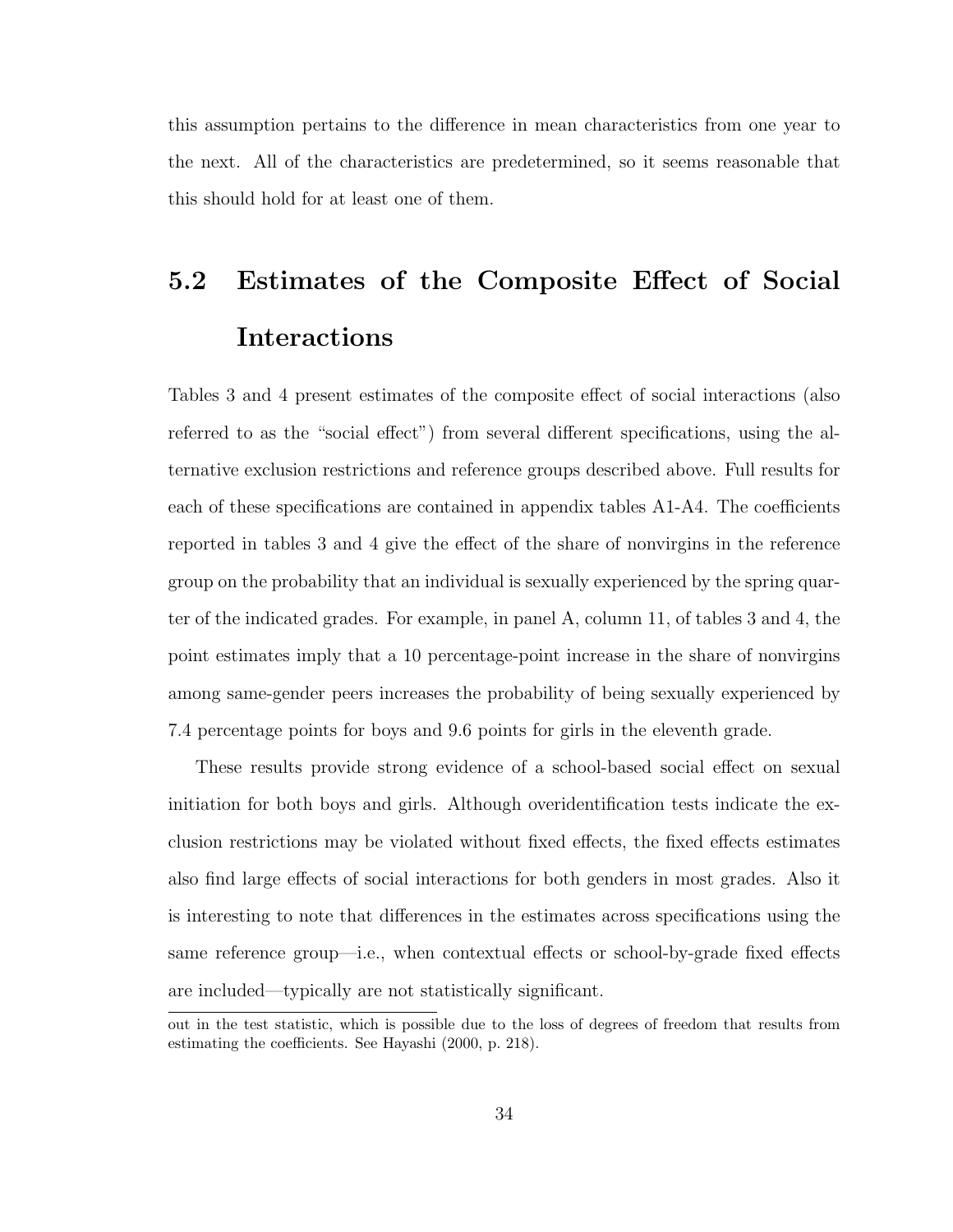The use of school-by-grade fixed effects appears to be a successful strategy for removing any contextual effects that would otherwise invalidate the instruments. The overidentification tests in columns 9-12 of tables 3 and 4 have high p-values, which indicates the instruments are properly excluded from the second stage. As expected, the standard errors are much larger when the fixed effects are included, but there is still enough variation in the data to yield statistically signficant results in most grades when both constructions of the reference group are considered.<sup>4</sup> Even with these fixed effects the instruments retain their predictive power, as indiciated by the first-stage F-statistics (on the instruments) which are shown in tables A1-A4. On the other hand, adding contextual effects for mean socioeconomic characteristics among the reference group appears to help with instrument validity for girls in some cases (table 4, column 7 vs. column 3) but not for boys (table 3, columns 5-7).

Although the fixed effects estimates are noisy, there are suggestive differences across grades and between boys and girls. For boys, the effect of nonvirginity rates among peers (i.e., same gender, same grade) appears strongest in grades 10 and 11. For girls there is no such difference across grades. When the reference group includes the opposite gender as well as the peer group, the fixed effects estimates indicate a larger social effect for boys than for girls, especially in grades 9 and 10. This is interesting in light of the structural estimates, which find an effect of opposite gender search behavior on the arrival rate for boys but not for girls.

Tables 5 and 6 show estimates of the social effect from fixed effects regressions that only contain the smaller set of variables (race, parental education, and sibling indicators) used in the structural estimation. Although there is no direct link between the coefficients in these regressions and the parameters of the model, these estimates

<sup>4</sup>The estimates are particularly noisy using the combined peer and supply group, which makes sense because the supply groups overlap for the two cohorts observed in each grade, so there is less "within" variation in the outcomes and characteristics of the reference groups.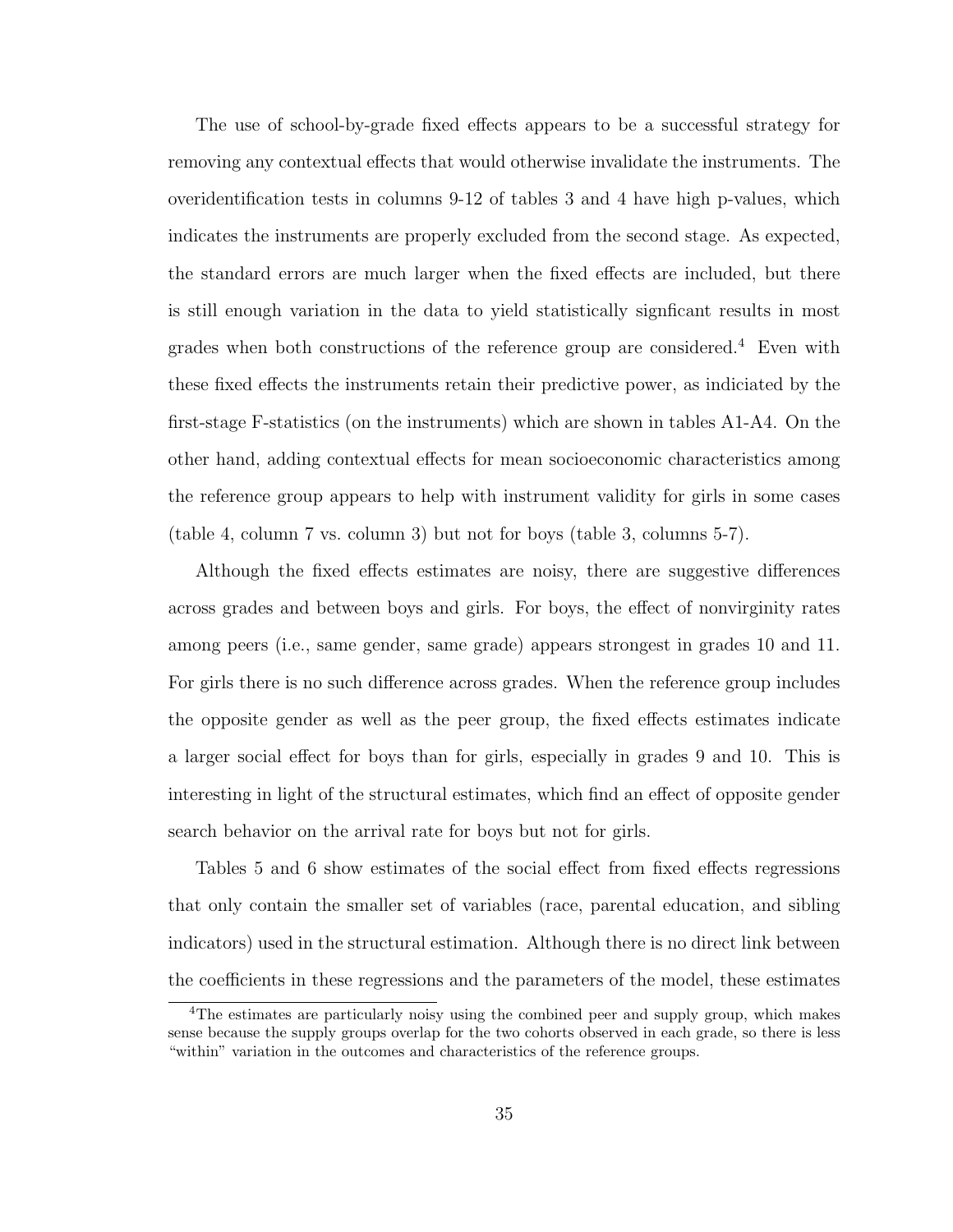demonstrate the robustness of the IV results using only the variation and controls provided by these limited characteristics. For comparison, columns 1-4 of these tables repeat the estimates from the full specifications (i.e., columns 9-12 of tables 3 and 4). Columns 5-8 show results with the smaller set of variables using contemporaneous group outcomes, and columns 9-12 show results using lagged outcomes. Both sets of estimates are noisier than the richer specification, but still the qualitative patterns are similar and so are the magnitudes in many cases.

Finally, because individual characteristics have different associations with sexual initiation depending on gender, one might think of using separate variables for the mean characteristics of boys and girls as instruments. However, the mean characteristics of boys and girls at a school are highly correlated, which can be a problem for estimation. Appendix table A5 shows that the estimated social effects using the combined peer and supply groups instrumented in this way are similar to those instrumented with a single mean for each characteristic (as in panel B of tables 3 and 4). But in results not shown, the gender-specific instruments often have opposite signs and relatively large magnitudes in the first stage, which indicates a multicollinearity problem.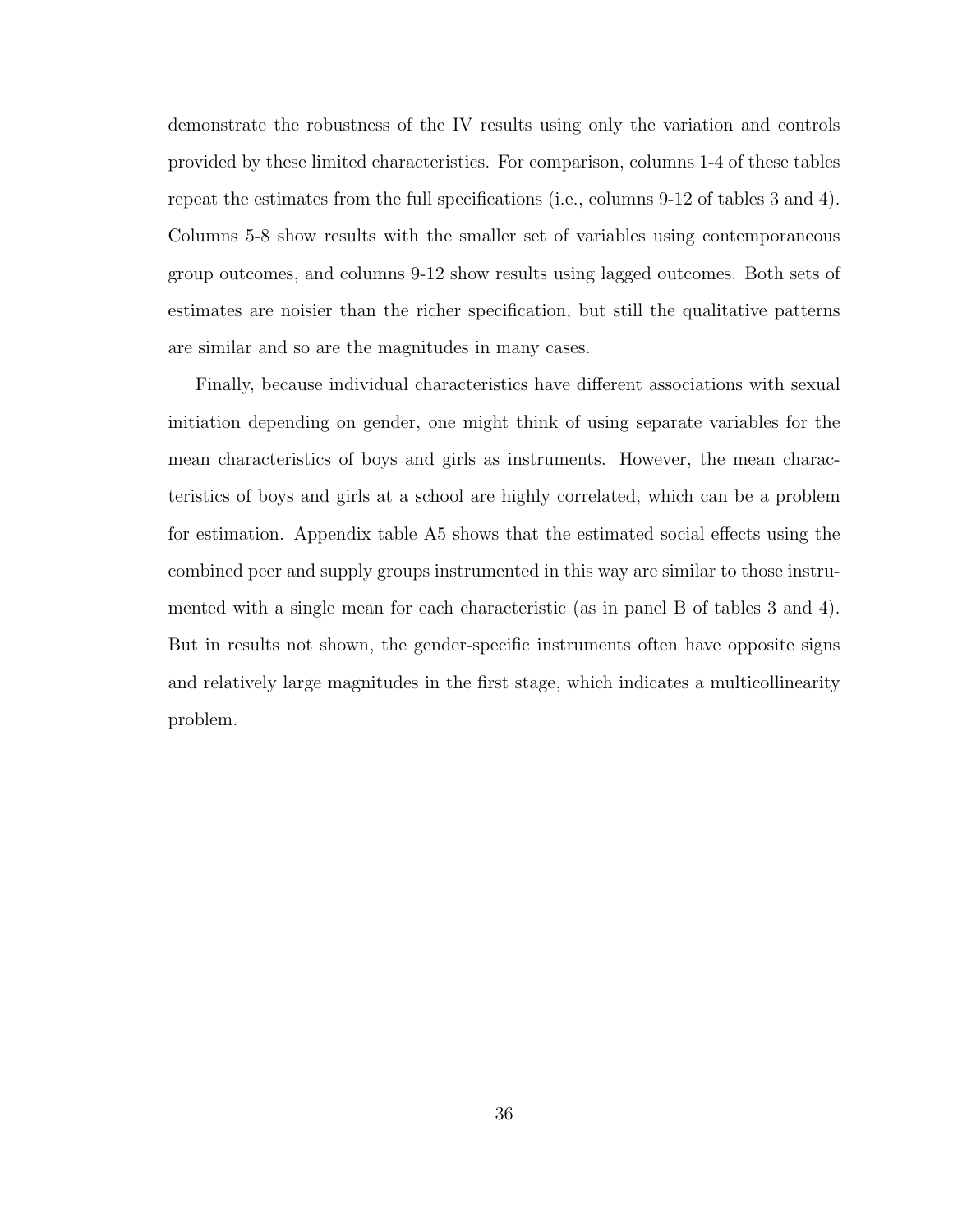## Chapter 6

## Structural Estimation

I use simulated maximum likelihood to estimate the search and matching model. The model produces a discrete-time duration to first sex; accordingly, the likelihood contributions have a general form that is common for duration analysis. The search decisions of virgins are unobserved, so the per-period transition probability is given by the product of the probabilities of searching and finding a partner. The likelihood function also contains observations on nonvirgins, which takes advantage of data on the arrival of subsequent partners in order to improve the estimation of the arrival rate.

#### 6.1 Likelihood Function

The likelihood contributions for virgins express the probability for the observed durations to first sex. They take the form of a finite mixture, because the permanent component of preferences,  $\omega$ , has a discrete distribution. Conditional on  $\omega$ , the perperiod transition probability is the product of the arrival rate and the probability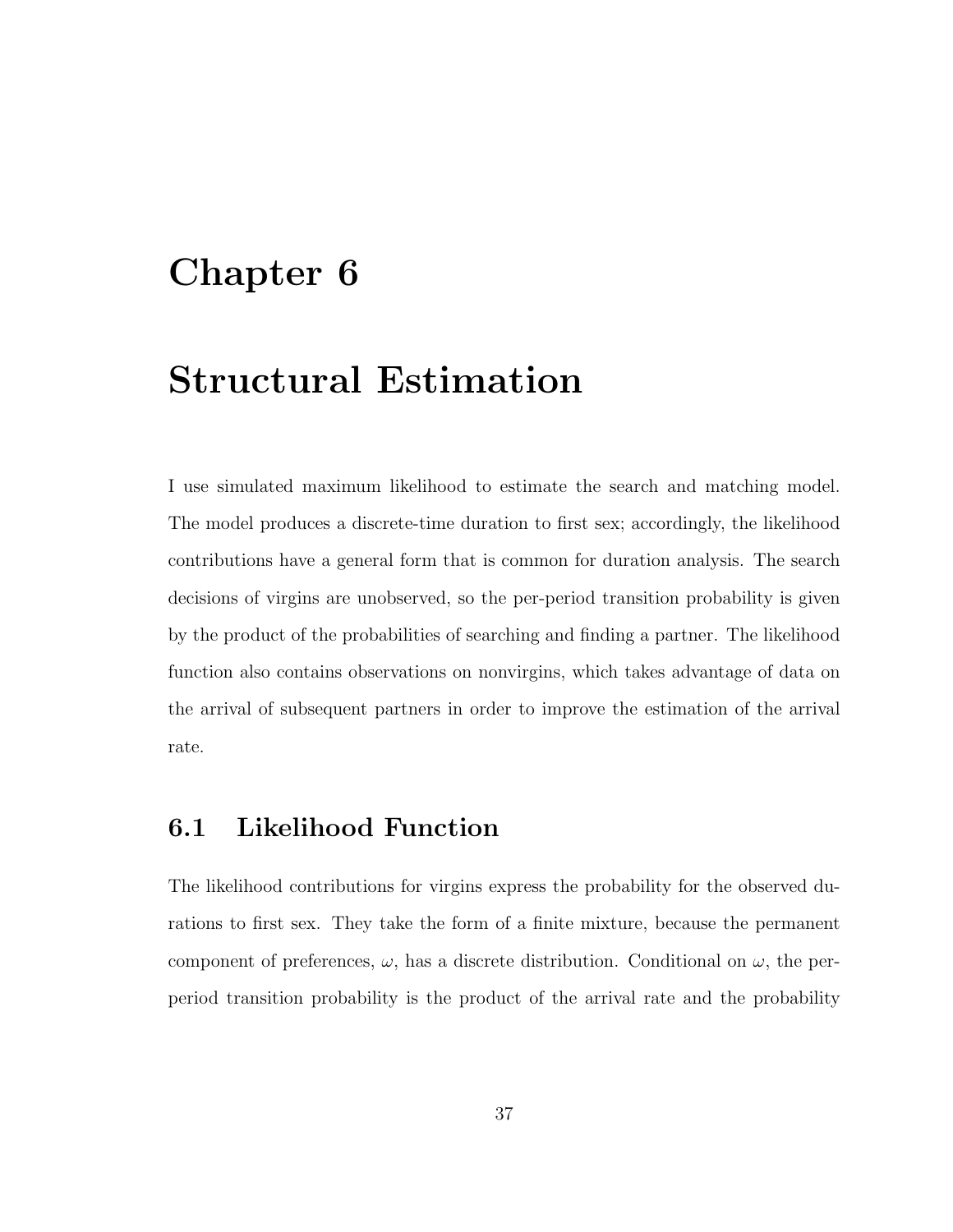that the decision rule in (3.7) is satisfied.<sup>1</sup> With  $\epsilon$  distributed as a standard normal, its CDF denoted  $\Phi$ , this product is

$$
L_{it}(\omega) \equiv \Phi[u_{it} + \omega + \beta E_t V_{a_{it}+1}(1, Y_t, \omega, \epsilon_{i,t+1}) - \beta E_t V_{a_{it}+1}(0, Y_t, \omega, \epsilon_{i,t+1})]
$$

$$
\cdot \int \lambda_{a_{it}}(N_{it}) f(N_{it}) dN_{it}.
$$
(6.1)

The solution to the model for a particular set of parameters provides the expected future values of virginity and nonvirginity inside  $\Phi$ , so the value of this probability can be calculated. Simulation is needed for the arrival rate, in order to integrate over the unobserved search decisions of opposite-gender virgins which generate  $N_{it}$ .

For an individual who initiates sex in period  $t_i^*$ , the type-specific probability for the observed duration is

$$
L_i(\omega) \equiv L_{it_i^*}(\omega) \cdot \prod_{t=1}^{t_i^*-1} [1 - L_{it}(\omega)].
$$
\n(6.2)

Finally, the likelihood contribution for the duration to first sex is the combination of these type-specific probabilities, weighted by the probability of each type given initial conditions:

$$
\mathcal{L}_i \equiv \sum_{k=1}^{\kappa} \pi_{k|Y_{m0}, x_i} L_i(\omega^k). \tag{6.3}
$$

For individuals who are not observed to initiate sex, there is a standard modification to (6.2).

I use simulation to construct the expected arrival rate in (6.1), because the search decisions of virgins in the supply groups are unobserved and depend on individual shocks. For each simulation round,  $r \in 1...R$ , I simulate a search decision,  $d_{jt}^r$ , for each virgin, j, in the three supply groups. This proceeds by drawing  $\omega_j^r$  from the

<sup>&</sup>lt;sup>1</sup>The transition probablity factors in this way because the remaining unobservable in the search decision is the iid preference shock  $\epsilon_{it}$ .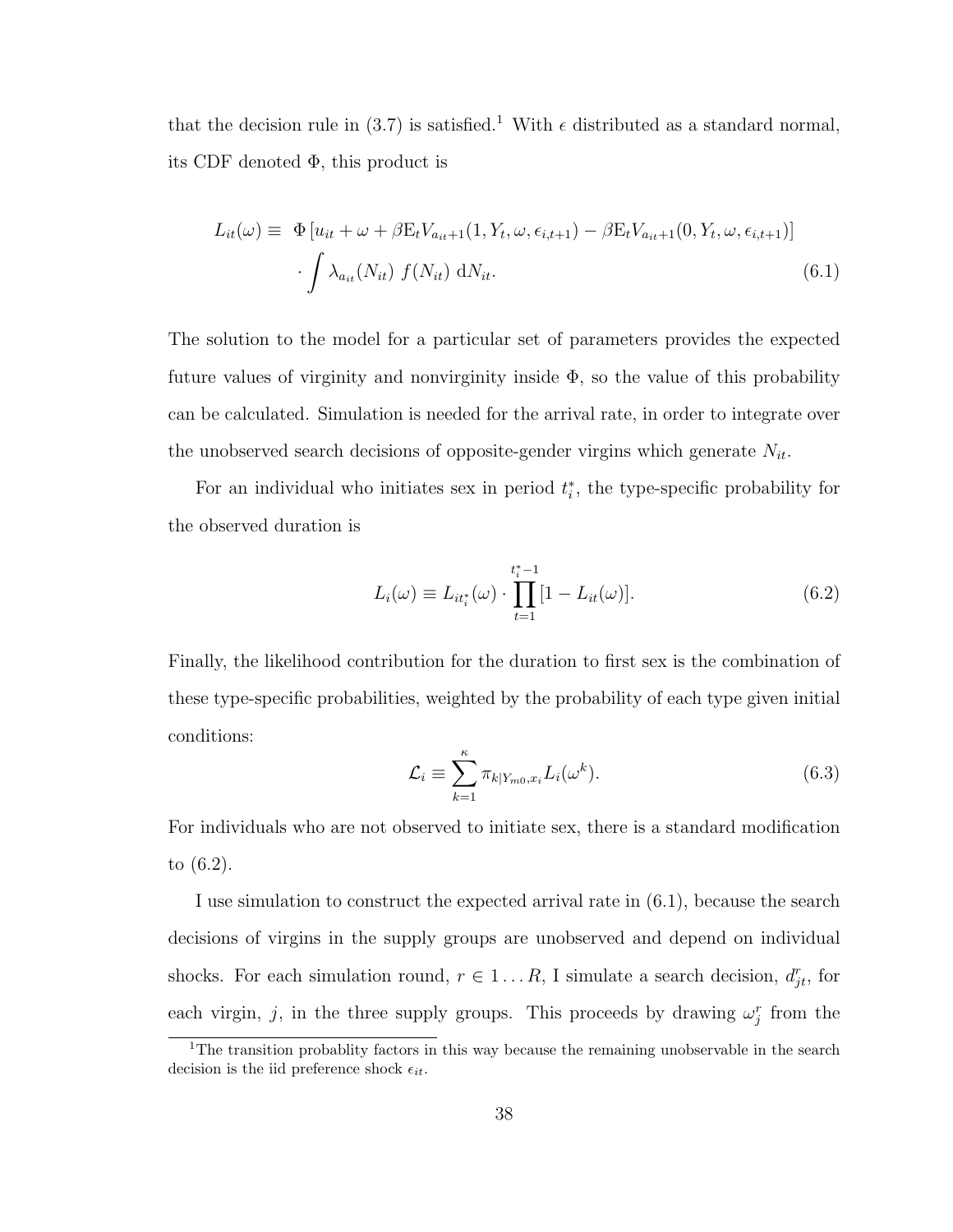appropriate distribution and then comparing the type-specific search probability for individual j, given by  $\Phi[\ldots]$  in (6.1), against a pseudorandom uniform draw. Combining these simulated search decisions of virgins with the known search behavior of nonvirgins (i.e., they all search) yields  $N_{it}^r$ . Then averaging  $\lambda_{a_{it}}(N_{it}^r)$  across simulation rounds produces an approximation for the expected arrival rate.

In addition to the likelihood contributions for the durations to first sex, the likelihood function contains individual contributions from nonvirgins in order to improve the estimation of the arrival rate parameters  $\lambda_0$  and  $\lambda_1$ . This draws on data from the sexual histories reporting when sex first occurred with each partner. The use of nonvirgins exploits the fact that, in the model, they search every period, so the arrival of subsequent sexual partners after the first one directly identifies the raw arrival rate.

To limit departures from model, specifically the assumption that partner arrival rates are the same for virgins and nonvirgins, I only use the arrival of second partners for this purpose. The estimated arrival parameters will be biased to the extent that arrival rates of second partners differ from arrival rates of first partners, and this bias could go in either direction. Exclusivity in relationships would reduce the arrival rate of second partners because individuals do not immediately continue to search once they have a first partner. On the other hand, learning how to meet partners would increase the arrival rate. Any bias is partially mitigated, however, because the arrival rate function also appears in the likelihood contributions for the durations to first sex, which use the arrival of the first sexual partner.

To construct a likelihood contribution for the arrival of second partners, I define  $z_{it}$  to indicate that sex with a second partner has been reported in the current or some previous period. Then the contribution can be expressed as

$$
\mathcal{A}_{i} \equiv \prod_{t=1}^{T} \left( \left\{ (1 - \mathbb{E}[\lambda_{a_{it}}(N_{it})])^{1 - z_{it}} \mathbb{E}[\lambda_{a_{it}}(N_{it})]^{z_{it}} \right\}^{1 - z_{i,t-1}} \right)^{y_{it}}.
$$
(6.4)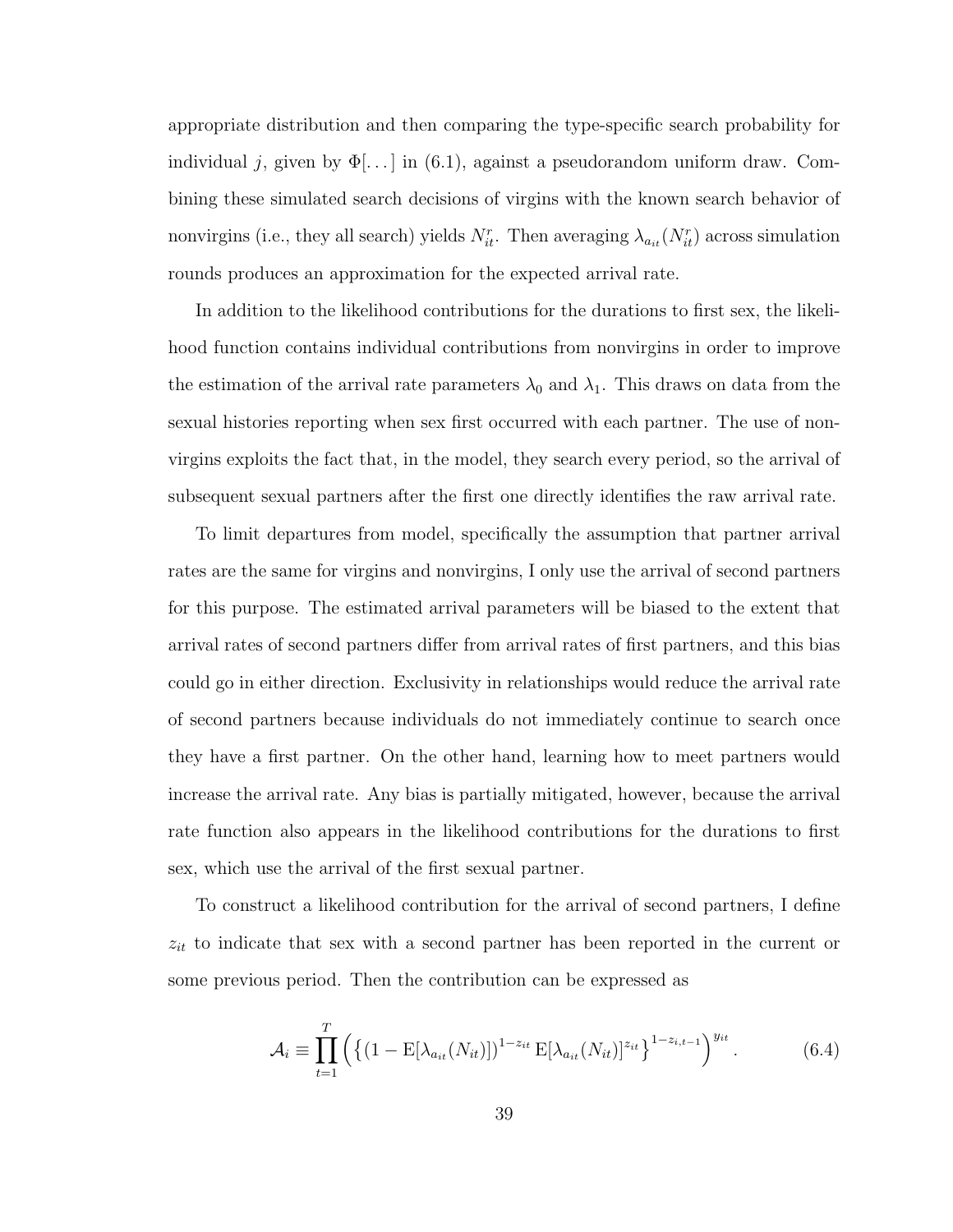The terms inside the curly brackets give the probability for a discrete-time duration, and they only affect the value of the expression from the first period when  $y_{it} = 1$ (first partner) through the first period when  $z_{it} = 1$  (second partner).<sup>2</sup> I restrict to individuals with  $y_{i0} = 0$  (initial virgins) in order to observe the beginning of these spells.

Finally, because the arrival of each partner is an independent event and is independent of individual characteristics, the likelihood contributions in (6.4) simply multiply with the likelihood contributions in (6.3). Thus the complete log-likelihood function is  $\sum_i \log(\mathcal{L}_i) + \sum_i \log(\mathcal{A}_i)$ , using individuals who are virgins at  $t = 0$ .

For the standard errors, I use the asymptotic distribution of a standard maximum likelihood estimator. This assumes that the number of simulations for the expected arrival rates grows fast enough with the sample size (Gouriéroux and Monfort, 1996). The variance approximation is calculated via numerical differentiation of the individual likelihood contributions.

#### 6.2 The Endogeneity of Peer Behavior

The structural estimation strategy addresses the multiple potential sources of endogeneity of peer behavior as follows. First, the use of lagged peer outcomes in the search decision removes the simultaneity problem. This addresses simultaneity both among same-gender peers and between genders; for the latter, it is because the arrival rate is determined by opposite-gender search behavior, which is also a function of lagged outcomes. Second, the presence of a permanent unobservable  $(\omega)$  addresses the problem with serial correlation in the unobservable that arises in a dynamic model of social interactions. Third,  $\omega$  is correlated within schools, which controls for corre-

<sup>&</sup>lt;sup>2</sup>The first period when sex occurred with the first partner is included in the duration to the second partner because multiple partners are possible per period.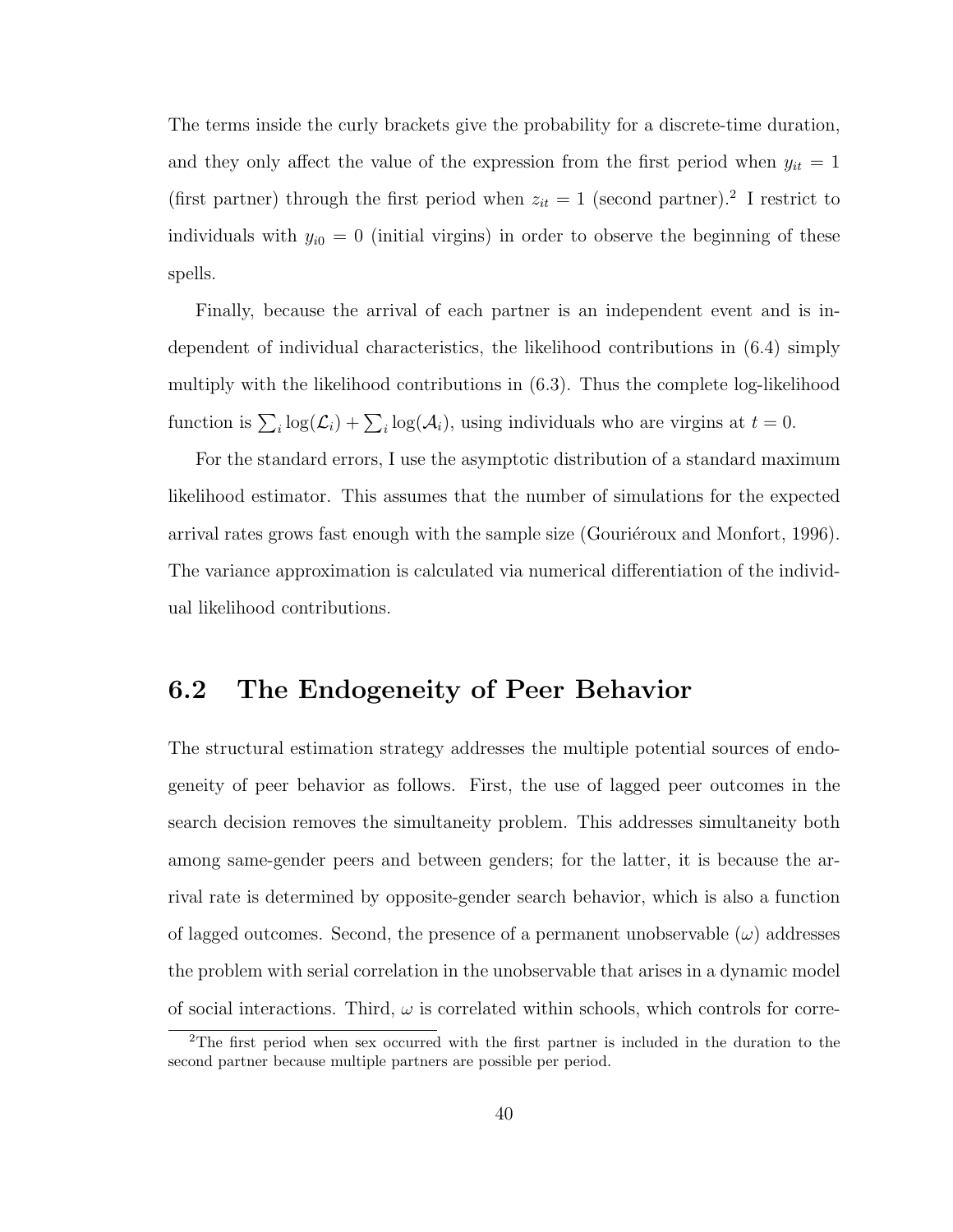lated omitted variables that are time invariant. This combination of lagged outcomes and a permanent unobservable that is correlated among peers, while natural for a dynamic model, appears to be novel in the literature on peer effects. Finally, the definition of peer groups is intended to avoid selection bias. Peer groups are defined by grade, and it seems unlikely that individuals would systematically skip or repeat grades in order to affect their chances of sexual initiation.

Under this strategy, the variation used to identify the peer influence on search decisions comes from differences in  $Y_{it}$  across peer groups conditional on  $Y_{m0}$ . Two groups with the same Y<sub>0</sub> would have the same distribution of  $\omega$  for their members (controlling for individual characteristics), but then different values of  $Y_{it}$  in later periods would produce different search probabilities. Thus the strategy directly uses the kind of variation that motivates interest in social interactions—the magnification of small differences given similar initial conditions. This variation also identifies the effect of partner availability, because the arrival rate depends largely on the shares of nonvirgins among the opposite gender (i.e., the opposite gender elements of the vector  $Y_{mt}$ ).<sup>3</sup>

#### 6.3 Left-Censored Observations

Although the start of the duration period is known (i.e., birth), the presence of unobserved heterogeneity presents a problem when individuals are first observed after ninth grade. The problem is that individuals who are still virgins in later grades are more likely to have low values of  $\omega$  compared with virgins at the beginning of high

<sup>&</sup>lt;sup>3</sup>The current implementation uses only three elements of  $Y_{m0}$  to condition the distribution of  $\omega$ : the ninth, tenth, and eleventh grade shares for the individual's own gender. This restriction is useful to reduce the number of parameters and to avoid using too many highly correlated variables. But given the argument above, a revised implementation will add the ninth grade share for the opposite gender.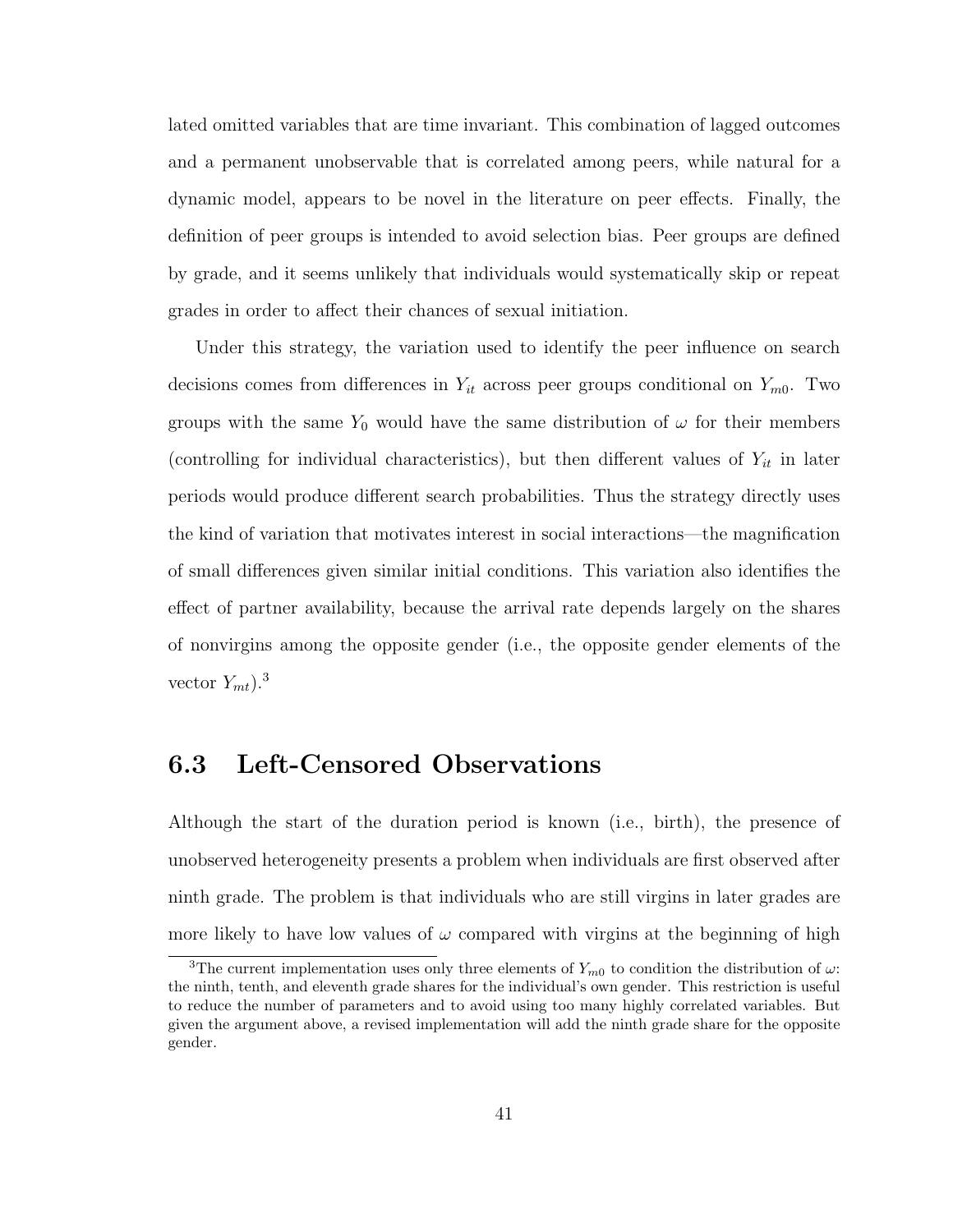school. The estimation procedure needs to account for this, or else the duration dependence captured by the age parameter  $\alpha$  would have a negative bias. Moreover, because the hazard rate is a function of time-varying arguments, there is not a simple way to integrate over the unobserved periods.

To update the distribution of  $\omega$  for a virgin who is first observed after ninth grade, I create approximate, type-specific hazard rates and use these to calculate the probability, for each type, of being a virgin when the individual is first observed. These rates are approximated with data from the younger cohorts at the individual's school, which relies on a steady state from one cohort to the next.<sup>4</sup> To make the approximation, I regress the type-specific transition probabilties from the likelihood function  $(L_{it}(\omega))$  on relevant state variables which include the lagged shares of nonvirgins by gender and grade  $(Y_{m,t-1})$ . I then use these regressions to predict type-specific hazard rates for the individual before the observation period, when he or she was in a younger grade in high school. For these predictions, the current nonvirginity rates among younger cohorts substitute for the unobserved rates among older cohorts in previous years. The predicted hazard rates yield the probability of remaining a virgin for each type, and I can then use Bayes Rule to update the initial distribution of  $\omega$ for the individual.

The exact procedure is:

i) Regress  $L_{it}(\omega)$  on  $Y_{m,t-1}$  and  $\bar{x}_{s(i)}$ , with separate approximations for each gender and age (i.e., quarter within grade).

ii) Project  $Y_{m0}$  forward using the approximation  $\psi$ , to create a sequence as long as the unobserved time span. For example, for someone first observed at the beginning of eleventh grade,  $Y_{m0}$  would be projected for two years (eight periods).

<sup>4</sup>The steady state assumption appears elsewhere, notably in the use of an aggregate law of motion estimated from current data to function as beliefs about the future.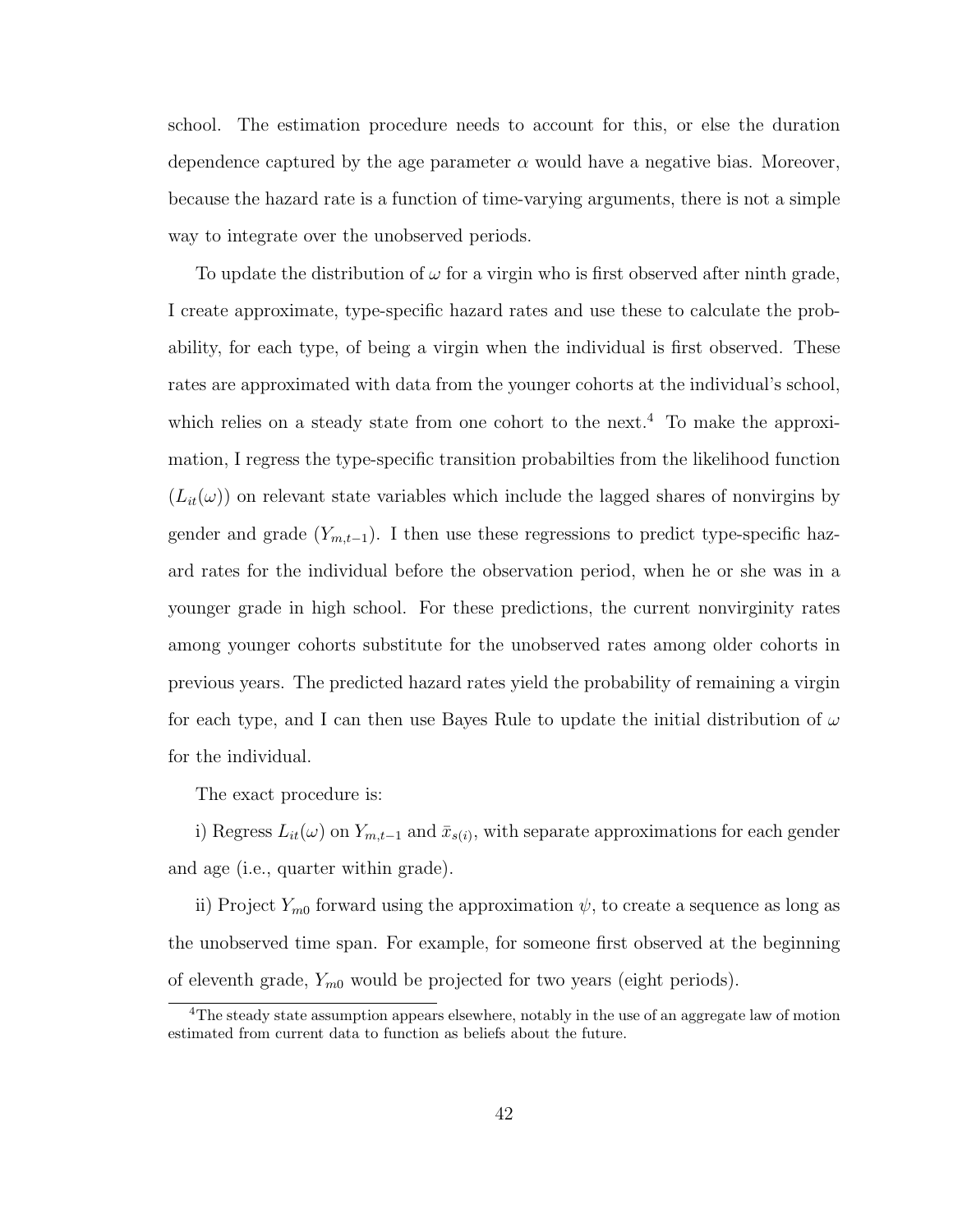iii) Predict  $\widehat{L}_{it}(\omega)$  for the unobserved periods using the regressions from step (i), with this generated sequence substituting for  $Y_{mt}$ ,  $t < 1$ .

iv) Define the approximate, type-specific probabilities of still being a virgin in the initial observation period as

$$
\widehat{P}_i^0(\omega) \equiv \prod_{t=1-a_{i0}}^0 [1 - \widehat{L}_{it}(\omega)].
$$

v) Finally, update the individual's type distribution with

$$
\Pr(\omega_i = \omega^k \mid Y_{m0}, x_i, a_{i0}, y_{i0} = 0) = \frac{\widehat{P}_i^0(\omega^k)}{\sum_{l=1}^{\kappa} \widehat{P}_i^0(\omega^l)} \pi_{k|Y_{m0}, x_i}.
$$

The circularity in this procedure is resolved by starting with some initial guess for the regressions that produce  $\widehat{L}$  and then iterating. In practice, these approximations converge very quickly (within three iterations).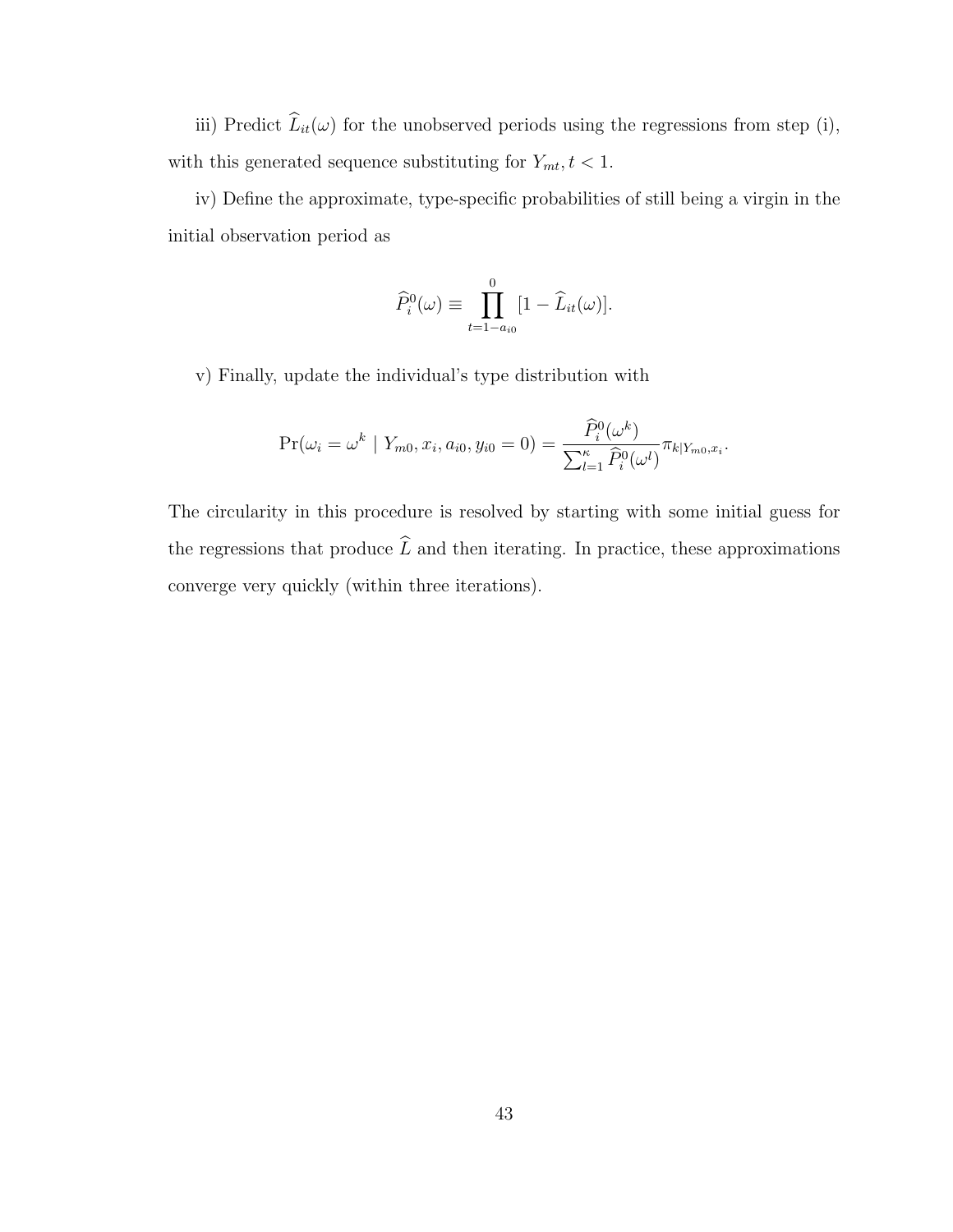## Chapter 7

# Results from the Search and Matching Model

The estimated model fits the observed patterns in sexual intiation, and it finds meaningful differences between the two mechanisms of peer norms and partner availability. Figure 2 compares the observed growth of nonvirginity rates for a synthetic cohort ("8-11 observed") against predictions from the model. The predicted line ("9 predicted") shows the ninth grade cohort projected to the end of senior year. This prediction is formed by starting with observed virginity status in the initial time period (the summer before the ninth grade cohort entered high school, 1994Q3), and then simulating the outcomes for virgins in all cohorts going forward. Thus by the time the ninth grade cohort reaches the end of high school, the prediction is fifteen periods out from the observed data. This forward projection fits the observed nonvirginity rates of older cohorts in upper grades, which indicates the successful use of multiple, overlapping cohorts to estimate a complete path through high school.

The structural parameters are shown in table 7. The effect of lagged peer nonvirginity rates on expected utility,  $\gamma$ , is large and strongly significant for boys. For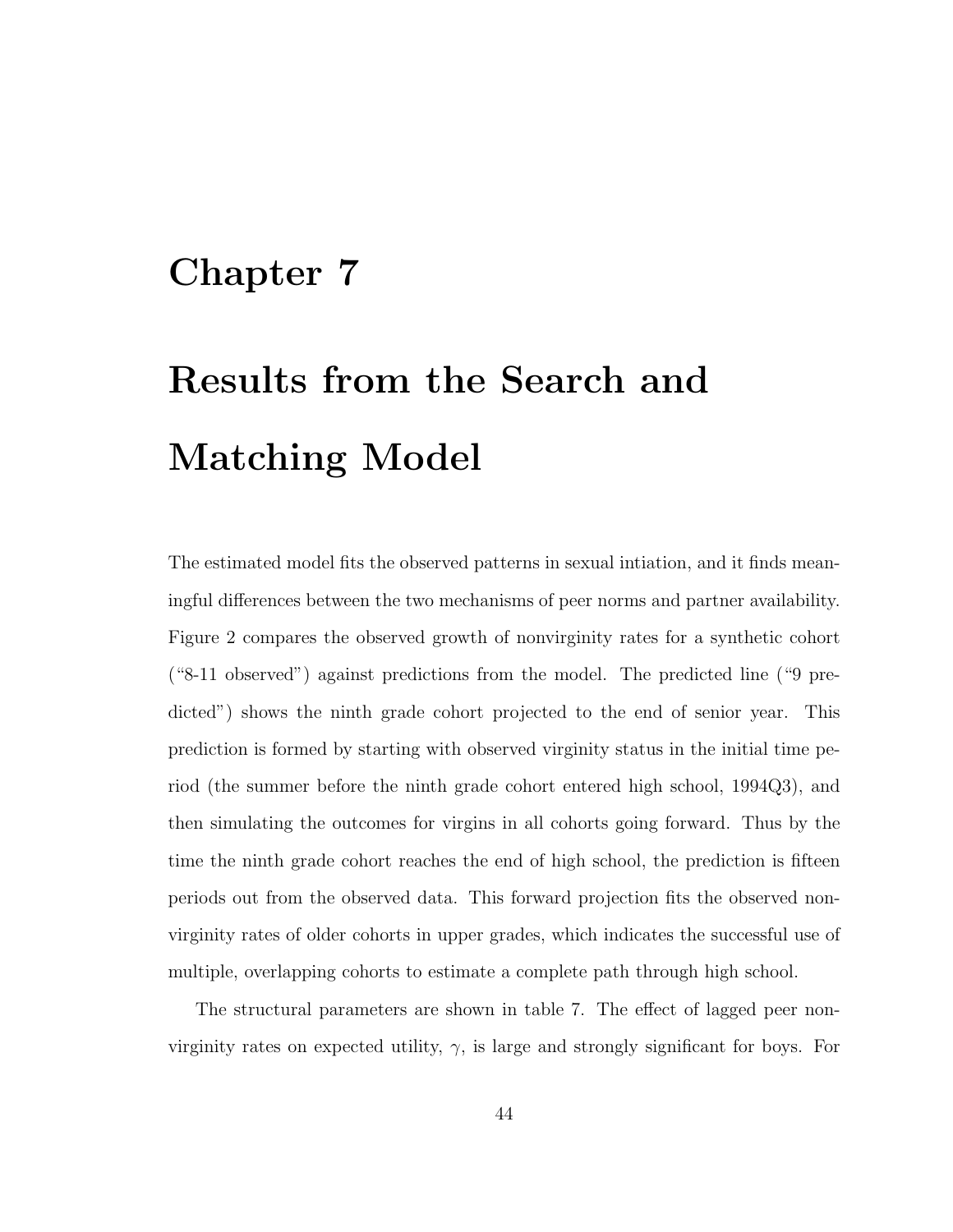girls this parameter is about two-thirds as large, and is marginally significant with a z-statistic of 1.57 (p-value = 0.12). The age parameter,  $\alpha$ , has the opposite pattern for boys and girls. This suggests that girls are more influenced by individual development than by peer interactions, relative to boys.

The effect of opposite-gender search behavior on the arrival rate is shown by the parameters  $\lambda_1 = (\lambda_{11}, \lambda_{12}, \lambda_{13})$ . There is one parameter for each of the three grades that provide the endogenous supply of partners for an individual, as explained in chapter 4. These three parameters are jointly significant for boys (chi-square, 3 d.f.  $= 10.4$ , p-value  $= 0.02$ ), but not for girls. For boys the estimated effect of oppositegender search behavior is largest from girls in the same grade, while for girls the effect is twice as large from boys who are two years older compared with boys in the same grade, although these differences are not well measured.

Finally, two permanent types are sufficient to fit the observed growth of nonvirginity rates during high school, as well as differences in the age trends along various observable characteristics (not shown).<sup>1</sup> I refer to these as "low" and "high" types. Both types have negative values for  $\omega$ , although the difference from zero is not statistically significant for the high type. These parameters indicate similar expected costs and benefits of sex for boys and girls: the chi-squared test statistics (1 d.f.) for the gender differences in  $\omega^L$  and  $\omega^H$  are 0.04 and 0.15 respectively, with p-values above 50%. The type-specific terminal values for virgins,  $\nu(\omega)$ , are poorly measured, which is not surprising given the simple linear growth in nonvirginity rates.

To provide better interpretation for the estimated model, tables 8 and 9 present average search decisions and arrival rates by gender and grade, as well as the marginal effects of lagged peer nonvirginity rates on search probabilities (in table 8) and of

<sup>&</sup>lt;sup>1</sup>Arcidiacono et al. (2009) also find that two types are sufficient in their work on adolescent sexual behavior.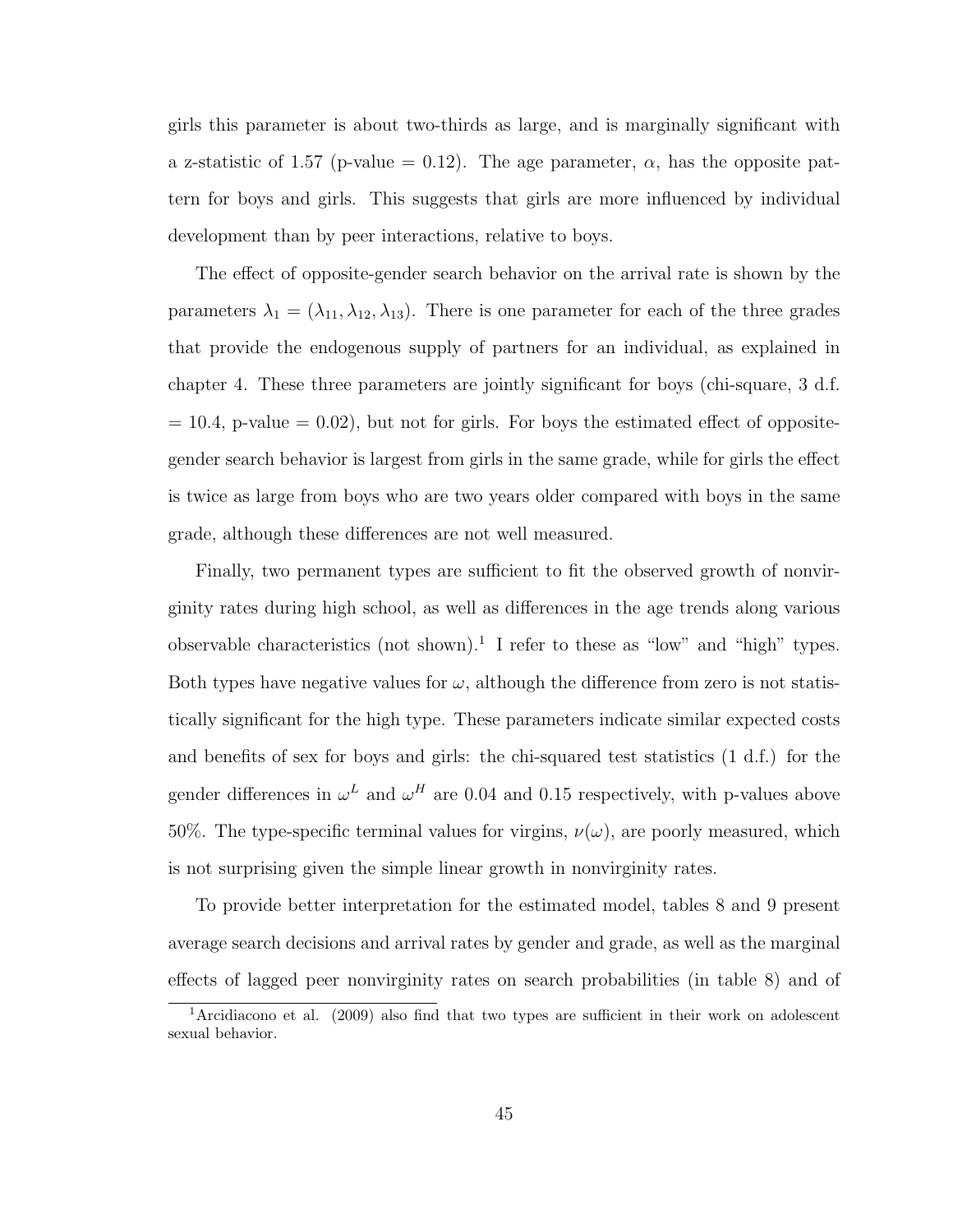current supply group search behavior on arrival rates (in table 9). Table 8 pertains to the search decisions by virgins. For both boys and girls, the average probability of search for low types is fairly small in ninth grade (about 0.15) but increases throughout high school to about 0.5 in twelfth grade. High types start in ninth grade with about a 0.5 and 0.7 probability of search, respectively, for boys and girls, and this increases more for girls than boys as individuals age. High-type girls who are still virgins in the twelfth grade are very likely to be searching, according to the model. Averaging between the two types, weighted by the probability of being each type, the probability of search among virgins is between 6 and 9 percentage points higher for girls than for boys, depending on the grade. This fits with the faster growth in nonvirginity rates among girls during high school.

At each grade, the marginal effect of lagged nonvirginity rates among peers is about double for boys what it is for girls. These marginal effects are substantial in relation to the average search probabilities, especially in younger grades. For example, they imply that an increase of one standard deviation (about 0.17) in the nonvirginity rate among peers would raise the probability of search by 0.07 (0.04) for boys (girls) in the ninth grade, which is  $21\%$  (10%) of the average search probability in that grade.

Table 9 shows that the arrival rate of partners is similar for boys and girls and is fairly constant across grades. Because the constant term  $\lambda_0$  varies by grade, the arrival rate does not automatically increase over time even though nonvirginity rates do. Also, not all grades have three supply groups available at school; for example, there are no older groups for twelfth graders. The average arrival rate is about 0.1, which corresponds to an expected wait of 10 periods or 2.5 years to find a partner.

The marginal effects of search behavior among the opposite gender are listed for each of the supply groups present. Compared with the marginal effect of peer outcomes on search decisions, the raw marginal effects here are an order of magnitude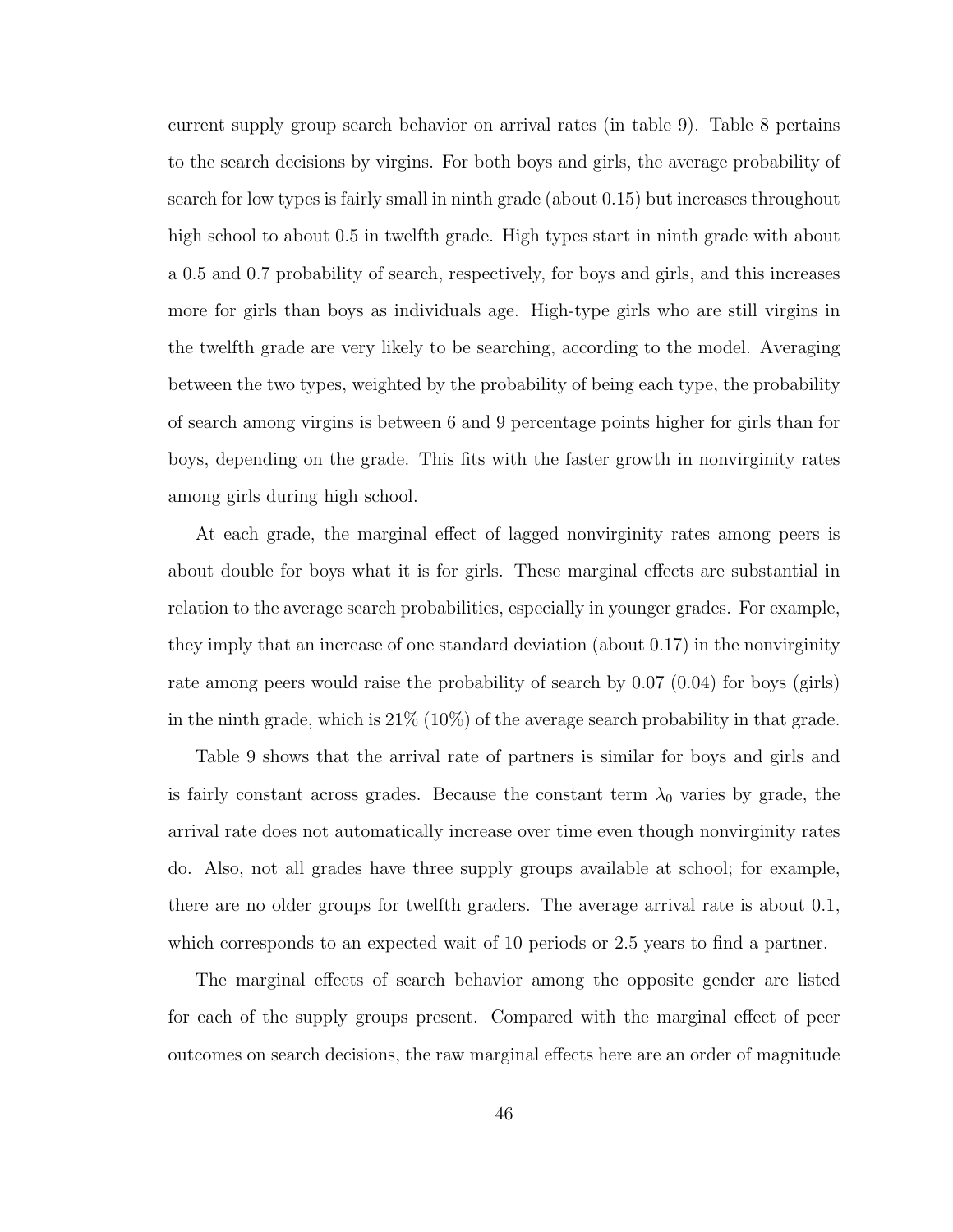smaller for boys. Still, the combined effect of search behavior among the supply groups can be large. For example, an increase of one standard deviation in the search behavior within each of the three supply groups raises the arrival rate of partners for a tenth grade boy by 0.02, or 18% of the average rate. For girls, the underlying parameters are not statistically significant so the marginal effects may only reflect sampling noise.

Table 10a shows the probability of being high type among individuals who are virgins at the beginning of each grade. The share of high types among the remaining virgins decreases with grade because high types are more likely to initiate sex, leaving more low types among the uninitiated. Table 10b gives the average change in the probability of being high type attributable to each of the four permanent characteristics used in the estimation. This is calculated among virgins at the start of ninth grade, which is the population for which the conditional distribution of  $\omega$  is specified. Each row shows the difference in the high-type probability  $(\pi_{H|Y_{m0},x_i})$  produced by changing the designated indicator variable from 0 to 1, with all the other variables kept as they are observed, and averaged over this sample. These "effects" are qualitiatively similar to the coefficients on these variables estimated in the IV analysis (shown in appendix tables A1-A4).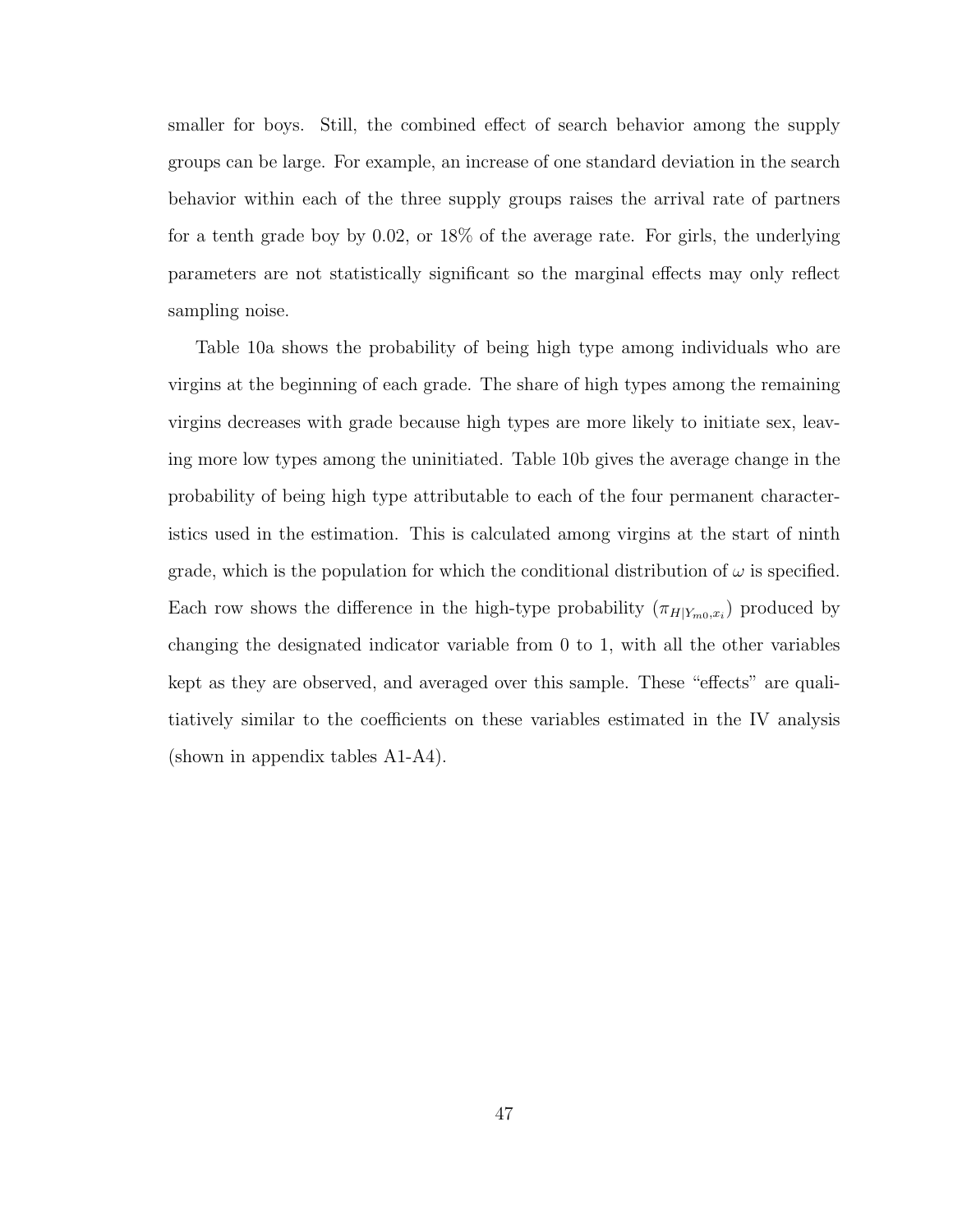## Chapter 8

# Policy Simulations and Other Counterfactuals

Figures 3 through 8 present the results of policy simulations and other counterfactuals that demonstrate features of the model. Each figure has two graphs, for boys and girls, and each graph shows two projections for the ninth grade cohort: the first uses the estimated model, exactly as in figure 2 ("9 predicted"); the second uses the model with some modification to produce the simulation ("9 simulated"). For reference, the gray line in these graphs ("8-11 observed") shows the observed nonvirginity rates for the synthetic cohort, but the relevant comparisons are between the estimated model and the simulations.

For each counterfactual, equilibrium beliefs must be revised in order to be consistent with the modified model. I do this by estimating the approximation  $\psi$  on data simulated from the modified model, and then simulating new data with the new beliefs. I iterate until the parameters in the beliefs approximation converge, which usually occurs in fewer than 10 iterations.

The counterfactuals in figures 3 and 4 function as decompositions, to demonstrate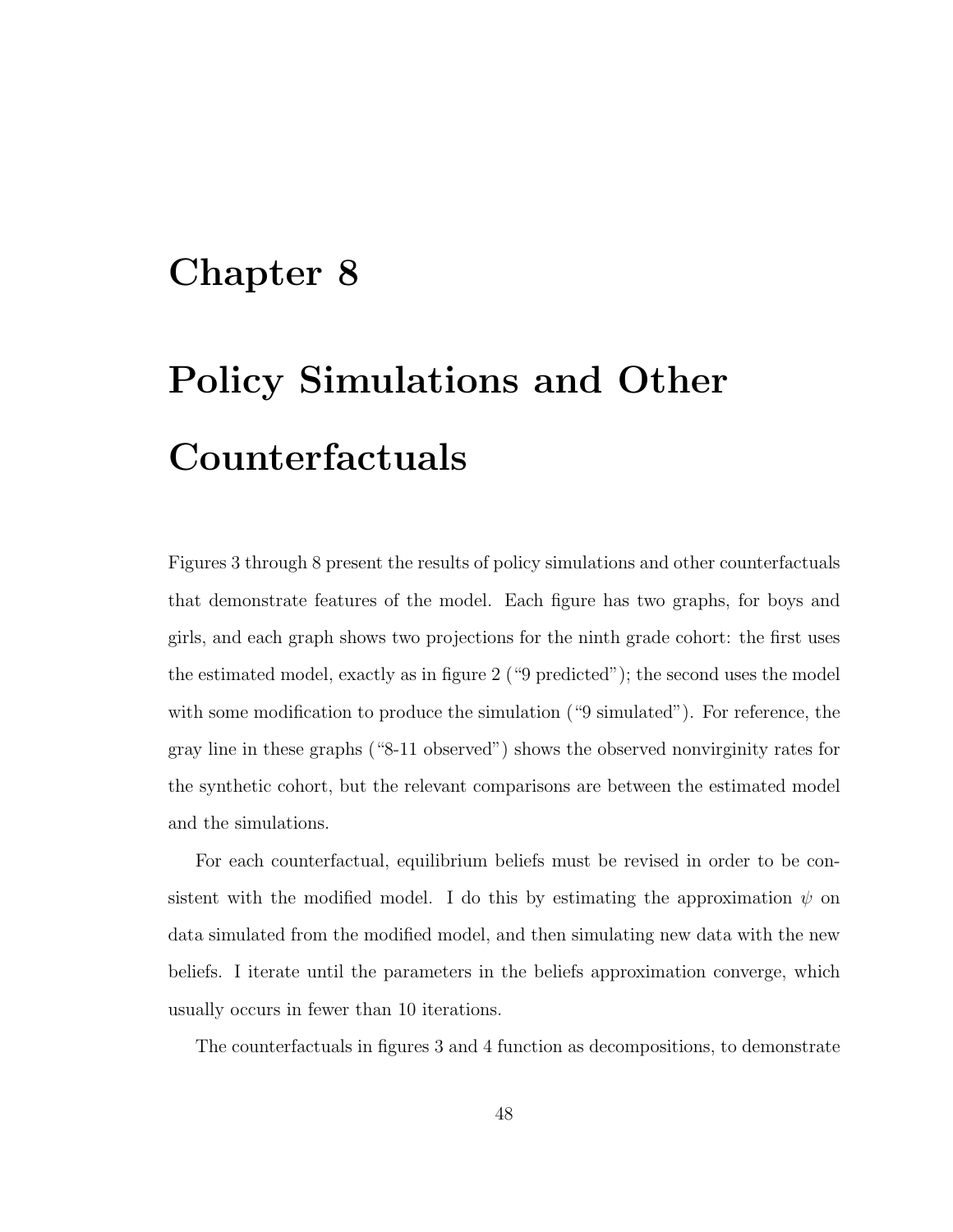the overall impact of peer-group norms and partner availability on sexual initiation during high school. Figure 3 eliminates the effect of peer norms by setting  $\gamma = 0$ . The results indicate that the effect of peer norms on the timing of sexual initiation is about twice as large for boys as for girls, throughout high school. Also, norms have a larger relative impact in younger grades: in the simulation, the share of individuals who initiate sex in ninth or tenth grade falls by 0.08 (42% of the total) for boys and 0.06 (22%) for girls, while the share who initiate at any point during high school falls by 0.09 (24%) for boys and 0.06 (13%) for girls.

Figure 4 eliminates the effect of opposite-gender search behavior on the arrival rate, by setting  $\lambda_1 = 0$ . This is purely a decomposition, because individuals would likely compensate for the absence of available partners at school by increasing their search efforts elsewhere. The simulation shows that changes in the search behavior of boys at school have very little effect on the initiation rate for girls, while the availability of girls at school does impact boys. Without any girls at their schools who are looking for sexual partners (and without any compensating behavior), the share of boys who become sexually active during high school is reduced by one third.

Figure 5 simulates an educational program that cuts the effect of peer norms in half, by replacing the estimated  $\gamma$  with  $\gamma/2$ . This is intended to predict the impact of interventions against peer pressure, such as the two described in chapter 2, on a national population. The simulated program affects both boys and girls. Hence the reductions in sexual initiation incorporate both the decrease in demand for sexual partners that is directely due to the diminished peer influence, and the decrease in supply that is an equilibrium effect of the change in the strength of peer norms among the opposite gender. The simulated program has a larger relative impact in younger years, decreasing sexual initiation during the ninth and tenth grades by 27% for boys and 12% for girls.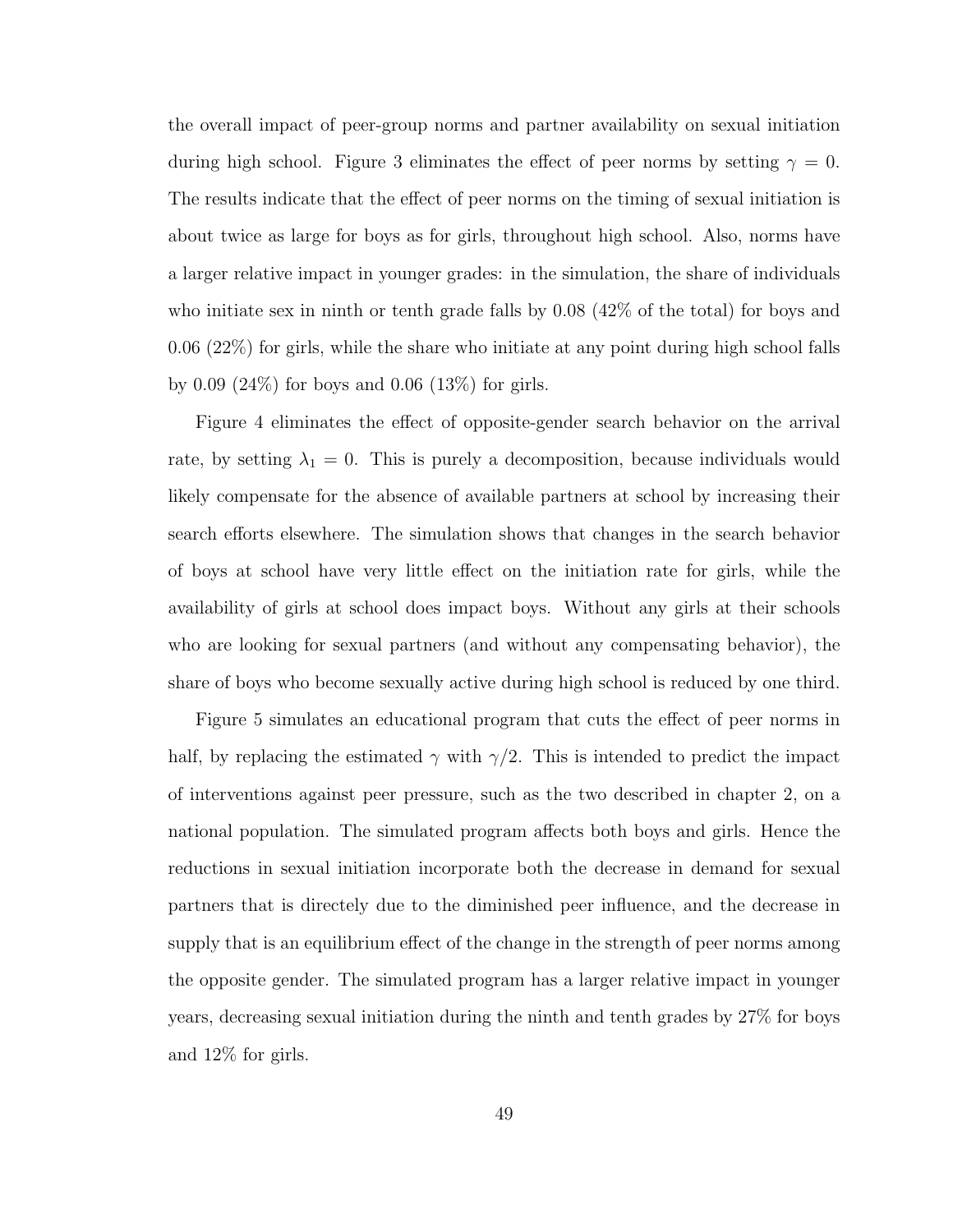Figures 6 simulates isolating the ninth grade from the rest of high school. In the model, this is accomplished by setting the parameters for older supply groups in the arrival rate to zero for ninth graders (i.e.,  $\lambda_{g12}, \lambda_{g13}$ , and  $\lambda_{b13}$ ) and setting the parameter for the younger supply group to zero for tenth grade boys  $(\lambda_{b12})$ . This intervention decreases initiation in the ninth grade by about 13% for both boys and girls, although the impact on girls is based on poorly measured parameters. The effect dissipates rapidly for girls, but it persists somewhat for boys due to the additional effect on tenth graders and the stronger peer influence among boys that multiplies the initial policy impact.

Figure 7 presents a simulation that removes all the nonvirgins from high school (in all grades) when the ninth grade cohort enters. This is intended to show the importance of initial conditions, both within a peer group and from the supply groups. The excluded nonvirgins are still counted toward the simulated nonvirginity rates presented in the graphs, so the basis for comparison is the same. The results looks similar to the simulation with the peer influence cut in half, in figure 5, and in fact the effect of removing nonvirgins works mostly within peer groups. Simulations that remove only the nonvirgins of one gender (not shown) indicate little effect on the opposite gender. This is probably due to the fact that the arrival rate is a function of the share of searchers among the opposite gender, and the share of virgins who search at the beginning of high school is reasonably large (see table 8).

Figure 8 simulates the effect of "virginity pledges" on non-pledgers.<sup>1</sup> This works by setting the value of  $\omega^L$  (for low types) to a sufficiently negative value so that low-type individuals have a negligible probability of search.<sup>2</sup> These individuals represent the

<sup>&</sup>lt;sup>1</sup>See Bearman and Bruckner (2001) or Rosenbaum (2009) for evidence on the outcomes of pledgers themselves.

<sup>&</sup>lt;sup>2</sup>A value of -1 is sufficient to keep the search probability below 0.01 through the end of high school.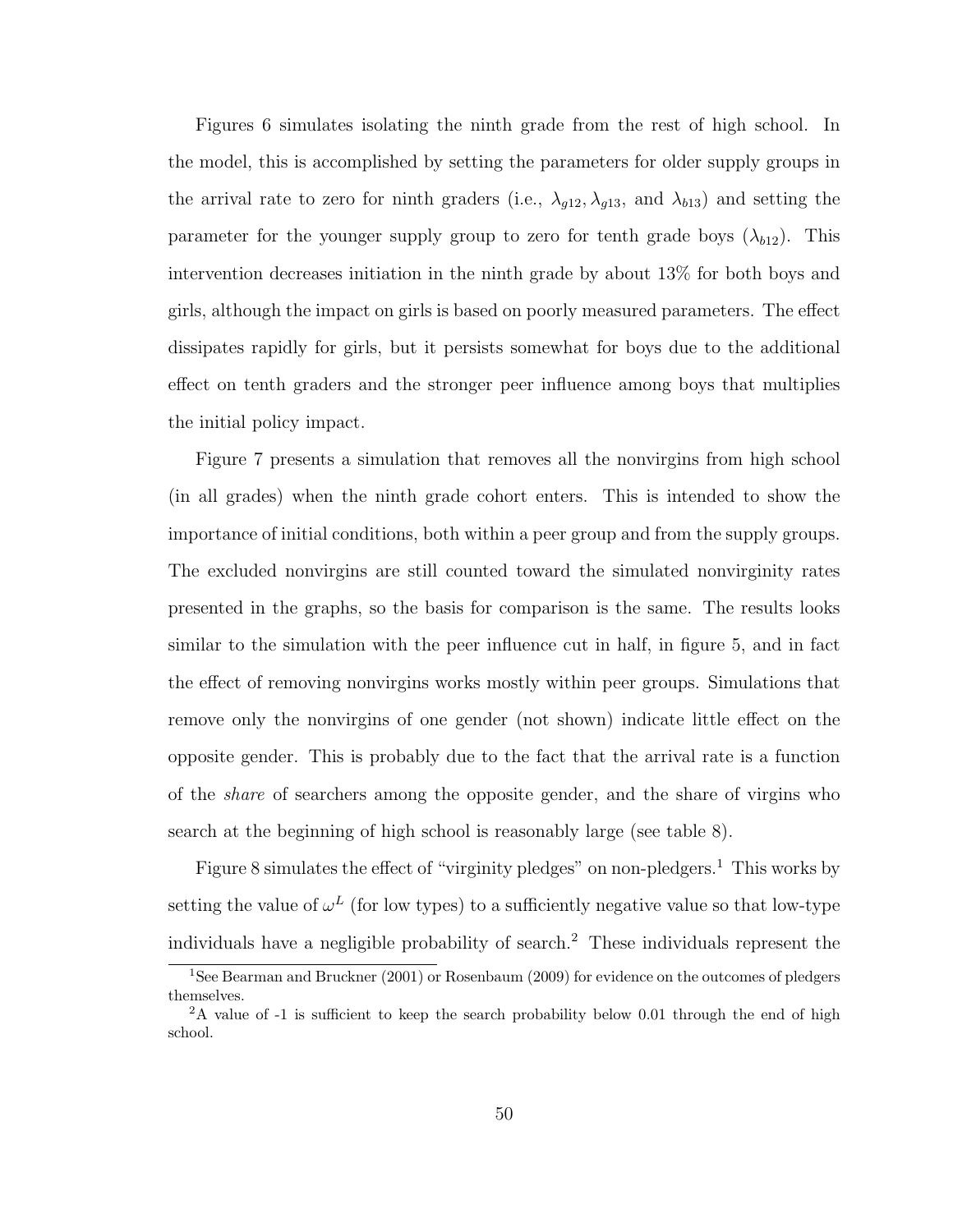pledgers. The graphs show the nonvirginity rates among high-type individuals, who represent non-pledgers. The population in these graphs is restricted to individuals who are virgins at the start of high school, because total nonvirginity rates are not a good basis for comparison given that low-type individuals do not initiate sex. There is little effect on high-type girls, because they have such a high probability of search in the estimated model (see table 8), and the supply of boys has little effect on their initiation rates (see figure 4). For high-type boys on the other hand, the amount of initiation during high school is reduced by 10%. This is an effect of both smaller nonvirginity rates among peers and a smaller share of searchers among girls at school. Of course, to the extent that pledgers and non-pledgers are not peers or potential partners for each other, this overstates the spillover effects of virginity pledges.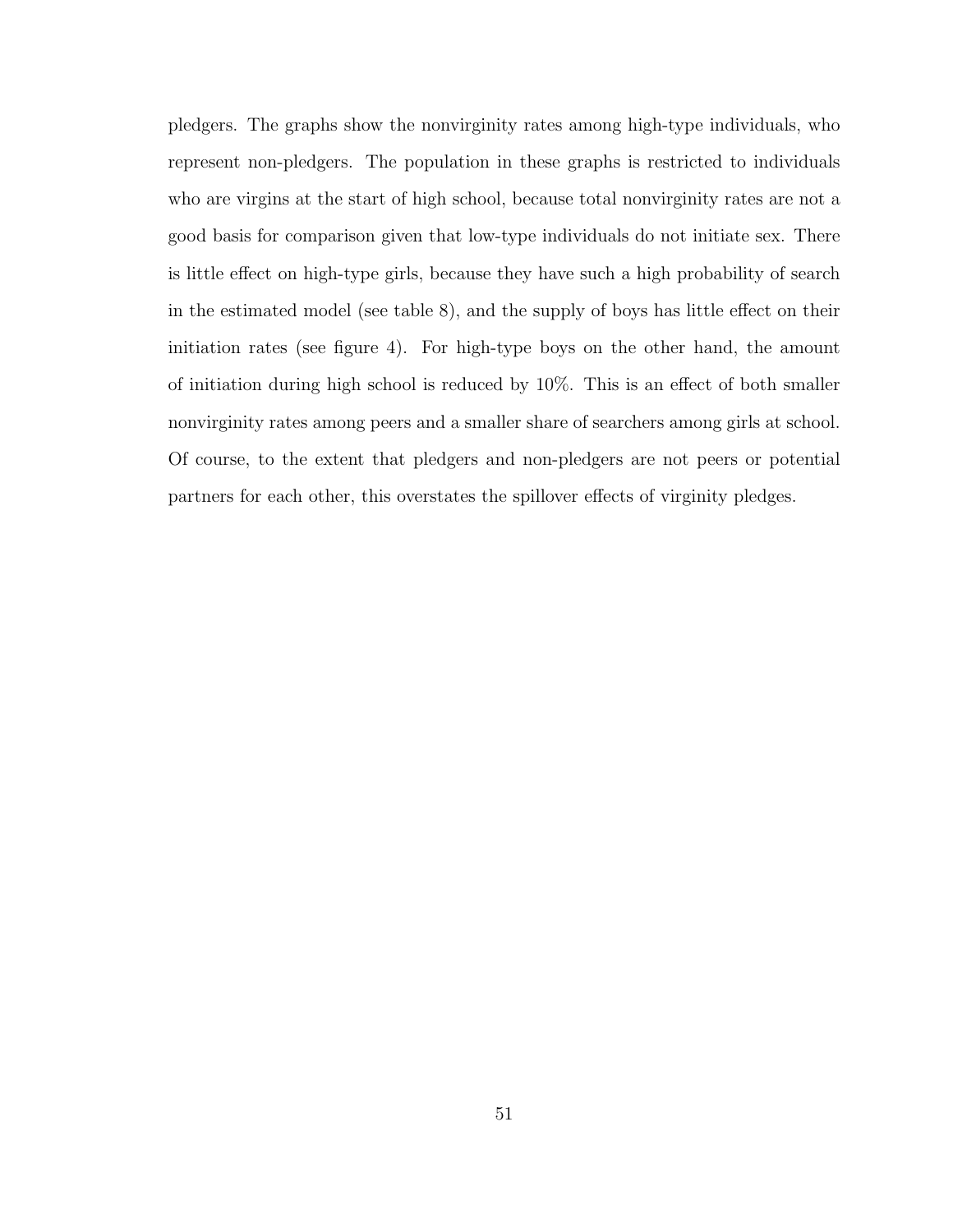## Chapter 9

## Conclusion

In two separate analyses with different identifying assumptions, I find evidence that social interactions in high school have large effects on sexual initiation. This is in line with results from other work on peer effects in adolescent risk behaviors, including earlier evidence on sexual initiation. The magnitude of the composite effect of schoolbased social interactions is large: at some grade levels in high school, the estimated effect size is close to 1 or even above it. This means that an increase in the share of nonvirgins among an individual's reference group raises his or her probability of being nonvirgin by an equivalent amount, which represents a large multiplier individual behavior. Although this composite effect is estimated with linear regressions, this suggests the possibility of a nonlinear "tipping point," in which small changes in initial conditions or small shocks can lead to large differences across schools.

By applying an economic model of the underlying process, I am able to decompose the composite effect and provide an assessment of two distinct social mechanisms. This improves our understanding of adolescent sexual behavior, and it is useful for policy because the mechanisms—social norms among peers and the supply of partners at school—are susceptible to different interventions. The results indicate that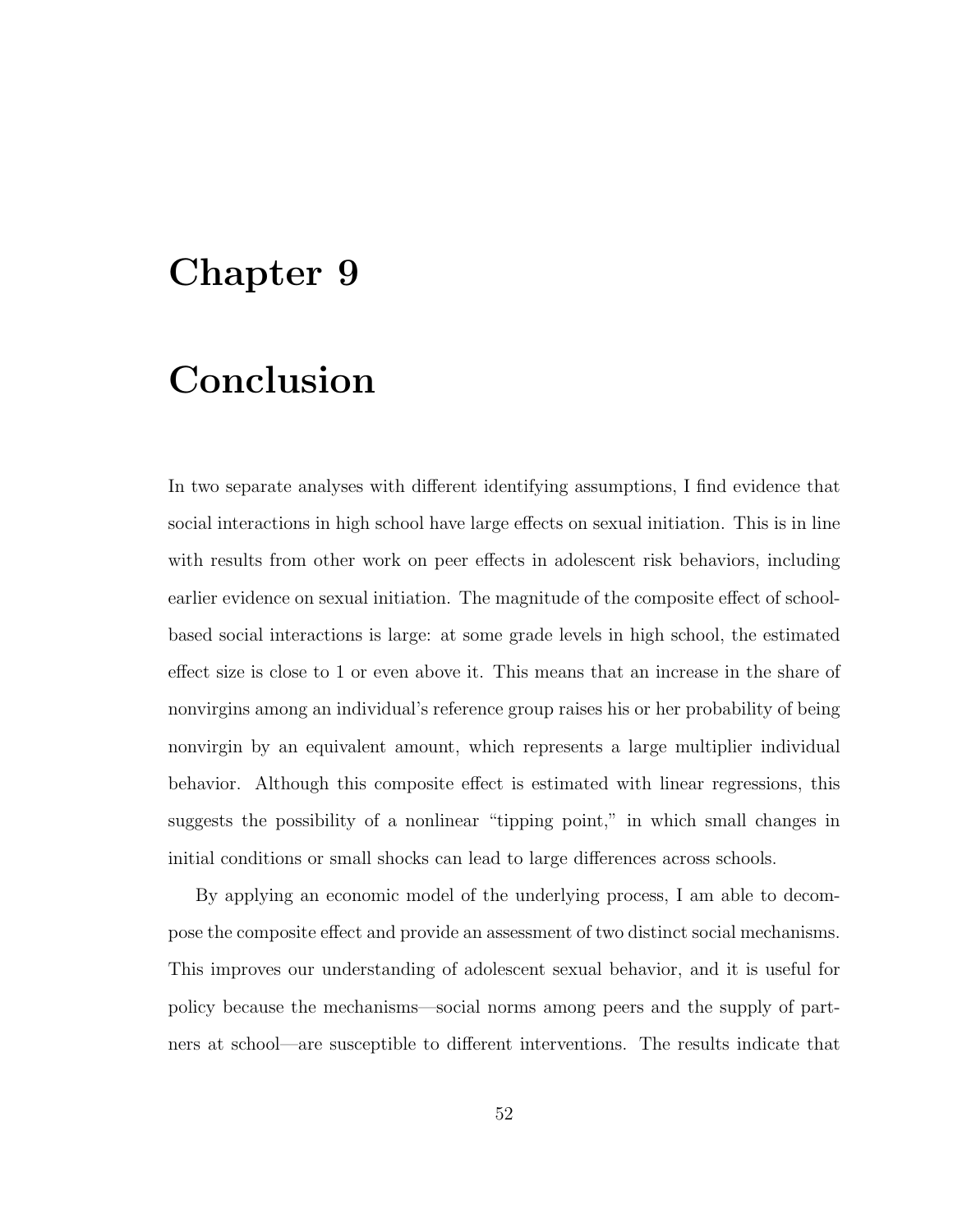programs counteracting peer norms that promote sexual activity have more potential to delay sexual initiation than do policies separating younger grades from older grades. In addition, boys appear to be more sensitive than girls to the social mechanisms studied in this work, which suggests designing interventions that are targeted to boys.

This work could be extended in a number of ways. First, it would be valuable to conduct the two empirical analyses on middle school students. Although the number of individuals who are sexually active at these ages is smaller, there is much policy concern about sexual initiation before the ninth grade. In addition, work in sociology indicates that peer norms have a large effect at these ages. The data in the Add Health study could be sufficient for this extension, although the sample sizes are smaller and the grade structure of middle schools is more variable which complicates the definition of the market for partners.

Second, future work would benefit from data over time on subjective perceptions of peer sexual behavior and reported intentions to initiate sex.<sup>1</sup> The analysis in this paper assumes that individuals have accurate beliefs about the shares of nonvirgins among their peers. However some survey evidence indicates that adolescents overestimate the share of peers who are sexually active (National Campaign to Prevent Teen Pregnancy, 2004), and it would be interesting to see how beliefs relate to the actual behavior of peers. Reported intentions to initiate sex, if reliable, could be used as observed search decisions. This would make it easier to include heterogeneity in the arrival rate, and to allow for possible competition for partners between individuals of the same gender.

<sup>&</sup>lt;sup>1</sup>Add Health contains questions on the components of an ideal romantic relationship, which indicate whether the individual wants to become sexually active. However, these are assessed only at the time of the interviews, so they would not allow the identification strategies used in the estimation of the model.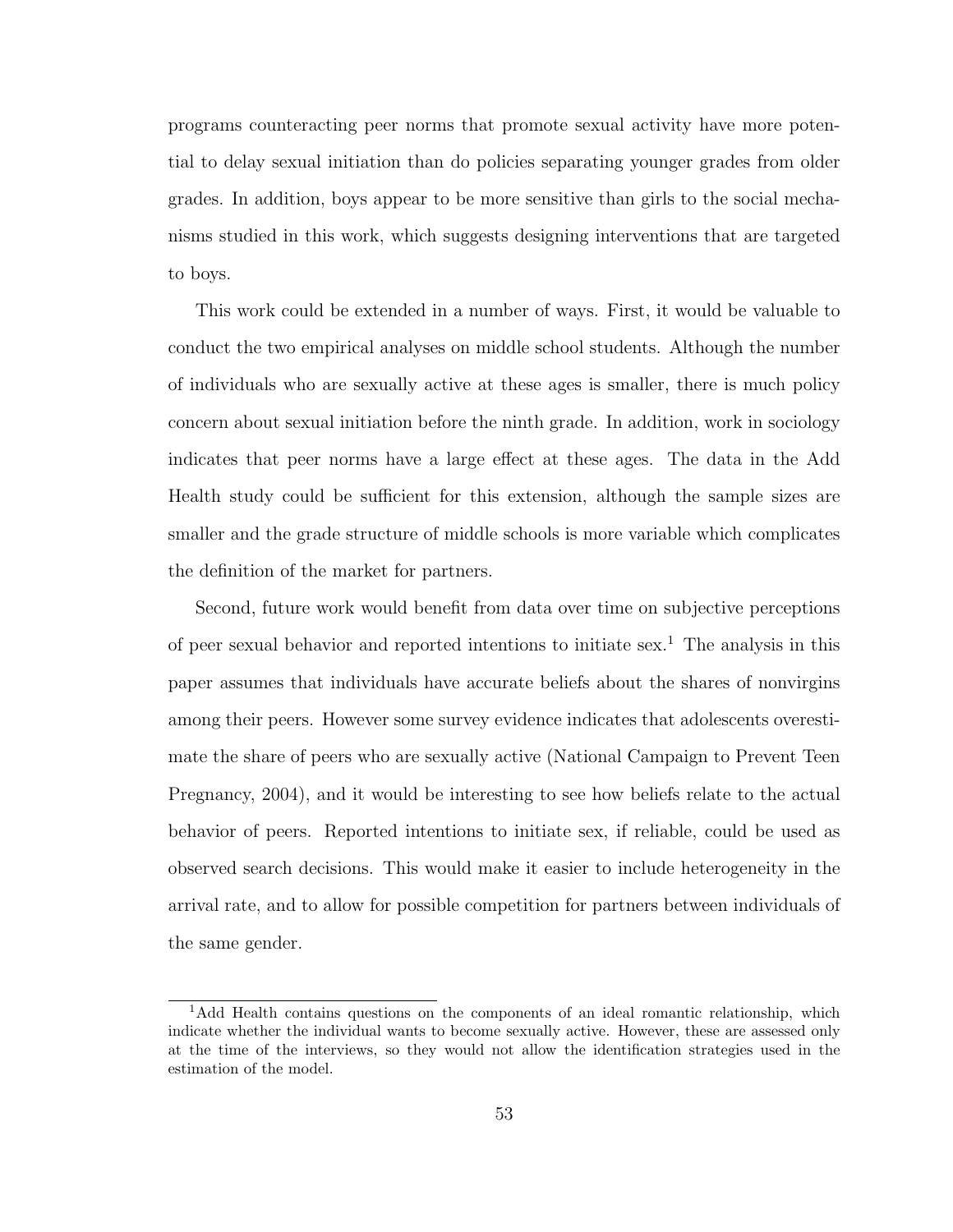## Bibliography

- [1] Abma, J. C., G. M. Martinez, W. D. Mosher, and B. S. Dawson. 2004. "Teenagers in the United States: Sexual Activity, Contraceptive use, and Childbearing, 2002." Vital and Health Statistics, 23(24): 1-48.
- [2] Arcidiacono, P., A. Khwaja, and L. Ouyang. 2009. "Habit Persistence and Teen Sex: Could Increased Access to Contraception have Unintended Consequences for Teen Pregnancies?" Working paper.
- [3] Arcidiacono, P., G. Foster, and J. Kinsler. 2009. "Estimating Spillovers using Panel Data, with an Application to the Classroom." Working paper.
- [4] Argys, Laura M., Daniel I. Rees, Susan L. Averett, and Benjama Witoonchart. 2006. "Birth Order and Risky Adolescent Behavior." Economic Inquiry, 44(2): 215-233.
- [5] Bajari, Patrick, C. L. Benkard, and Jonathan Levin. 2007. "Estimating Dynamic Models of Imperfect Competition." Econometrica, 75(5): 1331-1370.
- [6] Bearman, Peter S. and Hannah Bruckner. 2001. "Promising the Future: Virginity Pledges and First Intercourse." American Journal of Sociology, 106(4): 859-912.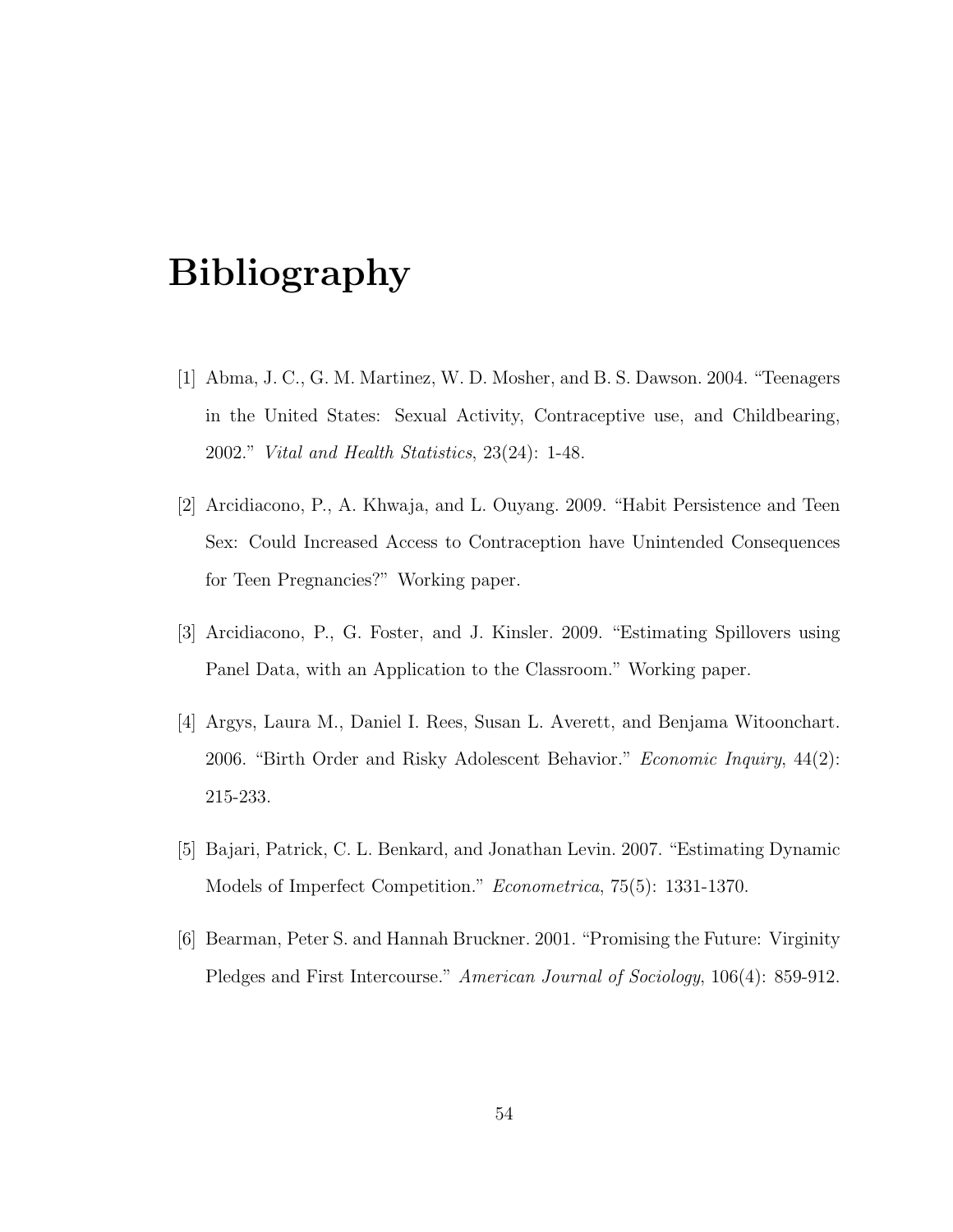- [7] Brock, William A. and Steven N. Durlauf. 2001. "Interactions-Based Models." In Handbook of Econometrics, Volume 5 ed. J. J. Heckman and E. Leamer, 3297- 3380.
- [8] Case, Anne C. and Lawrence F. Katz. 1991. "The Company You Keep: The Effects of Family and Neighborhood on Disadvantaged Youths." National Bureau of Economic Research Working Paper Series, No. 3705.
- [9] Centers for Disease Control and Prevention. 1995. "Youth Risk Behavior Surveillance: United States, 1993." Morbidity and Mortality Weekly Report, 44(No. SS-1).
- [10] ——. 2008a. "Youth Risk Behavior Surveillance: United States, 2007." Morbidity and Mortality Weekly Report, 57(No. SS-4).
- [11] ——. 2008b. Sexually Transmitted Disease Surveillance, 2007. Atlanta, GA: U.S. Department of Health and Human Services.
- [12] Chesson, Harrell W., John M. Blandford, Thomas L. Gift, Guoyu Tao, and Kathleen L. Irwin. 2004. "The Estimated Direct Medical Cost of Sexually Transmitted Diseases among American Youth, 2000." Perspectives on Sexual and Reproductive Health, 36(1): 11-19.
- [13] Clark, Andrew E. and Youenn Lohéac. 2007. " 'It wasn't me, it was them!' Social Influence in Risky Behavior by Adolescents." Journal of Health Economics, 26(4): 763-784.
- [14] Donghoon Lee and Kenneth I. Wolpin. 2006. "Intersectoral Labor Mobility and the Growth of the Service Sector." Econometrica, 74(1): 1-46.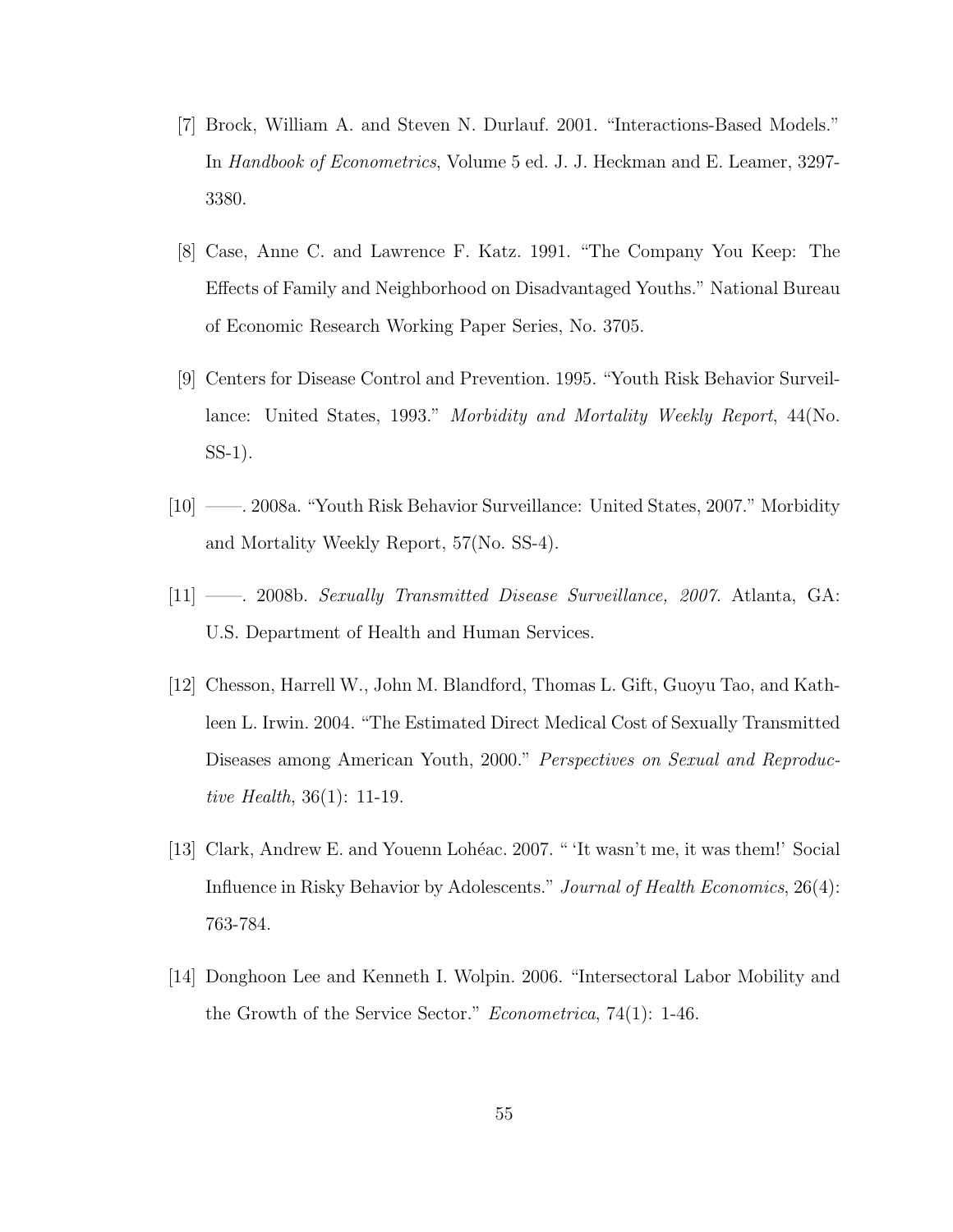- [15] Evans, William N., Wallace E. Oates, and Robert M. Schwab. 1992. "Measuring Peer Group Effects: A Study of Teenage Behavior." Journal of Political Econ*omy*,  $100(5)$ : 966-991.
- [16] Fletcher, Jason M. 2009. "Social Interactions and Smoking: Evidence using Multiple Student Cohorts, Instrumental Variables, and School Fixed Effects." Health Economics, forthcoming.
- [17] ——. 2007. "Social Multipliers in Sexual Initiation Decisions among U.S. High School Students." Demography, 44(2): 373-388.
- [18] Gaviria, Alejandro and Steven Raphael. 2001. "School-Based Peer Effects and Juvenile Behavior." Review of Economics and Statistics, 83(2): 257-268.
- [19] Glaeser, Edward L., Bruce Sacerdote, and Jose A. Scheinkman. 1996. "Crime and Social Interactions." Quarterly Journal of Economics, 111(2): 507-548.
- [20] Gruber, Jonathan. 2001. Risky Behavior among Youths: An Economic Analysis. Chicago and London: University of Chicago Press.
- [21] Hanushek, E. A., J. F. Kain, J. M. Markman, and S. G. Rivkin. 2003. "Does Peer Ability Affect Student Achievement?" Journal of Applied Econometrics, 18(5): 527-544.
- [22] Hoffman, S. 2006. "By the Numbers: The Public Costs of Teen Childbearing." National Campaign to Prevent Teen Pregnancy.
- [23] Hotz, V. J. and Robert A. Miller. 1993. "Conditional Choice Probabilities and the Estimation of Dynamic Models." Review of Economic Studies, 60(3): 497- 529.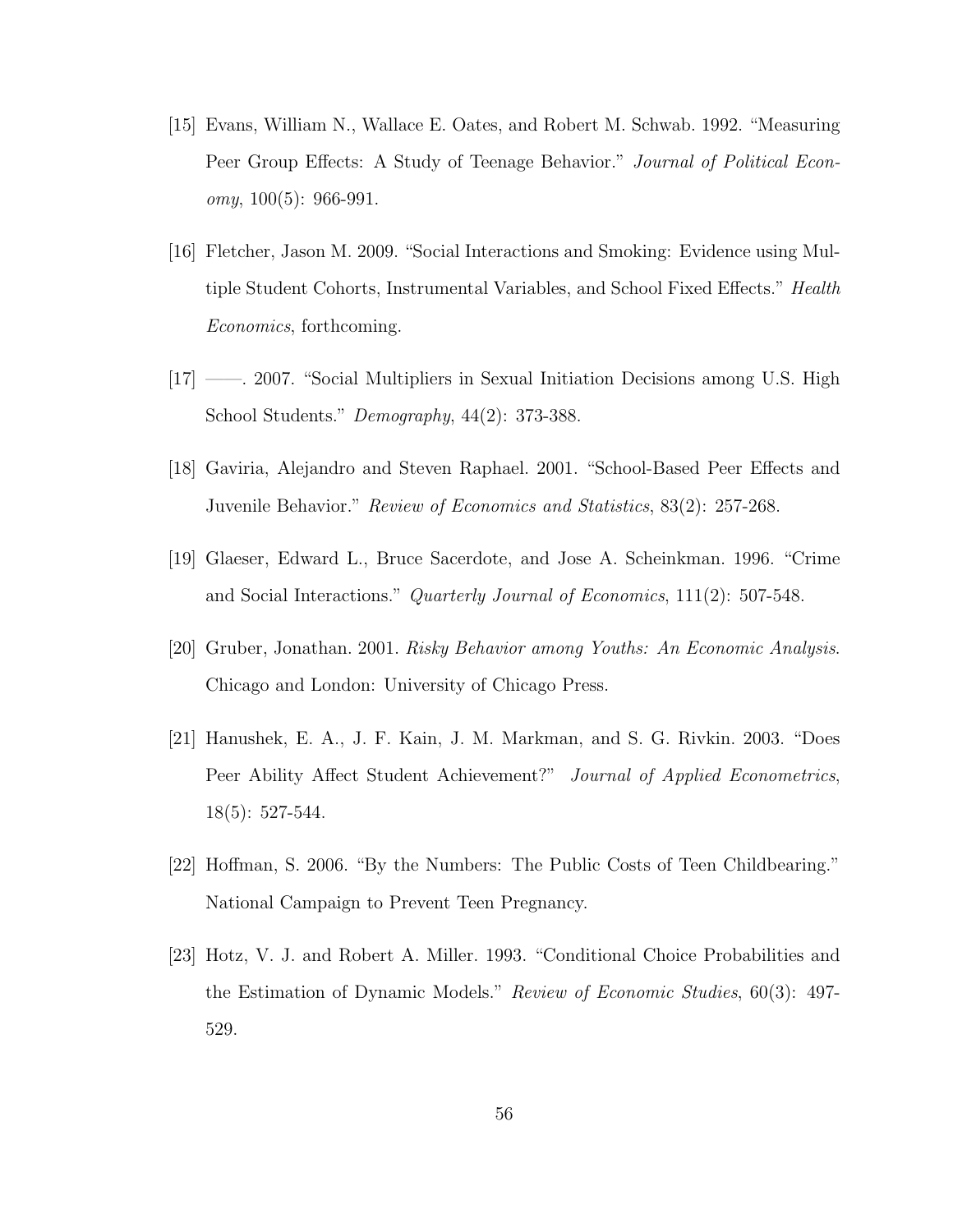- [24] Jackson, C. K. and E. Bruegmann. 2009. "Teaching Students and Teaching each Other: The Importance of Peer Learning for Teachers." American Economic Journal: Applied Economics, forthcoming.
- [25] Kaestle, Christine E., Donald E. Morisky, and Dorothy J. Wiley. 2002. "Sexual Intercourse and the Age Difference between Adolescent Females and their Romantic Partners." Perspectives on Sexual and Reproductive Health, 34(6): 304- 309.
- [26] Katz, Lawrence F., Jeffrey R. Kling, and Jeffrey B. Liebman. 2001. "Moving to Opportunity in Boston: Early Results of a Randomized Mobility Experiment." Quarterly Journal of Economics, 116(2): 607-654.
- [27] Keane, Michael P. and Kenneth I. Wolpin. 1994. "The Solution and Estimation of Discrete Choice Dynamic Programming Models by Simulation and Interpolation: Monte Carlo Evidence." Review of Economics and Statistics, 76(4): 648-672.
- [28] Kinsman, S. B., D. Romer, F. F. Furstenberg, and D. F. Schwarz. 1998. "Early Sexual Initiation: The Role of Peer Norms." *Pediatrics*, 102(5): 1185-1192.
- [29] Krauth, Brian V. 2006. "Simulation-Based Estimation of Peer Effects." Journal of Econometrics, 133(1): 243-271.
- [30] Krusell, Per and Anthony A. Smith. 1998. "Income and Wealth Heterogeneity in the Macroeconomy." Journal of Political Economy, 106(5): 867-896.
- [31] Lee, Donghoon and Kenneth I. Wolpin. 2006. "Intersectoral Labor Mobility and the Growth of the Service Sector." Econometrica, 74(1): 1-46.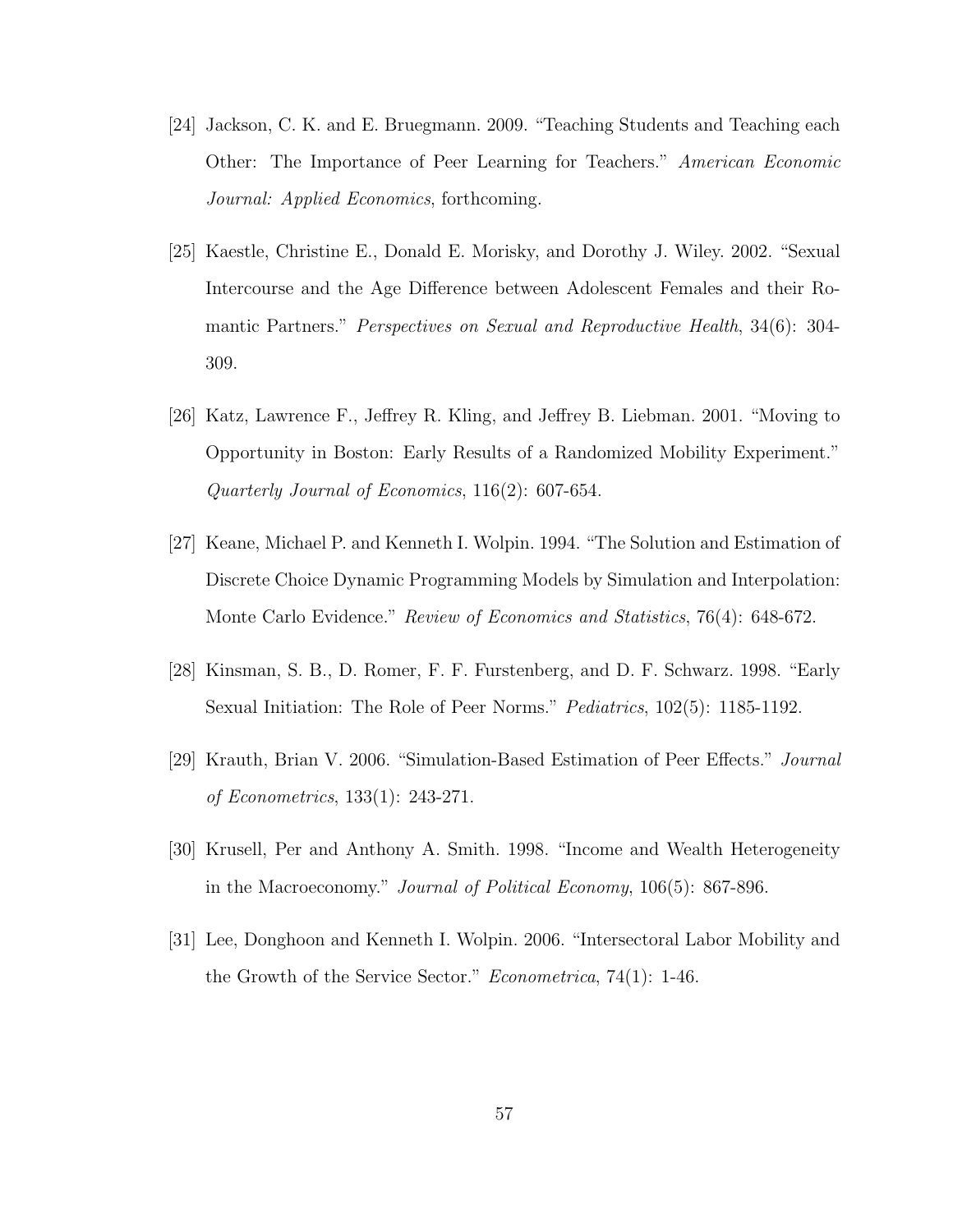- [32] Levine, Phillip B. 2001. "The Sexual Activity and Birth Control Use of American Teenagers." In Risky Behavior among Youths: An Economic Analysis, ed. Jonathan Gruber. Chicago and London: University of Chicago Press.
- [33] Lundborg, Petter. 2006. "Having the Wrong Friends? Peer Effects in Adolescent Substance use." *Journal of Health Economics*, 25(2): 214-233.
- [34] Manlove, J., A. Romano-Papillo, and E. Ikramullah. 2004. "Not Yet: Programs to Delay First Sex among Teens." National Campaign to Prevent Teen Pregnancy.
- [35] Manski, Charles F. 2000. "Economic Analysis of Social Interactions." Journal of Economic Perspectives, 14(3): 115-136.
- [36] ——. 1993. "Identification of Endogenous Social Effects: The Reflection Problem." Review of Economic Studies, 60(3): 531-542.
- [37] Marín, Barbara V., Douglas B. Kirby, Esther S. Hudes, Karin K. Coyle, and Cynthia A. Gmez. 2006. "Boyfriends, Girlfriends and Teenagers' Risk of Sexual Involvement." Perspectives on Sexual and Reproductive Health, 38(2): 76-83.
- [38] Markowitz, Sara, Robert Kaestner, and Michael Grossman. 2005. "An Investigation of the Effects of Alcohol Consumption and Alcohol Policies on Youth Risky Sexual Behaviors." American Economic Review, 95(2): 263-266.
- [39] Mas, Alexandre and Enrico Moretti. 2009. "Peers at Work." American Economic Review, 99(1): 112-145.
- [40] Michael, Robert T. and Courtney Bickert. 2001. "Exploring Determinants of Adolescents' Early Sexual Behavior." In Social Awakening: Adolescent Behavior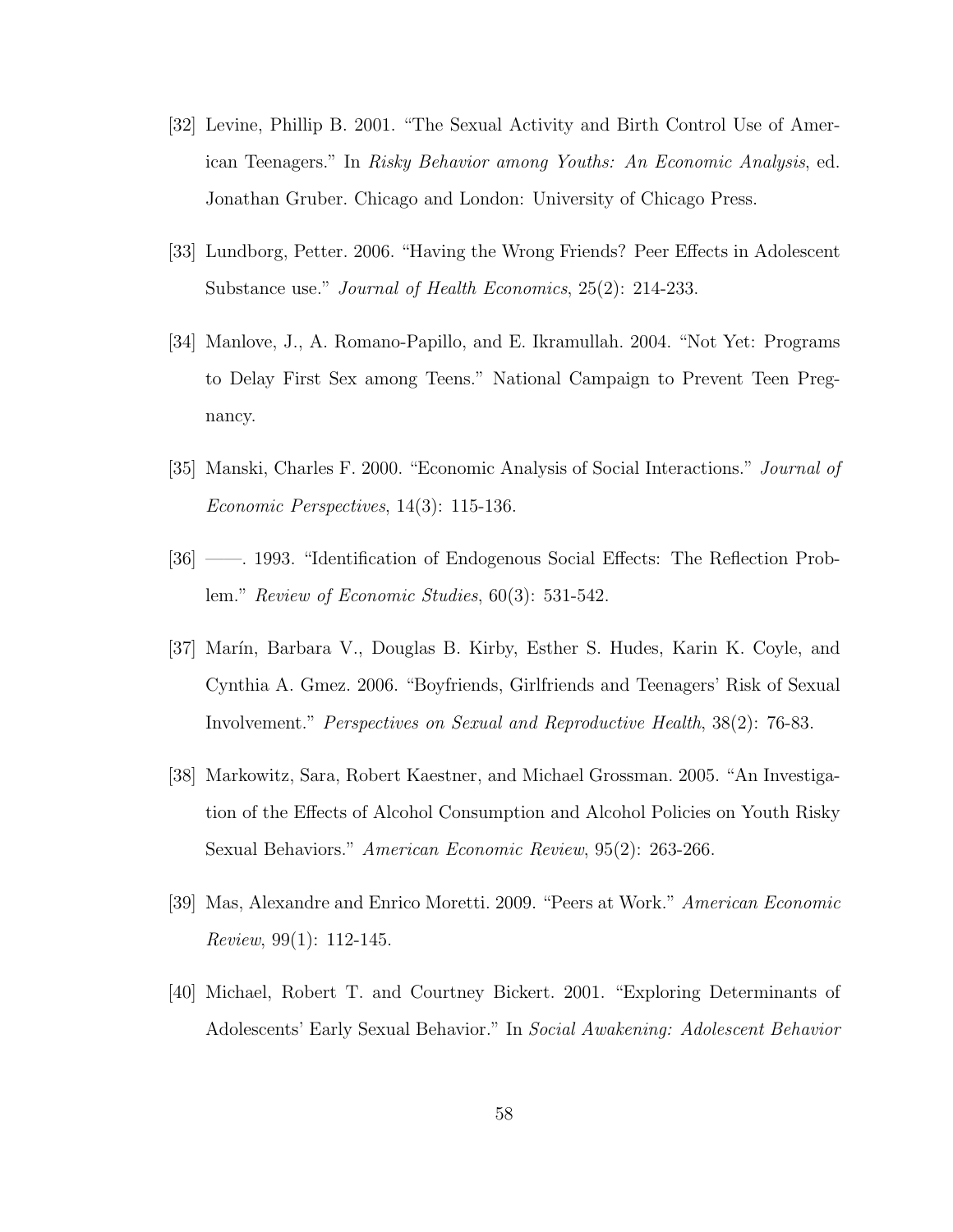as Adulthood Approaches, ed. Robert T. Michael, 137-173. New York: Russell Sage Foundation.

- [41] Miller, Brent C., Maria C. Norton, Thom Curtis, E. J. Hill, Paul Schvaneveldt, and Margaret H. Young. 1997. "The Timing of Sexual Intercourse among Adolescents: Family, Peer, and Other Antecedents." Youth  $\mathcal C$  Society, 29(1): 54-83.
- [42] Moffitt, Robert A. 2001. "Policy Interventions, Low-Level Equilibria, and Social Interactions." In Social Dynamics, ed. Steven N. Durlauf and H. Peyton Young, 45-82. Economic Learning and Social Evolution, vol. 4. Washington, D.C.: Brookings Institution Press; Cambridge and London: MIT Press.
- [43] National Campaign to Prevent Teen Pregnancy, The. 2004. "American Opinion on Teen Pregnancy and Related Issues, 2003." Science Says brief, No. 7.
- [44] National Research Council, Panel on Adolescent Pregnancy and Childbearing. 1987. Risking the Future: Adolescent Sexuality, Pregnancy, and Childbearing. Washington, DC: National Academy of Sciences.
- [45] Oettinger, Gerald S. 1999. "The Effects of Sex Education on Teen Sexual Activity and Teen Pregnancy." Journal of Political Economy, 107(3): 606-644.
- [46] Pakes, Ariel, Michael Ostrovsky, and Steven Berry. 2007. "Simple Estimators for the Parameters of Discrete Dynamic Games (with entry/exit Examples)." RAND Journal of Economics, 38(2): 373-399.
- [47] de Paula, Aureo. 2009. "Inference in a Synchronization Game with Social Interactions." Journal of Econometrics, 148(1): 56-71.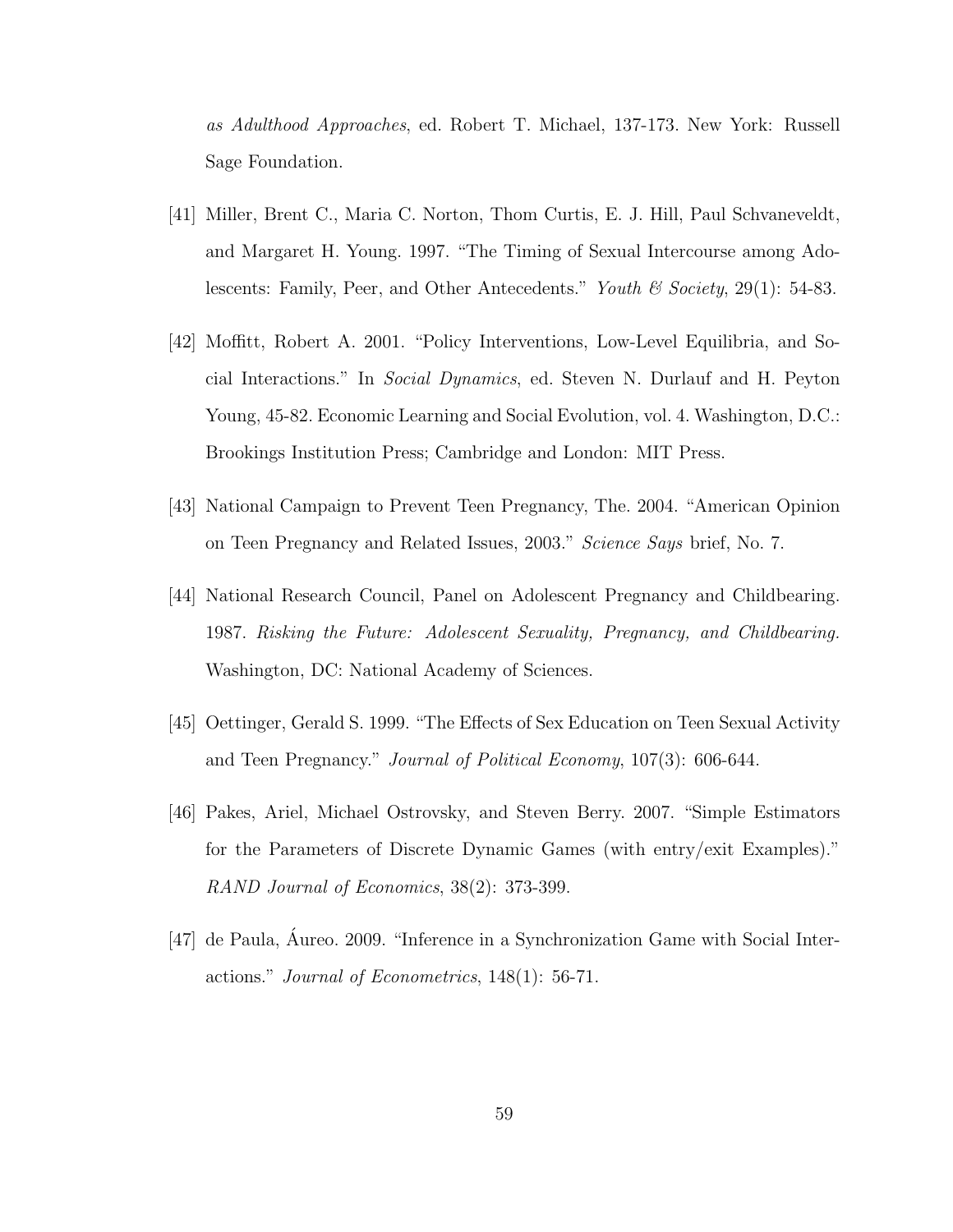- [48] Rees, Daniel I., Laura M. Argys, and Susan L. Averett. 2001. "New Evidence on the Relationship between Substance use and Adolescent Sexual Behavior." Journal of Health Economics, 20(5): 835-845.
- [49] Rodgers, Joseph L., David C. Rowe, and David F. Harris. 1992. "Sibling Differences in Adolescent Sexual Behavior: Inferring Process Models from Family Composition Patterns." Journal of Marriage and Family, 54(1): 142-152.
- [50] Rosenbaum, Janet E. 2009. "Patient Teenagers? A Comparison of the Sexual Behavior of Virginity Pledgers and Matched Nonpledgers." *Pediatrics*, 123(1): e110-120.
- [51] Sabia, Joseph J. 2007. "Reading, Writing, and Sex: The Effect of Losing Virginity on Academic Performance." Economic Inquiry, 45(4): 647-670.
- [52] Sabia, Joseph J. and Daniel I. Rees. 2008. "The Effect of Adolescent Virginity Status on Psychological Well-being." Journal of Health Economics, 27(5): 1368- 1381.
- [53] Sacerdote, Bruce. 2001. "Peer Effects with Random Assignment: Results for Dartmouth Roommates." Quarterly Journal of Economics, 116(2): 681-704.
- [54] Santelli, John S., Javaid Kaiser, Lesley Hirsch, Alice Radosh, Linda Simkin, and Susan Middlestadt. 2004. "Initiation of Sexual Intercourse among Middle School Adolescents: The Influence of Psychosocial Factors." *Journal of Adoles*cent Health, 34(3): 200-208.
- [55] Santelli, John S., Laura D. Lindberg, Lawrence B. Finer, and Susheela Singh. 2007. "Explaining Recent Declines in Adolescent Pregnancy in the United States: The Contribution of Abstinence and Improved Contraceptive use." American Journal of Public Health, 97(1): 150-156.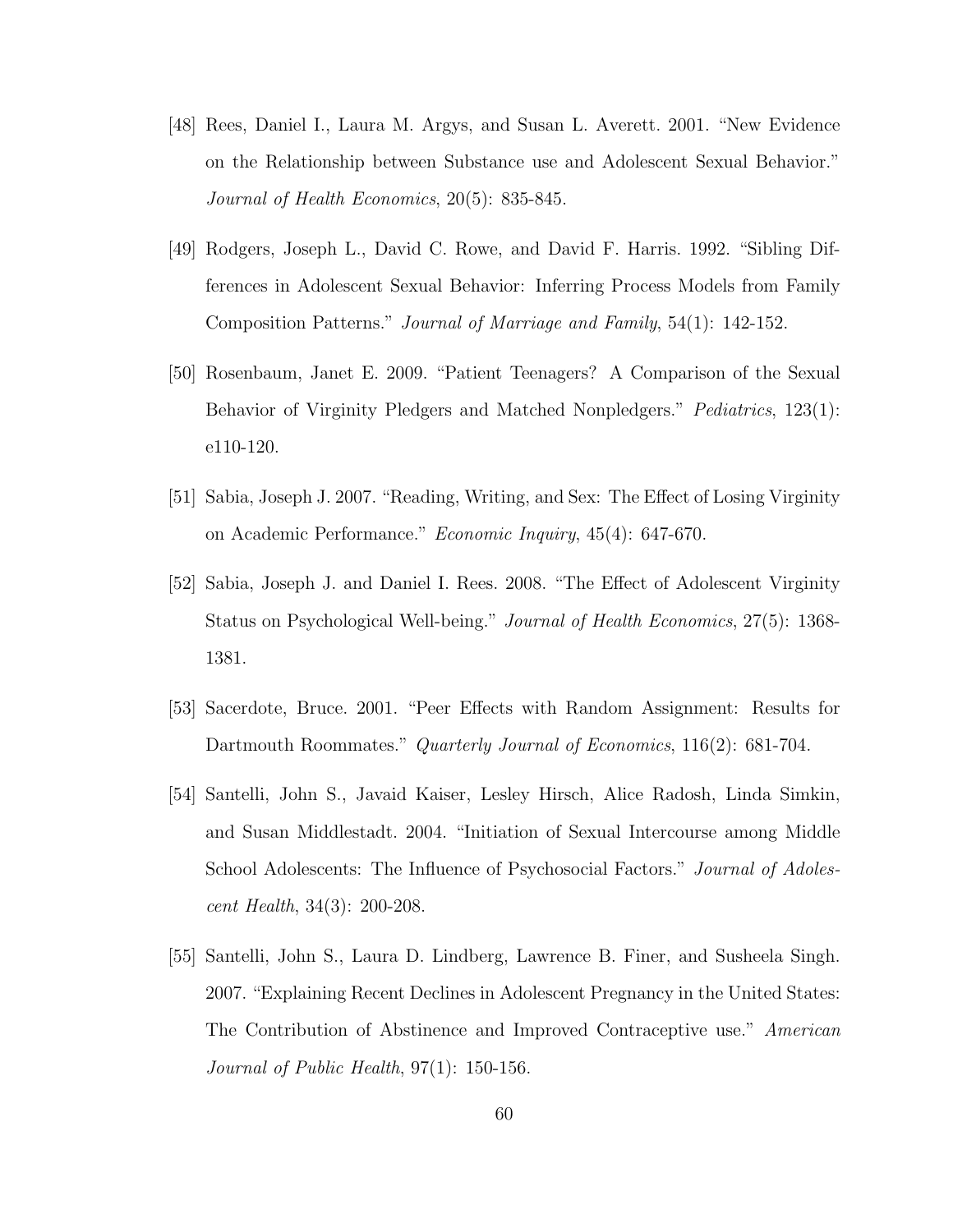- [56] Sen, Bisakha. 2002. "Does Alcohol-use Increase the Risk of Sexual Intercourse among Adolescents? Evidence from the NLSY97" Journal of Health Economics, 21(6): 1085-1093.
- [57] Sieving, Renee E., Marla E. Eisenberg, Sandra Pettingell, and Carol Skay. 2006. "Friends' Influence on Adolescents' First Sexual Intercourse." Perspectives on Sexual and Reproductive Health, 38(1): 13-19.
- [58] Trogdon, Justin G., James Nonnemaker, and Joanne Pais. 2008. "Peer Effects in Adolescent Overweight." Journal of Health Economics, 27(5): 1388-1399.
- [59] Walker, James R. 2003. "Pregnancy and Fertility Expectations: Estimates of Bounded Rationality and Unintended Births." Working paper.
- [60] Widmer, Eric D. 1997. "Influence of Older Siblings on Initiation of Sexual Intercourse." Journal of Marriage and Family, 59(4): 928-938.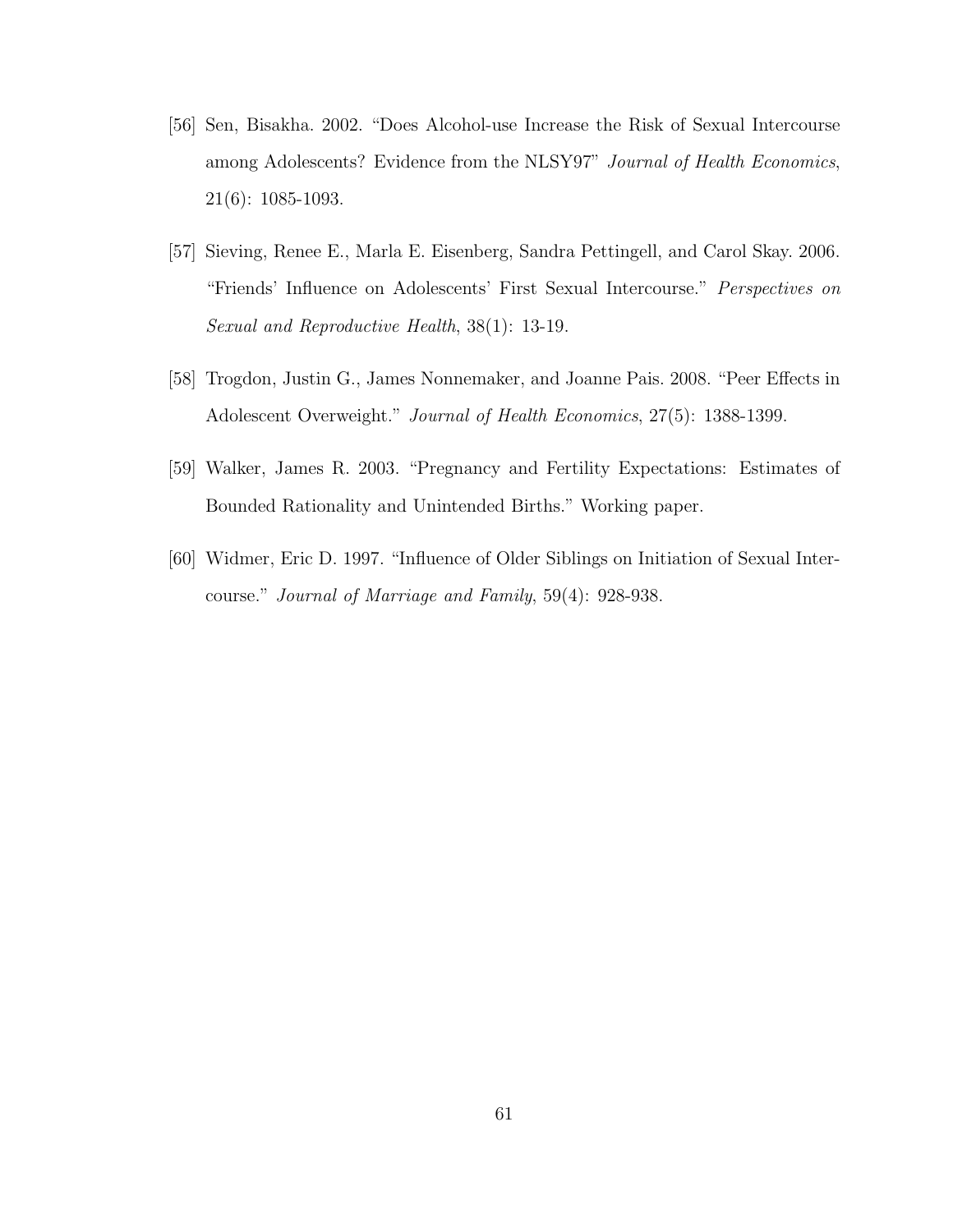Figure 1: Observed Nonvirginity Rates by Quarter within Grade in High School **Figure 1a.**



**Nonvirginity Rates, Boys**

**Figure 1b.**

**Nonvirginity Rates, Girls**



NOTES: Each line shows a different cohort, defined by grade in the 1994-95 school year. "8-11 avg." averages across cohorts, to make synthetic cohort.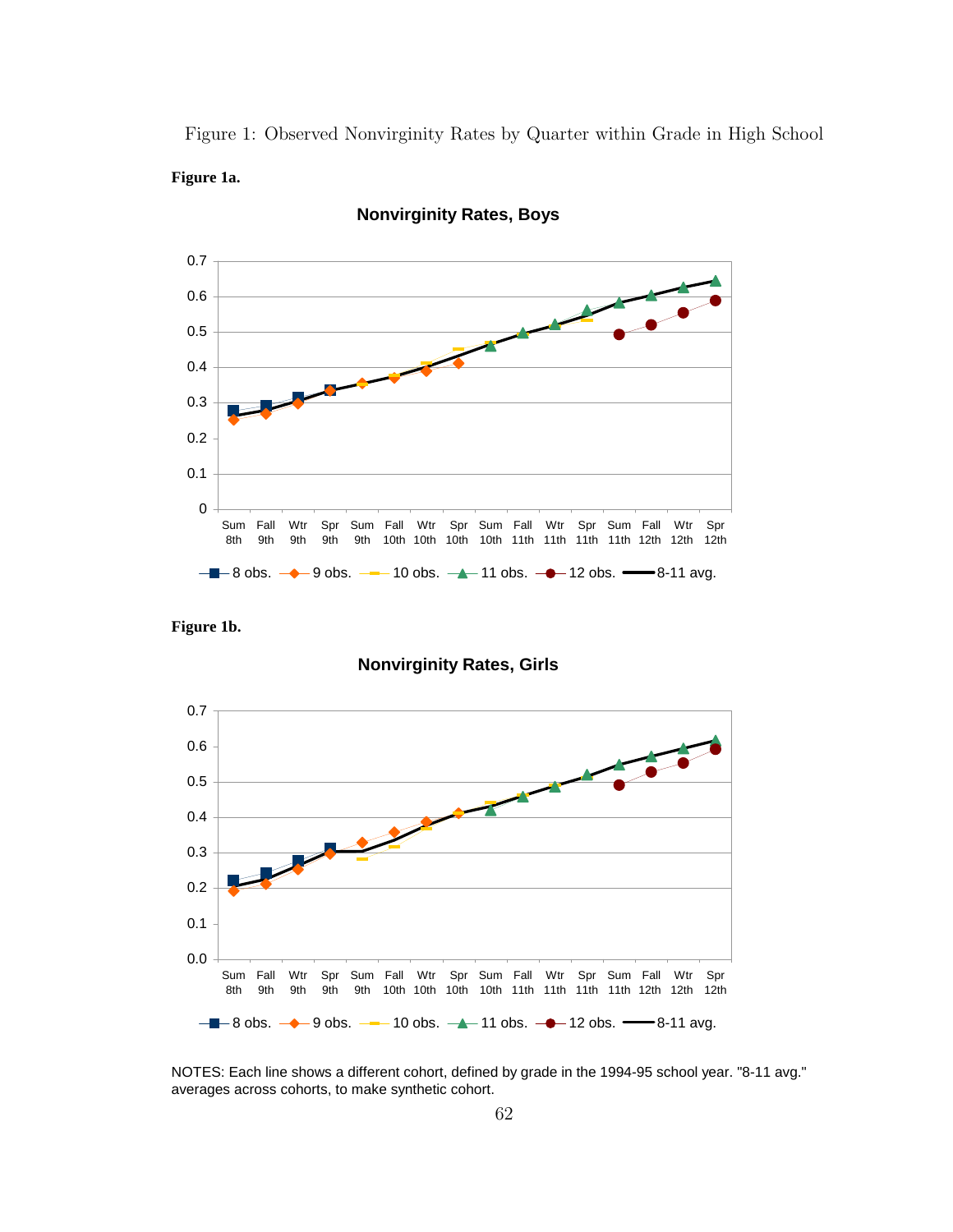





**Figure 2b.**

**Figure 2a.**

**Nonvirginity Rates, Girls**



NOTES: "8-11 observed" shows the observed rates for the 8th-11th grade cohorts, combined into a synthetic cohort; "9 predicted" shows the prediction for the 9th grade cohort from the estimated model.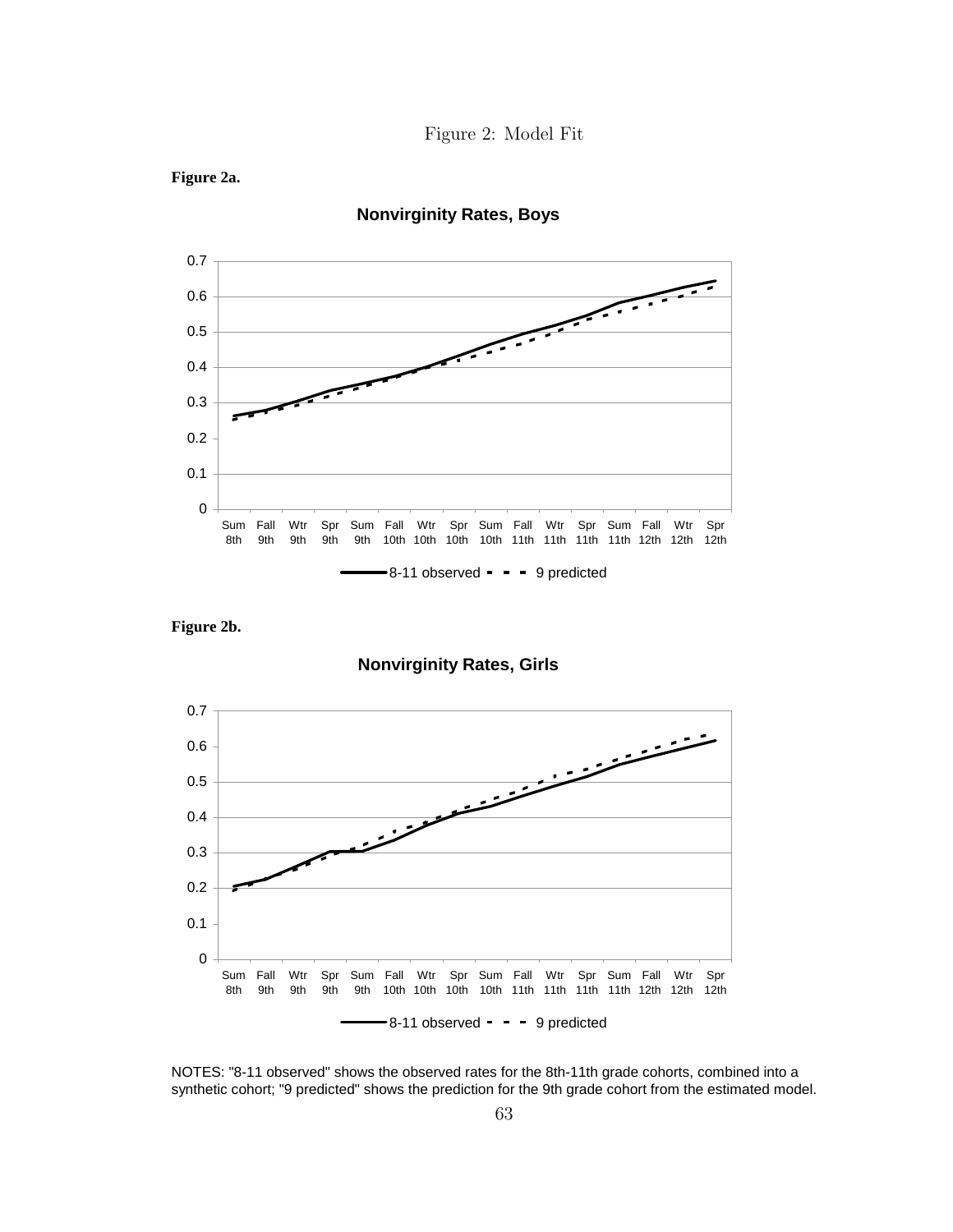Figure 3: Eliminate Effect of Peer Norms on Search Decisions

# **Figure 3a.**



**Nonvirginity Rates, Boys**

**Figure 3b.**

**Nonvirginity Rates, Girls**

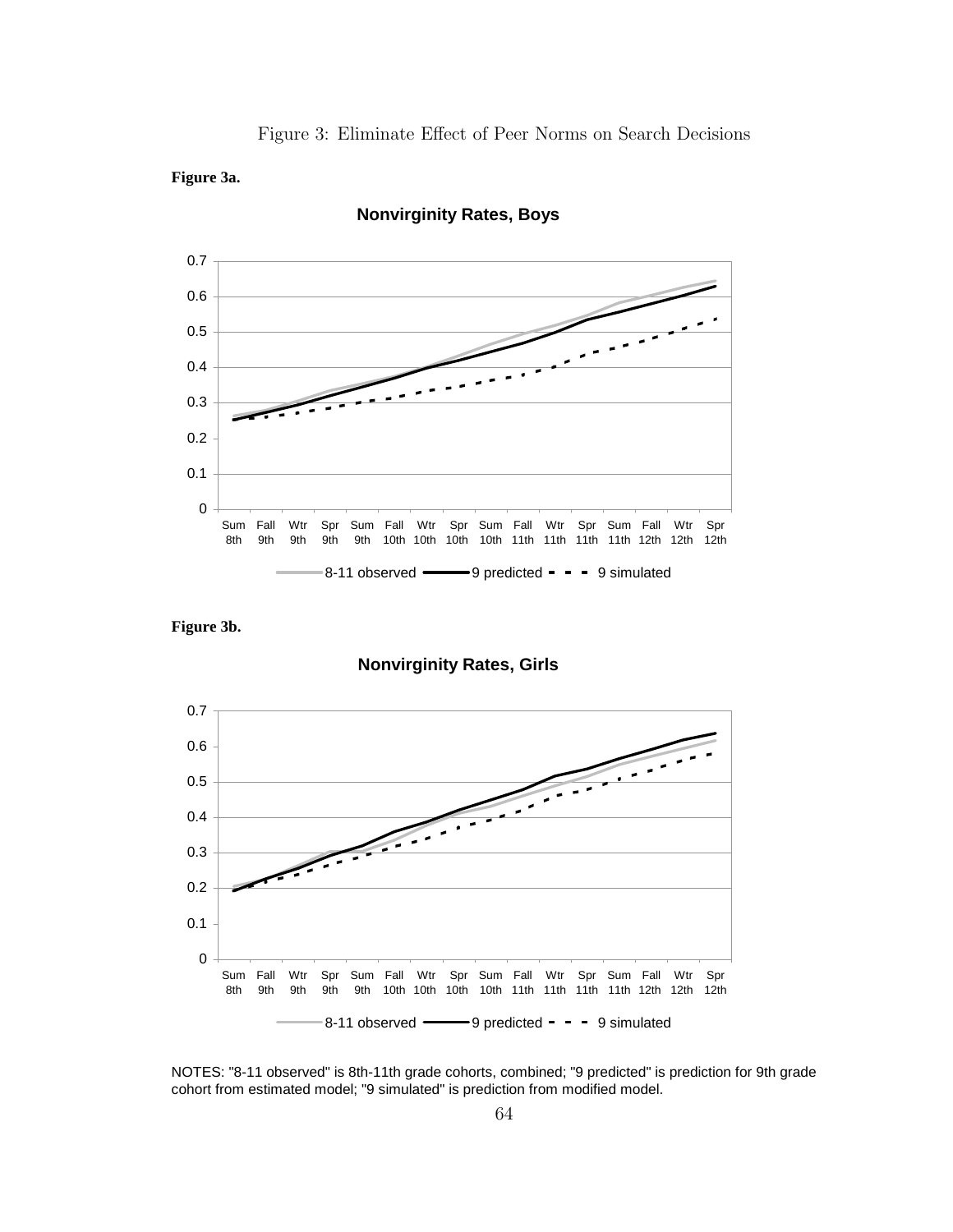Figure 4: Eliminate Effect of Opposite Gender Search Behavior on Arrival Rates **Figure 4a.**



**Nonvirginity Rates, Boys**

**Figure 4b.**

**Nonvirginity Rates, Girls**

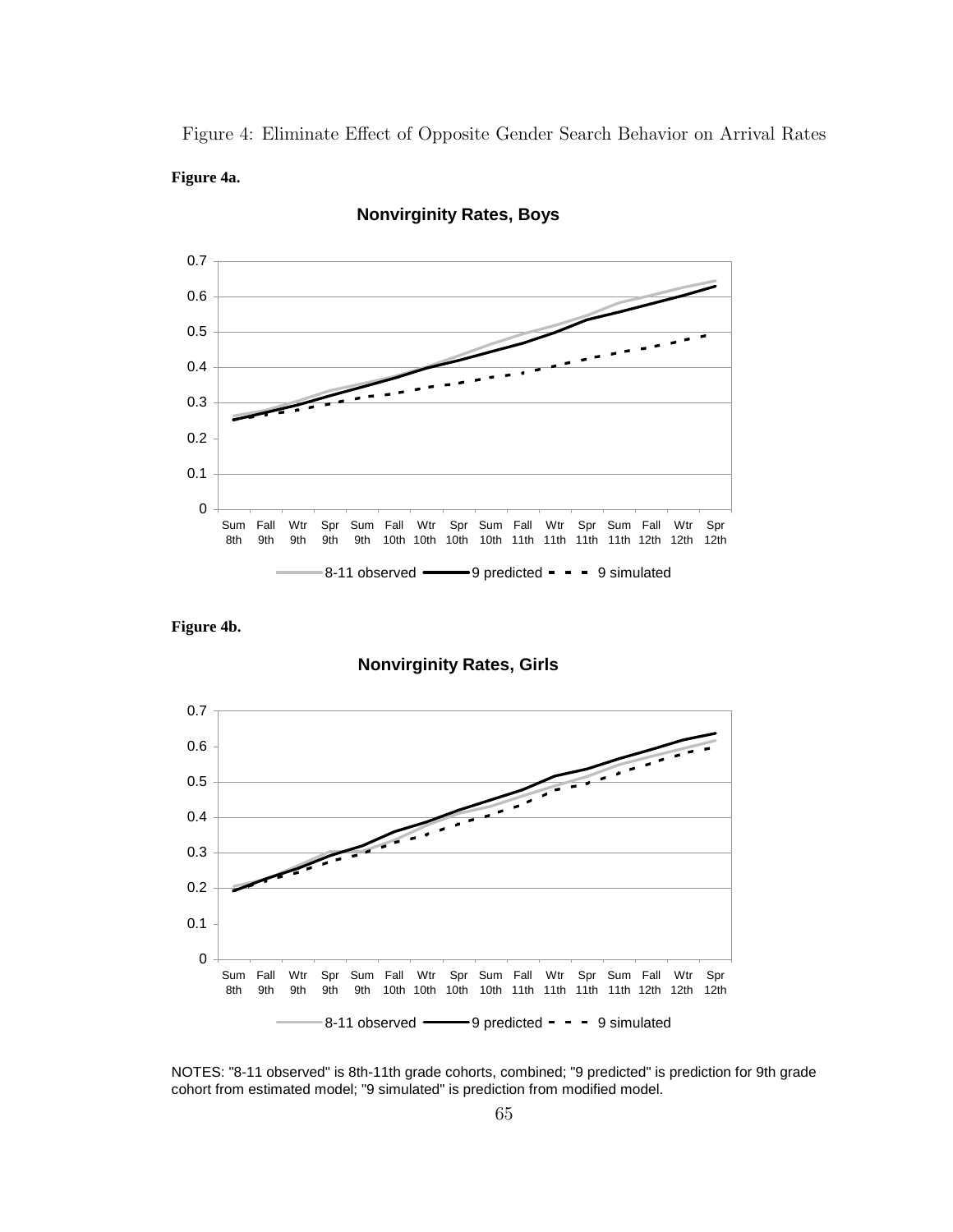Figure 5: Educational Program Cutting Effect of Peer Norms in Half.

# **Figure 5a.**



**Nonvirginity Rates, Boys**

**Figure 5b.**

**Nonvirginity Rates, Girls**

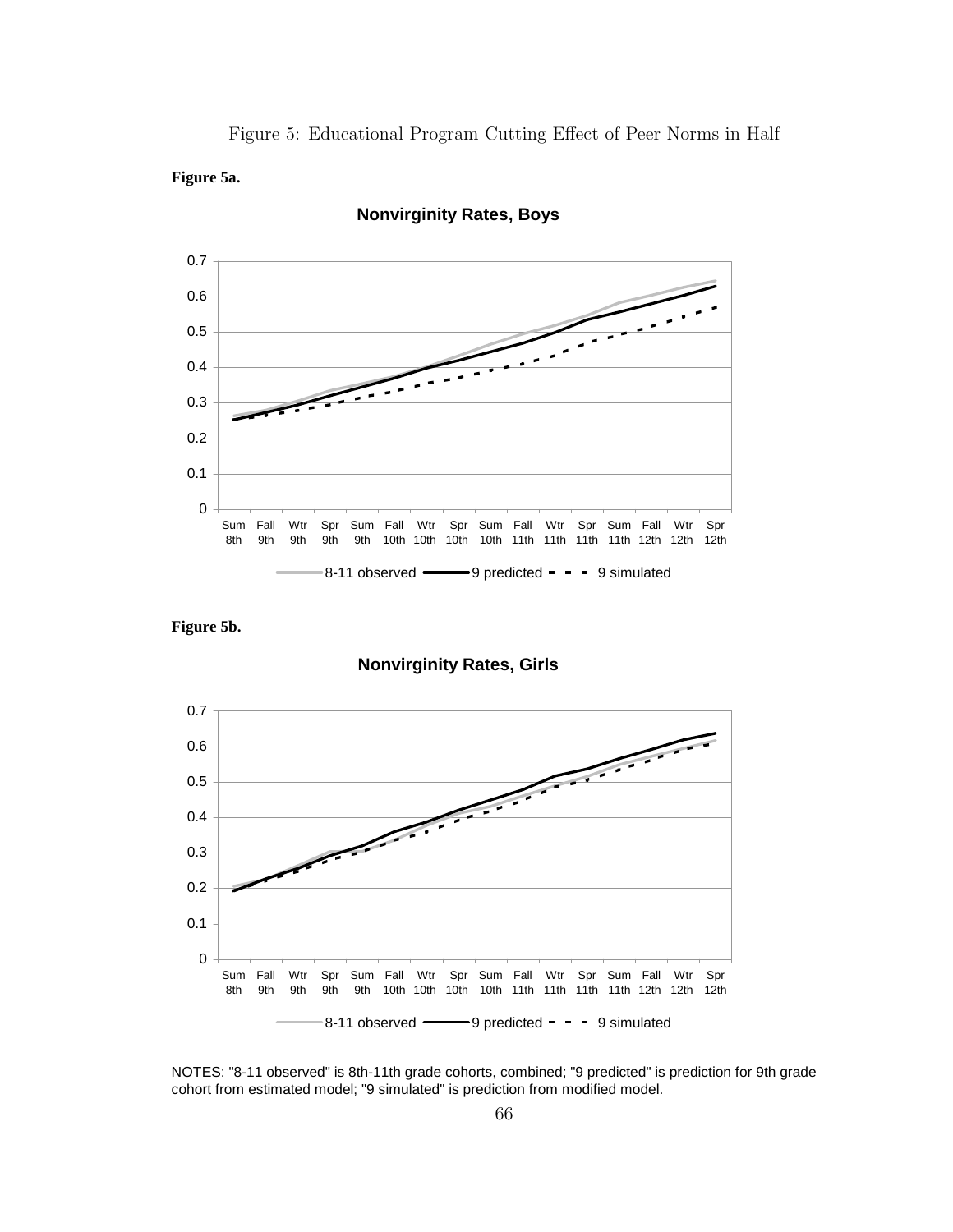

# **Figure 6a.**



**Nonvirginity Rates, Boys**

**Figure 6b.**

**Nonvirginity Rates, Girls**

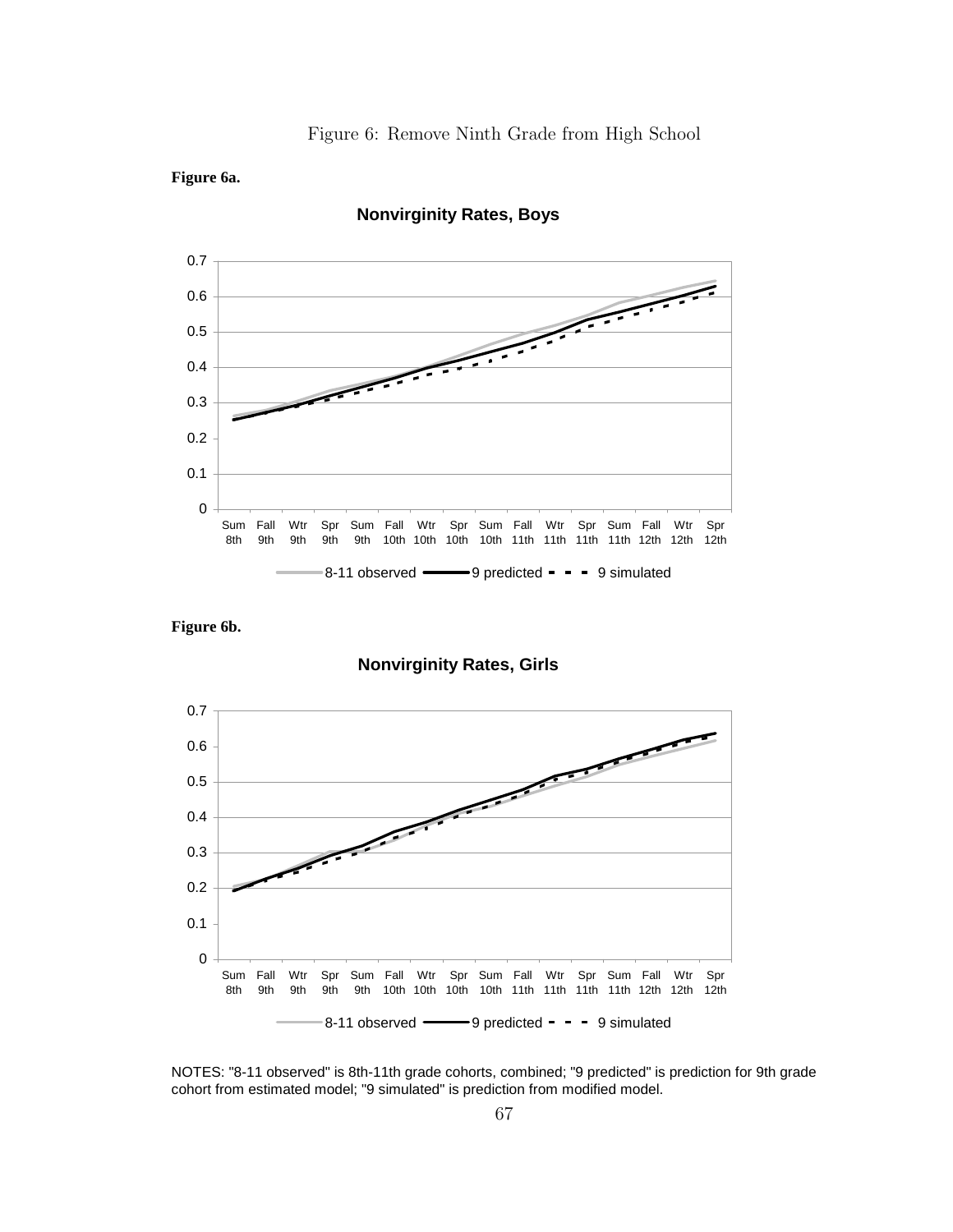Figure 7: Put Virgins and Nonvirgins in Different Schools at Initial Point in Time **Figure 7a.**



**Nonvirginity Rates, Boys**

**Figure 7b.**

**Nonvirginity Rates, Girls**

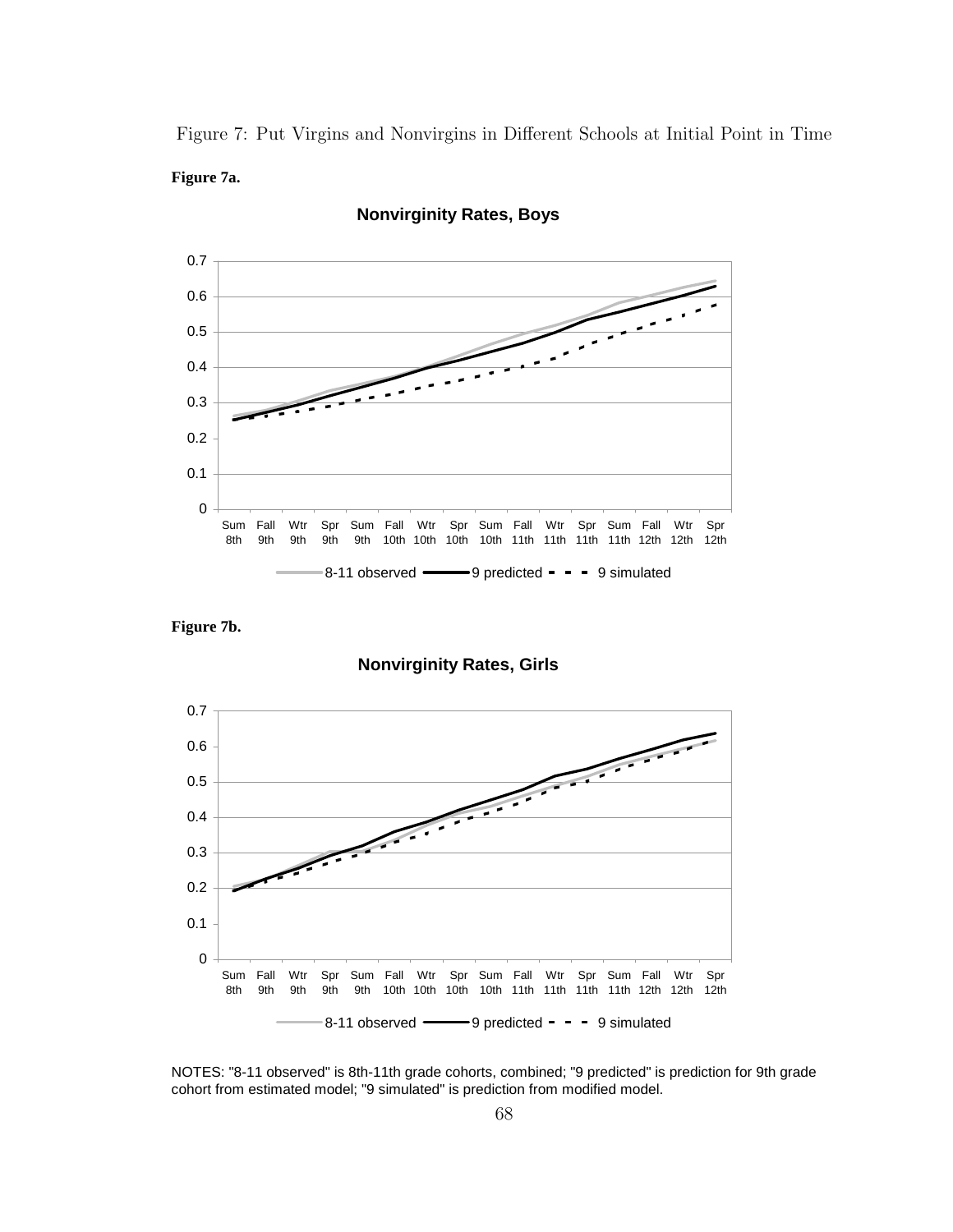Figure 8: "Low" Type Individuals Never Search (virginity pledge).

# **Figure 8a.**



**Nonvirginity Rates, "High" Type Initial Virgins, Boys**

**Figure 8b.**

**Nonvirginity Rates, "High" Type Initial Virgins, Girls**

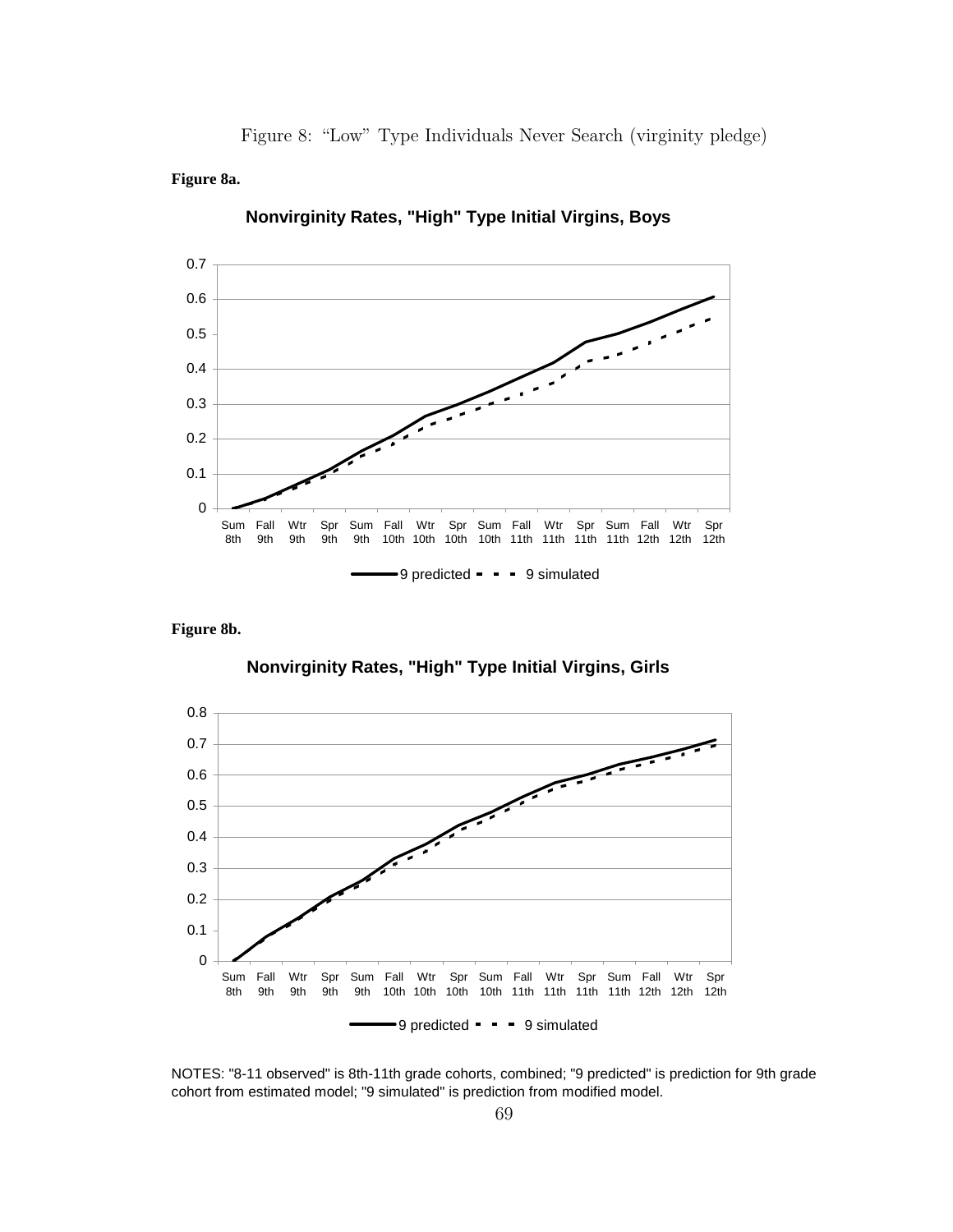| <b>Variable</b>                       | Unweighted<br><b>Share</b> | Weighted<br><b>Share</b> |  |
|---------------------------------------|----------------------------|--------------------------|--|
| Individual and family characteristics |                            |                          |  |
| Hispanic                              | 0.179                      | 0.121                    |  |
| <b>Black</b>                          | 0.217                      | 0.163                    |  |
| Younger child                         | 0.500                      | 0.488                    |  |
| Only child                            | 0.190                      | 0.199                    |  |
| Parent with 16+ years<br>of education | 0.278                      | 0.270                    |  |
| Family income $> $50K$                | 0.239                      | 0.252                    |  |
| Mother married                        | 0.601                      | 0.625                    |  |
| Foreign-born parent                   | 0.156                      | 0.105                    |  |
| Menarche before<br>age 12 (girls)     | 0.263                      | 0.248                    |  |
| School characteristics                |                            |                          |  |
| Urban school district                 | 0.287                      | 0.257                    |  |
| Ninth grade in separate<br>location   | 0.151                      | 0.065                    |  |

Table 1: Descriptive Statistics: Sample Shares with Given Characteristics **Table 1. Descriptive statistics: sample shares with given characteristics.**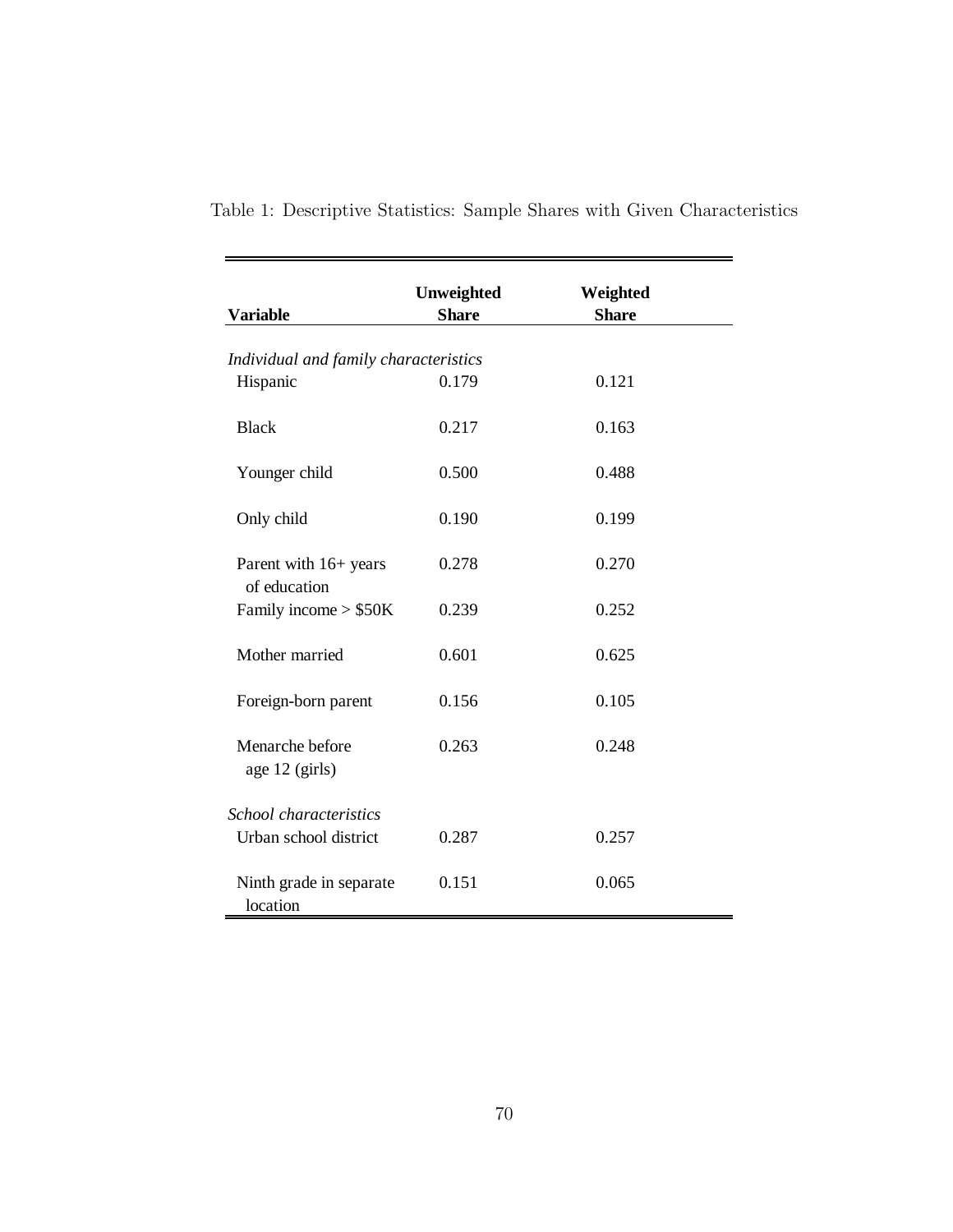Table 2: Correlation between Individual Virginity Status and Nonvirginity Rates of Each Gender-Grade Group in High Table 2: Correlation between Individual Virginity Status and Nonvirginity Rates of Each Gender-Grade Group in High School **Table 2. Correlation between individual virginity status and nonvirginity rates of each gender-grade group in high school.**

|                         | Grade 12            |      |       | 0.085<br>0.110<br>0.119<br>0.190                                         |                |       |       |       | 0.137<br>0.156<br>0.176<br>0.168 |                |
|-------------------------|---------------------|------|-------|--------------------------------------------------------------------------|----------------|-------|-------|-------|----------------------------------|----------------|
| Girls                   | Grade 11            |      |       | 0.154<br>0.154<br>0.151<br>0.142                                         |                |       |       |       | 0.156<br>0.199<br>0.220<br>0.176 |                |
|                         | Grade 10            |      |       | 0.286<br>0.224<br>0.188<br>0.144                                         |                |       |       |       | 0.173<br>0.193<br>0.210<br>0.150 |                |
|                         | Grade 9             |      |       | 0.243<br>0.144<br>0.157<br>0.123                                         |                |       |       |       | 0.194<br>0.114<br>0.094<br>0.105 |                |
| <b>Comparison Group</b> | Grade 12            |      |       | 0.169<br>0.116<br>0.149<br>0.154                                         |                |       |       |       | 0.165<br>0.144<br>0.155<br>0.191 |                |
|                         | Grade 11            |      |       | $\begin{array}{c} 0.236 \\ 0.204 \\ \textbf{0.198} \\ 0.144 \end{array}$ |                |       |       |       | 0.208<br>0.200<br>0.157<br>0.113 |                |
| Boys                    | Grade 10            |      |       | 0.229<br>0.216<br>0.189<br>0.107                                         |                |       |       |       | 0.207<br>0.214<br>0.155<br>0.116 |                |
|                         | Grade 9             |      | 0.266 | 0.161<br>0.190                                                           | 0.127          |       | 0.212 |       | 0.216<br>0.154                   | 0.052          |
| Individual              | and grade<br>Gender | Boys |       |                                                                          | $\overline{2}$ | Girls |       | $\Xi$ |                                  | $\overline{2}$ |

Notes: The individual is excluded from the nonvirginity rate for his/her own group. Notes: The individual is excluded from the nonvirginity rate for his/her own group. Peer and supply groups shown in bold. Peer and supply groups shown in bold.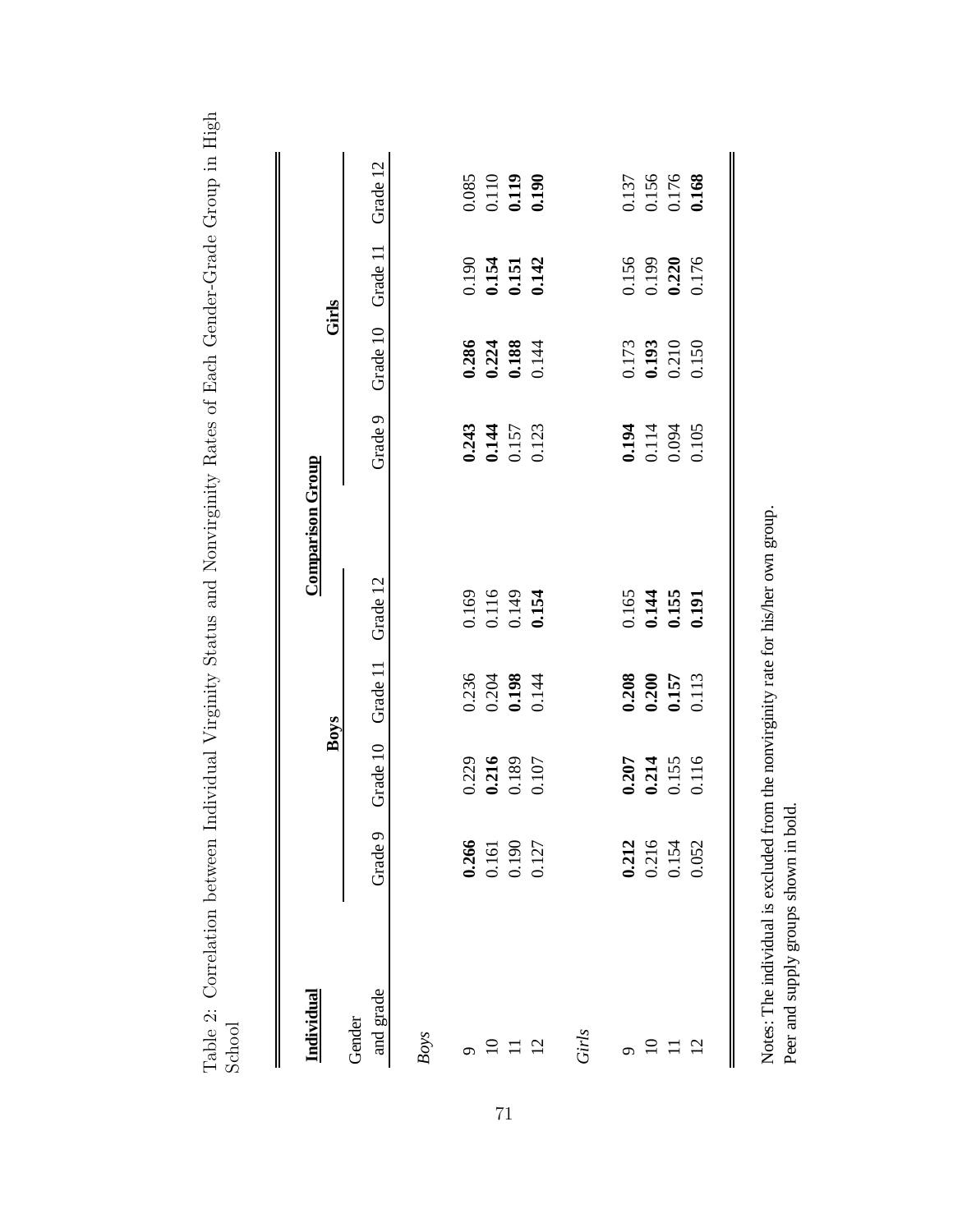|                                                             |            |               | All Instruments Excluded                            |               |                    | Contextual Effects Included |                                       |               |                                     | School-by-Grade Fixed Effects |                         |                  |
|-------------------------------------------------------------|------------|---------------|-----------------------------------------------------|---------------|--------------------|-----------------------------|---------------------------------------|---------------|-------------------------------------|-------------------------------|-------------------------|------------------|
|                                                             |            | $\widehat{c}$ | Grade 9 Grade 10 Grade 11 Grade 12<br>$\widehat{c}$ | $\widehat{f}$ | Grade 9<br>$\odot$ | $\circledcirc$              | Grade 10 Grade 11 Grade 12<br>$\odot$ | $\circledast$ | Grade 9<br>$\widehat{\mathfrak{S}}$ | $\widehat{E}$                 | Grade 10 Grade 11<br>E) | Grade 12<br>(12) |
| PANEL A: Reference group is same-gender peers               |            |               |                                                     |               |                    |                             |                                       |               |                                     |                               |                         |                  |
| Group share                                                 | $0.376***$ | $0.564**$     | $0.608**$                                           | $0.517***$    | $-0.331$           | $1.160**$                   | $0.924**$                             | $0.787***$    | 0.168                               | $1.330**$                     | $0.744*$                | 0.281            |
| nonvirgin                                                   | (0.083)    | (0.084)       | (0.087)                                             | (0.142)       | (0.849)            | (0.287)                     | (0.261)                               | (0.228)       | (0.377)                             | (0.401)                       | (0.292)                 | (0.471)          |
| Overid. test                                                | 8.87       | 13.26         | 19.80                                               | 3.41          | 0.00               | 4.08                        |                                       | 0.91          | 6.38                                |                               | 6.33                    |                  |
| p-value                                                     | 0.26       | 0.07          | 0.01                                                | 0.85          | 0.95               | 0.04                        | 3.76<br>0.05                          | 0.34          | 0.50                                | 5.43<br>0.61                  | 0.50                    | $2.41$<br>0.93   |
| PANEL B: Reference group is combined peer and supply groups |            |               |                                                     |               |                    |                             |                                       |               |                                     |                               |                         |                  |
| Group share                                                 | $0.519***$ | $0.836***$    | $0.812***$                                          | $0.484***$    | $0.746***$         | $1.721**$                   | 1.706**                               | $1.110*$      | $0.962 +$                           | $2.651**$                     | $1.801*$                | 1.965*           |
| nonvirgin                                                   | (0.093)    | (0.095)       | (0.129)                                             | (0.120)       | (0.235)            | (0.294)                     | (0.513)                               | (0.546)       | (0.518)                             | (0.579)                       | (0.825)                 | (0.999)          |
| Overid. test                                                | 8.61       | 15.80         | 12.40                                               | 2.89          | 5.45               | 2.02                        | $6.14$<br>0.05                        | 0.65          | 4.07                                | 3.41                          | 11.50                   | 5.24             |
| p-value                                                     | 0.38       | 0.05          | 0.13                                                | 0.94          | 0.07               | 0.36                        |                                       | 0.72          | 0.85                                | 0.91                          | 0.18                    | 0.73             |
|                                                             |            |               |                                                     |               |                    |                             |                                       |               |                                     |                               |                         |                  |

Table 3: 2SLS Estimates of Effect of Social Interactions, Boys Table 3: 2SLS Estimates of Effect of Social Interactions, Boys

Robust standard errors in parentheses. Standard errors are clustered within reference groups, except for FE models.  $+$  significant at 10%; \* significant at 5%; \*\* significant at 1% Robust standard errors in parentheses. Standard errors are clustered within reference groups, except for FE models.

+ significant at  $10\%$ ; \* significant at 5%; \*\* significant at 1%

72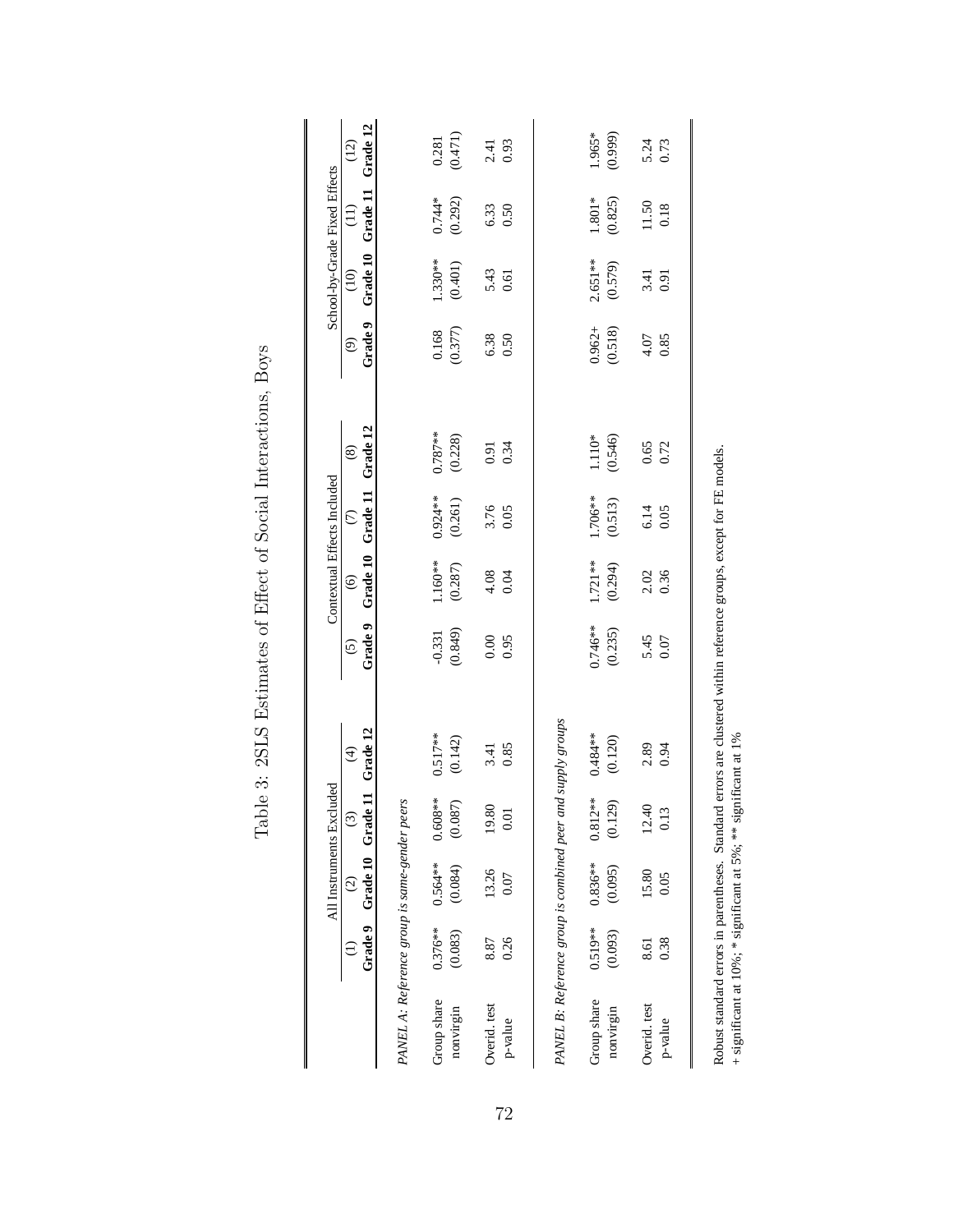|                                                             |           | All Instruments Excluded                                      |               |                 |                        | Contextual Effects Included |                                       |               |                                     | School-by-Grade Fixed Effects |                  |                  |
|-------------------------------------------------------------|-----------|---------------------------------------------------------------|---------------|-----------------|------------------------|-----------------------------|---------------------------------------|---------------|-------------------------------------|-------------------------------|------------------|------------------|
|                                                             |           | Grade 9 Grade 10 Grade 11 Grade 12<br>$\widehat{\mathcal{Q}}$ | $\widehat{c}$ | $\widehat{\pm}$ | Grade 9<br>$\tilde{c}$ | $\odot$                     | Grade 10 Grade 11 Grade 12<br>$\odot$ | $\circledast$ | Grade 9<br>$\widehat{\mathfrak{S}}$ | Grade 10<br>$\frac{1}{2}$     | Grade 11<br>(II) | Grade 12<br>(12) |
| PANEL A: Reference group is same-gender peers               |           |                                                               |               |                 |                        |                             |                                       |               |                                     |                               |                  |                  |
| Group share                                                 | $0.609**$ | $0.690**$                                                     | $0.602**$     | $0.660**$       | $0.769***$             | $0.805***$                  | $0.756***$                            | $0.763*$      | 0.656                               | 1.046+                        | $0.956**$        | $0.720*$         |
| nonvirgin                                                   | (0.092)   | (0.086)                                                       | (0.085)       | (0.100)         | (0.165)                | (0.150)                     | (0.220)                               | (0.353)       | (0.505)                             | (0.543)                       | (0.371)          | (0.320)          |
| Overid. test                                                | 2.94      | 7.20                                                          | 13.64         | 7.78            | 0.17                   | 1.17                        | 1.22                                  | 0.60          | 3.78                                | 5.05<br>0.75                  | 8.24             | 1.93<br>0.98     |
| p-value                                                     | 0.94      | 0.52                                                          | $_{0.09}$     | 0.46            | 0.92                   | 0.56                        | 0.54                                  | 0.74          | 0.88                                |                               | 0.41             |                  |
| PANEL B: Reference group is combined peer and supply groups |           |                                                               |               |                 |                        |                             |                                       |               |                                     |                               |                  |                  |
| Group share                                                 | $0.629**$ | $0.820**$                                                     | $0.697**$     | $0.751***$      | $0.784***$             | $0.689**$                   | $0.837***$                            | $0.909*$      | $-0.404$                            | 0.135                         | 1.455            | $1.431*$         |
| nonvirgin                                                   | (0.112)   | (0.111)                                                       | (0.105)       | (0.114)         | (0.202)                | (0.257)                     | (0.313)                               | (0.458)       | (0.729)                             | (0.847)                       | (0.938)          | (0.631)          |
| Overid. test                                                | 8.44      | 11.93                                                         | 14.59         | 7.84            | 4.10                   | 0.95                        | 0.69                                  | 0.32          | 7.73                                | 7.95                          | 10.55            | 3.82             |
| p-value                                                     | 0.39      | 0.15                                                          | 0.07          | 0.45            | 0.13                   | 0.62                        | 0.71                                  | 0.85          | 0.46                                | 0.44                          | 0.23             | 0.87             |
|                                                             |           |                                                               |               |                 |                        |                             |                                       |               |                                     |                               |                  |                  |

Table 4: 2SLS Estimates of Effect of Social Interactions, Girls Table 4: 2SLS Estimates of Effect of Social Interactions, Girls

Robust standard errors in parentheses. Standard errors are clustered within reference groups, except for FE models.  $+$  significant at 10%; \* significant at 5%; \*\* significant at 1% Robust standard errors in parentheses. Standard errors are clustered within reference groups, except for FE models.

+ significant at  $10\%$ ; \* significant at 5%; \*\* significant at 1%

73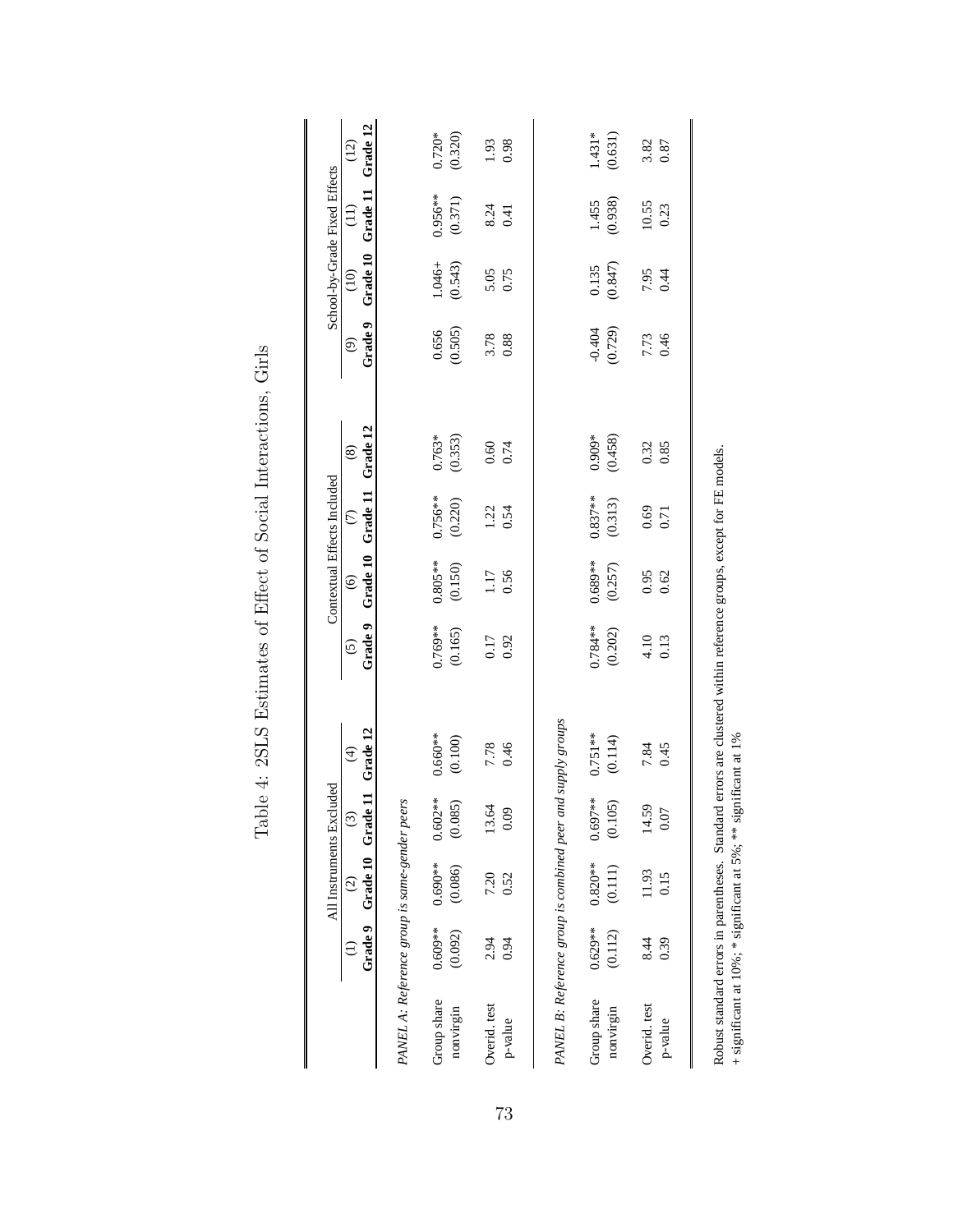|                                                             |                      | <b>Baseline FE Estimates</b>            |                     |                                     |                        | Limited Set of Variables |                         |                         |                        | Limited Var. and Lagged Group Outcomes |                           |                           |
|-------------------------------------------------------------|----------------------|-----------------------------------------|---------------------|-------------------------------------|------------------------|--------------------------|-------------------------|-------------------------|------------------------|----------------------------------------|---------------------------|---------------------------|
|                                                             |                      | Grade 9 Grade 10 Grade<br>$\widehat{c}$ | ដ<br>$\odot$        | Grade 12<br>$\widehat{\mathcal{F}}$ | Grade 9<br>$\tilde{c}$ | Grade 10<br>$\odot$      | Grade 11<br>$\odot$     | Grade 12<br>$\circledS$ | Grade 9<br>$\tilde{c}$ | Grade 10<br>$\odot$                    | Grade 11<br>$\widehat{C}$ | Grade 12<br>$\circledast$ |
| PANEL A: Reference group is same-gender peers               |                      |                                         |                     |                                     |                        |                          |                         |                         |                        |                                        |                           |                           |
| Group share<br>nonvirgin                                    | (0.377)<br>0.168     | 1.330**<br>(0.401)                      | $0.744*$<br>(0.292) | $\frac{0.281}{(0.471)}$             | (0.447)<br>$-0.053$    | $1.528**$<br>(0.484)     | $\frac{0.751}{(0.502)}$ | $(0.779$<br>$(0.743)$   | (0.448)<br>$-0.081$    | $1.305**$<br>(0.463)                   | $(0.896$<br>(0.578)       | (0.993)<br>$1.004$        |
| Overid. test<br>p-value                                     | 6.38<br>0.50         | 5.43<br>0.61                            | 6.33<br>0.50        | 0.93<br>2.41                        | $4.92$<br>0.18         | 3.05<br>0.38             | 2.07<br>0.56            | 0.84<br>0.84            | 0.18<br>4.91           | 5.40<br>0.14                           | 1.79<br>0.62              | 0.85<br>$0.81\,$          |
| F-stat. on instr.                                           | 14.19                | 19.18                                   | 41.68               | 16.49                               | 20.18                  | 24.78                    | 29.59                   | 14.52                   | 27.42                  | 26.30                                  | 20.76                     | 6.98                      |
| PANEL B: Reference group is combined peer and supply groups |                      |                                         |                     |                                     |                        |                          |                         |                         |                        |                                        |                           |                           |
| Group share<br>nonvirgin                                    | $0.962 +$<br>(0.518) | $2.651**$<br>(0.579)                    | $1.801*$<br>(0.825) | 1.965*<br>(0.999)                   | $1.004$<br>$(0.743)$   | $3.038***$<br>(0.791)    | $6.222*$<br>(2.810)     | $3.621 +$<br>(1.908)    | (0.835)<br>$1.393 +$   | 2.890**<br>(0.783)                     | (1.664)<br>$3.228 +$      | (1.815)<br>2.193          |
| Overid. test<br>p-value                                     | 0.85<br>4.07         | 3.41<br>0.91                            | 11.50<br>0.18       | 5.24<br>0.73                        | 1.84<br>0.61           | 1.15<br>0.76             | 0.17<br>0.98            | 0.48<br>0.92            | 0.75<br>0.86           | $2.46$<br>0.48                         | 2.36<br>0.50              | 3.29<br>0.35              |
| F-stat. on instr.                                           | 40.06                | 91.51                                   | 68.08               | 18.55                               | 49.32                  | 68.50                    | 8.32                    | 12.33                   | 55.85                  | 103.93                                 | 14.34                     | 9.11                      |
|                                                             |                      |                                         |                     |                                     |                        |                          |                         |                         |                        |                                        |                           |                           |

Table 5: Alternative Fixed Effects 2SLS Specifications, Boys Table 5: Alternative Fixed Effects 2SLS Specifications, Boys

Robust standard errors in parentheses.

+ significant at  $10\%$ ; \* significant at 5%; \*\* significant at 1%

Robust standard errors in parentheses.<br>  $+$  significant at 1% significant at 5%; \*\* significant at 1%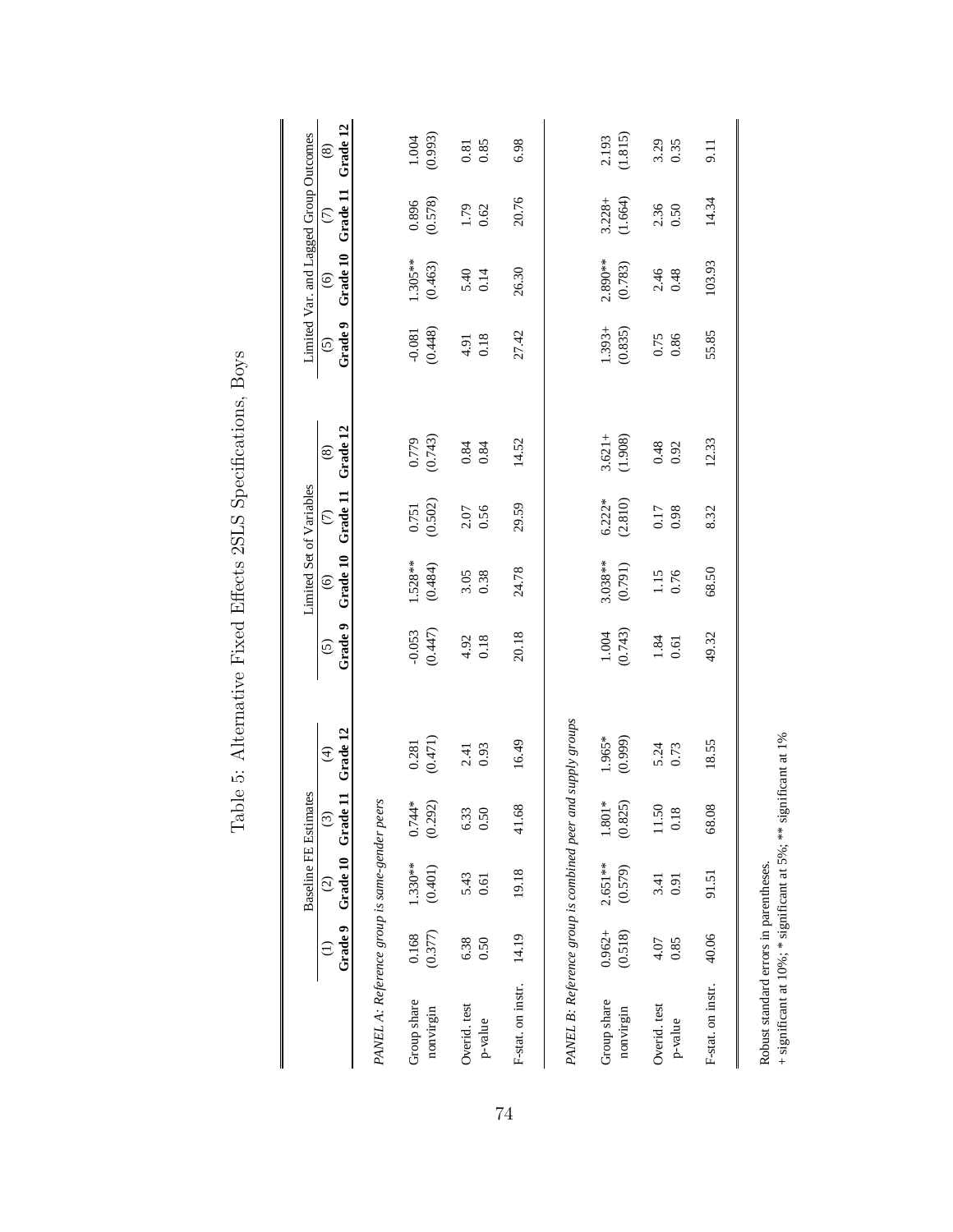|                                                             |          | Baseline FE Estimates              |               |                           |                    | Limited Set of Variables |                      |                           |                         | Limited Var. and Lagged Group Outcomes |                           |                           |
|-------------------------------------------------------------|----------|------------------------------------|---------------|---------------------------|--------------------|--------------------------|----------------------|---------------------------|-------------------------|----------------------------------------|---------------------------|---------------------------|
|                                                             | Grade 9  | Grade 10 Grade 11<br>$\widehat{c}$ | $\widehat{c}$ | Grade 12<br>$\widehat{f}$ | Grade 9<br>$\odot$ | Grade 10<br>$\odot$      | Grade 11<br>$\odot$  | Grade 12<br>$\circledast$ | Grade 9<br>$\tilde{c}$  | Grade 10<br>$\widehat{\odot}$          | Grade 11<br>$\widehat{C}$ | Grade 12<br>$\circledast$ |
| PANEL A: Reference group is same-gender peers               |          |                                    |               |                           |                    |                          |                      |                           |                         |                                        |                           |                           |
| Group share                                                 | 0.656    | 1.046+                             | $0.956***$    | $0.720*$                  | 0.283              | $0.322$<br>$(0.727)$     | $1.244 +$<br>(0.669) | $\frac{0.597}{(0.365)}$   | $\frac{0.092}{(0.573)}$ | $0.294$<br>$(0.501)$                   | $1.710 +$                 | $(0.540)$<br>$(0.379)$    |
| nonvirgin                                                   | (0.505)  | (0.543)                            | (0.371)       | (0.320)                   | (0.673)            |                          |                      |                           |                         |                                        | (0.875)                   |                           |
| Overid. test                                                | 3.78     | 5.05                               | 8.24          | 1.93                      | $1.64\,$           | 2.44                     | $0.78$<br>$0.85$     | 0.66                      | 1.72                    | 2.29                                   | 0.16                      | $1.40$<br>0.70            |
| p-value                                                     | 0.88     | 0.75                               | 0.41          | 0.98                      | 0.65               | 0.49                     |                      | 0.88                      | 0.63                    | 0.51                                   | 0.98                      |                           |
| F-stat. on instr.                                           | 5.34     | 14.10                              | 20.17         | 24.07                     | 8.69               | 12.73                    | 19.88                | 49.76                     | 16.10                   | 23.84                                  | 8.97                      | 43.45                     |
| PANEL B: Reference group is combined peer and supply groups |          |                                    |               |                           |                    |                          |                      |                           |                         |                                        |                           |                           |
| Group share                                                 | $-0.404$ | 0.135                              | 1.455         | $1.431*$                  | $-1.088$           |                          |                      | $1.018$                   |                         |                                        |                           |                           |
| nonvirgin                                                   | (0.729)  | (0.847)                            | (0.938)       | (0.631)                   | (1.393)            | $1.011$<br>(1.355)       | $3.008*$<br>(1.522)  | (0.801)                   | $-0.754$<br>(1.040)     | (1.074)                                | $1.602$<br>$(0.994)$      | $1.149$<br>$(1.294)$      |
| Overid. test                                                | 7.73     | 7.95                               | 10.55         | 3.82                      | $4.38$<br>0.22     | 3.66<br>0.30             | $\frac{0.96}{0.81}$  | 1.91                      | $4.52$<br>0.21          | $4.28$<br>0.23                         | 2.37<br>0.50              | 2.76<br>0.43              |
| p-value                                                     | 0.46     | 0.44                               | 0.23          | $0.87\,$                  |                    |                          |                      | 0.59                      |                         |                                        |                           |                           |
| F-stat. on instr.                                           | 35.76    | 26.49                              | 14.04         | 18.27                     | 18.36              | 19.61                    | 11.00                | 26.17                     | 38.27                   | 28.07                                  | 21.49                     | 11.37                     |
|                                                             |          |                                    |               |                           |                    |                          |                      |                           |                         |                                        |                           |                           |

Table 6: Alternative Fixed Effects 2SLS Specifications, Girls Table 6: Alternative Fixed Effects 2SLS Specifications, Girls

Robust standard errors in parentheses.

Robust standard errors in parentheses.<br>  $+$  significant at 1% significant at 5%; \*\* significant at 1% + significant at  $10\%$ ; \* significant at 5%; \*\* significant at 1%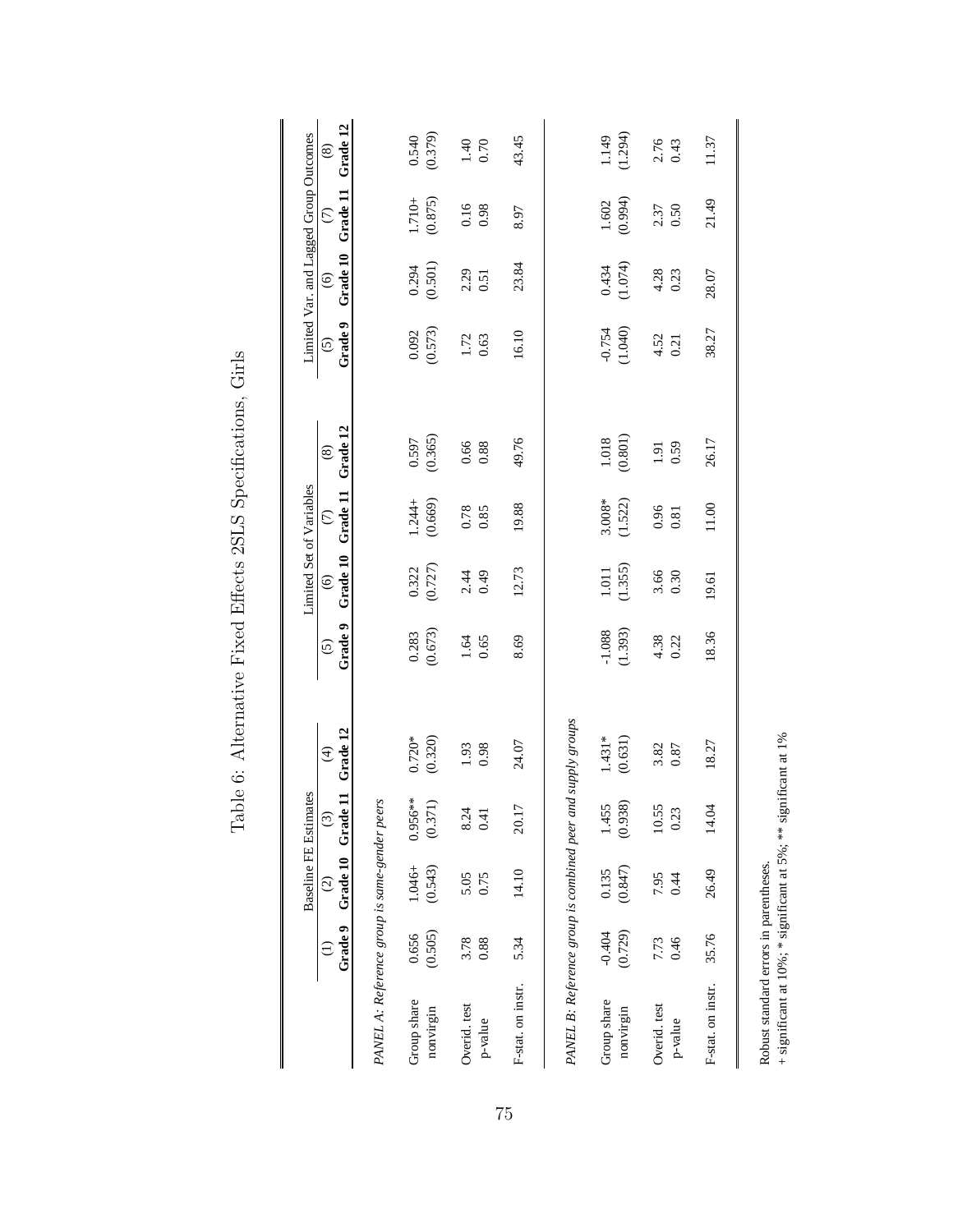| <b>Parameter</b>                    | <b>Boys</b> | <b>Girls</b> |
|-------------------------------------|-------------|--------------|
|                                     |             |              |
| Age                                 | 0.073       | 0.171        |
| $\alpha$                            | (0.084)     | (0.098)      |
|                                     |             |              |
| Peer preference interaction         |             |              |
| γ                                   | 0.222       | 0.147        |
|                                     | (0.086)     | (0.094)      |
| Arrival rate                        |             |              |
| $\lambda_0$ : 9 <sup>th</sup> grade | $-2.591$    | $-2.394$     |
|                                     | (0.301)     | (0.253)      |
|                                     |             |              |
| 10th grade                          | $-2.884$    | $-2.395$     |
|                                     | (0.263)     | (0.247)      |
| 11th grade                          | $-2.911$    | $-2.403$     |
|                                     | (0.277)     | (0.241)      |
|                                     |             |              |
| $12th$ grade                        | $-2.832$    | $-2.296$     |
|                                     | (0.298)     | (0.248)      |
| $\lambda_{11}$ : Same grade         | 0.468       | 0.085        |
|                                     | (0.368)     | (0.280)      |
|                                     |             |              |
| $\lambda_{12}$ : Down / 1 up        | 0.339       | 0.103        |
| $(\text{boys} / \text{ girls})$     | (0.251)     | (0.159)      |
|                                     |             | 0.187        |
| $\lambda_{13}$ : Up / 2 up          | 0.253       |              |
| (boys / girls)                      | (0.182)     | (0.156)      |

# Table 7: Structural Parameter Estimates

-

(continues next page)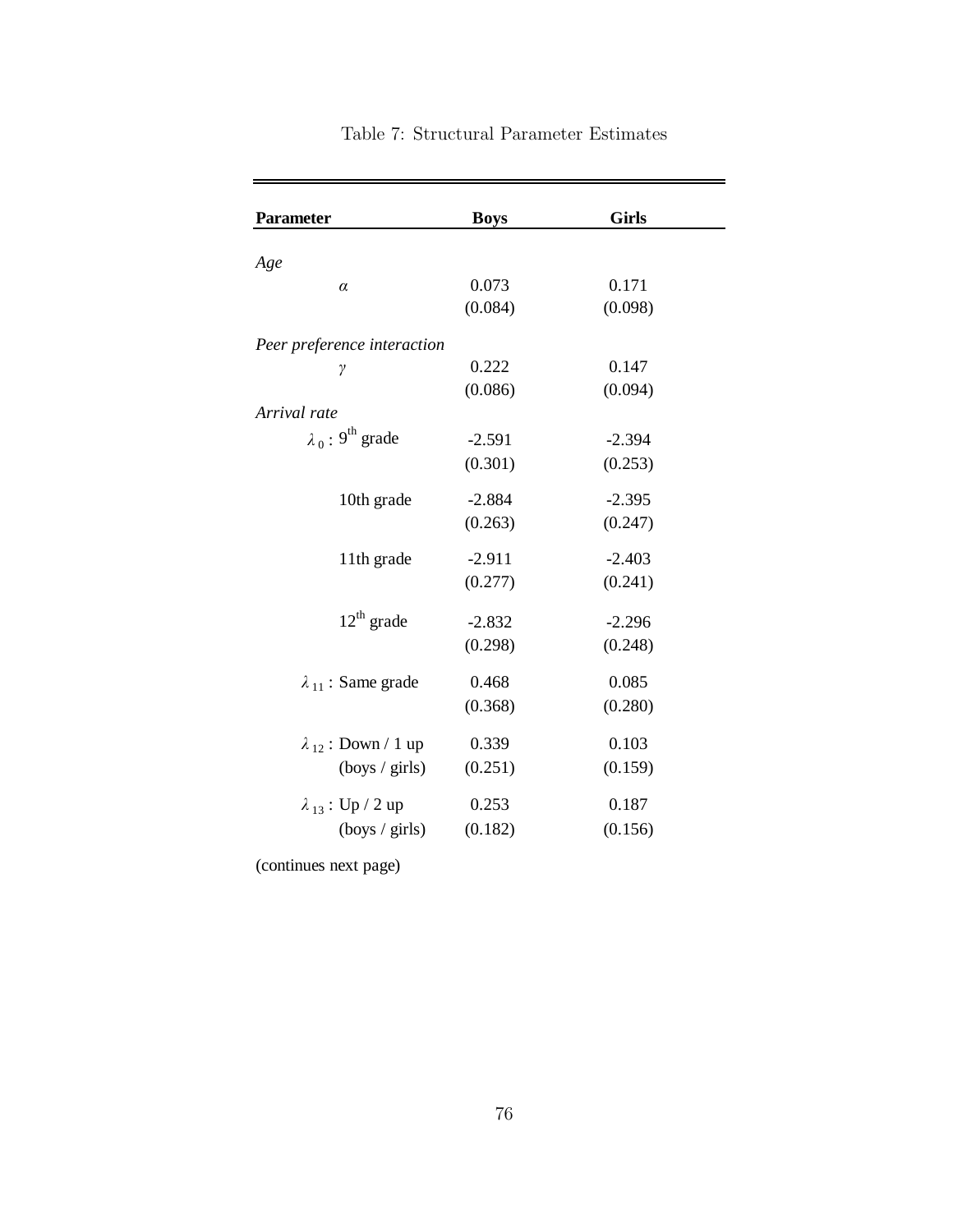| <b>Parameter</b>              | <b>Boys</b> | <b>Girls</b> |
|-------------------------------|-------------|--------------|
| (continued)                   |             |              |
| Type values                   |             |              |
| $\boldsymbol{\omega}^L$       | $-0.263$    | $-0.290$     |
|                               | (0.090)     | (0.099)      |
| $\boldsymbol{\omega}^H$       | $-0.108$    | $-0.063$     |
|                               | (0.074)     | (0.081)      |
| Terminal values               |             |              |
| Low type                      | $-1.657$    | $-0.085$     |
|                               | (1.087)     | (1.083)      |
| High type                     | $-0.198$    | 0.272        |
|                               | (1.208)     | (3.872)      |
| Type probabilities $(\pi^H)$  |             |              |
| Constant                      | 0.986       | $-1.797$     |
|                               | (1.223)     | (1.129)      |
| $Y_0$ : 9 <sup>th</sup> grade | $-1.075$    | 0.248        |
|                               | (2.973)     | (1.592)      |
| $10^{th}$ grade               | 0.621       | 2.000        |
|                               | (2.246)     | (1.598)      |
| $11th$ grade                  | $-1.047$    | 4.461        |
|                               | (2.039)     | (2.148)      |
| <b>Black</b>                  | 3.535       | 0.209        |
|                               | (2.955)     | (0.419)      |
| Younger child                 | 0.830       | $-0.108$     |
|                               | (0.685)     | (0.341)      |
| Only child                    | 2.351       | 2.074        |
|                               | (2.151)     | (1.063)      |
| Parent educ.                  | $-2.822$    | $-1.682$     |
|                               | (2.297)     | (0.850)      |
|                               |             |              |

| Table 7. (continued) |  |
|----------------------|--|
|----------------------|--|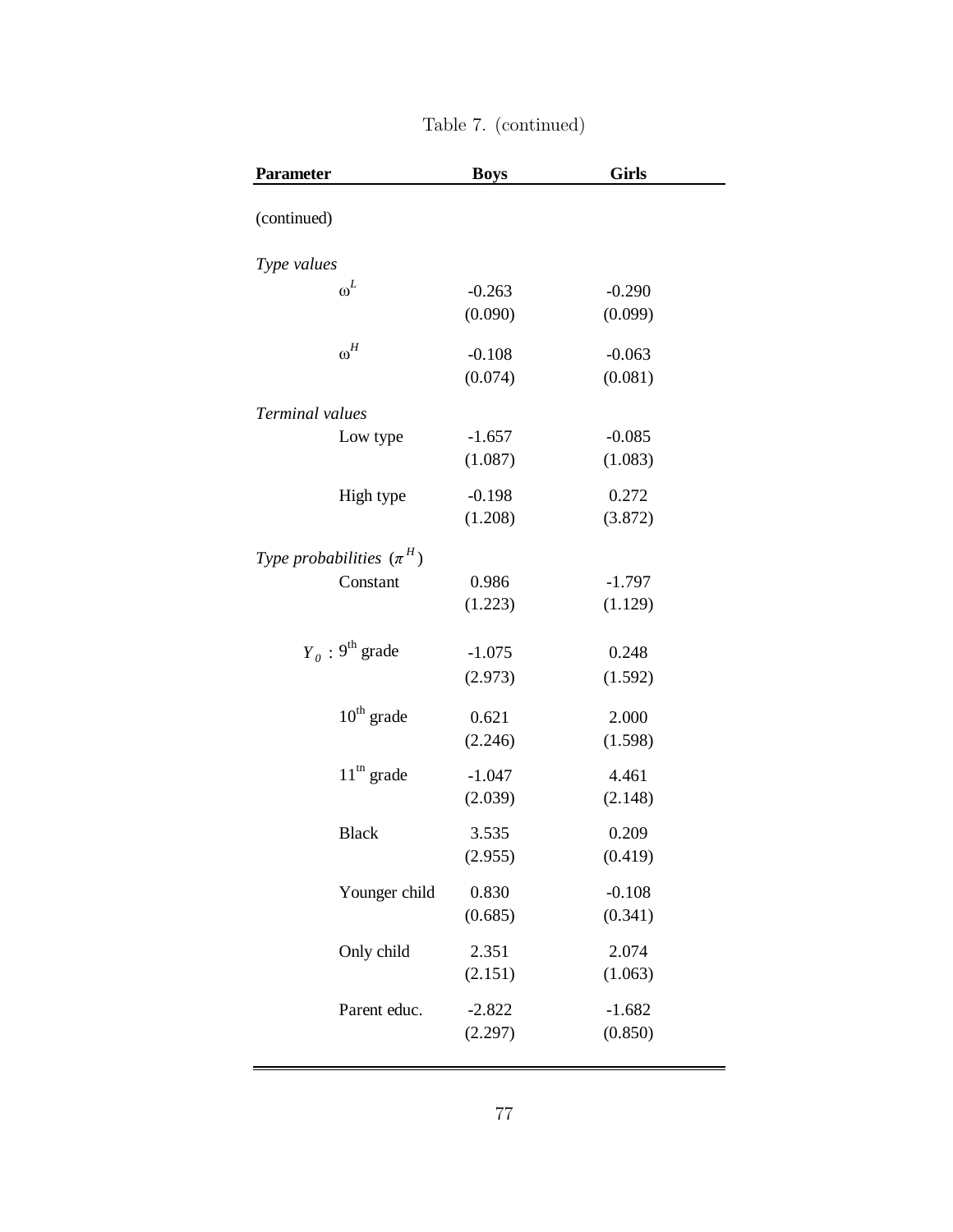|       |                             | Marg.<br>Effects | 0.233           |                             | 0.221<br>0.150<br>0.079 |                  |  |
|-------|-----------------------------|------------------|-----------------|-----------------------------|-------------------------|------------------|--|
|       |                             | Avg.             | 0.412           | 0.517                       | 0.594                   | 0.639            |  |
| Girls | Search probability by type: | High             | 0.694           |                             | 0.834<br>0.921          | 0.964            |  |
|       |                             | Low              | 0.162           |                             | 0.296<br>0.424          | 0.488            |  |
|       |                             |                  |                 |                             |                         |                  |  |
|       |                             | Marg.<br>Effects | 0.404           |                             | 0.377<br>0.274          | 0.152            |  |
|       |                             | Avg.             | 0.324           | 0.423                       | 0.510                   | 0.580            |  |
| Boys  | Search probability by type: | 문<br>Ė           | 0.484           | 0.584                       | 0.644                   | 0.652            |  |
|       |                             | <b>NOC</b>       | 0.160           | 0.267                       | 0.389                   | 0.516            |  |
|       |                             | Grade            | g <sup>th</sup> | $10^{\rm th}$ $11^{\rm th}$ |                         | 12 <sup>th</sup> |  |

Note: "Avg." columns show the average search probability, which combines the search probability for the two types weighted by

Note: "Avg." columns show the average search probability, which combines the search probability for the two types weighted by probability that an individual is of each type.

probability that an individual is of each type.

Table 8: Probability of Search among Virgins, by Type, and Marginal Effects of Lagged Peer Nonvirginity Rates Table 8: Probability of Search among Virgins, by Type, and Marginal Effects of Lagged Peer Nonvirginity Rates

78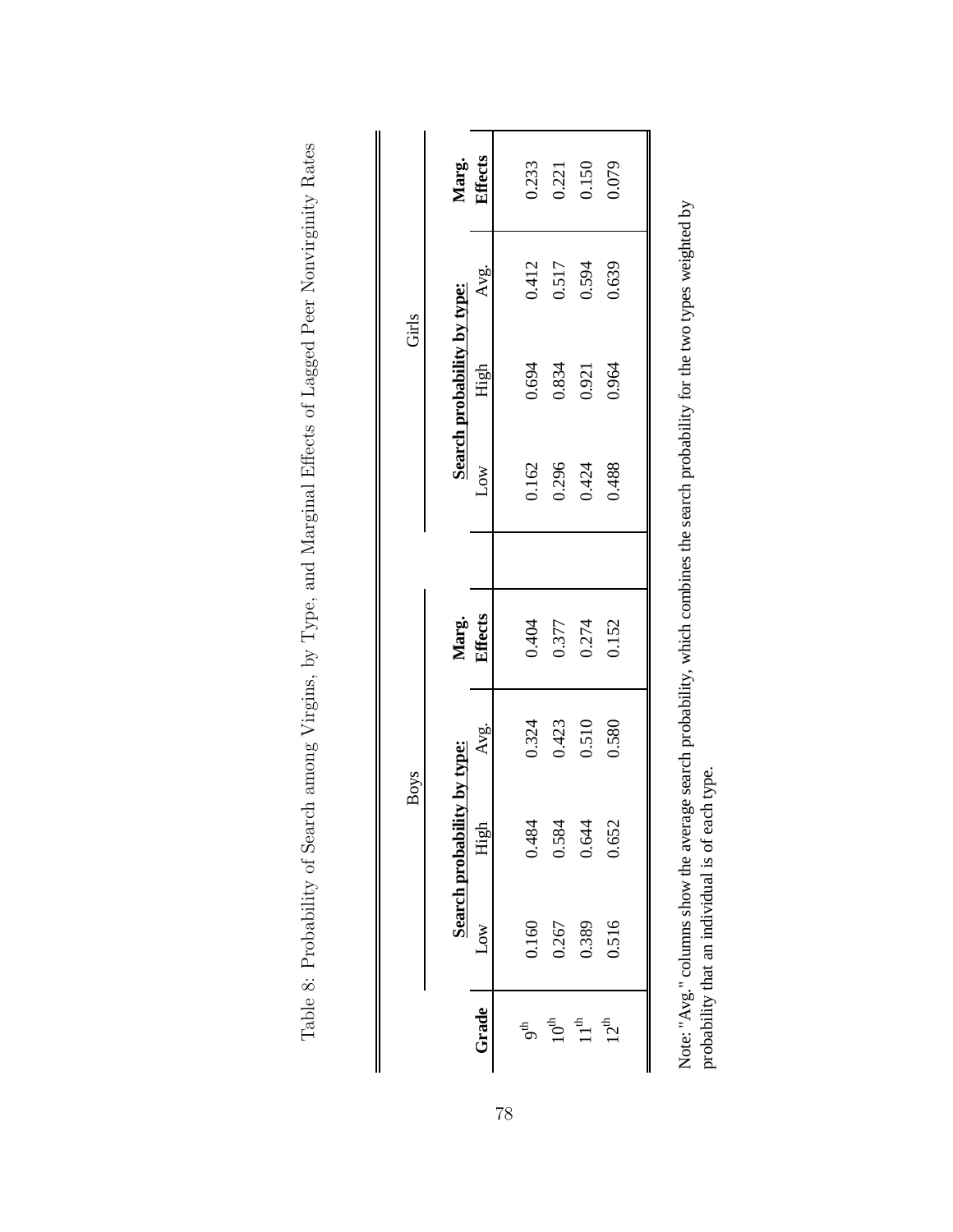|                           |                                                                 |                           | Boys                                |              |         | Girls |                                     |                  |
|---------------------------|-----------------------------------------------------------------|---------------------------|-------------------------------------|--------------|---------|-------|-------------------------------------|------------------|
|                           |                                                                 |                           | Marginal effects of girls in:       |              | Arrival |       | <b>Marginal effects of boys in:</b> |                  |
| Grade                     | Arrival<br>Rate                                                 | Same Grd.                 | Grd. Below Grd. Above               |              | Rate    |       | Same Grd. Grd. Above Two Above      |                  |
|                           |                                                                 |                           |                                     |              |         |       |                                     |                  |
| $\mathsf{b}^{\mathsf{c}}$ |                                                                 |                           | $\stackrel{\blacktriangle}{\simeq}$ | 0.023        | 0.104   | 0.008 | 0.010                               | 0.017            |
| $10^{th}$<br>$11^{th}$    | $\begin{array}{c} 0.102 \\ 0.098 \\ 0.105 \\ 0.101 \end{array}$ | $0.043$<br>0.041<br>0.044 | 0.030                               | 0.022        | 0.106   | 0.008 | 0.010                               | 0.018            |
|                           |                                                                 |                           | 0.032                               | 0.024        | 0.094   | 0.007 | 0.009                               | $\lesssim$       |
| $12^{\rm th}$             |                                                                 | 0.043                     | 0.031                               | $\mathbb{X}$ | 0.097   | 0.007 | $\sum_{i=1}^{n}$                    | $\sum_{i=1}^{n}$ |
|                           |                                                                 |                           |                                     |              |         |       |                                     |                  |

Table 9: Average Arrival Rates, and Marginal Effects of Search Behavior among the Opposite Gender Table 9: Average Arrival Rates, and Marginal Effects of Search Behavior among the Opposite Gender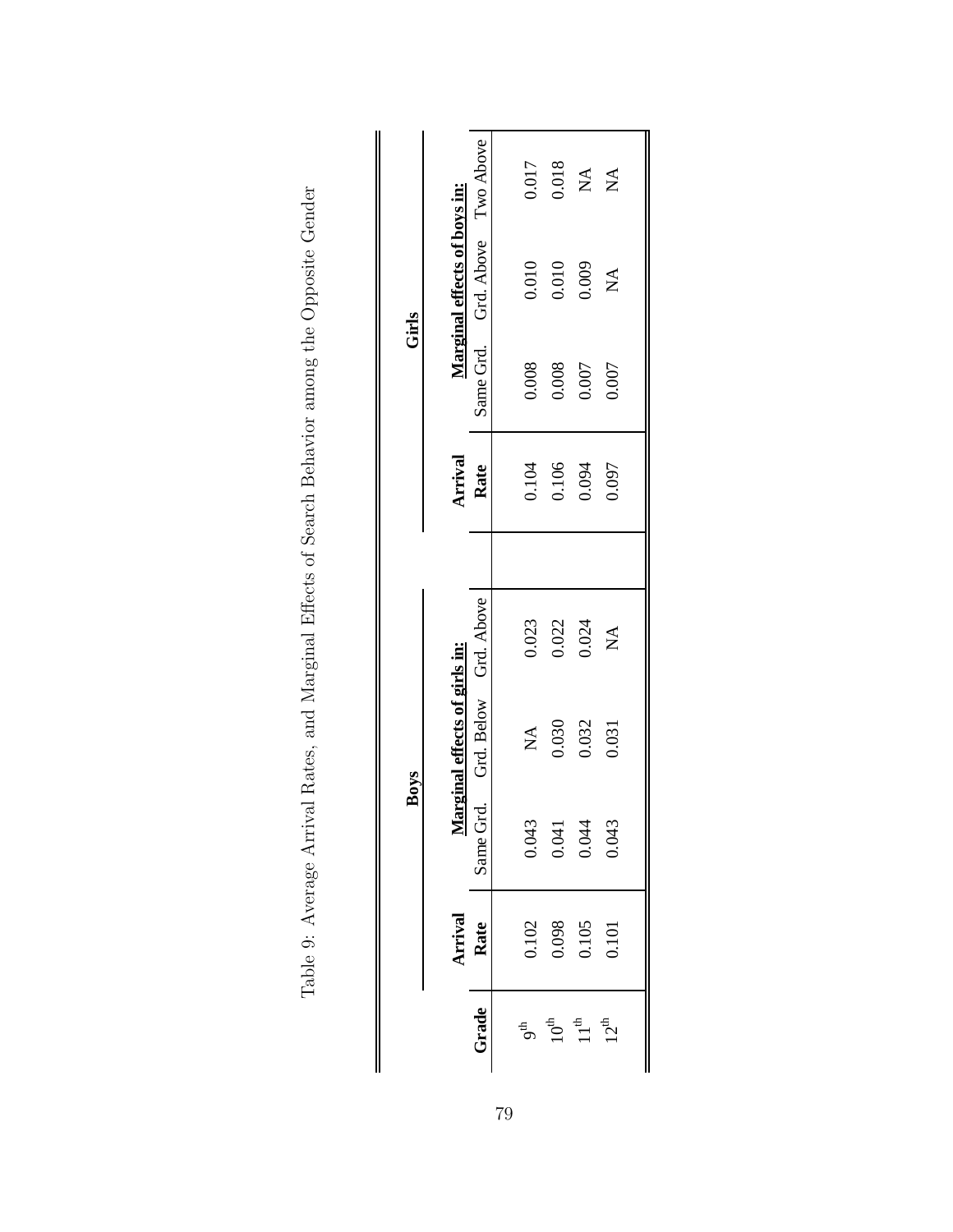Table 10: Type Distribution Table 10: Type Distribution

10a) Probability of high type

| Girls       | 0.48            | 0.41 | 0.33 | 0.33 |
|-------------|-----------------|------|------|------|
| <b>Boys</b> | 0.51            | 0.50 | 0.47 | 0.49 |
| Grade       | 9 <sup>th</sup> |      |      |      |

# 10b) Effect of individual characteristics<br>on probability of high type **10a) Probability of high type 10b) Effect of individual characteristics on probability of high type**

| Frade                               | Boys | Girls | <b>Characteristic</b> | <b>Boys</b> | Girls   |
|-------------------------------------|------|-------|-----------------------|-------------|---------|
| 9 <sup>th</sup>                     | 0.51 | 0.48  | Black race            | 0.46        | 0.03    |
|                                     | 0.50 | 0.41  | Younger child         | 0.13        | $-0.02$ |
| $10^{th}$<br>$11^{th}$<br>$12^{th}$ | 0.47 | 0.33  | Only child            | 0.33        | 0.34    |
|                                     | 64.0 | 0.33  | Parental educ.        | $-0.46$     | $-0.29$ |
|                                     |      |       |                       |             |         |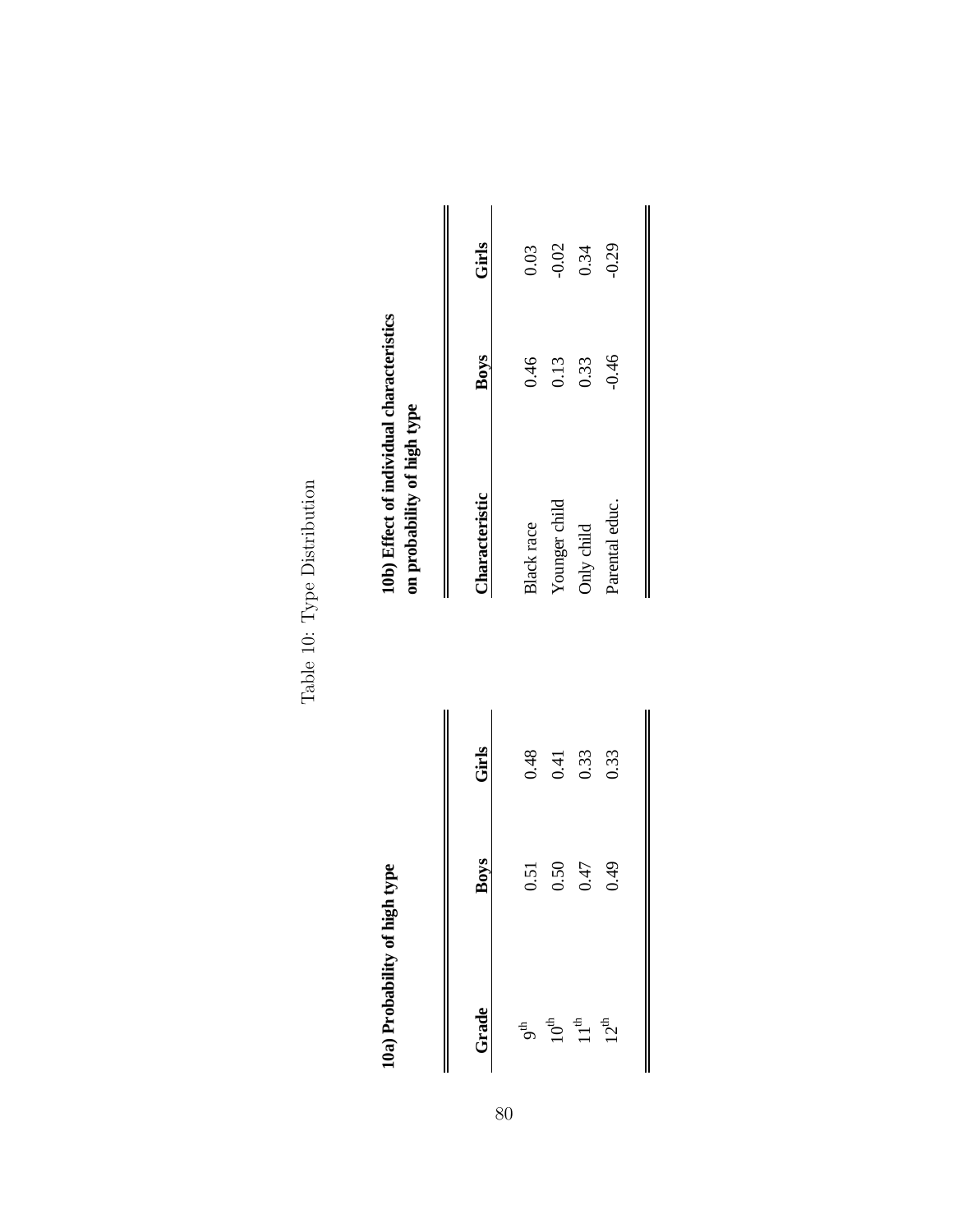|                                                       |                       | All Instruments Excluded       |                       |                                               |                        | Contextual Effects            |                       |                           |                         | School-Grade Fixed Effects         |                       |                        |
|-------------------------------------------------------|-----------------------|--------------------------------|-----------------------|-----------------------------------------------|------------------------|-------------------------------|-----------------------|---------------------------|-------------------------|------------------------------------|-----------------------|------------------------|
|                                                       | Grade <sub>9</sub>    | Grade 10<br>$\widehat{\Omega}$ | Grade 11<br>ම         | Grade 12<br>$\widehat{f}$                     | Grade 9<br>ම           | Grade 10<br>$\widehat{\circ}$ | Grade 11<br>ε         | Grade 12<br>$\circledast$ | Grade <sub>9</sub><br>ම | Grade 10<br>$\widehat{\mathsf{G}}$ | Grade 11              | Grade 12<br>(12)       |
| Nonvirginity rate among reference group<br>Peer group | $0.376***$            | $0.564**$                      | $0.608**$             | $0.517**$<br>(0.142)                          | $-0.331$<br>$(0.849)$  | (0.287)                       | $0.924***$            | $0.787**$<br>(0.228)      | $\frac{0.168}{(0.377)}$ | $-330**$                           | $0.744*$<br>(0.292)   | 0.281                  |
| Individual characteristics<br>Hispanic                | $0.153**$<br>(0.083)  | (0.084)                        | $0.112***$<br>(0.087) |                                               |                        |                               | (0.261)               |                           |                         | (0.401)                            |                       | (0.471)                |
|                                                       | (0.040)               | $0.179**$<br>(0.040)           | (0.038)               | $\begin{array}{c} 0.061 \\ 0.038 \end{array}$ | $0.177**$<br>(0.043)   | 0.213**<br>(0.047)            | $0.141**$<br>(0.044)  | $0.077 +$<br>(0.046)      | $0.171***$<br>(0.048)   | $0.200***$<br>$(0.048)$            | $0.143**$<br>(0.044)  | 0.074<br>(0.046)       |
| <b>Black</b>                                          | $0.240***$<br>(0.040) | $0.202***$<br>(0.035)          | $0.164***$<br>(0.035) | $0.105***$<br>(0.036)                         | $0.264***$<br>(0.043)  | $0.206**$<br>$(0.043)$        | $0.189**$<br>(0.040)  | $0.122***$<br>(0.045)     | $0.252**$<br>(0.043)    | $0.213***$<br>(0.043)              | $0.188**$<br>(0.040)  | $0.127**$<br>(0.040)   |
| Younger child                                         | (0.026)<br>$0.064*$   | $0.056*$<br>(0.025)            | $0.033$<br>(0.029)    | (0.0300)                                      | $0.056*$<br>(0.027)    | $0.047 +$<br>(0.026)          | (0.028)               | $-0.002$<br>$(0.031)$     | $0.062*$<br>(0.027)     | (6.047)                            | $0.026$<br>(0.029)    | (620.0)                |
| Only child                                            | $0.146**$<br>(0.032)  | $0.093***$<br>(0.029)          | $0.067*$<br>(0.034)   | $0.099**$<br>(0.037)                          | $0.148**$<br>(0.033)   | $0.087**$<br>(0.031)          | (0.056)               | $0.090*$<br>$(0.038)$     | $0.148**$<br>(0.035)    | $0.087*$<br>(0.036)                | $0.064 +$<br>(0.036)  | $0.090**$<br>(0.035)   |
| Mother married                                        | $-0.111**$<br>(0.031) | $-0.076**$<br>(0.026)          | $-0.062*$<br>(0.030)  | (620000000)                                   | $-0.109**$<br>(0.032)  | $-0.083**$<br>(0.029)         | $-0.072$ * $(0.032)$  | (0.018)                   | $-0.120**$<br>(0.030)   | $-0.092**$<br>(0.031)              | $-0.074*$<br>(0.029)  | $0.022$<br>$(0.028)$   |
| Foreign-born<br>parent                                | $-0.101*$<br>(0.044)  | $-0.133**$<br>(0.033)          | $-0.076*$<br>(0.031)  | (6.036)                                       | $-0.092*$<br>$(0.047)$ | $-0.106**$<br>(0.037)         | (250.0)               | $-0.046$<br>$(0.043)$     | $-0.072$<br>(0.045)     | $-0.109*$<br>(0.043)               | (0.041)               | $(640.0 - 0.048)$      |
| Upper income                                          | (0.028)<br>$-0.020$   | $-0.027$<br>(0.031)            | (0.003)               | (0.001)                                       | (0.020)                | (0.034)                       | $-0.008$<br>$(0.033)$ | (0.003)                   | (0.031)                 | $-0.035$<br>$(0.034)$              | $-0.005$<br>$(0.033)$ | $0.000$<br>$(0.033)$   |
| Parental education<br>(4 years college)               | $-0.122**$<br>(0.025) | $-0.100**$<br>(0.028)          | $-0.092**$<br>(0.030) | $-0.077*$<br>(0.034)                          | $-0.130**$<br>(0.032)  | $-0.092**$                    | $-0.080**$            | $(0.075)$<br>$(0.035)$    | $-0.106**$<br>(0.027)   | $-0.105**$<br>(0.030)              | $0.081***$<br>(0.031) | $-0.080*$<br>$(0.031)$ |

Table A-1: 2SLS Estimates for Being Sexually Experienced by Grade, using Same-Gender Peer Group, Boys Table A-1: 2SLS Estimates for Being Sexually Experienced by Grade, using Same-Gender Peer Group, Boys

 $\left(\text{continues next page}\right)$ (continues next page)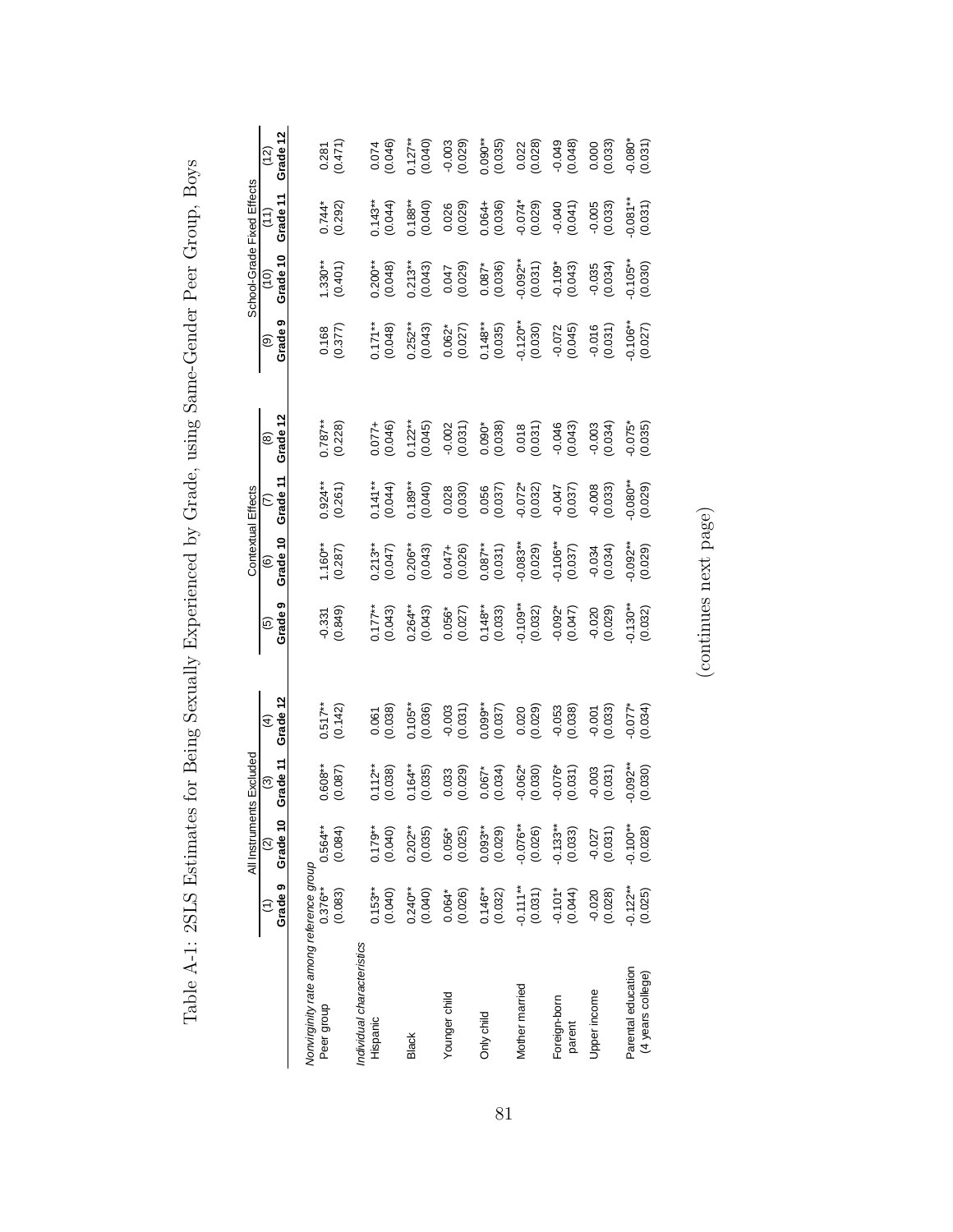|                                                                                                                                                                                                                                             |                | All Instruments Excluded          |                                     |                                |                                 | Contextual Effects         |                         |                           |                                          | School-Grade Fixed Effects |                               |                      |
|---------------------------------------------------------------------------------------------------------------------------------------------------------------------------------------------------------------------------------------------|----------------|-----------------------------------|-------------------------------------|--------------------------------|---------------------------------|----------------------------|-------------------------|---------------------------|------------------------------------------|----------------------------|-------------------------------|----------------------|
|                                                                                                                                                                                                                                             |                | Grade 9 Grade 10<br>$\widehat{a}$ | Grade 11<br>$\widehat{\mathcal{O}}$ | Grade 12<br>$\widehat{4}$      | Grade 9<br>$\widetilde{\Theta}$ | Grade 10<br>$\circledcirc$ | Grade 11<br>$\tilde{c}$ | Grade 12<br>$\circledast$ | Grade <sub>9</sub><br>$\widehat{\Theta}$ | Grade 10<br>$\frac{1}{2}$  | Grade 11<br>$\left(11\right)$ | Grade 12<br>(12)     |
| Contextual effects of mean peer characteristics<br>Hispanic                                                                                                                                                                                 |                |                                   | I                                   | ì                              | (0.156)                         | $-0.124$<br>$(0.085)$      | $-0.148 +$<br>(0.079)   | $-0.133$<br>$(0.112)$     | I                                        | ł                          | ì                             | ł                    |
| <b>Black</b>                                                                                                                                                                                                                                | I              | i                                 | ł                                   | ł                              | (0.299)<br>0.207                | $-0.221 +$<br>(0.117)      | $-0.143$<br>$(0.107)$   | $-0.091$<br>$(0.063)$     | ł                                        | ł                          | I                             | ł                    |
| Mother married                                                                                                                                                                                                                              | ł              |                                   | ł                                   | I                              | (0.135)<br>$-0.014$             | $0.071$<br>$(0.062)$       | (0.058)                 | $-0.027$<br>$(0.063)$     | ł                                        | ł                          | ł                             | ł                    |
| Foreign-born<br>parent                                                                                                                                                                                                                      | ł              | i                                 | I                                   | ŧ                              | $-0.393$<br>$(0.293)$           | $0.052$<br>$(0.107)$       | (0.101)                 | $\frac{0.133}{(0.131)}$   | ł                                        | ł                          | ł                             | ł                    |
| Upper income                                                                                                                                                                                                                                | ł              | i                                 | I                                   | ł                              | $-0.032$<br>$(0.127)$           | $0.119 +$<br>(0.065)       | $(0.104$<br>$(0.067)$   | $0.054$<br>$(0.062)$      | ł                                        | I                          | ł                             | ŧ                    |
| Parental education<br>(4 years college)                                                                                                                                                                                                     | ł              |                                   | ł                                   | ł                              | $-0.291$<br>$(0.301)$           | $0.172$<br>$(0.127)$       | $-0.017$<br>$(0.128)$   | $0.015$<br>$(0.073)$      | ł                                        | ł                          | ł                             | ł                    |
| Overidentification test<br>p-value                                                                                                                                                                                                          | 0.26<br>8.87   | 13.26<br>0.07                     | 19.80<br>0.01                       | 0.85<br>3.41                   | 0.05<br>0.95                    | $4.08$<br>0.04             | 3.76<br>0.05            | 0.34<br>0.91              | 0.50<br>6.38                             | 5.43<br>0.61               | 0.50<br>6.33                  | $2.41$<br>0.93       |
| F-stat., first-stage instr.<br>p-value                                                                                                                                                                                                      | 0.001<br>35.33 | 0.001<br>24.13                    | 0.001<br>18.15                      | $6.68$<br>$0.001$              | $1.27$<br>0.284                 | 3.94<br>0.021              | 0.055<br>2.95           | 6.29<br>0.002             | $14.19$<br>$-0.001$                      | $19.18$<br>$\times 0.001$  | 41.68                         | $16.49$<br>$- 0.001$ |
| Observations                                                                                                                                                                                                                                | 2241           | 2713                              | 2873                                | 2908                           | 2241                            | 2713                       | 2873                    | 2908                      | 2241                                     | 2713                       | 2873                          | 2908                 |
| districts where the ninth grade is separated from the rest of high school<br>+ significant at 10%; * significant at 5%; ** significant at 1%<br>Models without fixed effects also include dummies<br>Robust standard errors in parentheses. |                |                                   |                                     | for urban school districts and |                                 |                            |                         |                           |                                          |                            |                               |                      |

Table A-1. (continued) Table A-1. (continued)

+ significant at 10%; \* significant at 5%; \*\* significant at 1%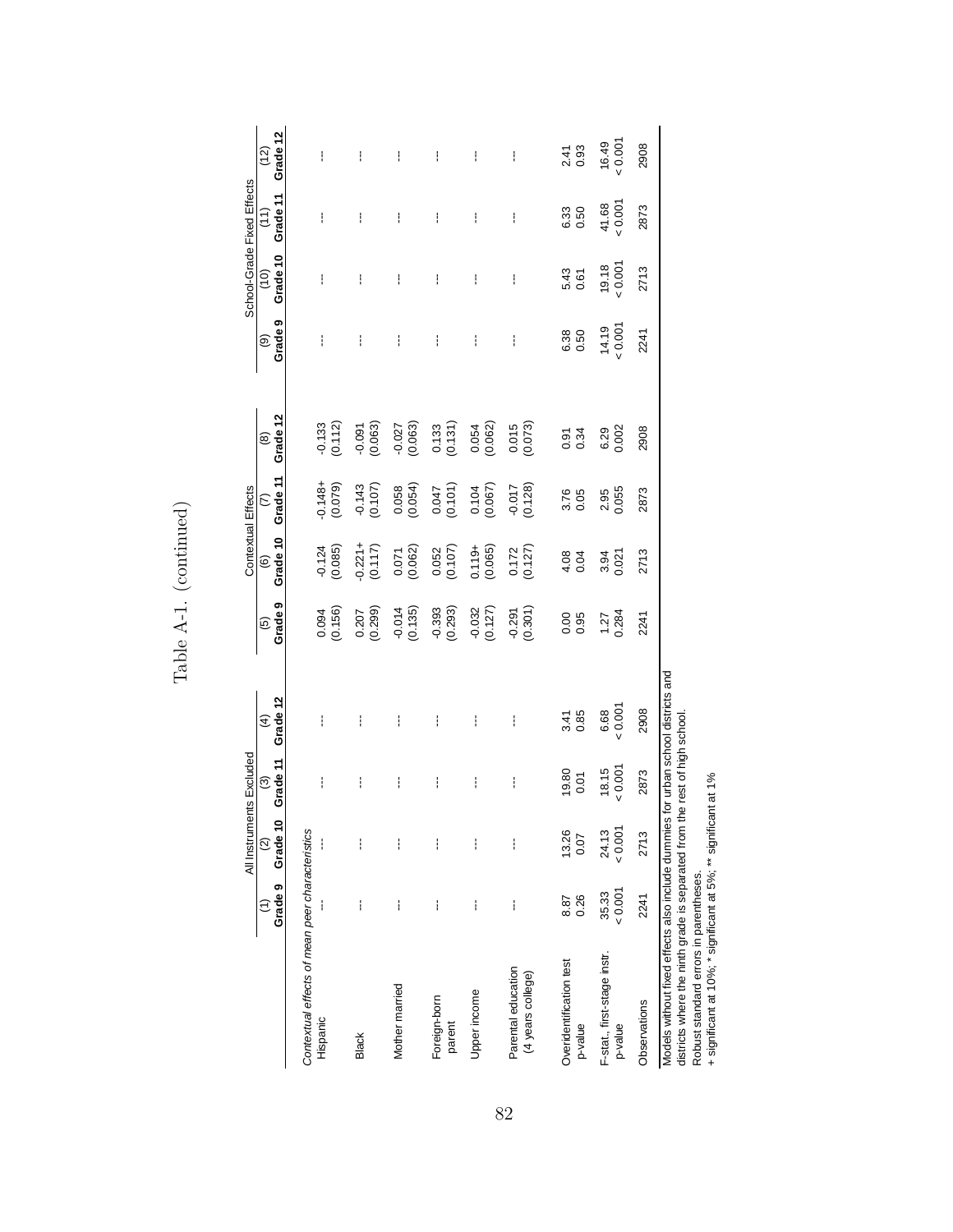|                                                       |                         | All Instruments Excluded |                       |                                  |                       | Contextual Effects    |                        |                                               |                         | School-Grade Fixed Effects |                         |                           |
|-------------------------------------------------------|-------------------------|--------------------------|-----------------------|----------------------------------|-----------------------|-----------------------|------------------------|-----------------------------------------------|-------------------------|----------------------------|-------------------------|---------------------------|
|                                                       | Grade 9                 | Grade 10                 | Grade 11<br>ල         | Grade 12<br>⊕                    | თ<br>Grade<br>قا      | Grade 10<br>ම         | Grade 11               | Grade 12<br>@                                 | თ<br>Grade<br>ම         | Grade 10<br>$\frac{1}{2}$  | Grade 11<br>E           | Grade 12<br><u>์ (12)</u> |
| Nonvirginity rate among reference group<br>Peer group | $0.609**$<br>(0.092)    | $0.690**$<br>(0.086)     | $0.602***$<br>(0.085) | 1.660**<br>(0.100)               | $0.769**$<br>(0.165)  | $0.805**$<br>(0.150)  | $0.756**$<br>(0.220)   | $0.763*$<br>$(0.353)$                         | $(0.556)$<br>$(0.505)$  | $1.046 +$<br>(0.543)       | $0.956**$<br>$(0.371)$  | $0.720*$<br>$(0.320)$     |
| Individual characteristics<br>Early menarche          | (0.028)<br>$0.065*$     | (0.024)<br>$0.089**$     | $0.082***$<br>(0.024) | $0.097***$<br>(0.026)            | $0.061*$<br>$(0.029)$ | $0.088**$<br>(0.024)  | $0.081***$<br>(0.025)  | 0.095**<br>(0.026)                            | $0.065*$<br>(0.027)     | $0.085**$<br>(0.030)       | $0.078**$<br>(0.029)    | 0.094**<br>(0.026)        |
| Hispanic                                              | (0.033)<br>$0.068*$     | $0.012$<br>$(0.040)$     | $-0.023$<br>$(0.040)$ | (650.0)                          | (0.038)<br>$0.087*$   | (0.030)               | (0.047)                | (270.00)<br>(0.047)                           | $0.097*$<br>(0.046)     | 0.047)<br>(0.047)          | (0.003)                 | (0.041)                   |
| <b>Black</b>                                          | $0.069*$<br>$(0.028)$   | (0.051)                  | (0.029)<br>0.043      | $0.023$<br>$(0.025)$             | $0.082*$<br>(0.033)   | (0.047)               | $0.076 +$<br>(0.041)   | $\begin{array}{c} 0.055 \\ 0.038 \end{array}$ | $0.082 +$<br>$(0.045)$  | (0.050)                    | $0.094*0.010000$        | $0.064 +$<br>$(0.037)$    |
| Younger child                                         | (620.0)                 | $-0.011$<br>(0.027)      | $0.004$<br>(0.029)    | (0.041)                          | (620.0)               | $-0.011$<br>$(0.028)$ | $0.005$<br>$(0.030)$   | $0.043$<br>$(0.032)$                          | $-0.023$<br>$(0.027)$   | $-0.012$<br>(0.030)        | (0.030)                 | (0.037)                   |
| Only child                                            | $0.055$<br>$(0.039)$    | $0.083*$<br>(0.036)      | $(0.084*0.034)$       | $0.115***$<br>(0.032)            | 0.052<br>(0.040)      | $0.079*$<br>(0.038)   | $0.083*$<br>$(0.034)$  | $0.115***$<br>(0.033)                         | $0.052$<br>$(0.036)$    | $(0.073 +$                 | $0.081*$<br>(0.037)     | $0.099**$<br>(0.031)      |
| Mother married                                        | $-0.050 +$<br>$(0.028)$ | $-0.039$<br>$(0.026)$    | $-0.056*$<br>(0.026)  | $-0.063***$<br>(0.024)           | $-0.052 +$<br>(0.029) | (0.040)               | $-0.058*$<br>$(0.027)$ | $-0.061**$<br>(0.024)                         | $-0.052 +$<br>$(0.029)$ | $-0.043$<br>(0.030)        | $-0.052 +$<br>(0.029)   | $-0.060*$<br>(0.026)      |
| Foreign-born<br>parent                                | $-0.082 +$<br>(0.043)   | $-0.038$<br>$(0.043)$    | $-0.093*$<br>(0.043)  | $-0.085$ <sup>*</sup><br>(0.035) | (0.047)               | $-0.033$<br>$(0.046)$ | $-0.087 +$<br>(0.045)  | $-0.085*$<br>(0.039)                          | $-0.070$<br>(0.045)     | $-0.029$<br>$(0.051)$      | $-0.082 +$<br>$(0.049)$ | $-0.085*$<br>$(0.041)$    |
| Upper income                                          | (0.025)<br>$-0.013$     | (0.010)                  | (0.030)<br>$-0.003$   | (0.011)                          | $-0.012$<br>$(0.026)$ | (0.008)               | $-0.012$<br>$(0.032)$  | (0.005)                                       | (0.030)                 | (0.008)                    | (0.034)                 | (0.010)                   |
| Parental education<br>(4 years college)               | $-0.100**$<br>(0.025)   | $-0.094**$<br>(0.026)    | $-0.125**$<br>(0.034) | $-0.121**$<br>(0.029)            | $0.099**$<br>(0.025)  | $-0.099**$<br>(0.026) | $-0.123**$<br>(0.035)  | $-0.119***$<br>(0.032)                        | $0.097***$<br>(0.026)   | $-0.100**$<br>(0.031)      | $-0.124**$<br>(0.033)   | $-0.122**$<br>(0.031)     |

Table A-2: 2SLS Estimates for Being Sexually Experienced by Grade, using Same-Gender Peer Group, Girls Table A-2: 2SLS Estimates for Being Sexually Experienced by Grade, using Same-Gender Peer Group, Girls

 $\left(\text{continues next page}\right)$ (continues next page)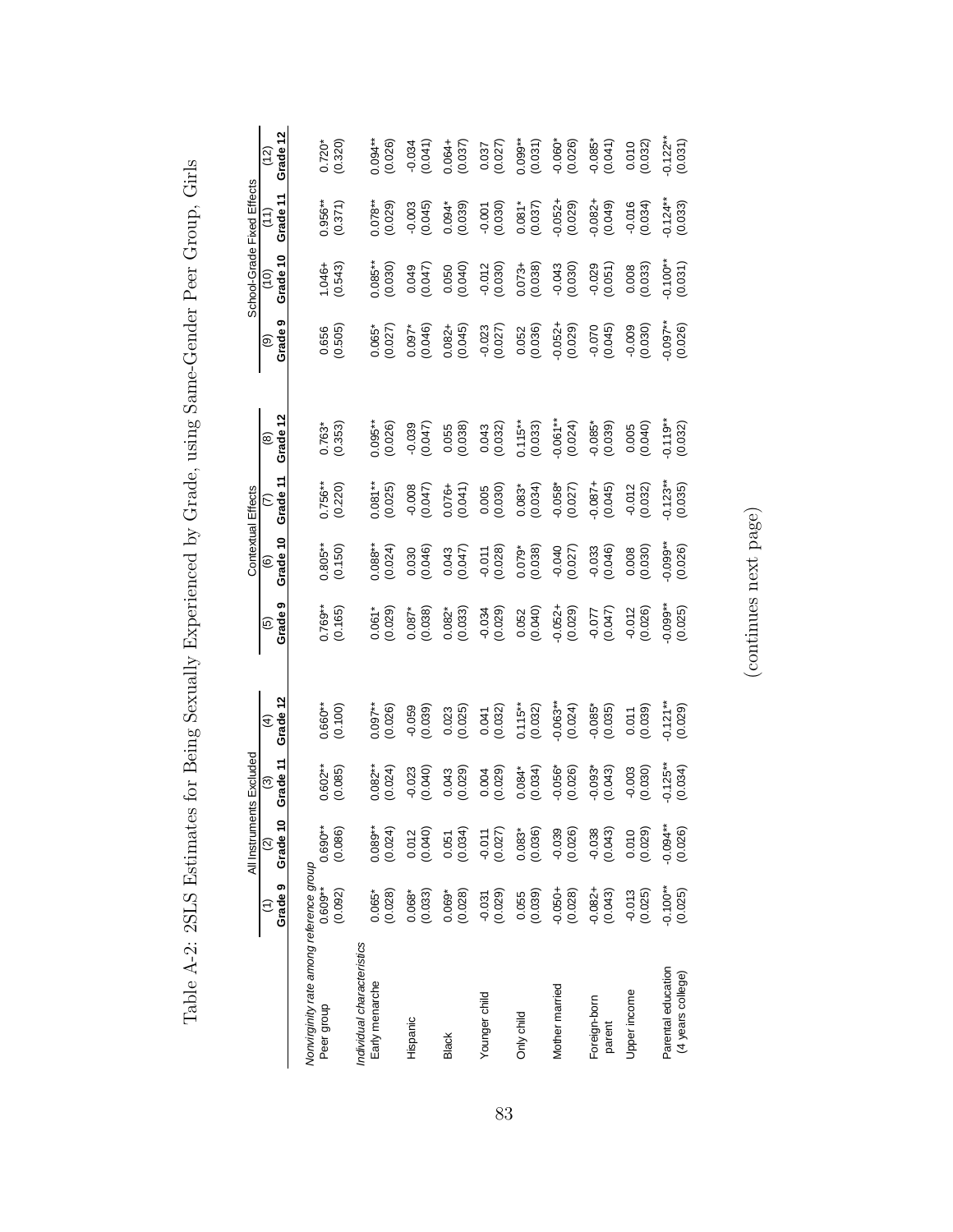|                                                                                                                                                                                                                                             |                | All Instruments Excluded       |                                     |                                |                           | Contextual Effects         |                        |                           |                         | School-Grade Fixed Effects |                  |                                             |
|---------------------------------------------------------------------------------------------------------------------------------------------------------------------------------------------------------------------------------------------|----------------|--------------------------------|-------------------------------------|--------------------------------|---------------------------|----------------------------|------------------------|---------------------------|-------------------------|----------------------------|------------------|---------------------------------------------|
|                                                                                                                                                                                                                                             | Grade 9        | Grade 10<br>$\widehat{\infty}$ | Grade 11<br>$\widehat{\mathcal{C}}$ | Grade 12<br>$\widehat{f}$      | Grade 9<br>$\overline{6}$ | Grade 10<br>$\circledcirc$ | Grade 11<br>$\epsilon$ | Grade 12<br>$\circledast$ | Grade <sub>9</sub><br>ම | Grade 10<br>$\frac{1}{2}$  | Grade 11<br>(11) | Grade 12<br>(12)                            |
| Contextual effects of mean peer characteristics<br>Hispanic                                                                                                                                                                                 |                |                                | ł                                   | I                              | $-0.045$<br>(0.055)       | $-0.066$<br>$(0.085)$      | (0.068)                | $-0.110$<br>$(0.111)$     | ł                       | ł                          | I                | ł                                           |
| <b>Black</b>                                                                                                                                                                                                                                | I              | I                              | I                                   | I                              | $-0.052$<br>(0.058)       | (0.015)                    | $(640.0 - 0.063)$      | $-0.082 +$<br>(0.048)     | I                       | ł                          | i                | I                                           |
| Mother married                                                                                                                                                                                                                              | ł              | i                              | ł                                   | ł                              | (0.048)<br>0.055          | $-0.020$<br>$(0.047)$      | $-0.049$<br>$(0.053)$  | $-0.005$<br>$(0.076)$     | ł                       | ł                          | i                | ł                                           |
| Foreign-born<br>parent                                                                                                                                                                                                                      | ł              | i                              | ł                                   | ŧ                              | $-0.013$<br>(0.080)       | $0.066$<br>$(0.079)$       | (0.131)                | $(0.133 +$<br>$(0.080)$   | ł                       | ł                          | ł                | ŧ                                           |
| Upper income                                                                                                                                                                                                                                | ł              | i                              | I                                   | ł                              | $-0.015$<br>(0.046)       | (0.084)                    | $0.215**$<br>(0.052)   | $-0.006$<br>$(0.085)$     | ł                       | ł                          | ł                | ł                                           |
| Parental education<br>(4 years college)                                                                                                                                                                                                     | ł              |                                | ł                                   | ł                              | $0.033$<br>$(0.072)$      | 0.066<br>(0.078)           | $-0.054$<br>(0.096)    | $0.048$<br>$(0.157)$      | ł                       | I                          | ł                | ł                                           |
| Overidentification test<br>p-value                                                                                                                                                                                                          | 2.94<br>0.94   | 7.20<br>0.52                   | 13.64<br>0.09                       | 7.78<br>0.46                   | 0.17<br>0.92              | $1.17$<br>0.56             | $1.22$<br>0.54         | 0.60<br>0.74              | $3.78$<br>$0.88$        | 5.05<br>0.75               | $8.24$<br>0.41   | $\begin{array}{c} 1.93 \\ 0.98 \end{array}$ |
| F-stat., first-stage instr.<br>p-value                                                                                                                                                                                                      | 0.001<br>14.54 | $10.44$<br>$< 0.001$           | $13.49$<br>$< 0.001$                | $8.55$<br>$0.001$              | 3.73<br>0.0127            | 5.52<br>0.0013             | 1.84<br>0.1418         | $\frac{1.31}{0.2731}$     | $5.34$<br>< $0.001$     | $14.10$<br>$0.001$         | 20.17            | $24.07$<br>< 0.001                          |
| Observations                                                                                                                                                                                                                                | 2381           | 2849                           | 2963                                | 3141                           | 2381                      | 2849                       | 2963                   | 3141                      | 2381                    | 2849                       | 2963             | 3141                                        |
| districts where the ninth grade is separated from the rest of high school<br>+ significant at 10%; * significant at 5%; ** significant at 1%<br>Models without fixed effects also include dummies<br>Robust standard errors in parentheses. |                |                                |                                     | for urban school districts and |                           |                            |                        |                           |                         |                            |                  |                                             |

Table A-2. (continued) Table A-2. (continued)

84

+ significant at 10%; \* significant at 5%; \*\* significant at 1%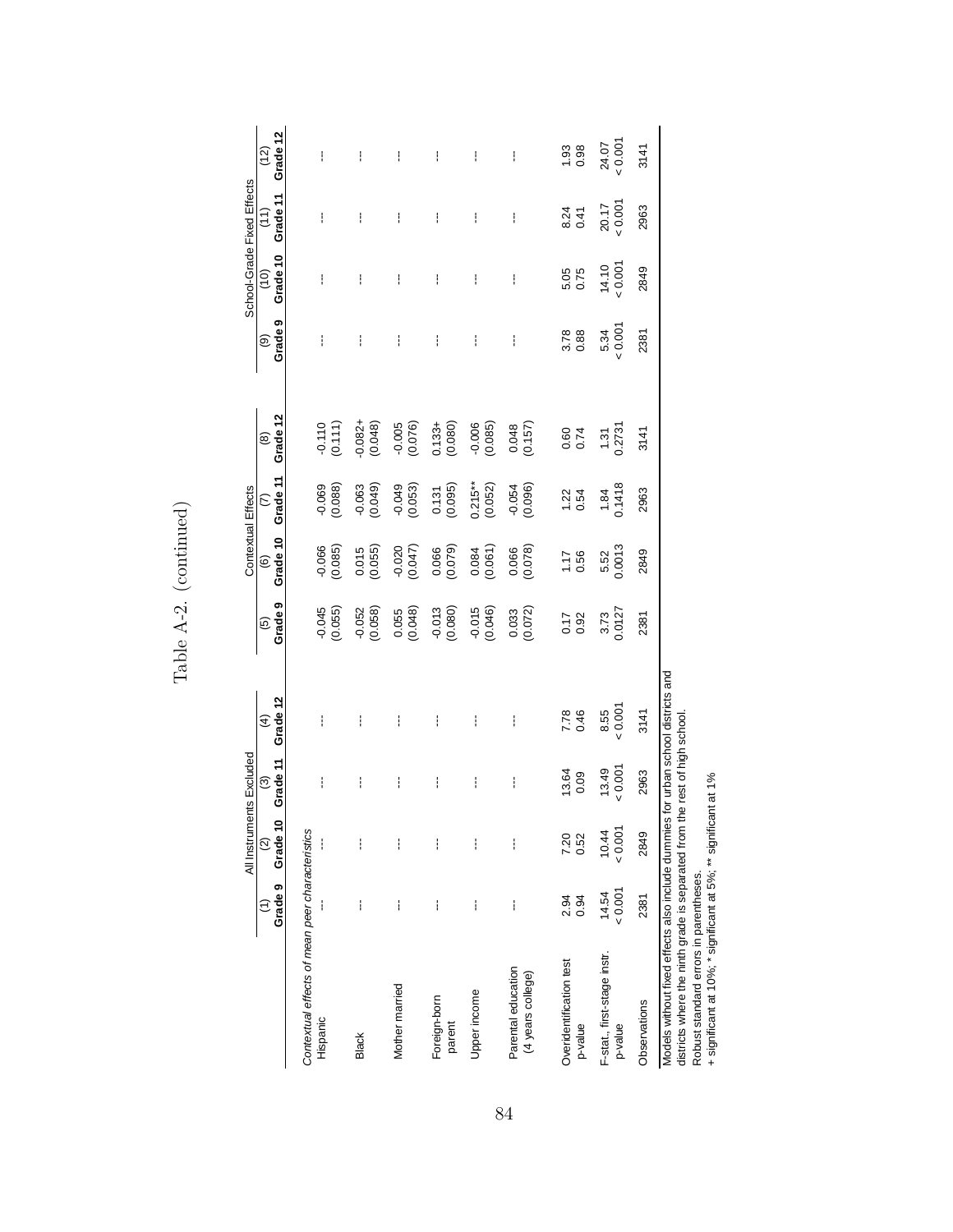|                                                                               |                        | All Instruments Excluded       |                       |                       |                       | Contextual Effects            |                                  |                       |                       | School-Grade Fixed Effects |                       |                        |
|-------------------------------------------------------------------------------|------------------------|--------------------------------|-----------------------|-----------------------|-----------------------|-------------------------------|----------------------------------|-----------------------|-----------------------|----------------------------|-----------------------|------------------------|
|                                                                               | Grade 9                | Grade 10<br>$\widehat{\infty}$ | Grade 11<br>ම         | Grade 12<br>E)        | Grade 9<br>ම          | Grade 10<br>$\widehat{\circ}$ | Grade 11<br>$\widehat{\epsilon}$ | Grade 12<br>@         | Grade 9<br>ම          | Grade 10<br>(10)           | Grade 11<br>(11)      | Grade 12<br>(12)       |
| Nonvirginity rate among reference group<br>groups combined<br>Peer and supply | $0.519***$<br>(0.093)  | $0.836**$<br>(0.095)           | $0.812***$<br>(0.129) | $0.484***$<br>(0.120) | $0.746**$<br>(0.235)  | $1.721**$<br>(0.294)          | $1.706**$<br>(0.513)             | $1.110*$<br>$(0.546)$ | $0.962 +$<br>(0.518)  | $2.651***$<br>(0.579)      | (0.825)<br>$1.801*$   | (0.999)<br>1.965*      |
| Individual characteristics<br>Hispanic                                        | $0.166***$<br>(0.035)  | (0.041)<br>$0.203**$           | $0.152**$<br>(0.035)  | $(0.077$ *<br>(0.039) | $0.189**$<br>(0.041)  | $0.210***$<br>(0.054)         | 0.149**<br>(0.043)               | $0.079 +$<br>(0.046)  | $(0.176**$            | $0.197**$<br>(0.045)       | $0.138**$<br>(0.044)  | $0.088 +$<br>(0.047)   |
| <b>Black</b>                                                                  | $0.231**$<br>(0.040)   | $0.196***$<br>(0.034)          | $0.184***$<br>(0.037) | $0.114**$<br>(0.038)  | $0.249***$<br>(0.048) | $0.195***$<br>(0.042)         | $0.188**$<br>(0.048)             | $0.122*$<br>$(0.048)$ | $0.260***$<br>(0.043) | $0.203**$<br>(0.041)       | $0.184**$<br>(0.039)  | $0.128**$<br>$(0.040)$ |
| Younger child                                                                 | $0.063*$<br>(0.027)    | (0.025)<br>$0.057*$            | (0.026)<br>0.042      | (0.030)               | $0.064*$<br>(0.027)   | $0.058*$<br>$(0.025)$         | $0.042$<br>(0.027)               | (0.030)               | $0.064*$<br>(0.027)   | $0.047 +$<br>(0.028)       | $0.032$<br>$(0.028)$  | (620)                  |
| Only child                                                                    | $0.146***$<br>(0.030)  | $0.092***$<br>(0.028)          | $0.069*$<br>$(0.032)$ | $0.100**$<br>(0.033)  | $0.149**$<br>(0.030)  | $0.093***$<br>(0.029)         | $0.067*$<br>(0.034)              | $0.091**$<br>(0.034)  | $0.153**$<br>(0.035)  | $0.085*$<br>(0.035)        | $0.070*$<br>(0.035)   | $0.087*$<br>(0.036)    |
| Mother married                                                                | $-0.111**$<br>(0.035)  | $-0.075*$                      | $-0.065*$<br>(0.032)  | $0.016$<br>$(0.028)$  | $-0.113**$<br>(0.035) | $-0.073*$                     | $-0.062*$<br>$(0.031)$           | (0.019)               | $-0.120**$<br>(0.030) | $-0.075*$<br>(0.030)       | $-0.075***$           | $0.025$<br>$(0.028)$   |
| Foreign-born<br>parent                                                        | $-0.090*$<br>$(0.042)$ | $-0.113**$<br>(0.033)          | $-0.051$<br>$(0.035)$ | (140.01)<br>180.0-    | (0.044)               | $-0.088*$<br>$(0.035)$        | $-0.046$<br>(0.042)              | (60.043)              | $-0.067$<br>(0.045)   | $-0.107**$                 | $-0.056$<br>$(0.043)$ | $-0.043$<br>$(0.048)$  |
| Upper income                                                                  | $-0.016$<br>$(0.028)$  | $-0.022$<br>$(0.026)$          | (0.032)<br>0.006      | $0.001$<br>$(0.033)$  | (620.0)               | (620.0)                       | (0.007)                          | (0.036)               | $-0.020$<br>$(0.031)$ | $-0.044$<br>(0.033)        | (0.0000)              | (6.0300)               |
| Parental education<br>(4 years college)                                       | $-0.114**$<br>(0.022)  | $-0.085***$<br>(0.030)         | $-0.080**$<br>(0.028) | $-0.075**$<br>(0.028) | $-0.109**$<br>(0.024) | (0.030)                       | $-0.073$ * $(0.029)$             | $-0.070*0.00$         | $-0.103**$<br>(0.027) | $-0.106**$<br>(0.029)      | $0.084**$<br>(0.031)  | $-0.081*$<br>$(0.032)$ |

Table A-3: 2SLS Estimates for Being Sexually Experienced by Grade, using Peer and Supply Groups, Boys Table A-3: 2SLS Estimates for Being Sexually Experienced by Grade, using Peer and Supply Groups, Boys

 $\left(\text{continues next page}\right)$ (continues next page)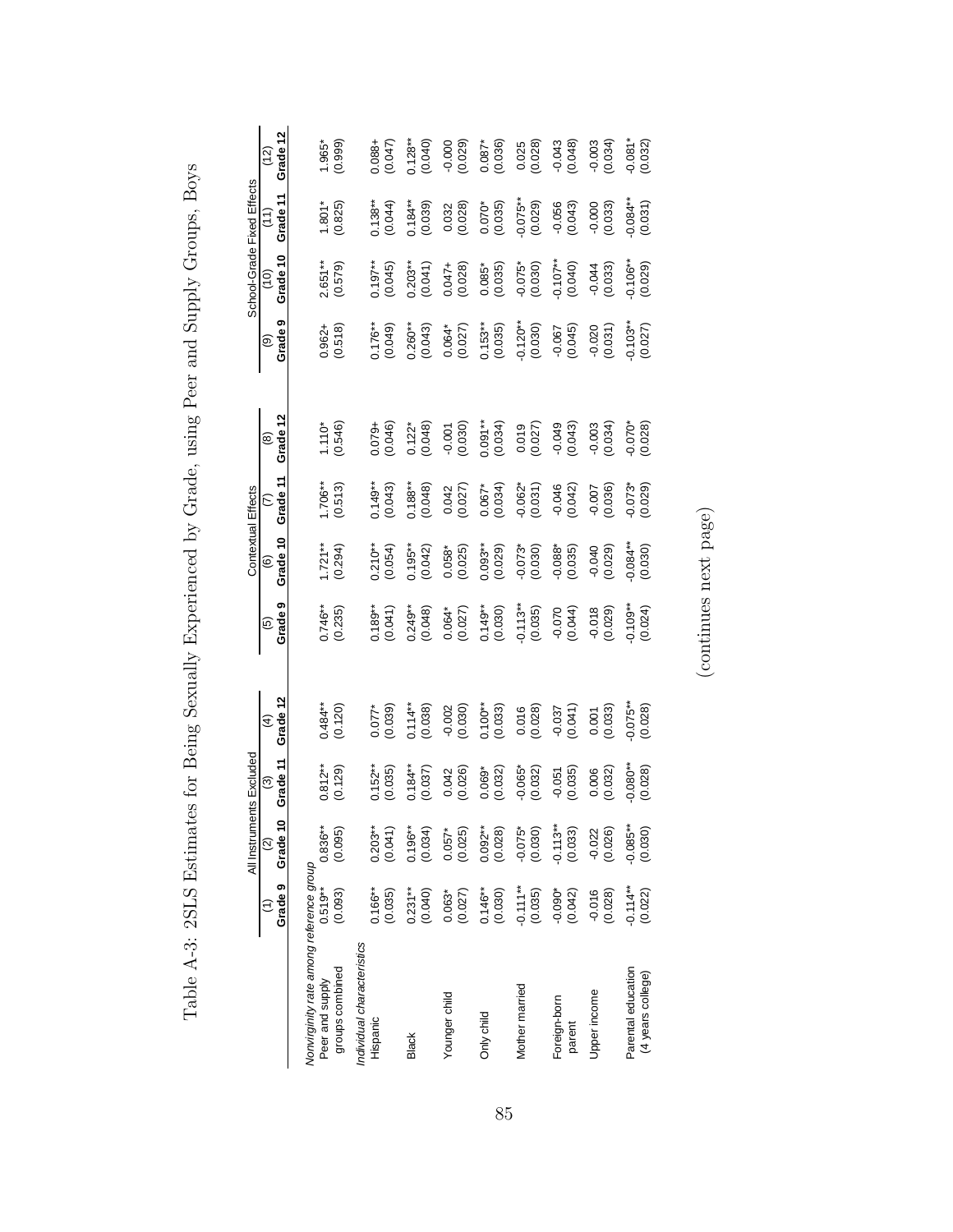|                                                                                                                                                                                                                                             |                | All Instruments Excluded  |                                     |                                |                           | Contextual Effects                 |                                  |                                                 |                         | School-Grade Fixed Effects |                               |                    |
|---------------------------------------------------------------------------------------------------------------------------------------------------------------------------------------------------------------------------------------------|----------------|---------------------------|-------------------------------------|--------------------------------|---------------------------|------------------------------------|----------------------------------|-------------------------------------------------|-------------------------|----------------------------|-------------------------------|--------------------|
|                                                                                                                                                                                                                                             | Grade 9<br>Ξ   | Grade 10<br>$\widehat{c}$ | Grade 11<br>$\widehat{\mathcal{O}}$ | Grade 12<br>$\widehat{4}$      | Grade 9<br>$\overline{6}$ | Grade 10<br>$\widehat{\mathbf{e}}$ | Grade 11<br>$\widehat{\epsilon}$ | Grade 12<br>$\circledast$                       | Grade <sub>9</sub><br>ම | Grade 10<br>(10)           | Grade 11<br>$\widetilde{(-)}$ | Grade 12<br>(12)   |
| Contextual effects of mean peer/supply characteristics<br>Hispanic                                                                                                                                                                          |                |                           | ł                                   | ł                              | $0.068$<br>$(0.118)$      | (0.149)<br>$0.278 +$               | $0.343*$<br>(0.168)              | (0.178)                                         | ł                       | ł                          | ł                             | ŧ                  |
| <b>Black</b>                                                                                                                                                                                                                                | I              | ì                         | ł                                   | ł                              | $-0.112$<br>(0.099)       | $-0.105$<br>$(0.091)$              | $-0.045$<br>$(0.096)$            | (690.0)                                         | ł                       | ł                          | ł                             | ł                  |
| Mother married                                                                                                                                                                                                                              | ł              | i                         | ł                                   | ł                              | $0.003$<br>$(0.121)$      | $0.341***$<br>(0.115)              | $0.355*$<br>$(0.159)$            | $\begin{array}{c} 0.120 \\ (0.126) \end{array}$ | ł                       | ł                          | ŧ                             | ł                  |
| Foreign-born<br>parent                                                                                                                                                                                                                      | I              | i                         | ł                                   | I                              | $-0.169$<br>$(0.145)$     | (61.07)                            | $-0.036$<br>$(0.168)$            | $\begin{array}{c} 0.098 \\ (0.146) \end{array}$ | ł                       | ł                          | I                             | ł                  |
| Upper income                                                                                                                                                                                                                                | ł              | i                         | I                                   | ł                              | $-0.055$<br>$(0.096)$     | $-0.065$<br>$(0.138)$              | $0.026$<br>$(0.146)$             | $-0.073$<br>$(0.116)$                           | ł                       | I                          | ł                             | ł                  |
| Parental education<br>(4 years college)                                                                                                                                                                                                     | ł              | I                         | ł                                   | ł                              | (0.177)                   | $0.570**$<br>(0.207)               | $(0.425)$<br>$(0.350)$           | $0.308$<br>$(0.314)$                            | ł                       | ł                          | ł                             | ł                  |
| Overidentification test<br>p-value                                                                                                                                                                                                          | 0.38<br>8.61   | 15.80<br>0.05             | 12.40<br>0.13                       | 0.94<br>2.89                   | 5.45<br>0.07              | 2.02<br>0.36                       | 0.05<br>6.14                     | 0.65<br>0.72                                    | 0.85<br>4.07            | 3.41<br>0.91               | 11.50<br>0.18                 | 5.24<br>0.73       |
| F-stat., first-stage instr.<br>p-value                                                                                                                                                                                                      | 0.001<br>20.91 | 0.001<br>28.39            | $20.06$<br>< $0.007$                | 10.72                          | 4.72<br>0.005             | 8.02<br>0.001                      | 3.41<br>0.022                    | 2.80<br>0.045                                   | $40.06$<br>$0.007$      | $91.51$<br>< $0.001$       | 0.001<br>68.08                | $18.55$<br>$0.001$ |
| Observations                                                                                                                                                                                                                                | 2241           | 2713                      | 2873                                | 2908                           | 2241                      | 2713                               | 2873                             | 2908                                            | 2241                    | 2713                       | 2873                          | 2908               |
| districts where the ninth grade is separated from the rest of high school<br>+ significant at 10%; * significant at 5%; ** significant at 1%<br>Models without fixed effects also include dummies<br>Robust standard errors in parentheses. |                |                           |                                     | for urban school districts and |                           |                                    |                                  |                                                 |                         |                            |                               |                    |

Table A-3. (continued) Table A-3. (continued)

86

+ significant at 10%; \* significant at 5%; \*\* significant at 1%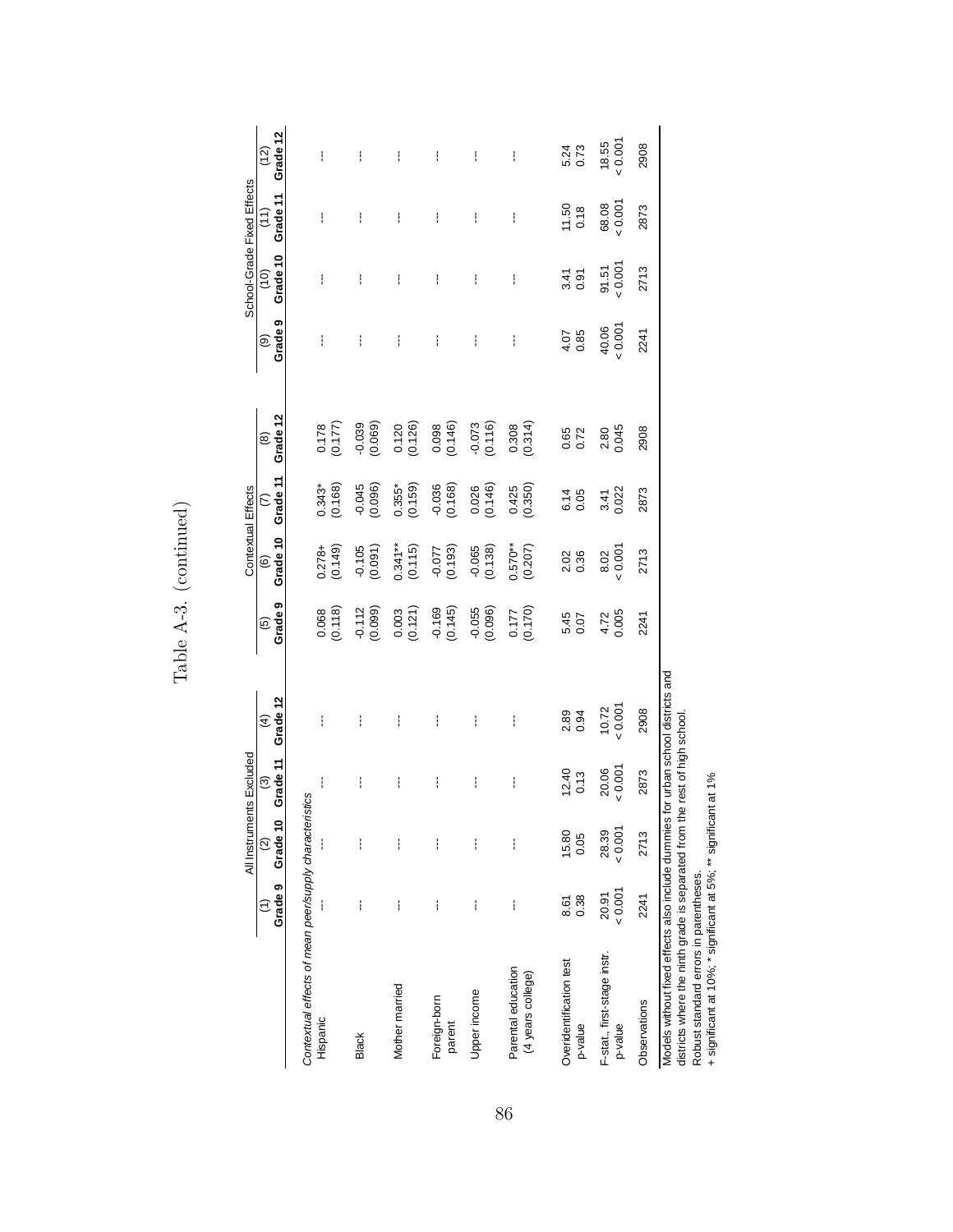|                                                                               |                       | All Instruments Excluded |                       |                        |                       | Contextual Effects     |                        |                       |                              | School-Grade Fixed Effects |                         |                           |
|-------------------------------------------------------------------------------|-----------------------|--------------------------|-----------------------|------------------------|-----------------------|------------------------|------------------------|-----------------------|------------------------------|----------------------------|-------------------------|---------------------------|
|                                                                               | Grade 9               | Grade 10                 | Grade 11<br>ල         | Grade 12<br>⊕          | თ<br>Grade<br>قا      | Grade 10<br>ම          | Grade 11               | Grade 12<br>@         | თ<br>Grade <sup>®</sup><br>ම | Grade 10<br>$\frac{1}{2}$  | Grade 11<br>E           | Grade 12<br><u>์ (12)</u> |
| Nonvirginity rate among reference group<br>groups combined<br>Peer and supply | $0.629**$<br>(0.112)  | $0.820**$<br>(0.111)     | $0.697***$<br>(0.105) | $0.751***$<br>(0.114)  | $0.784**$<br>(0.202)  | $0.689**$<br>(0.257)   | $0.837***$<br>(0.313)  | $0.909*$<br>$(0.458)$ | $-0.404$<br>$(0.729)$        | $\frac{0.135}{0.847}$      | 1.455<br>(0.938)        | $1.431*$<br>(0.631)       |
| Individual characteristics<br>Early menarche                                  | $0.064*$<br>(0.025)   | (0.023)<br>$0.083**$     | $0.082***$<br>(0.022) | $0.096***$<br>(0.025)  | $0.062*$<br>$(0.025)$ | 1.086**<br>(0.023)     | $0.083**$<br>(0.022)   | $0.095**$<br>(0.026)  | $0.067*$<br>(0.026)          | $0.078**$<br>(0.028)       | (0.028)<br>$0.084***$   | $0.094**$<br>(0.026)      |
| Hispanic                                                                      | (0.033)<br>$0.061 +$  | $-0.023$<br>(0.037)      | $-0.052$<br>$(0.040)$ | $-0.076$ * $(0.034)$   | $0.101***$<br>(0.037) | $0.020$<br>$(0.040)$   | (0.018)                | (0.043)               | $0.095*$<br>$(0.045)$        | $0.046$<br>$(0.044)$       | (0.010)                 | $-0.035$<br>$(0.042)$     |
| <b>Black</b>                                                                  | $0.058*$<br>$(0.028)$ | $0.025$<br>$(0.036)$     | (0.031)<br>0.020      | (620)                  | $0.087***$            | (0.041)                | $0.081*$<br>(0.040)    | (0.054)               | 0.076+<br>(0.044)            | $0.054$<br>$(0.038)$       | $0.096*$<br>$(0.038)$   | $0.064 +$<br>$(0.038)$    |
| Younger child                                                                 | $-0.032$<br>$(0.028)$ | $-0.007$<br>(0.025)      | $0.003$<br>$(0.029)$  | (0.039)                | $-0.035$<br>(0.027)   | $-0.004$<br>(0.025)    | $0.005$<br>$(0.028)$   | (0.041)               | (0.027)                      | $-0.002$<br>(0.027)        | (620)                   | (0.038)                   |
| Only child                                                                    | $0.050$<br>$(0.037)$  | $0.091*$<br>(0.037)      | $0.089***$<br>(0.033) | $0.112***$<br>(0.027)  | $0.046$<br>$(0.038)$  | $0.094*$<br>(0.038)    | $0.087**$<br>(0.033)   | $0.114**$<br>(0.028)  | (0.050)                      | $0.082*$<br>(0.035)        | $0.085*$<br>(0.036)     | $0.101**$<br>(0.031)      |
| Mother married                                                                | $-0.046+$<br>(0.026)  | $-0.036$<br>$(0.028)$    | $-0.055*$<br>(0.027)  | $-0.067***$<br>(0.020) | $-0.049 +$<br>(0.026) | (6.028)                | $-0.055*$<br>$(0.027)$ | $-0.064**$<br>(0.020) | $-0.049 +$<br>(0.029)        | $-0.043$<br>(0.029)        | $-0.050 +$<br>$(0.028)$ | $-0.060*$<br>(0.026)      |
| Foreign-born<br>parent                                                        | $+210.07$             | $-0.035$<br>(0.040)      | $0.113***$<br>(0.042) | $-0.094***$<br>(0.032) | $-0.056$<br>$(0.041)$ | $-0.013$<br>$(0.044)$  | $-0.088$ * $(0.043)$   | $-0.087*$             | $-0.067$<br>$(0.042)$        | (210.0)                    | (6400)                  | $-0.092*$<br>$(0.042)$    |
| Upper income                                                                  | (0.027)<br>$-0.005$   | $0.015$<br>$(0.031)$     | $0.000$<br>$(0.033)$  | $0.012$<br>$(0.036)$   | (0.001)               | (0.010)                | $-0.015$<br>$(0.036)$  | (0.003)               | $(62000 -$                   | (0.005)                    | $-0.021$<br>$(0.033)$   | $0.006$<br>$(0.032)$      |
| Parental education<br>(4 years college)                                       | $-0.099**$<br>(0.025) | $-0.099**$<br>(0.023)    | $-0.125**$<br>(0.036) | $-0.117**$<br>(0.033)  | $0.098**$<br>(0.025)  | $-0.097***$<br>(0.024) | $-0.120**$<br>(0.037)  | $-0.115**$<br>(0.035) | $0.098**$<br>(0.026)         | $-0.092***$                | $-0.118**$<br>(0.033)   | $-0.122**$<br>(0.032)     |

Table A-4: 2SLS Estimates for Being Sexually Experienced by Grade, using Peer and Supply Groups, Girls Table A-4: 2SLS Estimates for Being Sexually Experienced by Grade, using Peer and Supply Groups, Girls

 $\left(\text{continues next page}\right)$ (continues next page)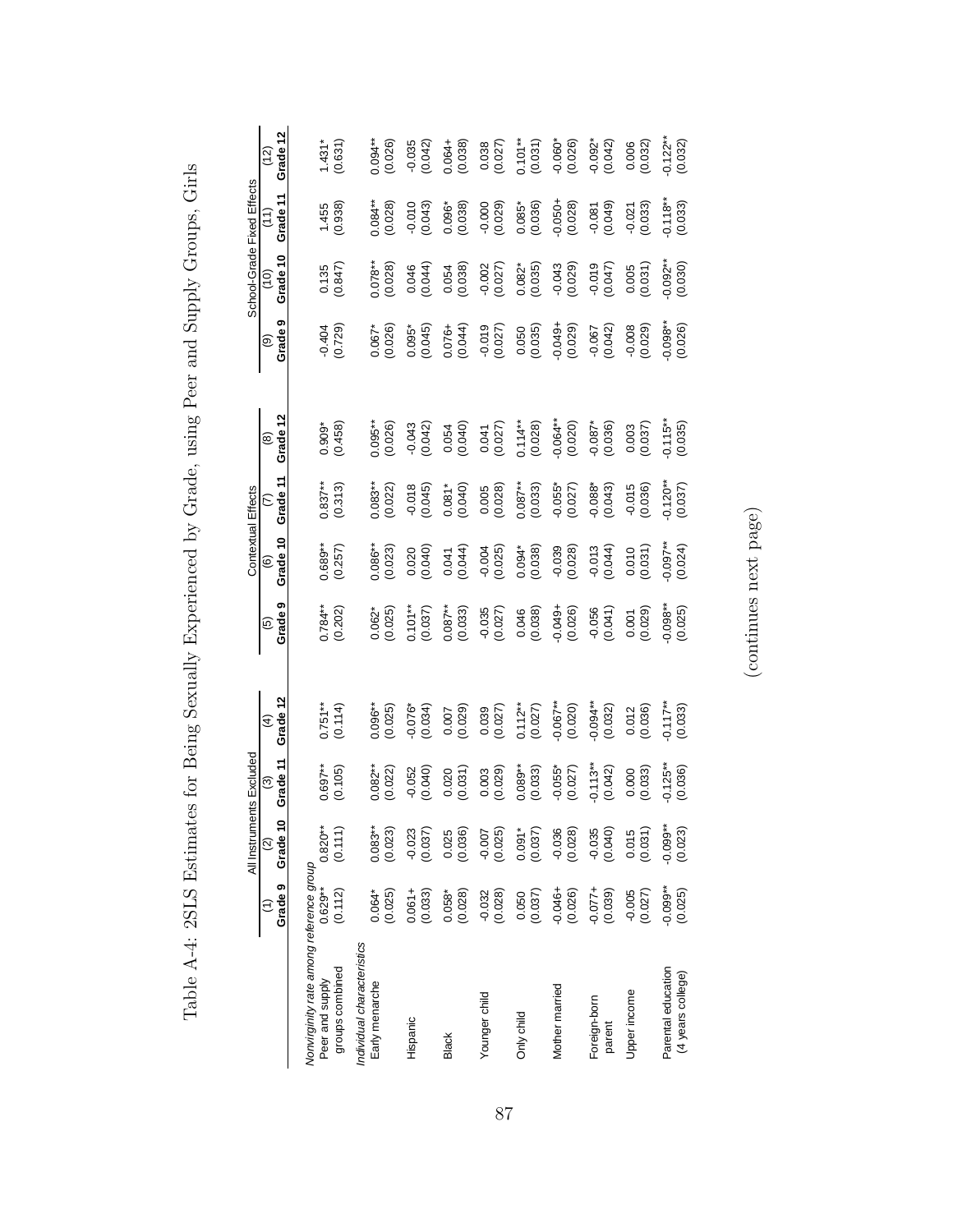| School-Grade Fixed Effects | Grade 12<br>(12)<br>Grade 11<br>$\left( \begin{matrix} 1 \ 1 \end{matrix} \right)$ | ł<br>I                                                             | ł<br>I                 | ł<br>i                | ł<br>i                 | ł<br>i               | ł<br>İ                                  | $3.82$<br>$0.87$<br>$10.55$<br>$0.23$ | $18.27$<br>$\times 0.001$<br>$14.04$<br>$\times 0.001$ | 3141<br>2963 |                                                                                                                                                                                                         |
|----------------------------|------------------------------------------------------------------------------------|--------------------------------------------------------------------|------------------------|-----------------------|------------------------|----------------------|-----------------------------------------|---------------------------------------|--------------------------------------------------------|--------------|---------------------------------------------------------------------------------------------------------------------------------------------------------------------------------------------------------|
|                            | Grade 10<br>$\binom{0}{1}$<br>Grade <sub>9</sub><br>$\widehat{\Theta}$             | ł<br>ł                                                             | ł<br>ł                 | ł<br>I                | ŧ<br>ŧ                 | ŧ<br>ł               | ł<br>ł                                  | 7.95<br>0.44<br>7.73<br>0.46          | 26.49<br>35.76                                         | 2849<br>2381 |                                                                                                                                                                                                         |
|                            | Grade 12<br>$\circledR$                                                            | (61.10)                                                            | $-0.142*$<br>(0.066)   | $-0.073$<br>$(0.086)$ | $(0.114)$<br>$(0.109)$ | $0.038$<br>$(0.123)$ | $0.063$<br>$(0.252)$                    | 0.32<br>0.85                          | 2.58<br>0.059                                          | 3141         |                                                                                                                                                                                                         |
| Contextual Effects         | Grade 11<br>$\widehat{\epsilon}$                                                   | $-0.175$<br>(0.111)                                                | $-0.169*$<br>$(0.073)$ | $-0.123$<br>$(0.081)$ | 0.059<br>(0.106)       | $0.256**$<br>(0.088) | $-0.139$<br>$(0.167)$                   | 0.69<br>0.71                          | 5.97                                                   | 2963         |                                                                                                                                                                                                         |
|                            | Grade 10<br>$\widehat{\circ}$                                                      | $-0.210+$<br>(0.124)                                               | $0.004$<br>$(0.101)$   | $-0.067$<br>$(0.108)$ | $0.010$<br>$(0.150)$   | $0.245*$<br>(0.123)  | $-0.270+$<br>(0.162)                    | 0.95<br>0.62                          | $10.90$<br>$0.007$                                     | 2849         |                                                                                                                                                                                                         |
|                            | Grade <sub>9</sub><br>$\overline{6}$                                               | $-0.132$<br>$(0.102)$                                              | $-0.127$<br>(0.088)    | $-0.002$<br>(0.094)   | $-0.041$<br>(0.158)    | (0.046)              | $0.055$<br>$(0.147)$                    | $4.10$<br>0.13                        | 8.90                                                   | 2381         |                                                                                                                                                                                                         |
|                            | Grade 12<br>$\widehat{\mathcal{F}}$                                                | Í                                                                  | I                      | I                     | i                      | I                    | İ                                       | 7.84<br>0.45                          | $10.1$<br>$-0.001$                                     | 3141         |                                                                                                                                                                                                         |
|                            |                                                                                    | ł                                                                  | ł                      | ł                     | ł                      | ł                    | ł                                       | 14.59<br>0.07                         | $10.18$<br>$0.001$                                     | 2963         |                                                                                                                                                                                                         |
| All Instruments Excluded   | (1) $(2)$ $(3)$<br>Grade 9 Grade 10 Grade 11                                       |                                                                    | I                      | i                     |                        | i                    |                                         | 11.93<br>0.15                         | 24.95<br>0.001                                         | 2849         |                                                                                                                                                                                                         |
|                            |                                                                                    |                                                                    | ł                      | ł                     | ł                      | ł                    | ł                                       | 8.44<br>0.39                          | 0.001<br>34.12                                         | 2381         |                                                                                                                                                                                                         |
|                            |                                                                                    | Contextual effects of mean peer/supply characteristics<br>Hispanic | <b>Black</b>           | Mother married        | Foreign-born<br>parent | Upper income         | Parental education<br>(4 years college) | Overidentification test<br>p-value    | F-stat., first-stage instr.<br>p-value                 | Observations | Models without fixed effects also include dummies for urban school districts and<br>districts where the ninth grade is separated from the rest of high school<br>Robust standard errors in parentheses. |

Table A-4. (continued) Table A-4. (continued)

88

+ significant at 10%; \* significant at 5%; \*\* significant at 1%